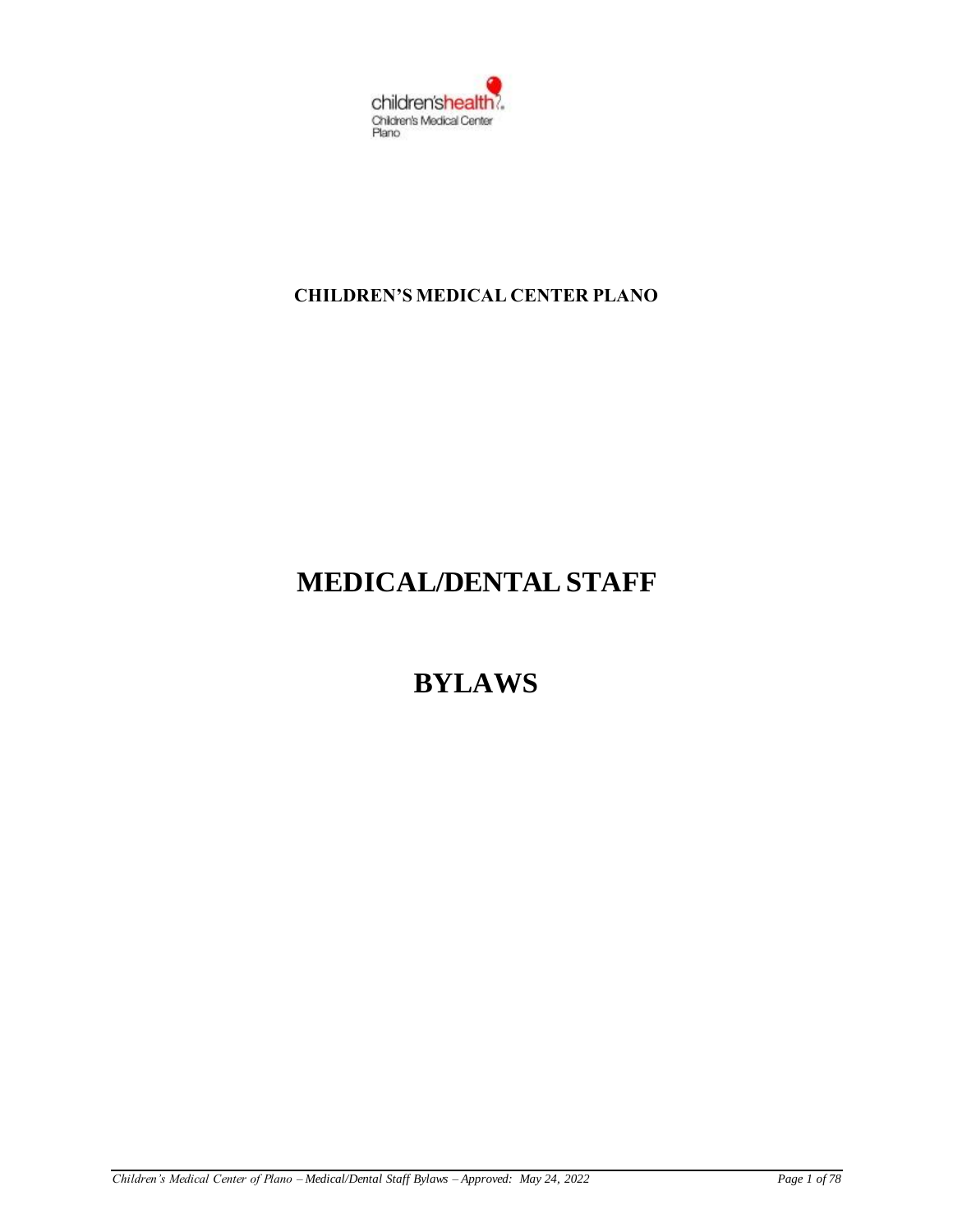

# **CHILDREN'S MEDICAL CENTER PLANO**

#### **MEDICAL/DENTAL STAFF BYLAWS**

#### **Page(s)**

# **Contents**

| <b>PREAMBLE</b>                                                                         |  |
|-----------------------------------------------------------------------------------------|--|
|                                                                                         |  |
|                                                                                         |  |
|                                                                                         |  |
| Section B. Qualifications for Membership and/or Clinical Privileges 11                  |  |
|                                                                                         |  |
| Section D. Conditions and Duration of Appointment an Granting of Clinical Privileges 15 |  |
|                                                                                         |  |
|                                                                                         |  |
|                                                                                         |  |
|                                                                                         |  |
|                                                                                         |  |
|                                                                                         |  |
|                                                                                         |  |
|                                                                                         |  |
|                                                                                         |  |
|                                                                                         |  |
|                                                                                         |  |
|                                                                                         |  |
|                                                                                         |  |
|                                                                                         |  |
| Section J. Advanced Practice and Allied Health Professionals (APPs/AHPs) 29             |  |
|                                                                                         |  |
|                                                                                         |  |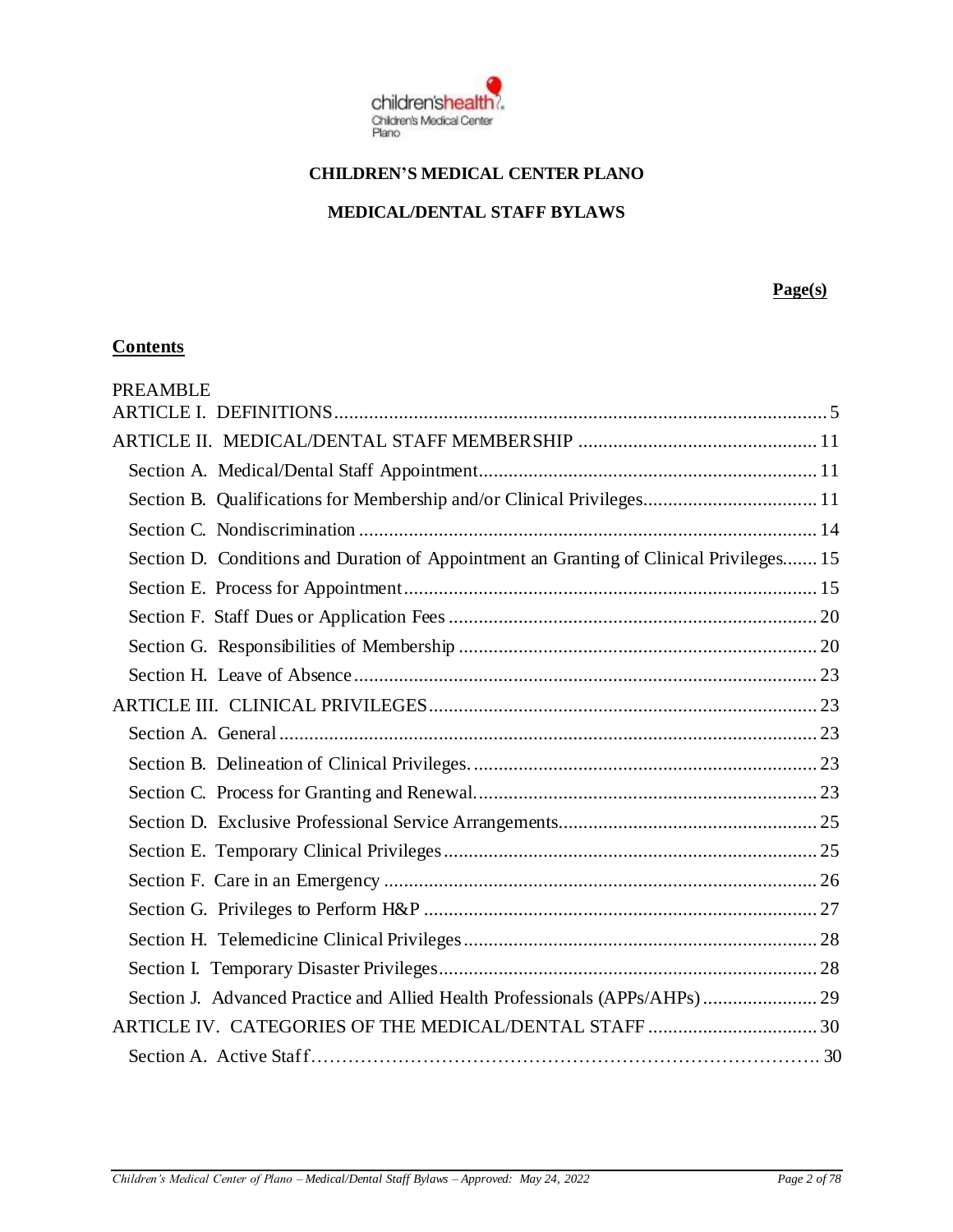

| ARTICLE V. OFFICERS AND COMPOSITION OF THE MEDICAL/DENTAL STAFF  33 |  |
|---------------------------------------------------------------------|--|
|                                                                     |  |
|                                                                     |  |
|                                                                     |  |
|                                                                     |  |
|                                                                     |  |
|                                                                     |  |
| ARTICLE VI. ORGANIZATION OF MEDICAL/DENTAL STAFF BY CLINICAL        |  |
|                                                                     |  |
|                                                                     |  |
|                                                                     |  |
|                                                                     |  |
|                                                                     |  |
|                                                                     |  |
|                                                                     |  |
|                                                                     |  |
|                                                                     |  |
| ARTICLE VII. COMMITTEES OF THE MEDICAL/DENTAL STAFF  42             |  |
|                                                                     |  |
|                                                                     |  |
|                                                                     |  |
|                                                                     |  |
|                                                                     |  |
|                                                                     |  |
|                                                                     |  |
|                                                                     |  |
|                                                                     |  |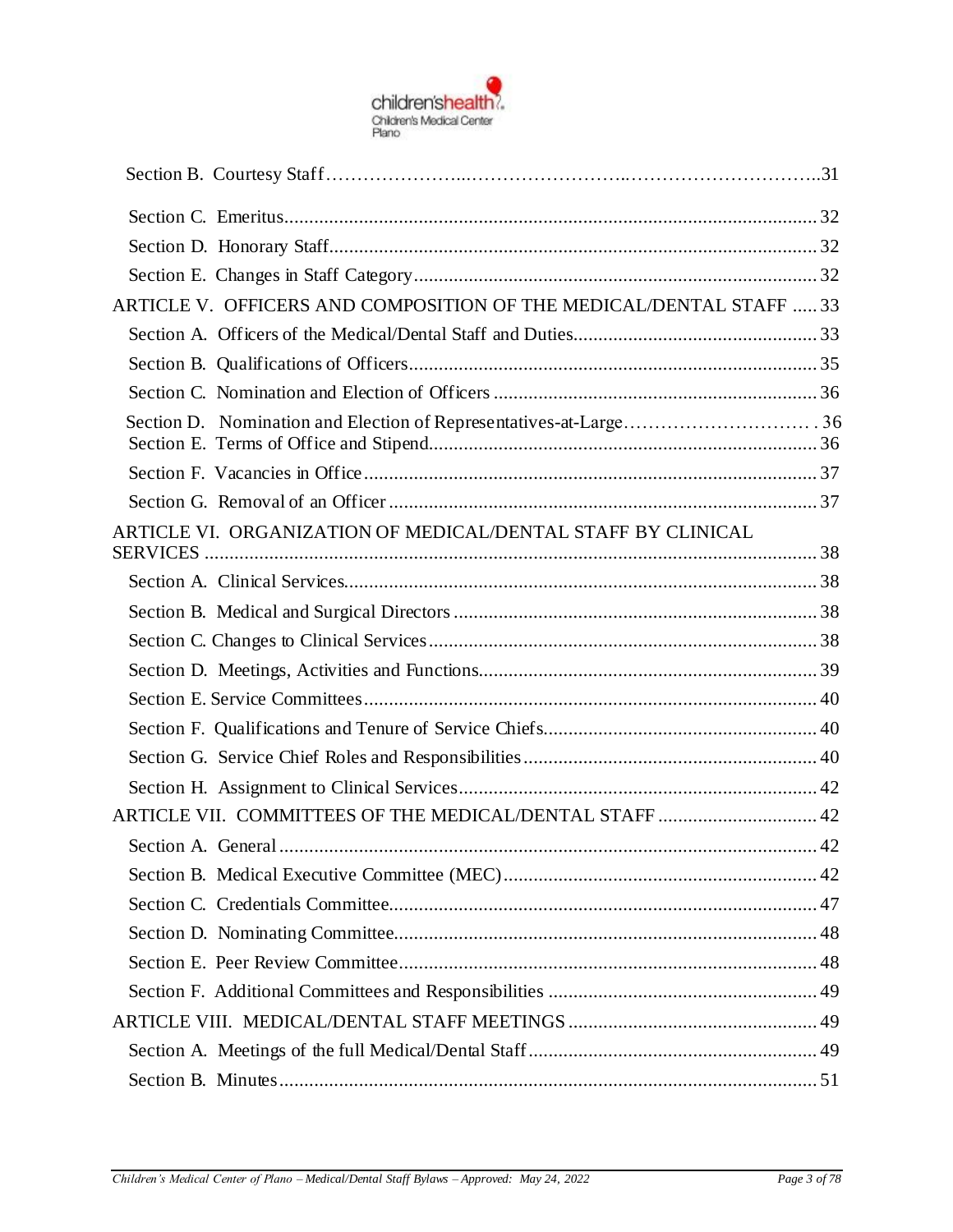

| Section B. Right to Initiate a Recall Election of a Medical/Dental Staff Officer or                                              |  |
|----------------------------------------------------------------------------------------------------------------------------------|--|
| Section C. Right to Initiate the Scheduling of a Meeting of the Medical/Dental Staff51                                           |  |
|                                                                                                                                  |  |
| ARTICLE X. REVIEW, REVISION, ADOPTION, AND AMENDMENT OF THE<br>MEDICAL/DENTAL STAFF BYLAWS, RULES AND REGULATIONS AND ASSOCIATED |  |
|                                                                                                                                  |  |
|                                                                                                                                  |  |
|                                                                                                                                  |  |
|                                                                                                                                  |  |
| ARTICLE XI. CONFIDENTIALITY AND MEDICAL PEER REVIEW, IMMUNITY AND                                                                |  |
| ARTICLE XII. PROFESSIONAL PRACTICE EVALUATION AND CORRECTIVE ACTION                                                              |  |
|                                                                                                                                  |  |
|                                                                                                                                  |  |
|                                                                                                                                  |  |
|                                                                                                                                  |  |
|                                                                                                                                  |  |
|                                                                                                                                  |  |
|                                                                                                                                  |  |
|                                                                                                                                  |  |
|                                                                                                                                  |  |
|                                                                                                                                  |  |
|                                                                                                                                  |  |
|                                                                                                                                  |  |
|                                                                                                                                  |  |
|                                                                                                                                  |  |
|                                                                                                                                  |  |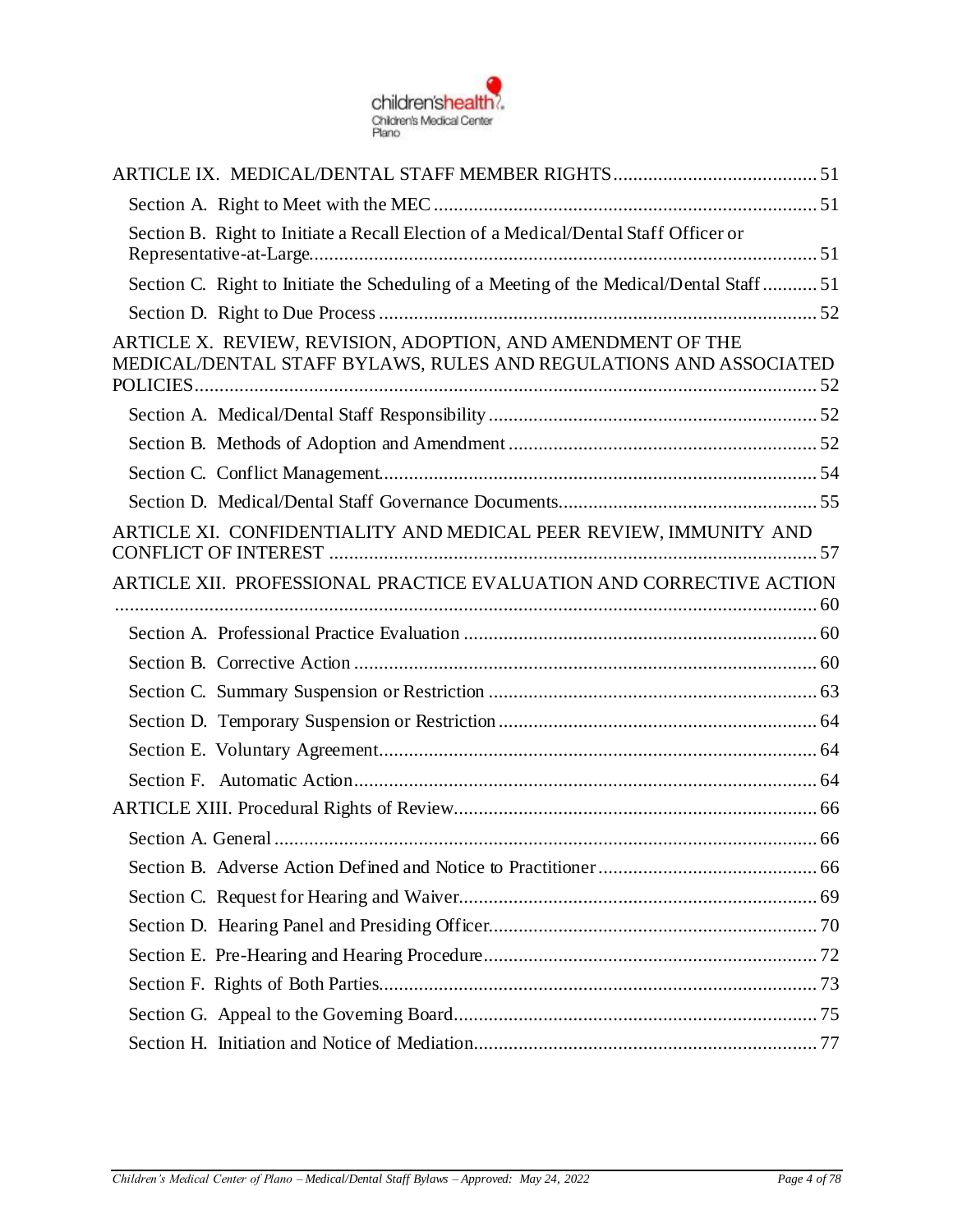

#### PREAMBLE

Whereas, the Physicians, Dentists, and other providers as may be qualified pursuant to these Bylaws who are appointed to the Medical/Dental Staff at Children's Medical Center Plano ("Children's Plano" or "Hospital") will be organized to provide leadership for the Medical/Dental Staff and be accountable to the Children's Medical Center Plano Operating Division Governing Board of Directors ("Governing Board") as required by legal and accreditation requirements;

Therefore, these Medical/Dental Staff Bylaws set out:

- the organization and structure, rights, and obligations of the Medical/Dental Staff of Children's Plano and its members, and the relationship of the Medical/Dental Staff and its Governing Board;
- the Medical/Dental Staff's responsibility for the oversight, review and appraisal of the quality of the professional services provided by Members of the Medical/Dental Staff and others with Clinical Privileges;
- the mechanism by which Medical/Dental Staff membership and Clinical Privileges are granted, limited, and terminated; and the Medical/Dental Staff's accountability to the Governing Board.

Children's Plano along with each member of the Medical/Dental Staff, and other health care providers granted clinical privileges, shall be considered members of, and shall participate in, the hospital's Organized Health Care Arrangement ("OHCA") formed for the purpose of implementing and complying with the federal privacy and security regulations of the Health Insurance Portability and Accountability Act of 1996 ("HIPAA") for the protection of individually identifiable health information. An OHCA is a clinically integrated care setting in which individuals typically receive health care from more than one healthcare provider. An OHCA allows the hospital to share protected health information with the Medical/Dental Staff and other health care providers granted clinical privileges and their offices for purposes of treatment, payment and practice operations. The patient will receive one Notice of Privacy Practices during the hospital's registration or admissions process, which shall include information about the OHCA with the Medical/Dental Staff and other health care providers granted clinical privileges. Each Medical/Dental Staff member agrees to comply with the hospital's policies as adopted regarding the use and disclosure of individually identifiable health information and protected health information, as those terms are defined by HIPAA or as any similar terms are defined by more stringent state law.

## <span id="page-4-0"></span>**ARTICLE I. DEFINITIONS**

1. "Advanced Practice Professional" (APP) is defined as an individual licensed, certified, registered, or otherwise authorized in the State of Texas, who is not a member of the Medical/Dental Staff, who has advanced training as an Advanced Practice Registered Nurse, Physician Assistant, Certified Registered Nurse Anesthetist or a Certified Anesthesiologist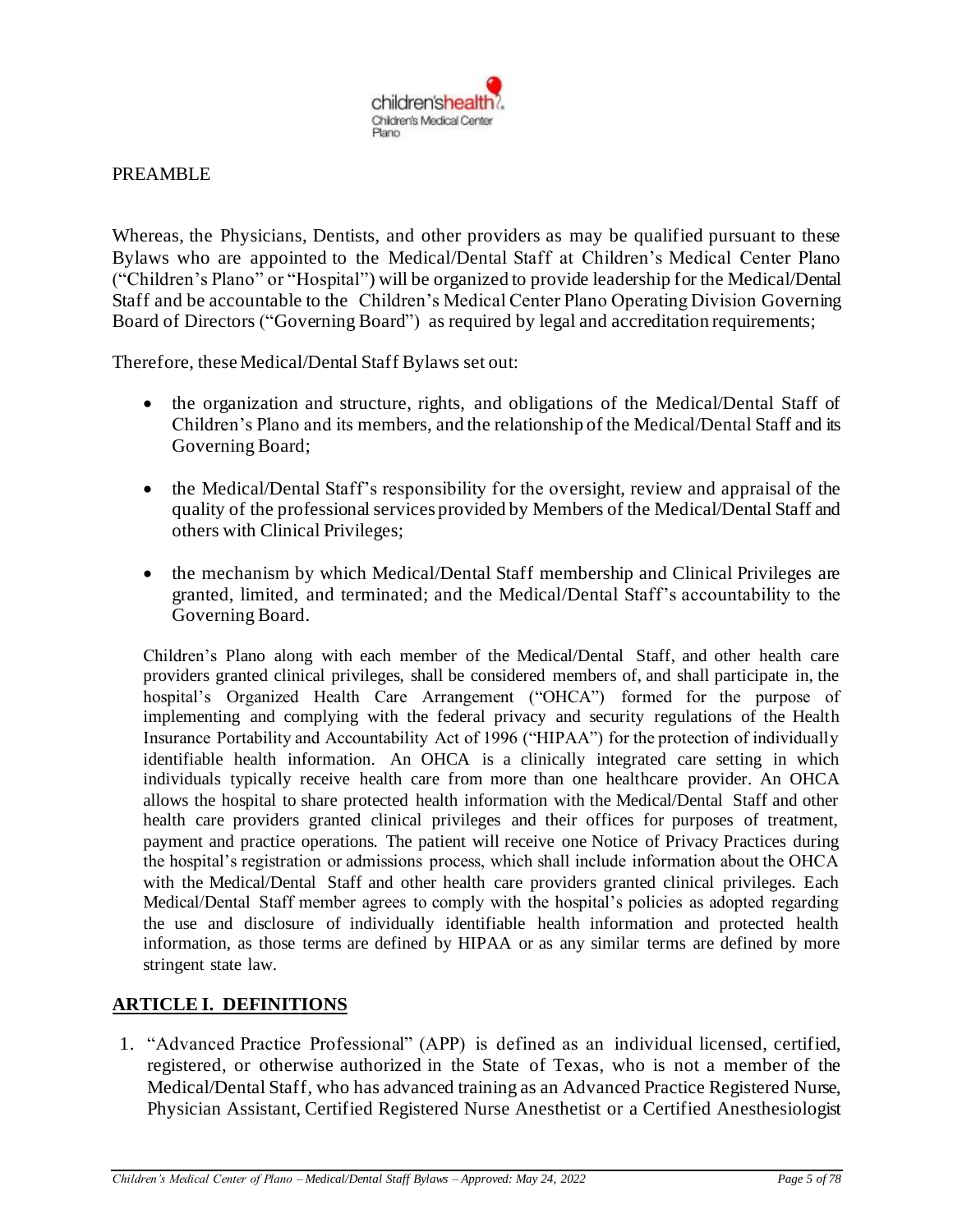

Assistant. APPs are trained in some aspect of the evaluation or treatment of human illness to perform specified services to patients at Children's Plano under the responsibility of a Medical/Dental Staff member as outlined in the Medical/Dental Staff policies and procedures.

- 2. "Adverse Action" or "Adverse Recommendation" means a recommendation or action by the Medical Executive Committee (or by the Governing Board following a recommendation by the Medical Executive Committee that was not an Adverse Action) that adversely affects a Practitioner's clinical privileges and that is listed in Article XIII under the definition of Adverse Action. An Adverse Action entitles a Practitioner to the procedural rights of review in Article XIII.
- 3. "Allied Health Professional" (AHP) is defined as an individual licensed, certified, registered, or otherwise qualified in the State of Texas, who is not a member of the Medical/Dental Staff and not an APP, who is granted permission to perform specified patient care related services at Children's Plano under the responsibility and supervision of a Medical/Dental Staff member as outlined in the Medical/Dental Staff policies and procedures.
- 4. "Chief Medical Officer at Children's Medical Center Plano" (Chief Medical Officer Plano) is the individual who has been appointed by the JPE Chief Medical Officer to provide oversight of clinical operations at Children's Medical Center Plano.
- 5. "JPE Chief Medical Officer" is the individual who has been appointed by the joint pediatric enterprise, of which Children's Plano is a part, to provide overall medical direction and clinical care.
- 6. "Children's Health System of Texas" (CHST or System) is defined as the not for profit corporation that is the corporate parent of Children's Health Clinical Operations.
- 7. "Children's Health Clinical Operations" (CHCO) is defined as a Texas not-for-profit corporation that owns and operates through its operating divisions, two  $(2)$  distinct, separately licensed hospitals and any designated operating division facilities, including: (a) a hospital is known as Children's Medical Center of Dallas (Children's Dallas); (b) and "Children's Medical Center Plano" (Children's Plano).
- 8. "Children's Medical Center Plano" (Children's Plano) or "Hospital" is defined as the facility of that name licensed by the State of Texas, and accredited and certified as applicable, to provide pediatric hospital and related services at its Plano campus and its provider based locations.
- 9. "Children's Medical Center Plano Operating Division" (Operating Division) is an organized operating division of Children's Health Clinical Operations, which includes as part of its operations, Children's Medical Center Plano and any facilities designated by the Children's Health Clinical Operation's Board of Directors as Operating Division facilities.
- 10. "Clinical Privileges" is defined as the scope of clinical authority to provide patient care services granted by the Governing Board to members of the Medical/Dental Staff.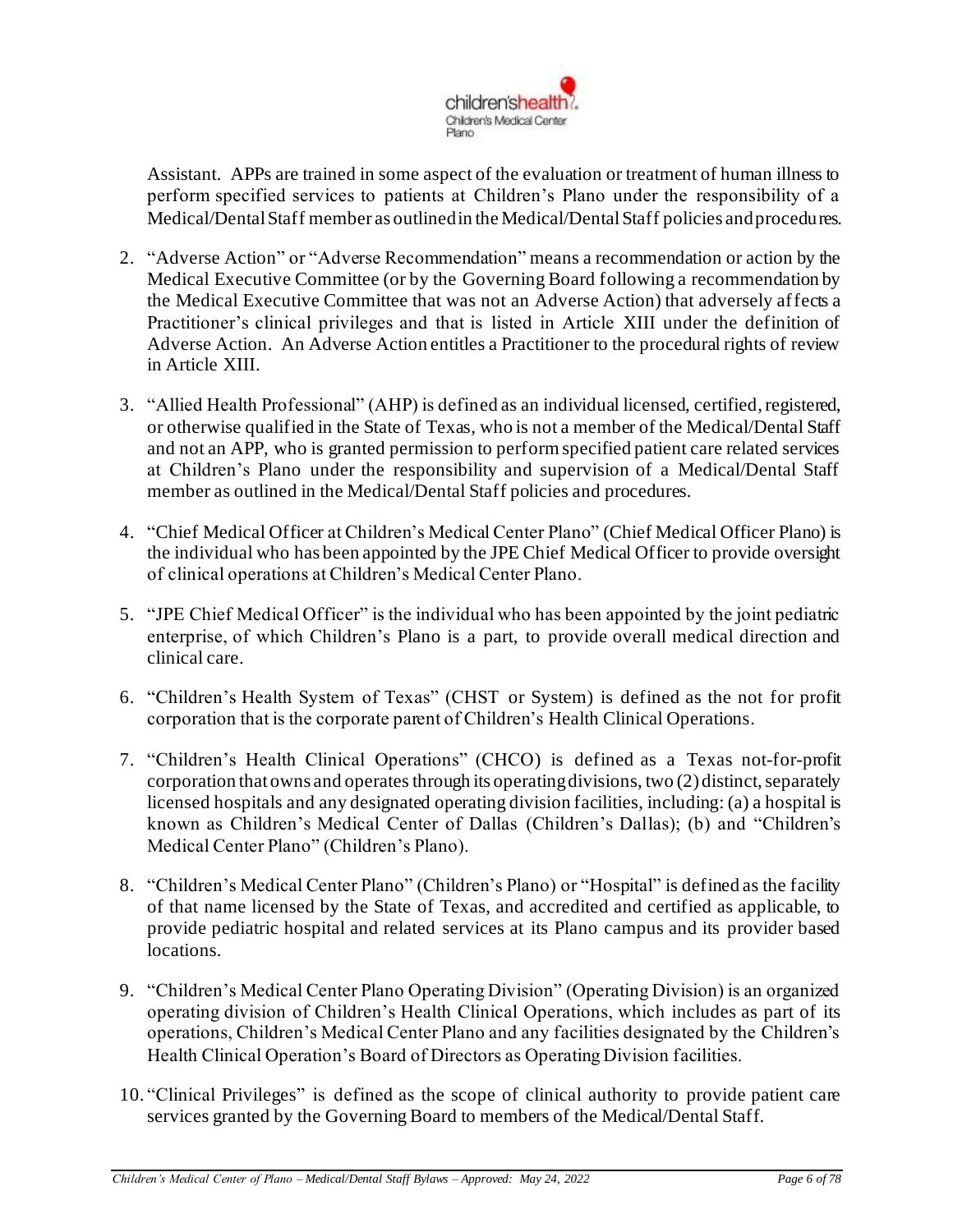

- 11. "Community Physician" is defined as a physician who is a member of Hospital's Medical/Dental staff who is not a full time faculty member at the University of Texas Southwestern Medical Center ("UT Southwestern").
- 12. "Corrective Action" is defined as an action taken in accordance with the procedures in Article XII.
- 13. "Ex-officio" is defined as a member of a body by virtue of an office or position held and, unless otherwise provided, means without voting rights.
- 14. "Fellow" is defined as a physician who is receiving additional training and/or experience in a medical specialty following completion of a primary residency.
- 15. "FPPE" is defined as focused professional practice evaluation of a member of the Medical/Dental Staff or APP, as referenced in Article VII and as further outlined in the Medical/Dental Staff credentialing policies.
- 16. "Governing Board" is defined as the oversight board that serves as the governing body of the Children's Medical Center Plano Operating Division, including for the purposes of the requirements, standards, laws and regulations promulgated by The Joint Commission, the Centers for Medicare and Medicaid Services and the Texas Health and Human Services Commission, as applicable, and in that capacity has the responsibility for and the authority over, the operation of Children's Plano, including but not limited to the organization and management of Children's Plano. The Governing Board's duties and responsibilities are more fully set forth in its Charter and Bylaws. The voting members of the Governing Board are appointed by the Governing Board of Directors of CHCO and approved by CHST, except that the President of the Operating Division is an ex-officio voting member of the Governing Board, and the Chair of the Governing Board of the Children's Medical Center Foundation is also an ex-officio non-voting member of the Governing Board.
- 17. "Hospital Administrator or Administrator" is defined as the individual appointed by the Governing Board to act on its behalf in the overall day-to-day management of Children's Plano.
- 18.The term "Investigation" means an investigation for purposes of mandatory reporting pursuant to the federal Health Care Quality Improvement Act and/or state law, and is limited to:
	- a. An investigation initiated by the Medical Executive Committee following receipt of a request for Corrective Action as set forth in Article XII based on professional competence or conduct;
	- b. That period of time following issuance of an Adverse Action based on professional competence or conduct in the course of appointment, reappointment, clinical privileges, or corrective action pursuant to these Bylaws; or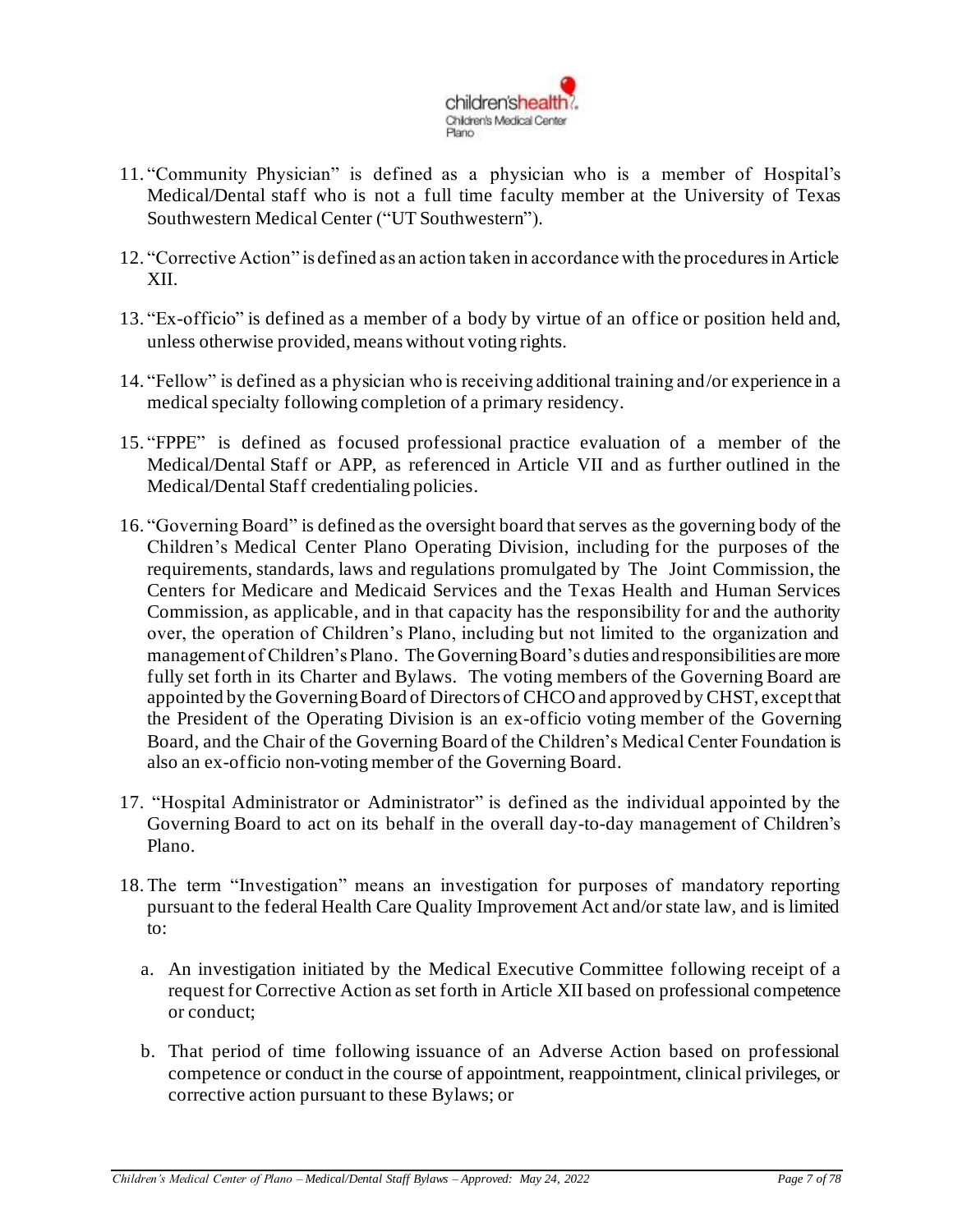

c. That period of time following imposition of a summary suspension or restriction pursuant to these Bylaws.

An Investigation continues until issuance of a final decision by the Governing Board, acceptance of a resignation from the Practitioner by the Governing Board, or withdrawal of the application from processing. Any other use of the term "investigation" in these Bylaws, the Rules and Regulations, or policies of the Medical/Dental Staff does not constitute an Investigation for purposes of mandatory reporting.

- 19. "Legal Counsel" is defined as the attorney(s) providing legal advice to the Hospital, either by employment or independent contractor arrangement.
- 20. "Medical/Dental Staff" or "Staff" is defined as all Practitioners who currently hold an appointment to the Medical/Dental Staff granted in accordance with these Bylaws.
- 21. "Medical/Dental Staff President" is defined as the elected member of the Medical/Dental Staff serving as Chair of the Medical Executive Committee and responsible for the organization and conduct of the Medical/Dental Staff as further described in these Bylaws.
- 22. "Medical/Dental Staff Year" is defined as January 1 through December 31 of each year.
- 23. "Medical Executive Committee" (MEC) is defined as the administrative and executive body of the Medical/Dental Staff.
- 24. "Member" is defined as a physician, dentist, or podiatrist appointed to any category of the Medical/Dental Staff in accordance with these Bylaws.
- 25. "Member in Good Standing" is defined as a Member whose Medical/DentalStaff membership and Clinical Privileges are not currently subject to any limitation or restriction, or automatic action (excluding any automatic suspension for failure to complete medical records), and who is not currently subject to Corrective Action, or under Investigation. For purposes of a former Member of the Medical/Dental Staff, the Member is considered in good standing if these criteria were met on the date of termination of appointment from the Medical/Dental Staff.
- 26. "NPDB" is defined as the National Practitioner Data Bank established by the federal Health Care Quality Improvement Act (42 U.S.C. Sec. 11101-11151).
- 27. "OPPE" is defined as ongoing professional practice evaluation of a member of the Medical/Dental Staff or APP, as referenced in Article VII, and as further outlined in the Medical/Dental Staff credentialing policies.
- 28. "Patient Contacts" is defined as patient care activities in the Hospital, carried out by the Member (or APP/AHP as detailed below) pursuant to a Member's Clinical Privileges, defined as: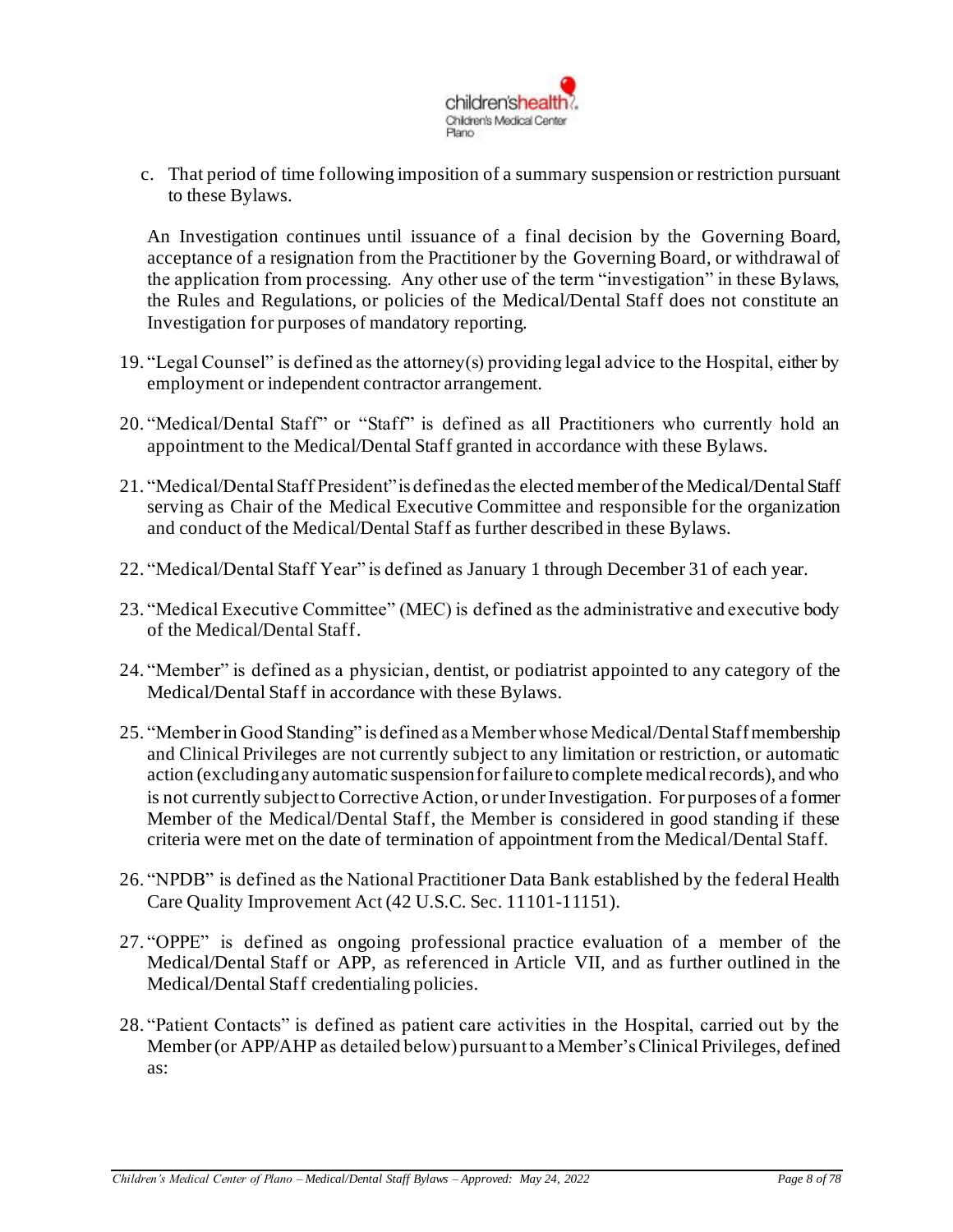

- a. The admission of a patient either as an inpatient or outpatient with appropriate documentation ("admitting provider");
- b. Holding primary responsibility for an inpatient or outpatient with ongoing appropriate documentation throughout the patient's stay ("attending provider");
- c. Consulting on a patient with the entry of a written report in the medical record, in any venue of the Hospital whether inpatient or outpatient ("consultant");
- d. Performing patient rounds with entry of a progress note in the medical record, including when providing coverage for a partner or under a call-sharing arrangement (the patient contact is credited only to the actual Member that rounded on the patient);
- e. Performing any procedure on a patient that requires a History and Physical examination (H&P), whether that H&P was done by the Member or not (e.g., endoscopy, surgery, etc.);
- f. Interpretation of any diagnostic test with entry of a report of that interpretation in the medical record, either as a separate entry or as part of a more comprehensive note;
- g. Any of the above activities when carried out by an AHP/APP under the direct or indirect supervision of the Member, which will be attributed to the Member; and
- h. Each call night for Members who are listed on the Emergency Department or inpatient service call schedules regardless of whether the Member is called.
- 29. "Peer Review" is defined as a medical peer review and professional review activity as those terms are defined in the Texas Medical Practice Act and the federal Health Care Quality Improvement Act, and as further detailed in Article XII.
- 30. "Practitioner" is defined as any physician, dentist or podiatrist who is either applying to the Medical/Dental Staff or who has been granted clinical privileges and/or staff membership on the Medical/Dental Staff
- 31. "President of the Children's Medical Center Plano Operating Division" (Governing Board President) is defined as the individual appointed by the Governing Board having general executive charge, management and control of the properties and operations of the Children's Medical Center Plano Operating Division in the ordinary course of business, with all such powers with respect to such properties and operations as may be reasonably incident to such responsibilities. The Medical/Dental Staff may rely upon all actions of the Governing Board President as being the actions of the Governing Board taken pursuant to a proper delegation of authority from the Governing Board.
- 32. "Presiding Officer" is defined as the individual appointed pursuant to Article XIII, to preside over a hearing and serve as counsel to the Hearing Committee.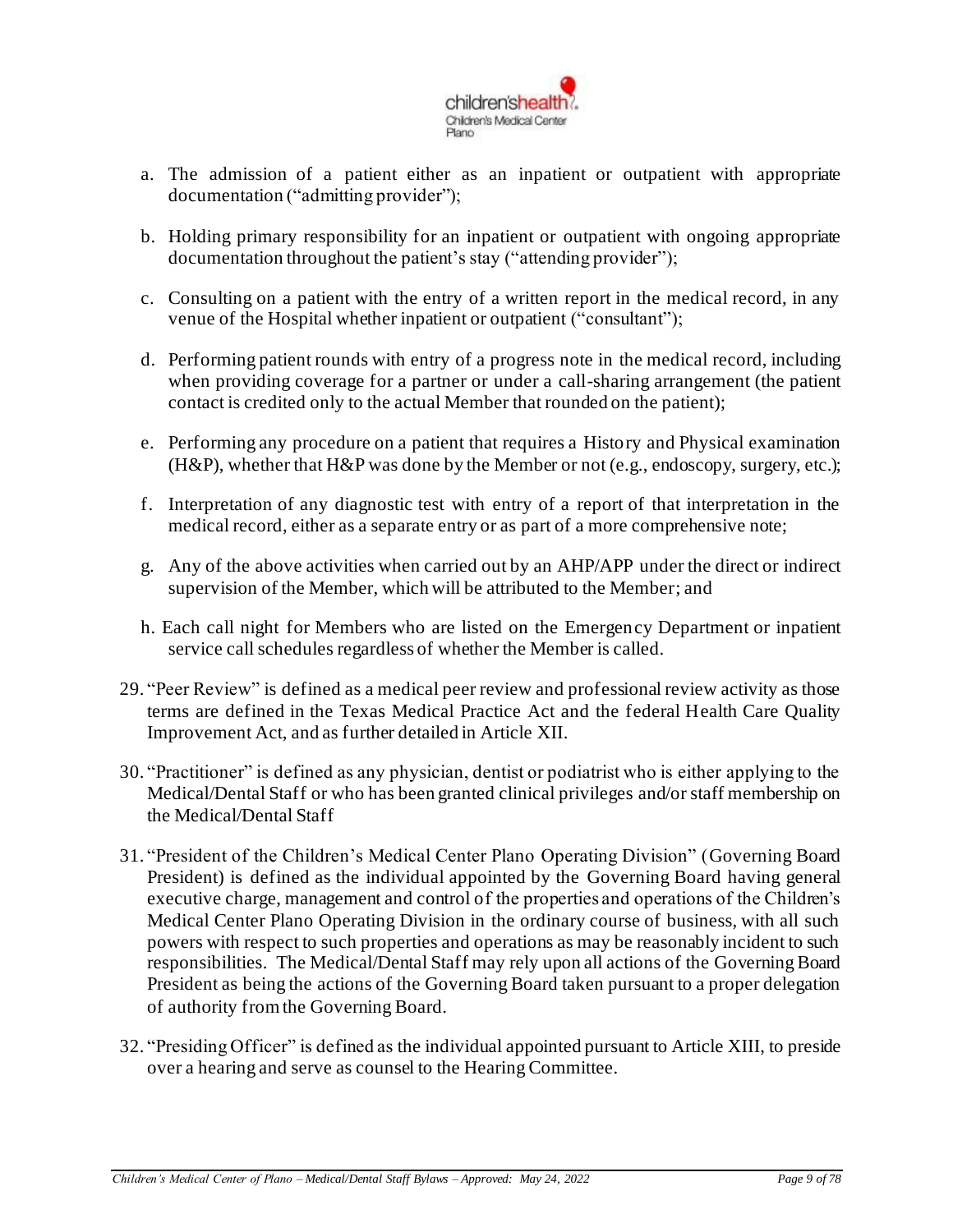

- 33. "Psychologist" is defined as an individual licensed by the Texas State Board of Examiners of Psychologists for the independent practice of psychology, and who is not a member of the Medical/Dental Staff.
- 34. "Resident" is defined as a medical or dental school graduate who is receiving additional training and/or experience in a medical or dental specialty in a program accredited by the Accreditation Counsel for Graduate Medical Education, the Commission on Dental Accreditation or such other applicable accreditation body.
- 35. "Rules and Regulations" is defined as the Rules and Regulations of the Medical/Dental Staff adopted as set out in Article X.
- 36. "Service" is defined as a major clinical service area of the Medical/Dental Staff, grouping members in accordance with their specialty or major practice interest.
- 37. "Service Chief" as defined in Article VI.
- 38. "Special Notice" is defined as written notice: (1) sent by certified or registered mail, return receipt requested, which shall be deemed to have been delivered on the date indicated on the receipt of delivery (or the date delivery was refused); or (2) hand delivered which shall be deemed to have been delivered on the date indicated on the receipt of delivery (or on the date delivery is refused and so noted on the receipt of delivery). If delivery of notice is made by a combination of the means specified in this definition, delivery shall be deemed to have occurred on the earliest date made. Special Notice to a Practitioner shall be effective if delivered to the Practitioner's office or administrative staff or if delivered to the Practitioner or an individual at the Practitioner's home address, using the addresses currently on file with Medical/Dental Staff Services.
- To the extent permitted by law and accreditation rules, any action provided for in these Bylaws by the Hospital Administrator or another member of Hospital administration, a Medical/Dental Staff Officer, Service Chief, or a committee chair may be taken by that individual's designee pursuant to an appropriate delegation.
- \*\* Any reference to "day" or "days" means calendar days including weekends or holidays, unless otherwise provided.
- \*\*\* Whenever the word "he", or any other form of masculine pronoun, appears in these Bylaws, it shall be deemed to include the word "she" or other appropriate form of feminine pronoun and "they" or other appropriate form of gender neutral pronoun.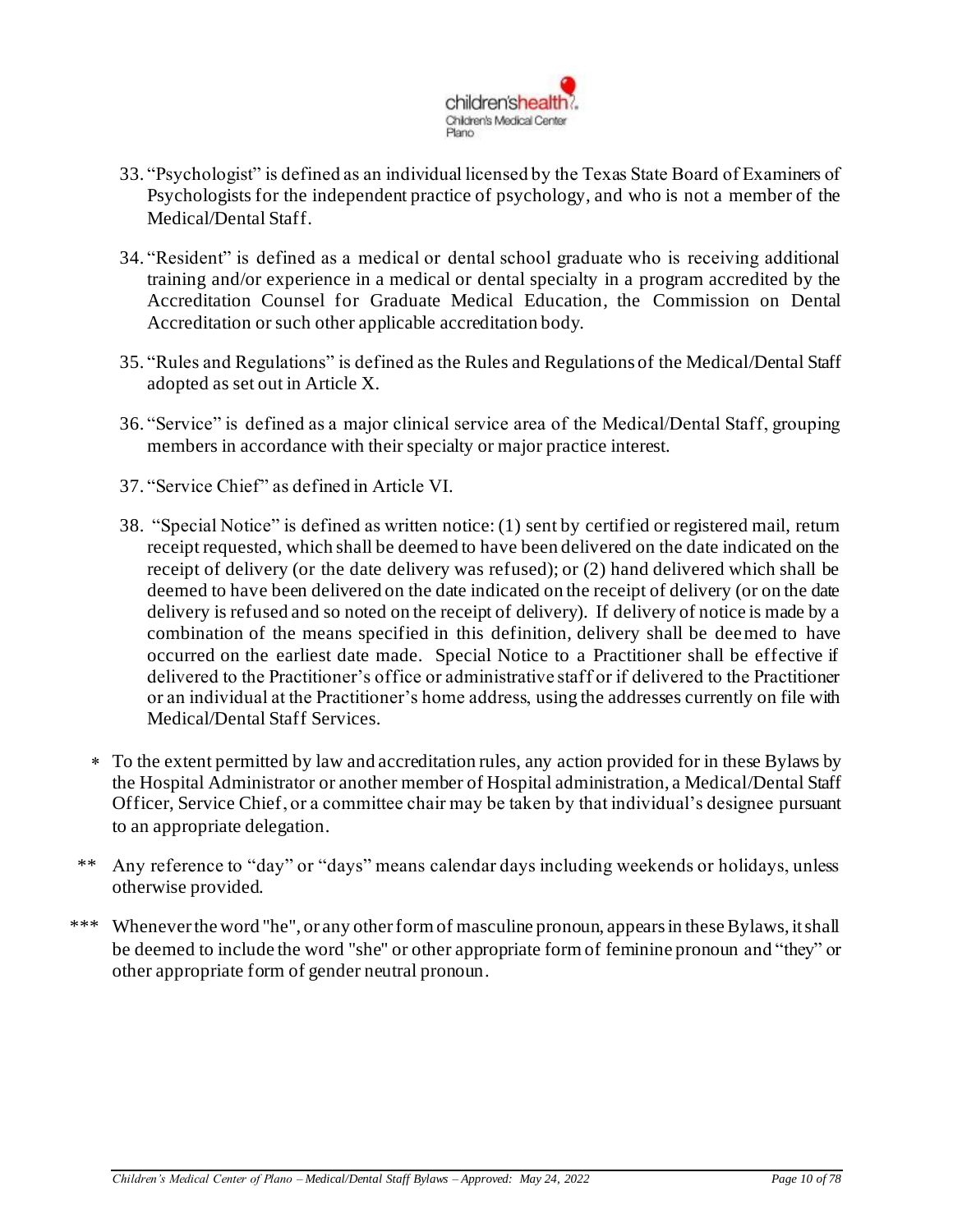

# <span id="page-10-0"></span>**ARTICLE II. MEDICAL/DENTAL STAFF MEMBERSHIP**

#### <span id="page-10-1"></span>**Section A. Medical/Dental Staff Appointment**

Appointment to the Medical/Dental Staff at Children's Plano is a privilege which may be granted to competent physicians, dentists and podiatrists who meet the qualifications, standards, and requirements set forth in these Bylaws, the Rules and Regulations, and associated policies and procedures of the Medical/Dental Staff of Children's Plano, and who help advance the mission of Children's Plano.

#### <span id="page-10-2"></span>**Section B. Qualifications for Membership and/or Clinical Privileges**

Qualifications include the following and information as required in Section II.E below:

- 1. Eligible Disciplines. Only physicians with Doctor of Medicine or Doctor of Osteopathy degree or equivalent (e.g. M.B.B.S. degree), podiatrists with a Doctor of Podiatric Medicine degree or dentists with Doctor of Dental Medicine or Doctor of Dental Surgery degree or equivalent (e.g. B.D.S degree), and holding a license or permit to practice in the State of Texas, are qualified for application for or membership on the Medical/Dental Staff of Children's Plano. No Practitioner is entitled to membership on the Medical/Dental Staff or to the exercise of particular clinical privileges at Children's Plano merely by virtue of licensure to practice in this or any other state, membership in any professional organization, or privileges at any other hospital.
- 2. Burden on Practitioner. The Practitioner has the burden of providing documentation to establish his or her qualifications for Medical/Dental Staff Membership and any requested Clinical Privileges at the time of application, reappointment, on any request for Clinical Privileges, and in between terms of appointment as requested by a Medical/Dental Staff Committee.
- 3. Professional Licensure. Each Practitioner must hold a current, valid, unrestricted license issued by the Texas professional licensing agency to practice medicine, dentistry or podiatry, as applicable. The Practitioner must disclose (a) any current or past professional license in any other state; (b)any current or past licensure revocation, suspension, relinquishment or lapse; and (c) any current or past investigation, proceeding or other action by any State medical board or other licensing agency.
- 4. Controlled Substances Registration. Each Practitioner must hold a current registration to prescribe controlled substances issued by the federal Drug Enforcement Administration (DEA) , unless the registration requirement has been waived by the Medical Executive Committee, with the approval of the Governing Board, because the Practitioner does not prescribe.
- 5. Residency Training and Board Certification. Documentation of experience and training including completion of an accredited residency and fellowship, if applicable, is required. Board certification in the Practitioner's applicable specialty or subspecialty area is required.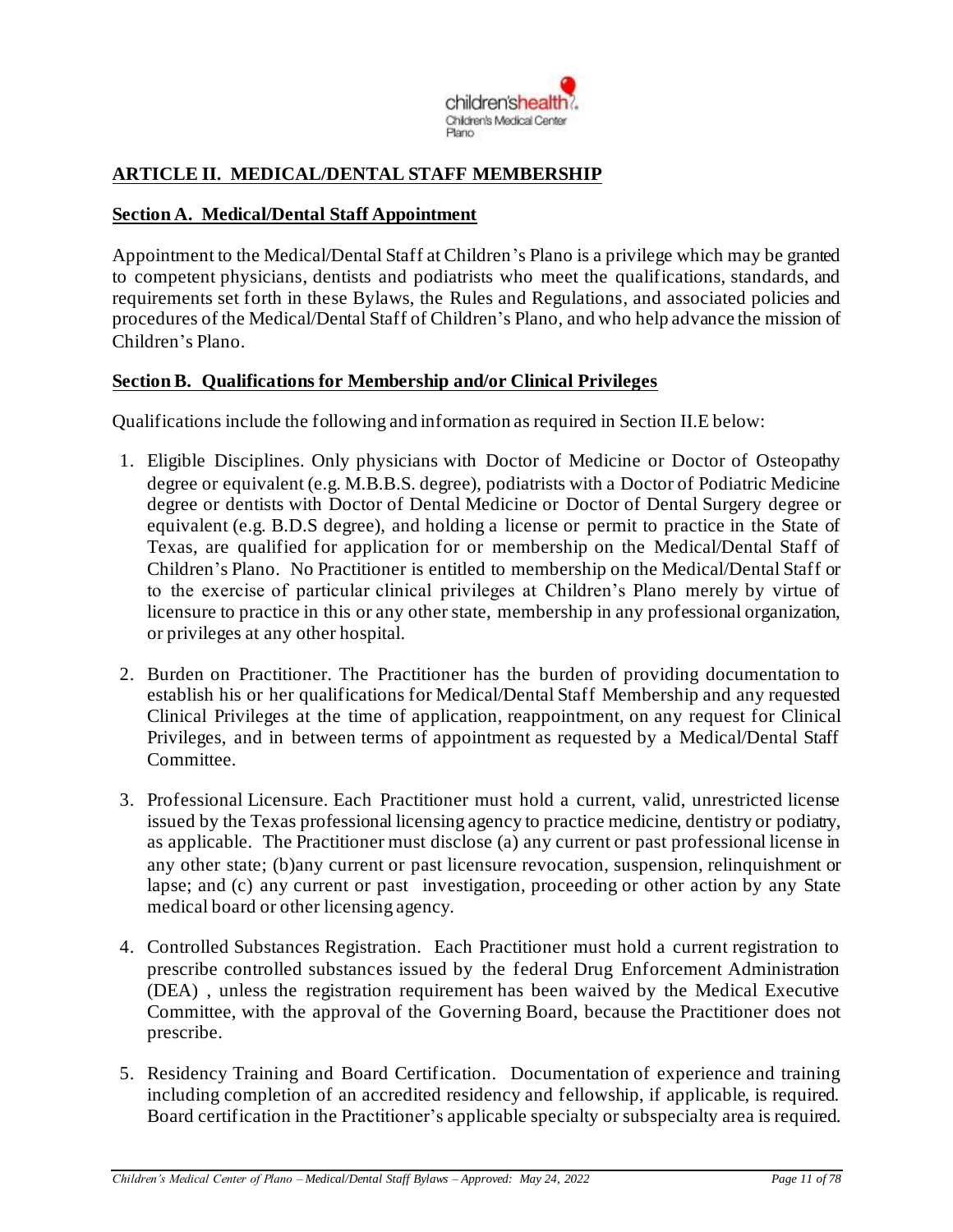

Accepted Boards include American Board of Medical Specialties, American Osteopathic Association, Royal College of Physicians and Surgeons in Canada and the United Kingdom, and the Australian Medical Council. Any Medical/Dental Staff applicant boarded by another board or another country's certifying body (other than those listed above) must submit documentation to deem the certification equivalent to the ABMS requirements and the request shall be reviewed on a case by case basis by the Credentials Committee.

- a. All new applicants to Children's Plano Medical/Dental Staff who have completed their post-graduate training within the past two (2) years shall be required to obtain board certification within six (6) years of completing their most recent training (i.e., residency or fellowship). The director of the applicant's most recent training program will designate the completion date of training.
- b. All new applicants to Children's Plano Medical/Dental Staff who completed their postgraduate training more than two (2) years prior to their application for Medical/Dental Staff Membership must be Board eligible (i.e. tracking toward certification) through the applicable certifying board and shall be required to obtain board certification within four (4) years of their initial appointment to the Medical/Dental Staff and granting of Clinical Privileges.
- c. Current Members of the Medical/Dental Staff who complete additional post-graduate training and/or qualify for and request new privileges in a separate sub-specialty area must be Board eligible through the applicable certifying board and shall be required to obtain board certification within four (4) years of their initial approval of the new Clinical Privileges.
- d. Current Members of the Medical/Dental Staff who fail to maintain their applicable board certification or applicable sub-board certification shall be allotted two (2) years from date of expiration to renew (or re-obtain) their board certification. Failure to renew within the two (2) year period will result in non-renewal of Medical/Dental Staff membership and Clinical Privileges. Staff whose membership and/or Clinical Privileges are not renewed, or allowed to expire, due to failure to maintain board certification will not be eligible to reapply until such time that certification is obtained.
- e. Exceptions to the above (Section B.5.a-d) must be requested by the appropriate Service Chief in consultation with the Credentials Committee. The board certification requirement may be waived for Practitioners who have been practitioners in their specialty field for a significant number of years and/or hold national or international prominence, or serve a specific need of patients at Children's Plano. These Practitioners will be admitted only upon the approval of the Credentials Committee, MEC, and the Governing Board.
- f. The board certification requirement may be waived for Dental Specialists specifically determined by the Service Chief of Dentistry to serve a specific need for patients at Children's Plano, and with the approval of the Credentials Committee, MEC, and the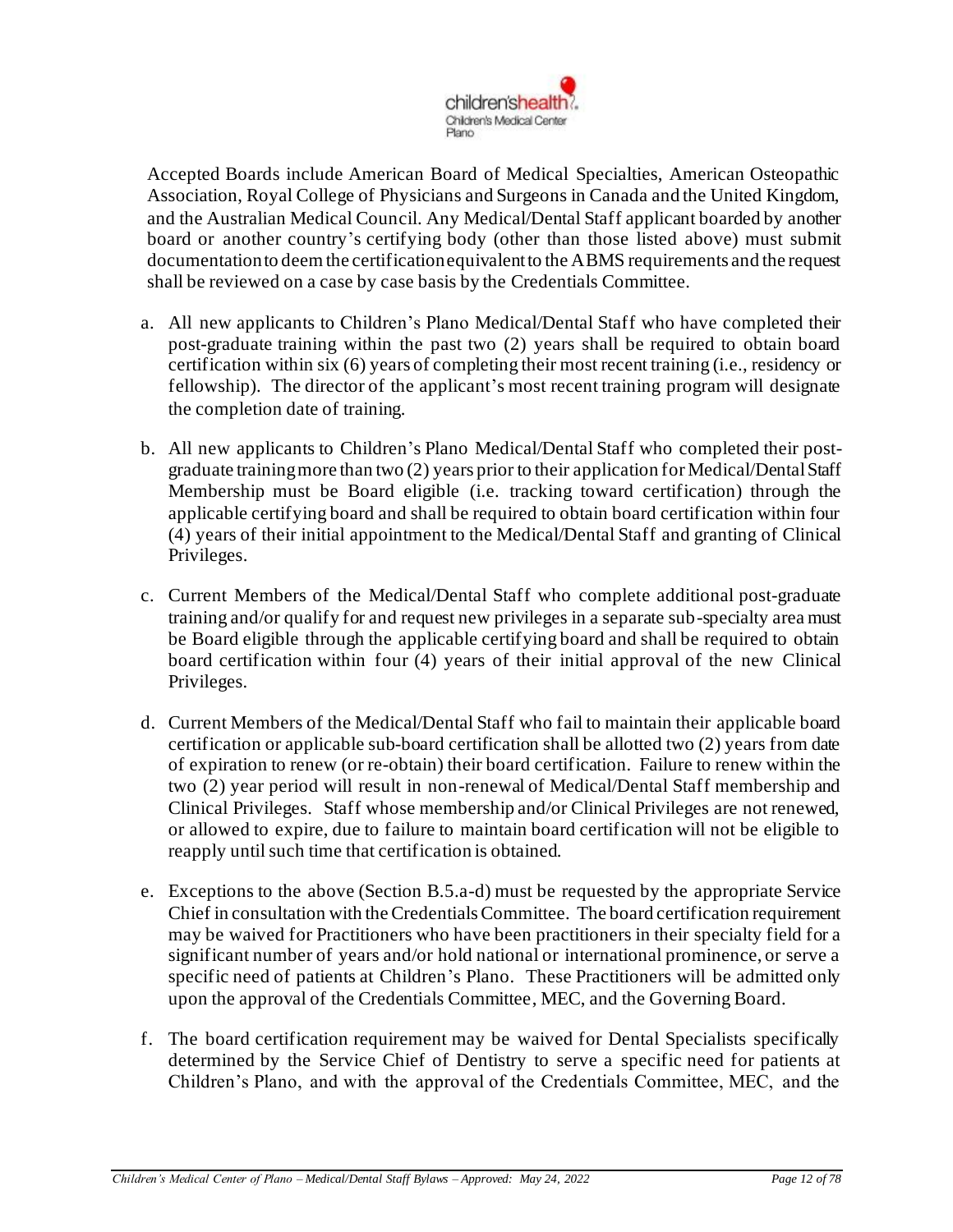

Governing Board. Additional board certification or training may be required for certain Clinical Privileges.

- 6. Professional Liability Insurance. Each Practitioner must maintain professional liability insurance coverage in the form and amounts no less than \$200,000 per occurrence and \$600,000 in aggregate as required by the Governing Board, as applicable to the Practitioner's practice in the Hospital, including the use of any AHP, APP, or other health care providers not employed by the Hospital. Evidence of coverage must be submitted: (i) at the time of application to the Medical/Dental Staff; (ii) no later than the last day of coverage for the policy currently in effect; and (iii) within five days of a request from Medical/Dental Staff Services. Involvement in any professional liability action including final judgments and claims settled must be reported at initial appointment, at each reappointment, or as specified on the application for Medical/Dental staff Membership.
- 7. Lack of Exclusion. Each Practitioner must not be, and never have been, excluded from participation in the Medicare, Medicaid or any other federal or state governmental health care program or convicted (or pled guilty or nolo contendere to) of actions (e.g. violations of the federal ant kickback law; submission of false claims) constituting fraud and/or abuse under the Medicare, Medicaid or other federal or state governmental or private payer health care programs.
- 8. Current Competencies, Experience, and Clinical Judgment. Each Practitioner must demonstrate the areas of general competencies, experience, and clinical judgment to include: patient care, medical/clinical knowledge, practice-based learning and improvement, professionalism, and systems-based practice and interpersonal and communication skills such that the Practitioner has the demonstrated ability to effectively communicate with patients and colleagues and to appropriately document.
- 9. Health Status and Ability. Each Practitioner must possess the necessary health status and ability to perform the essential functions of Medical/Dental Staff Membership and to exercise the Clinical Privileges requested in accordance with accepted professional standards and without posing a direct threat to patients.
	- a. Documentation of health status and ability shall be provided at the time of application to the Medical/Dental Staff and at any time thereafter on request if there are concerns regarding impairment. A request to provide documentation of necessary health status and ability may include, without limitation, submitting to examination, evaluation and/or testing in accordance with written Policy and cooperating with a physician health and rehabilitation committee or the appropriate medical staff committee to which such matters are delegated by the MEC (PHRC).
	- b. Requests for documentation may be made by the Medical Executive Committee or Medical/Dental Staff President, Hospital Administrator, the PHRC or its Chair, or the Practitioner's Service Chief pursuant to written Policy.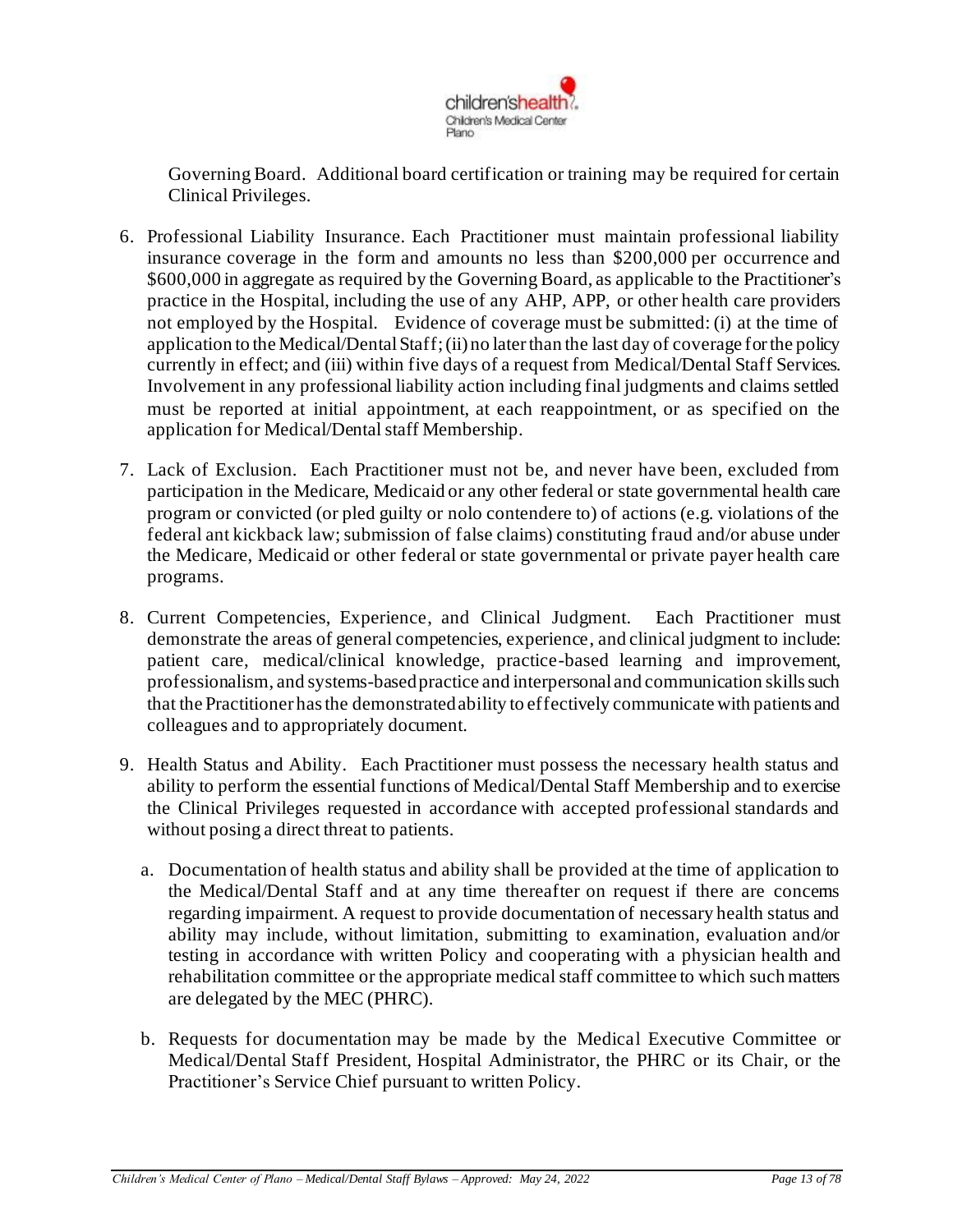

- c. A Practitioner must be impairment free which is defined as being free of or having under adequate control any impairment that interferes with, or presents a reasonable probability of interfering with, the Practitioner's ability to satisfy any of the general qualifications and performance of the essential functions of staff membership, and exercising all or any of the Clinical Privileges requested or granted safely and competently.
- 10.Character, Ethics and Ability to Work with Others. Each Practitioner must provide evidence of good character and judgment and adherence to the ethics of their profession including but not limited to, a good reputation, integrity, acceptable interpersonal skills and the ability to work effectively and professionally with other Medical/Dental staff Members, the Governing Board and others in the delivery of patient care to promote the mission of Children's Plano.
- 11. Proximity. The MEC, in its discretion, may require each Practitioner with Clinical Privileges must document that he or she resides and practices within sufficient proximity to the Hospital, as determined by the MEC, to permit timely response to emergencies and any emergency services call coverage obligations, including requirements for physical presence.
- 12.Lack of Criminal History. Each Practitioner may not have been convicted of, pled guilty or pled nolo contendere to any felony, or to any non-felony offense reasonably related to the provision or billing of healthcare services as well Practitioner's qualifications, competence, functions, or duties as a medical professional or involving an act of violence, child abuse, or a sexual offense, or have been court-martialed for such actions*.*
- 13.Lack of Corrective Action. A Practitioner who is currently subject to corrective action investigation by another hospital or health care entity or subject to investigation by the Texas professional licensing agency is not eligible for consideration for initial appointment until the investigation has been completed and any resulting action is final.
- 14.Coverage. The Practitioner must demonstrate written arrangements for alternative medical coverage for patients for whom the Practitioner is or will become responsible by submitting written verification from an appropriately privileged Memberwho has agreed and is available to stand in the place of the Practitioner should the Practitioner be unavailable.
- 15.Lack of Eligibility. Lack of eligibility for consideration for Medical/Dental Staff appointment or processing of an application due to failure to document compliance with objective criteria set out above is not an Adverse Recommendation or Action and does not entitle the Practitioner to any procedural rights of review under these Bylaws or otherwise.

## <span id="page-13-0"></span>**Section C. Nondiscrimination**

Children's Plano shall not discriminate in granting staff appointment and/or Clinical Privileges on the basis of age, gender, race, sexual orientation, creed, physical disability, color, nationality, religion or any other basis prohibited by law.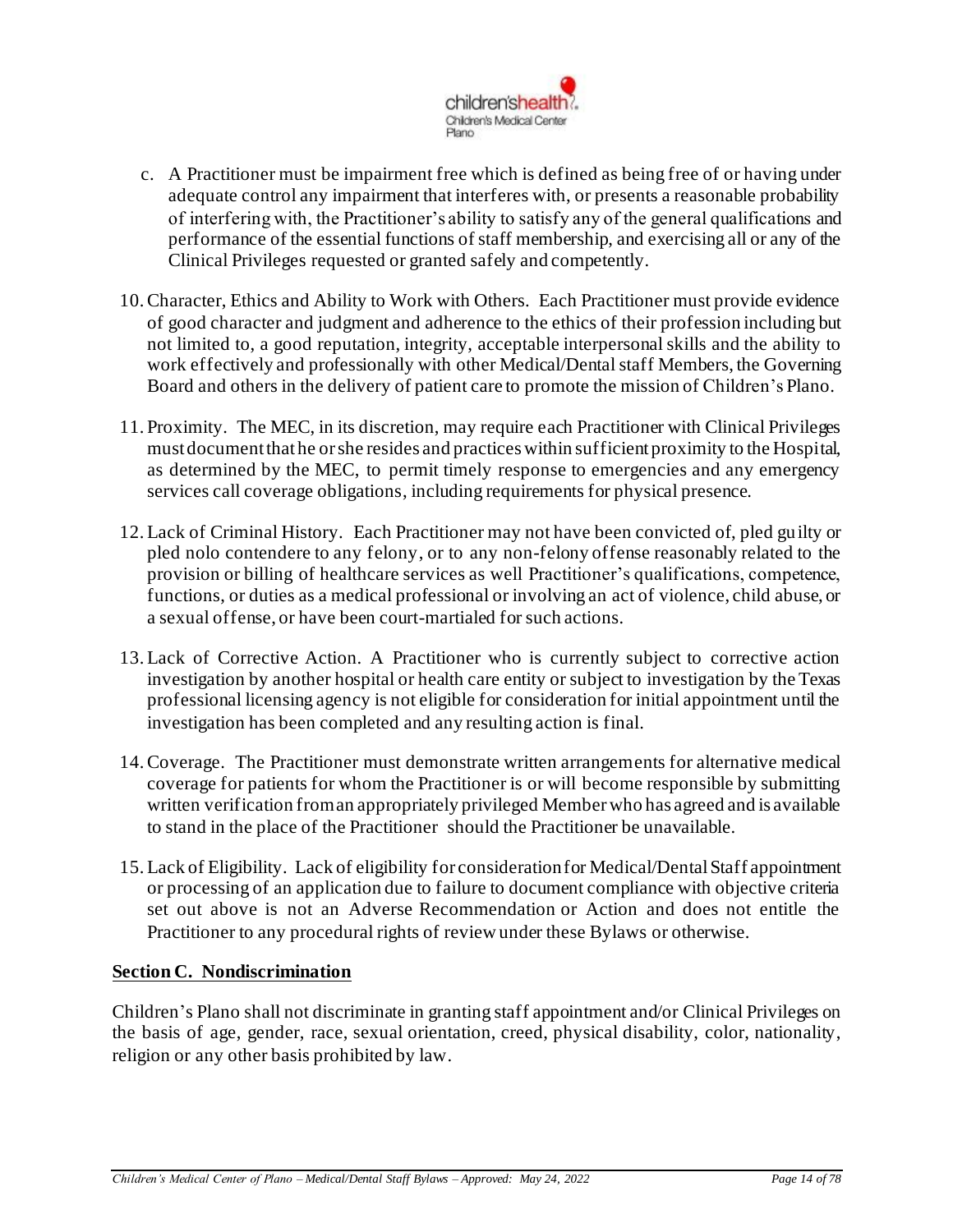

### <span id="page-14-0"></span>**Section D. Conditions and Duration of Appointment and Granting of Clinical Privileges**

Appointments to the Medical/Dental Staff shall be for a term of no more than two (2) years. The MEC may recommend Medical/Dental Staff appointment and/or Clinical Privileges for a term of less than two (2) years as deemed appropriate by the MEC and as approved by the Governing Board. A term of less than two (2) years is not an Adverse Recommendation or Action and shall not entitle the Practitioner to any procedural rights of review under these Bylaws or otherwise.

- 1. Providers shall request only those privileges that he or she intends to utilize at Children's Plano during the appointment period. Providers who fail to exercise their clinical privileges at Children's Plano during the reappointment cycle will no longer be deemed eligible for continuous granting of said privileges (with the exception of approved consult services or special privileges as outlined in the Medical/Dental Staff credentialing policies). Should this occur, the provider shall have the following options as further defined in the Medical/Dental Staff credentialing policies:
	- Modify his or her request to more appropriately reflect the clinical privileges that he or she exercises at Children's Plano (i.e. refer and follow), if applicable;
	- Withdraw his or her request to maintain clinical privileges and request to maintain Medical/Dental Staff membership only (if membership criteria was met at the time of reappointment);
	- If the provider intends to increase his or her utilization over the next six (6) months, the Service Chief and Credentials Committee have the option to recommend a focused practice professional evaluation as outlined in the Focused Practice Professional Evaluation Policy.

#### <span id="page-14-1"></span>**Section E. Process for Appointment**

- 1. Application. As part of Medical Peer Review, a separate credentials file shall be maintained for each Practitioner applying for Medical/Dental Staff appointment. Each application for appointment and reappointment to the Medical/Dental Staff shall be in writing, submitted on a form approved by the MEC and the Hospital Administrator, and signed by the Practitioner. The Practitioner applying for initial appointment shall be provided with a copy of or access to these Bylaws, the Rules and Regulations, and applicable policies. The application form shall require accurate and complete disclosure of the information required by Section II.B above and the following:
	- a. Documentation of all current and prior professional licenses in any state, federal and state controlled substances registrations, and any investigations and actions on same;
	- b. Documentation of current and past professional liability insurance and all claims, judgments, settlements, and dismissals and any lapses or non-renewals of coverage;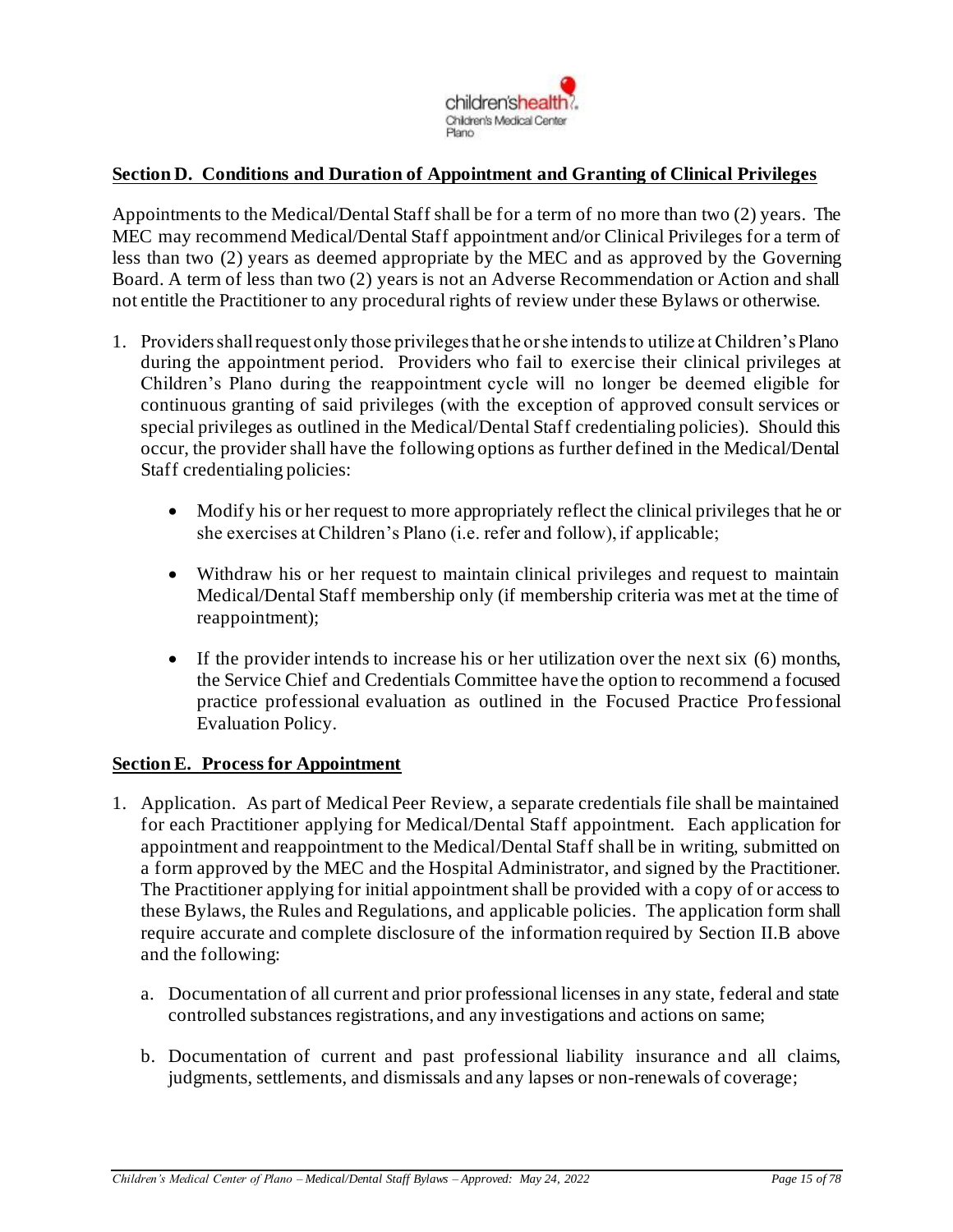

- c. Documentation of all current and prior health care entity affiliations, any actions on medical/dental staff membership and/or clinical privileges, and information about investigations and professional practice evaluations at any health care entity;
- d. Documentation of at least two (2) peer references or clinical evaluations in the same professional discipline who have worked with the Practitioner, have personal knowledge of the Practitioner's ability, and who can provide truthful references as to the Practitioner's medical/clinical knowledge, technical and clinical skills, clinical judgment, interpersonal skills, communication skills, and professionalism, and other qualifications;
- e. Statement of necessary health status and ability as required by Section B.9.;
- f. Identifying information, including name, social security number, an official government issued picture ID, addresses of all offices and residences, Medicare Provider UPIN and National Provider Identifier ("NPI") and contact information including email addresses, and all phone numbers for residences, offices, and mobile phone;
- g. Specialty board certification, including the names of the board(s) and dates of certification;
- h. Any conviction, guilty plea, or deferred adjudications, or *nolo contendere* plea or filing of formal charges for a felony or misdemeanor (including DUI or PI) other than minor traffic violations;
- i. Commitment to comply with the duties and obligations of Medical/Dental Staff membership as set out in Section B above if appointment is granted; and
- j. Attestation as to the elements in Section E.2. below.
- 2. Representations. On submission of an application for appointment to the Medical/DentalStaff and/or Clinical Privileges, each Practitioner represents the following which shall remain effective during the term of Medical/Dental Staff appointment and any exercise of Clinical Privileges:
	- a. Signifies the Practitioner will abide by the Medical/Dental Staff Bylaws, Rules and Regulations, and Policies, as well as Hospital policies;
	- b. Certifies that all information submitted in connection with the application is true, correct and complete, and agrees to provide any new or updated information pertinent to the Practitioner's qualifications or the information on the application to Medical/Dental Staff Services within ten (10) business days of receipt of notice of the information;
	- c. Agrees that any misstatements, omissions or misrepresentations considered material by Hospital in connection with the application, whether intentional or not, may be grounds to withdraw the application from further processing, deny appointment or reappointment and/or Clinical Privileges, or take Corrective Action;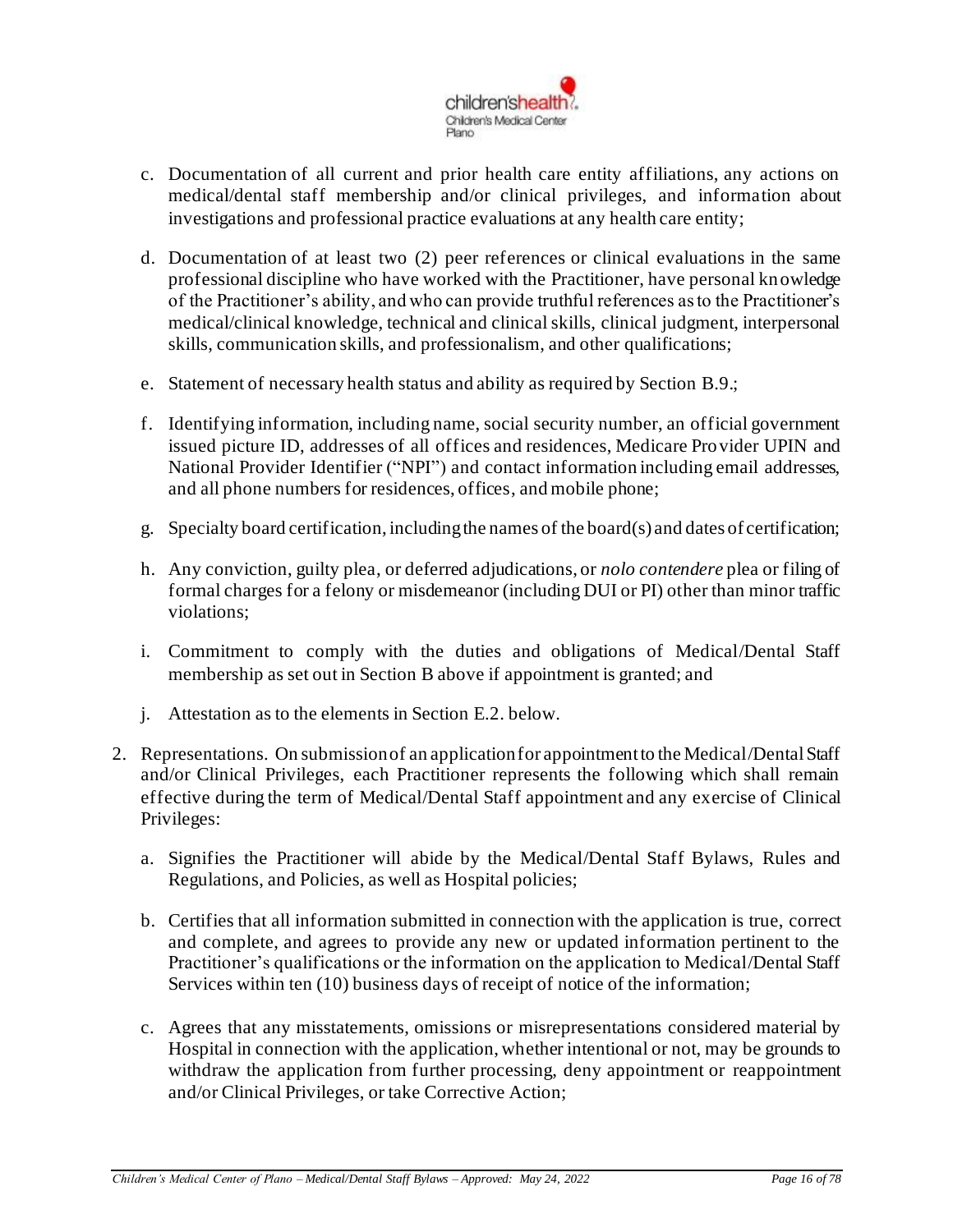

- d. Authorizes the Hospital and Medical/Dental Staff and representatives to consult with other health care entities, medical/dental staffs, and any other individuals and entities regarding the Practitioner's professional qualifications and any other information related to his application for appointment and/or Clinical Privileges, and agrees to appear for an interview if requested;
- e. Authorizes the release of information by the Hospital, any Medical/Dental Staff committees, and by third parties, including without limitation medical records regarding any of the Practitioner's patients and the Practitioner and Medical Peer Review data, relating to the Practitioner's professional qualifications, any Adverse Recommendation or Action, any corrective action, FPPE or OPPE, complaints, and/or any other information related to an application for appointment and/or clinical privileges at another health care entity, provided such information is provided in good faith and without malice;
- f. Releases from liability and agrees to hold harmless all third parties, as defined in Article X, who provide information to the Hospital and the Medical/Dental Staff relating to the Practitioner:
- g. Releases from liability and agrees to hold harmless the Hospital, its affiliates and their successors, assigns, and transferees, and their representatives, the Medical/Dental Staff, Governing Board, directors, officers, members of the Medical/Dental Staff committees and Services, and any other individuals for any acts, communications, reports, records, statements, documents, recommendations, or disclosures made in good faith and without malice concerning any matter that might directly or indirectly affect the Practitioner's exercise of Clinical Privileges or relating to the Practitioner's qualifications for appointment or reappointment to the Medical/Dental Staff;
- h. Acknowledges and agrees to the immunity provisions as set forth in Article X and to execute all requested authorizations and releases to give effect to the provisions in these Bylaws; and
- i. Acknowledges that the agreements, authorizations, and releases in these Bylaws and on the applications for appointment, reappointment and/or Clinical Privileges are express conditions to the Practitioner's appointment, continuation of appointment and reappointment, and to the Practitioner's exercise of Clinical Privileges in the Hospital.
- 3. Complete Application Required. An application must be a Complete Application to be submitted for consideration and the Practitioner is responsible to ensure that the application is a Complete Application.
	- a. A Complete Application means:
		- i. The application form has been completely filled out and signed by the applicant;
		- ii. All questions on the application form have been answered truthful and to the satisfaction of the involved Medical/Dental Staff committees and all supplemental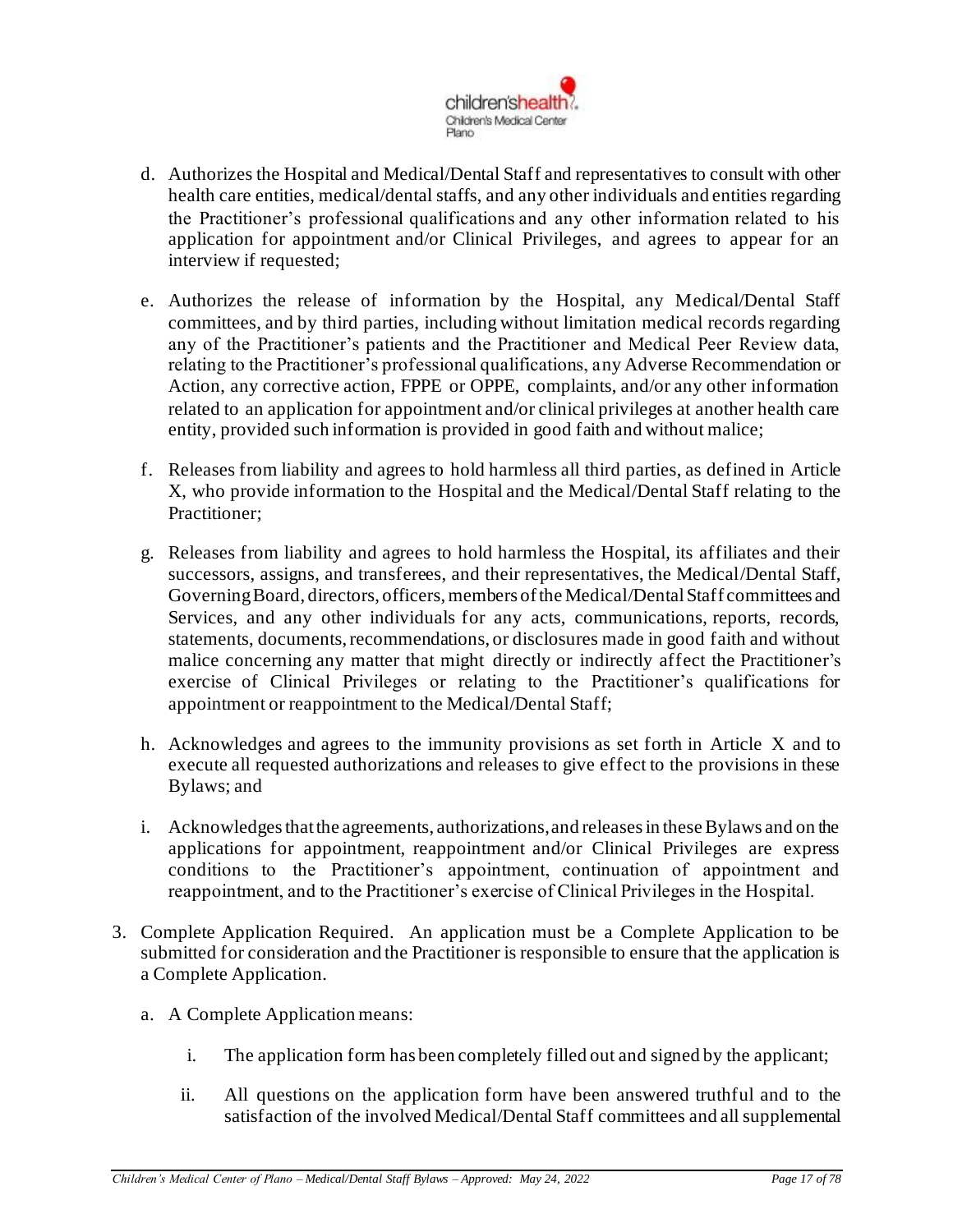

information as requested has been provided (e.g., malpractice claims, copies of licenses, DEA certificate, etc.);

- iii. All reference requests*,* required documentation, and requests for additional information/clarification forwarded to the applicant and/or other parties*,* and any other documents/verifications solicited by the Hospital, the Service Chief, and the applicable Medical/Dental Staff committees have been received;
- iv. If an interview or meeting has been requested, the applicant has participated and provided the requested information to the satisfaction of the interviewing individual or committee;
- v. Any questions or issues raised during the processing of an application by the Hospital, the ServiceChief, and/or the applicable Medical /Dental Staff committees have been resolved; and
- vi. The applicant has facilitated any responses from outside sources when reasonably requested by the Hospital when the Hospital's internal OPPE reports do not provide sufficient information at reappointment to verify competence and acceptable performance.

An application can be a Complete Application, but then become incomplete due to a subsequent request for information.

- b. If an application is not a Complete Application, Medical/Dental Staff personnel will provide the Practitioner with Special Notice of:
	- i. What information is needed and from whom;
	- ii. The time period within which the information must be received;
	- iii. The fact that the application will be withdrawn from further processing if the information is not received within that time period; and
	- iv. That withdrawal of an application from further processing is not a denial of the application or an Adverse Recommendation or Action and does not entitle the Practitioner to any procedural rights under these Bylaws or otherwise.
- c. Once an application has been withdrawn from processing due to not being a Complete Application as provided in this section, the Practitioner may not submit a new application for a period of at least one year from the date the application was withdrawn.
- 4. Review by Service Chief.
	- a. Once an application is a Complete Application, Medical/DentalStaff Services will forward the application and any supporting documentation to the Service Chief appropriate to the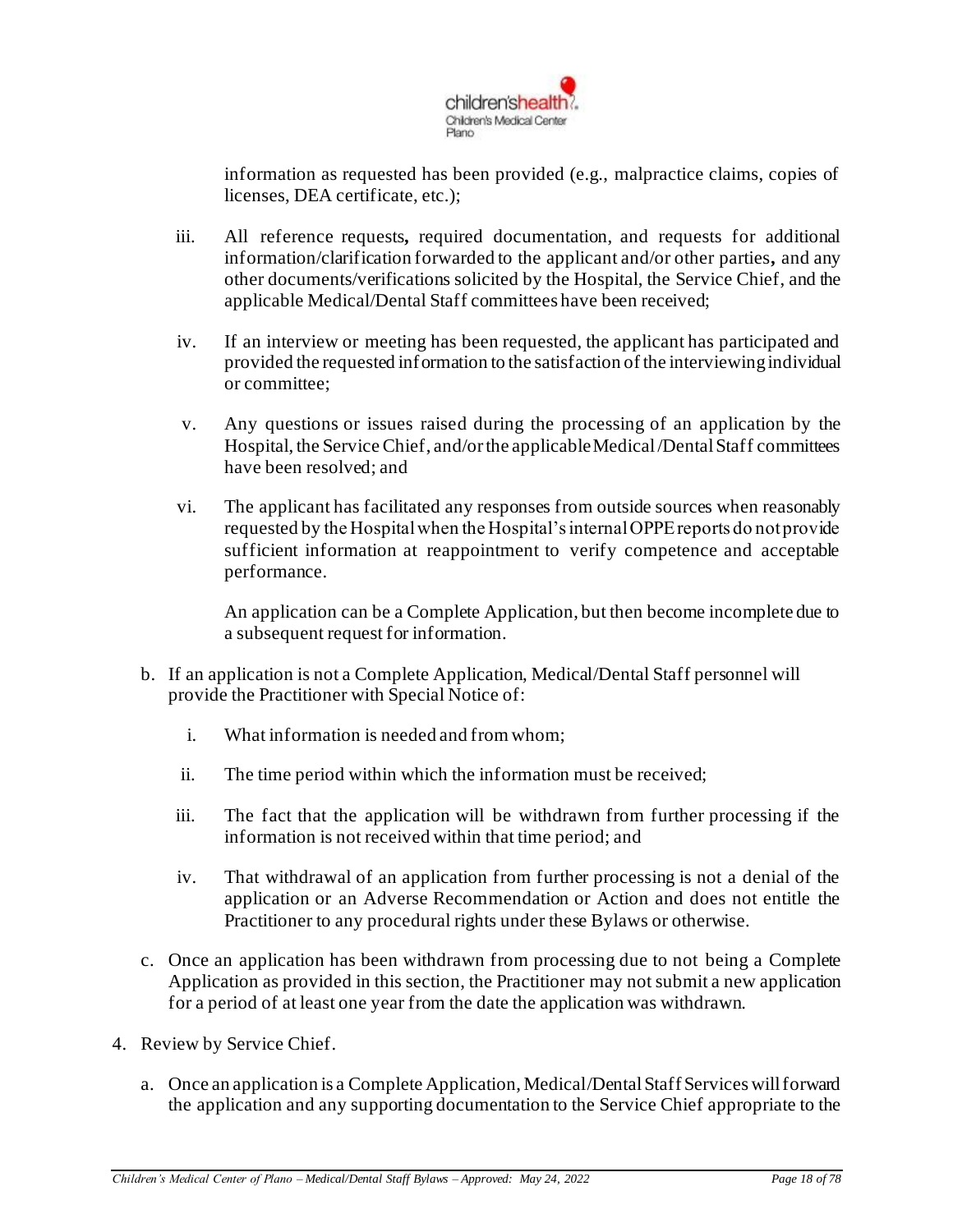

Practitioner's specialty. The Service Chief shall have 30 days from receipt to review the application and may conduct a personal interview with the Practitioner. Should the Service Chief not complete this action within 30 days, the Credentials Committee may initiate its review.

- b. The Service Chief shall issue a written recommendation to the Credentials Committee as to whether Medical/Dental Staff membership should be granted and, if so, what Staff category and Clinical Privileges are appropriate and any conditions or limitations on that category or Clinical Privileges. If appointment or Clinical Privileges are not recommended or any conditions or limitations are recommended, a statement of the reasons for such shall be included.
- 5. Credentials Committee.
	- a. The Credentials Committee shall review the application and the recommendation of the Service Chief, if provided, within 30 days of receipt. The Credentials Committee may conduct a personal interview with the Practitioner.
	- b. The Credentials Committee shall issue a written recommendation to the MEC as to whether Medical/Dental Staff membership should be granted and, if so, what Staff category and Clinical Privileges are appropriate and any conditions or limitations on that category or Clinical Privileges. If appointment or Clinical Privileges are not recommended or any conditions or limitations are recommended, a statement of the reasons for such shall be included.
- 6. Review by Medical Executive Committee.
	- a. The MEC shall review the application and the recommendation of the Credentials Committee within 30 days of receipt. The MEC may conduct a personal interview with the Practitioner.
	- b. The MEC shall issue a written recommendation to the Governing Board as to whether Medical/Dental Staff membership should be granted and, if so, what Staff category and Clinical Privileges are appropriate and any conditions or limitations on that category or Clinical Privileges. If appointment or Clinical Privileges are not recommended or any conditions or limitations are recommended, a statement of the reasons for such shall be included.
	- c. If the recommendation of the MEC is an Adverse Recommendation or Action, the Hospital Administrator shall provide the Practitioner with Special Notice of the recommendation as provided in Article XIII and all further procedures shall be as set forth in that Article.
	- d. If the recommendation of the MEC is not an Adverse Recommendation of Action, it shall be forwarded with any supporting documentation to the Governing Board for review under Section E.7. below.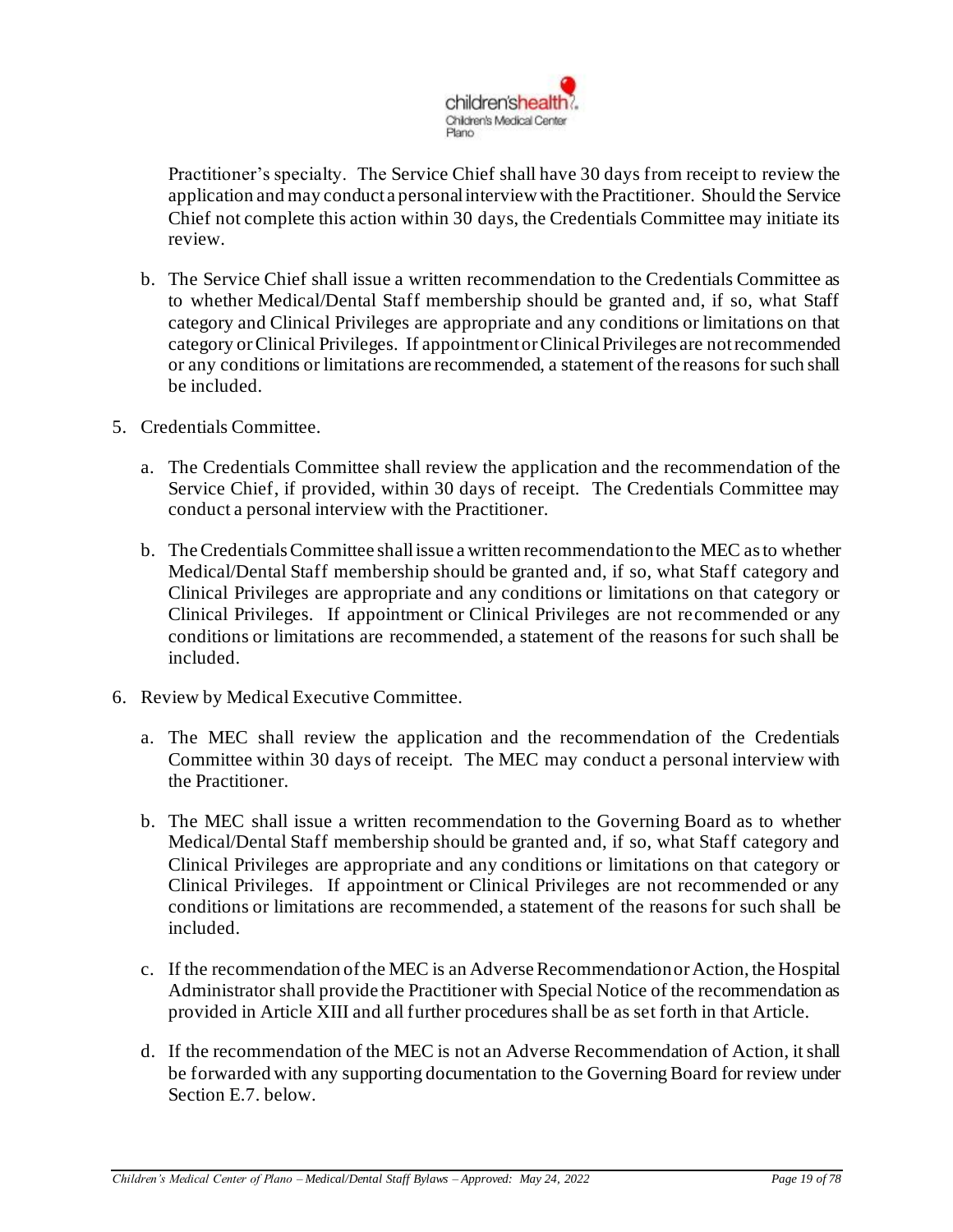

- 7. Review by Governing Board.
	- a. At its next regular meeting, but in no event more than 60 days from its receipt of a Complete Application and a recommendation from the MEC that is not an Adverse Recommendation or Action, the Governing Board, or a delegated Committee of the Governing Board, shall review the application and recommendation and issue its own determination.
	- b. The Governing Board's written determination shall indicate whether Medical/Dental Staff membership should be granted and, if so, what Staff category and Clinical Privileges are appropriate, and any conditions or limitations on that category or Clinical Privileges. If appointment or Clinical Privileges are not granted or any conditions or limitations are imposed, a statement of the reasons for such shall be included in the determination.
	- c. If the determination of the Governing Board is an Adverse Recommendation or Action, the Hospital Administrator shall provide the Practitioner with Special Notice of the determination as provided in Article XIII and all further procedures shall be as set forth in that Article.
	- d. If the determination of the Governing Board is not an Adverse Recommendation or Action, it shall be the final decision of the Governing Board. The Hospital Administrator shall notify the Practitioner in writing within 20 days of the decision.
- 8. Deferral. Any committee may defer action on an application for the purpose of obtaining additional information. The committee must follow up within 30 days of deferral with a recommendation.

#### <span id="page-19-0"></span>**Section F. Staff Dues or Application Fees**

- 1. Annual Medical/Dental Staff dues or application fees shall be set by the MEC and may be modified from time to time in the MEC's discretion.
- 2. Honorary Members of the Medical/Dental Staff shall not be required to pay dues.

#### <span id="page-19-1"></span>**Section G. Responsibilities of Membership**

Each Medical/Dental Staff Member shall:

- 1. Direct the care of patient(s) in a manner consistent with generally accepted standards of care and the standards of the Medical/Dental Staff, including evidence-based protocols.
- 2. Abide by these Bylaws, the Rules and Regulations and Policies and Procedures of Children's Plano.
- 3. Supervise the work of any Residents, Fellows, or APPs or AHPs under the Member's supervision, as applicable.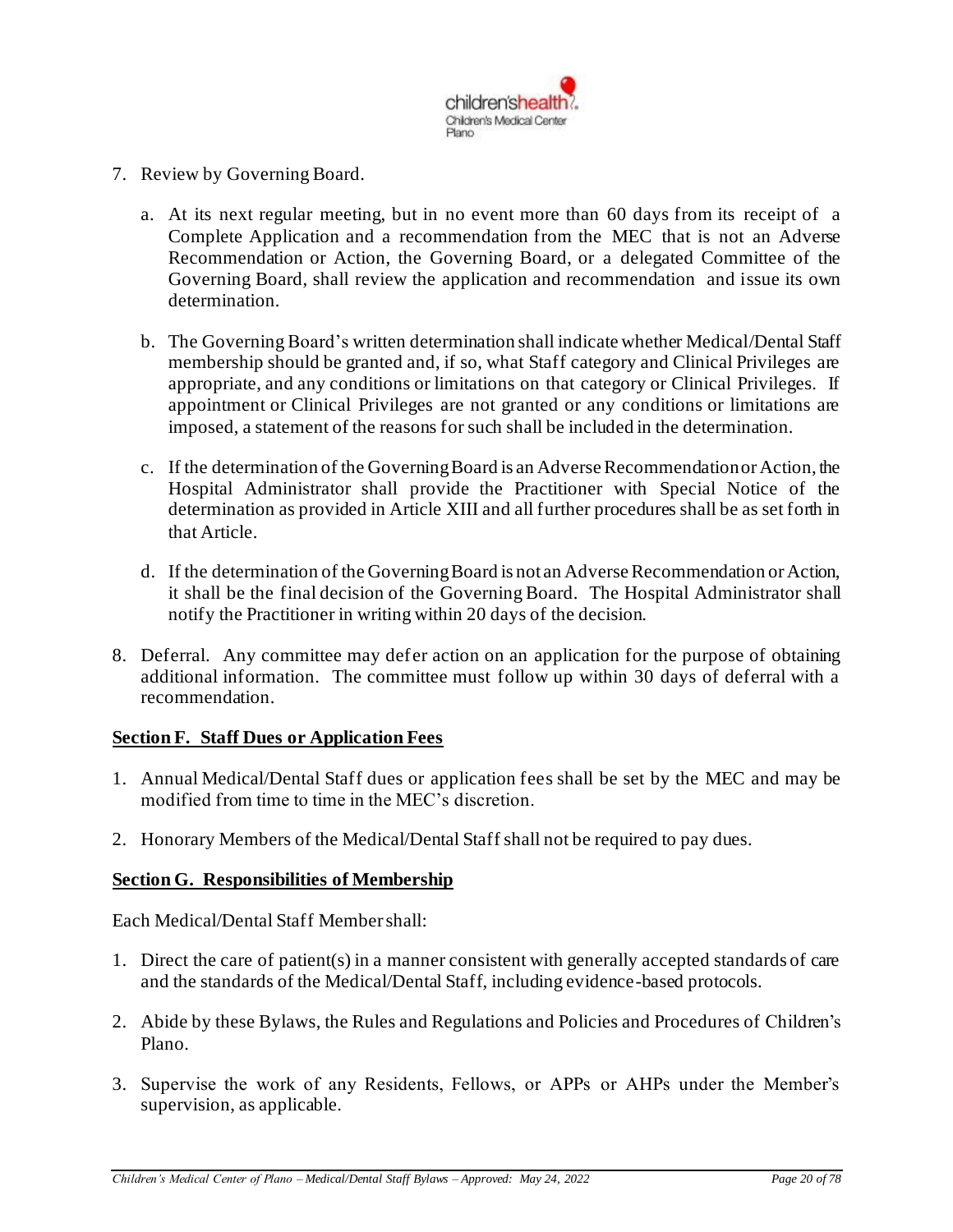

- 4. Assist Children's Plano in fulfilling its responsibilities for providing emergency and charitable care, including participating in emergency services call coverage to the extent determined by the MEC with approval by the Governing Board for each Service and or Staff category.
- 5. Seek consultation when indicated and provide consulting services in the care of patients requiring those services on request within the Member's specialty, capability and capacity, without regard to the patient's ability to pay.
- 6. Comply with the ethical standards and professional guidelines of the Member's profession.
- 7. Treat employees, patients, visitors, and Members in a dignified and courteous manner; cooperate with other Members, staff and hospital employees and administration in a respectful and professional manner so as to promote the delivery of quality patient care and the orderly operation of the Hospital.
- 8. Cooperate with the committees of the Medical/Dental Staff and Children's Plano, as appropriate including carrying out the assignments associated with Membership and Hospital and Medical/Dental Staff committee assignments and participating in medical peer review and maintaining in strict confidence the records and proceedings of medical peer review and all involved committees.
- 9. Prepare and complete in a timely manner as required by Medical/Dental Staff Rules & Regulations and Hospital policy, accurate, legible and clinically pertinent medical records for all patients to whom the Member provides care in the Hospital, including utilization of electronic medical records system(s) and completion of any associated training, and maintain the confidentiality of those records, to include accessing only those records for which the Member has a legitimate reason and maintaining proper controls on access by the Member's employees, APPs and AHPs;
- 10. Maintain continued compliance with all criteria and qualifications of Medical/Dental Staff Membership and notify Medical/Dental Staff Services as soon as possible and no later than ten (10) business days, and no later than one (1) day with regard to 10.a-c below, after receiving notice of any of the following:
	- a. Suspension, termination, restriction, or denial, in whole or in part, of the Member's professional licensure to practice medicine, dentistry or podiatry in any state or controlled substances registration either federal or any state;
	- b. Loss, cancellation, reduction, or other modification of professional liability insurance;
	- c. Exclusion from participation in Medicare, Medicaid or any other governmental programs;
	- d. Initiation of an investigation or implementation of an agreed order, remedial plan, or any other action by any professional licensing agency or a professional certification board;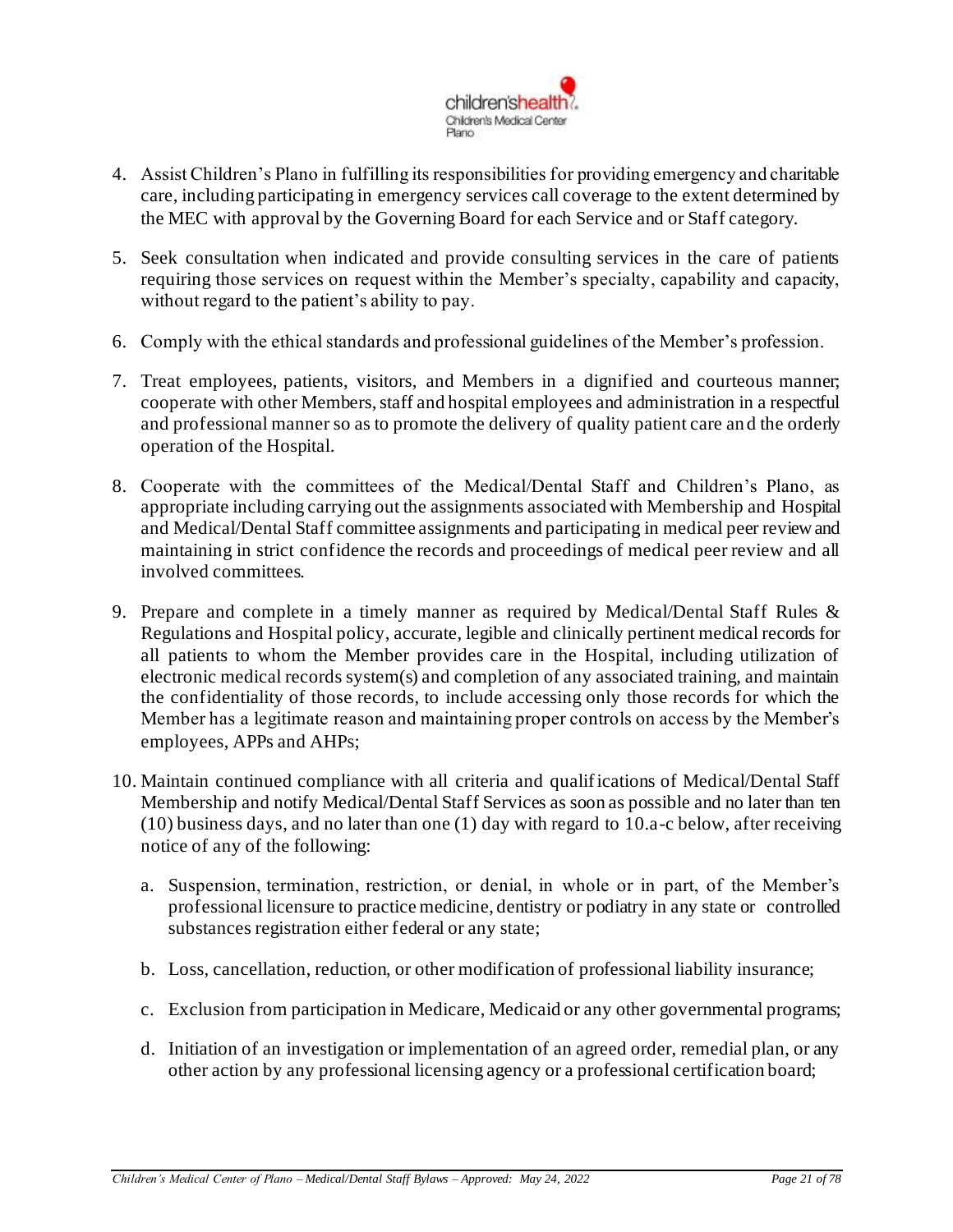

- e. Imposition of: (i) any disciplinary or corrective action (including probation), (ii) initiation of an investigation for purposes of possible corrective action, (iii) suspension, reduction or loss of clinical privileges, (iv) proctoring, monitoring or review for any reason other than FPPE applicable to new Practitioners or the exercise of newly granted clinical privileges, or (v) denial of appointment, reappointment or renewal of Medical/Dental Staff Membership or clinical privileges at any other hospital or health care entity, but not including automatic action for delinquent medical records;
- f. Resignation of any Clinical Privileges or Medical/Dental Staff Membership at Hospital or any other hospitals;
- g. Leave of absence, whether voluntary or involuntary, from another hospital or health care entity;
- h. Filing of any report concerning the Member with the National Practitioner Data Bank and any of the following:
	- i. Pending investigations, formal or informal actions, or sanctions, whether criminal or civil, by the Texas Medical Foundation, Medicare, Medicaid, or any other state or federal governmental program;
	- ii. Filing of, or notice of claim, for any civil or administrative action alleging professional incompetence, professional negligence, or improper professional conduct or professional misconduct;
	- iii. Judgment, settlement or dismissal of any claim for any civil or administrative actions alleging professional incompetence, professional negligence, or improper professional conduct or professional misconduct;
	- iv. Voluntary or involuntary challenge, denial, limitation, suspension, revocation or relinquishment of Membership in any medical/professional society or initiation of any action that would affect Membership in such a society organization;
	- v. Any change in health status or ability, including a failure to comply with recommended treatment that might affect the Member's ability to fulfill the essential functions of Medical/Dental Staff Membership and/or exercise Clinical Privileges in accordance with accepted professional standards and without posing a direct threat to patients.
	- vi. Any conviction, guilty plea or deferred adjudication, or *nolo contendere* plea or filing of formal charges for a felony or misdemeanor (including DUI or PI) other than minor traffic violations.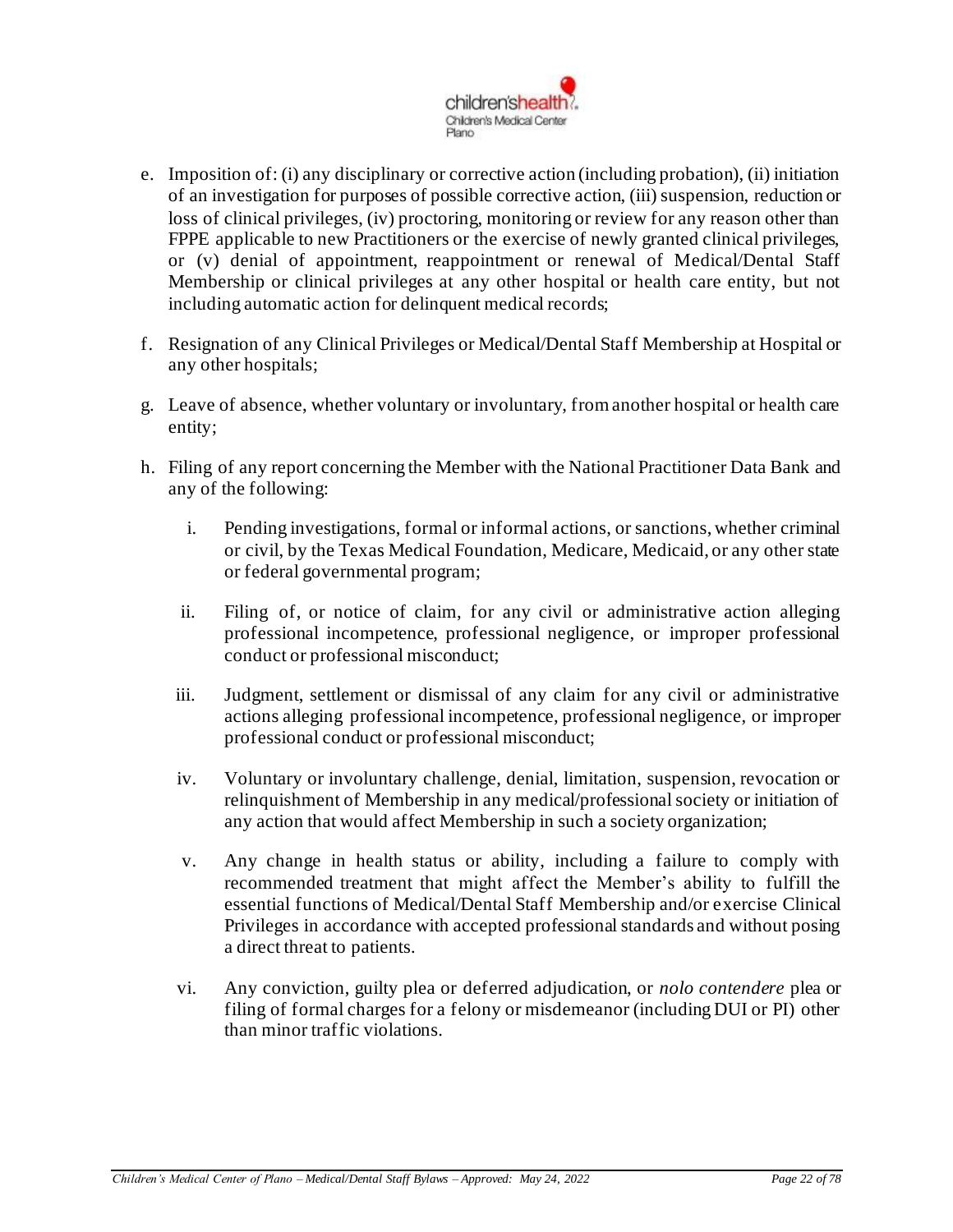

11. Maintain accurate and current contact information with Medical/Dental Staff Services, including email address, all office addresses and home address, office, home and mobile telephone numbers.

#### <span id="page-22-0"></span>**Section H. Leave of Absence**

Members of the Medical/Dental Staff may be granted a leave of absence as set forth in the policies and procedures of the Medical/Dental Staff.

#### <span id="page-22-1"></span>**ARTICLE III. CLINICAL PRIVILEGES**

#### <span id="page-22-2"></span>**Section A. General**

A Practitioner providing patient care services at the Hospital may exercise only those Clinical Privileges requested and specifically granted by the Governing Board. Clinical Privileges must be Hospital specific, within the scope of the Practitioner's license authorizing such practice in this state, and limited by any conditions or restrictions imposed by the Governing Board. The exercise of Clinical Privileges shall be subject to these Bylaws, the Rules and Regulations and Hospital policies and carried out in accordance with accepted professional standards and the standards of the Medical/Dental Staff, as well as legal and accreditation standards.

#### <span id="page-22-3"></span>**Section B. Delineation of Clinical Privileges.**

- 1. Development. The Medical/Dental Staff, through the MEC and consultation with the appropriate Service Chief(s), shall be responsible to develop and recommend to the Governing Board for approval a listing of Clinical Privileges that will be available and offered at the Hospital. The list of Clinical Privileges shall take into consideration the needs of the community and the Members of the Medical/Dental Staff, and the adequacy of resources, equipment and personnel of the Hospital to support the Clinical Privileges.
- 2. Criteria. The MEC, in consultation with the appropriate Service Chief(s) and Credentials Committee, shall also develop and approve criteria for the granting of the approved list of Clinical Privileges, which shall also be subject to the approval of the Governing Board.

#### <span id="page-22-4"></span>**Section C. Process for Granting and Renewal.**

- 1. Application.
	- a. A request for the specific Clinical Privileges desired by a Practitioner shall be indicated on the prescribed form and must accompany each application for appointment or reappointment. A request by a Member for a modification of Clinical Privileges may be made at any time.
	- b. All such requests must be supported by documentation, in the application, of required qualifications. Failure to document satisfaction of minimum threshold criteria established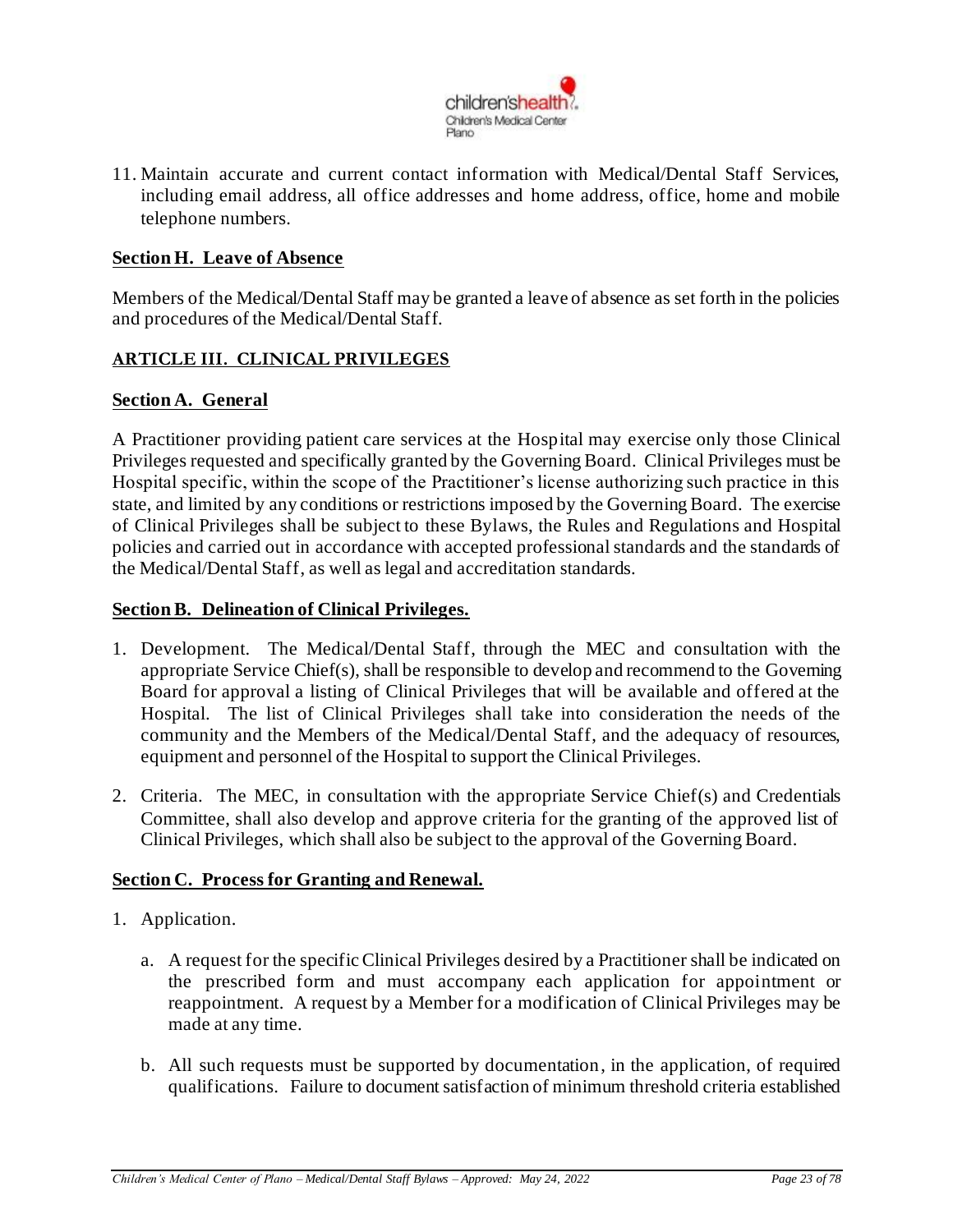

for the requested Clinical Privilege shall result in lack of processing of the request as to that Clinical Privilege.

- 2. Criteria. The determination of whether to grant Clinical Privileges shall be based on:
	- a. The Practitioner's education, training, experience, current competence, clinical judgment, health status and ability to perform the requested Clinical Privileges, peer recommendations or clinical evaluations when required, and other relevant information;
	- b. Information regarding previously successful or currently pending challenges to or restrictions on any licensure or registration or the voluntary relinquishment of such licensure or registration;
	- c. Information regarding voluntary or involuntary termination of medical/dental staff membership or voluntary or involuntary limitation, reduction or loss of Clinical Privileges at another health care entity;
	- d. Information regarding professional liability claims and suits either pending or closed, regardless of the outcome; and
	- e. The Practitioner's documentation of compliance with any minimum threshold criteria or other requirements established by the Governing Board, following consultation with the MEC, for those Clinical Privileges.
- 3. Process.
	- a. The process for consideration and granting of Clinical Privileges, both initially and on renewal shall be the same as that used for appointment and reappointment in Article II, Section E above, and may include expedited processing.
	- b. The renewal process shall include any information relevant to the Practitioner's competence and professional conduct, including without limitation, consideration of information generated pursuant to Medical Peer Review, relevant Practitioner-specific data as compared to aggregate data and morbidity and mortality data when available, and, if needed, information from other health care entities.
	- c. This same process shall be used for requests for changes in Clinical Privileges between reappointment times which may be subject to FPPE.
- 4. Term.
	- a. Clinical Privileges may be granted for a period of up to two (2) years and may be for a period of less than two (2) years. A term of less than two (2) years is not an Adverse Recommendation or Action and does not entitle the Practitioner to any procedural rights of review under these Bylaws or otherwise.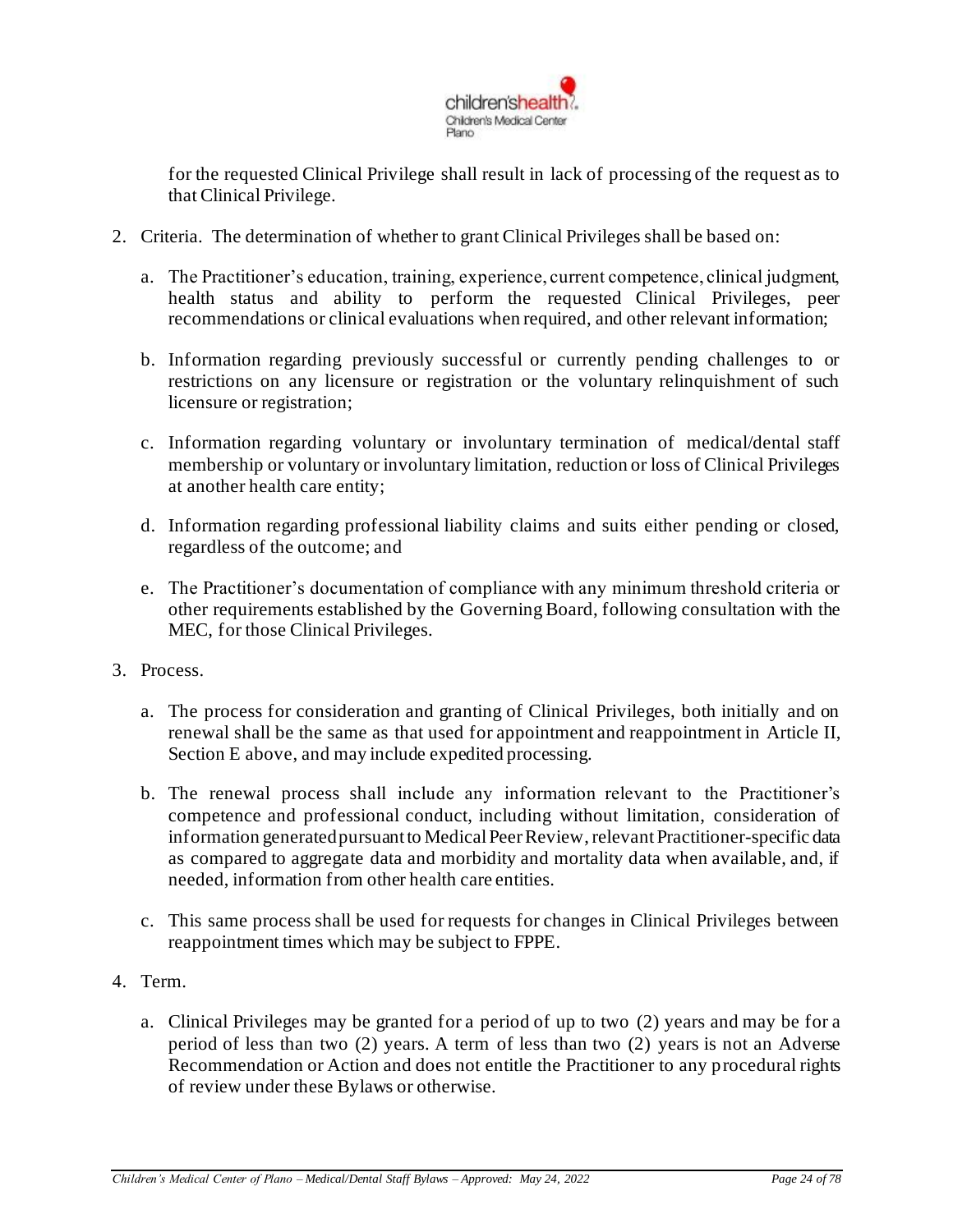

b. Any initial grant of Clinical Privileges shall be subject to FPPE as set out in written Policy. The term of the initial FPPE may be extended, not to exceed a total of two (2) years, unless a special exception is approved by the MEC.

#### <span id="page-24-0"></span>**Section D. Exclusive Professional Service Arrangements**

- 1. Requirement to Process. If the exercise of Clinical Privileges is subject to an exclusive contract or other arrangement approved by the Governing Board, an application for Clinical Privileges shall be processed only if the requesting Practitioner or Member is subject to the arrangement, unless otherwise provided by the Governing Board.
- 2. Effect on Current Members. If the Hospital, with the approval of the Governing Board, enters into an exclusive arrangement as to the exercise of certain Clinical Privileges in accordance with this Section and Article VI, only those Members subject to that arrangement may continue to exercise the Clinical Privileges addressed by the arrangement, unless otherwise provided by the Governing Board. Those Members who are not subject to the exclusive arrangement shall be considered to have automatically relinquished those Clinical Privileges addressed by the arrangement and shall not be entitled to procedural rights of review under these Bylaws or otherwise.

#### <span id="page-24-1"></span>**Section E. Temporary Clinical Privileges**

- 1. Criteria. Temporary Clinical Privileges may be granted only to Practitioners with a pending application for initial appointment or to fulfill an important patient care, treatment, and service need, as detailed below. In granting temporary Clinical Privileges, special requirements may be imposed in order to monitor and assess the quality of care rendered by the Practitioner exercising such privileges. Temporary privileges may be recommended by the Medical/Dental Staff President or his/her designee which may include the appropriate Service Chief, Chief Medical Officer Plano, the Credentials Committee Chair, or the President-Elect. Temporary privileges may be granted by the Governing Board President or the Hospital Administrator.
- 2. Clean Application. After receipt of a Complete Application for Medical/Dental Staff appointment, including a request for specific temporary Clinical Privileges and in accordance with the conditions specified below, a Practitioner may be granted temporary Clinical Privileges for a period not to exceed 120 days while awaiting MEC and Governing Board approval. The credentialing process must include primary source verification of the applicant's current state professional licensure(s), current professional liability coverage, relevant training and current competence at time of granting privileges, ability to perform the privileges requested, a query and evaluation of the NPDB information, no current or previously successful challenge to licensure or controlled substances registration, no record of involuntary termination of medical/dental staff membership at another health care entity, and no record of involuntary limitation, reduction, denial or loss of clinical privileges at another health care entity.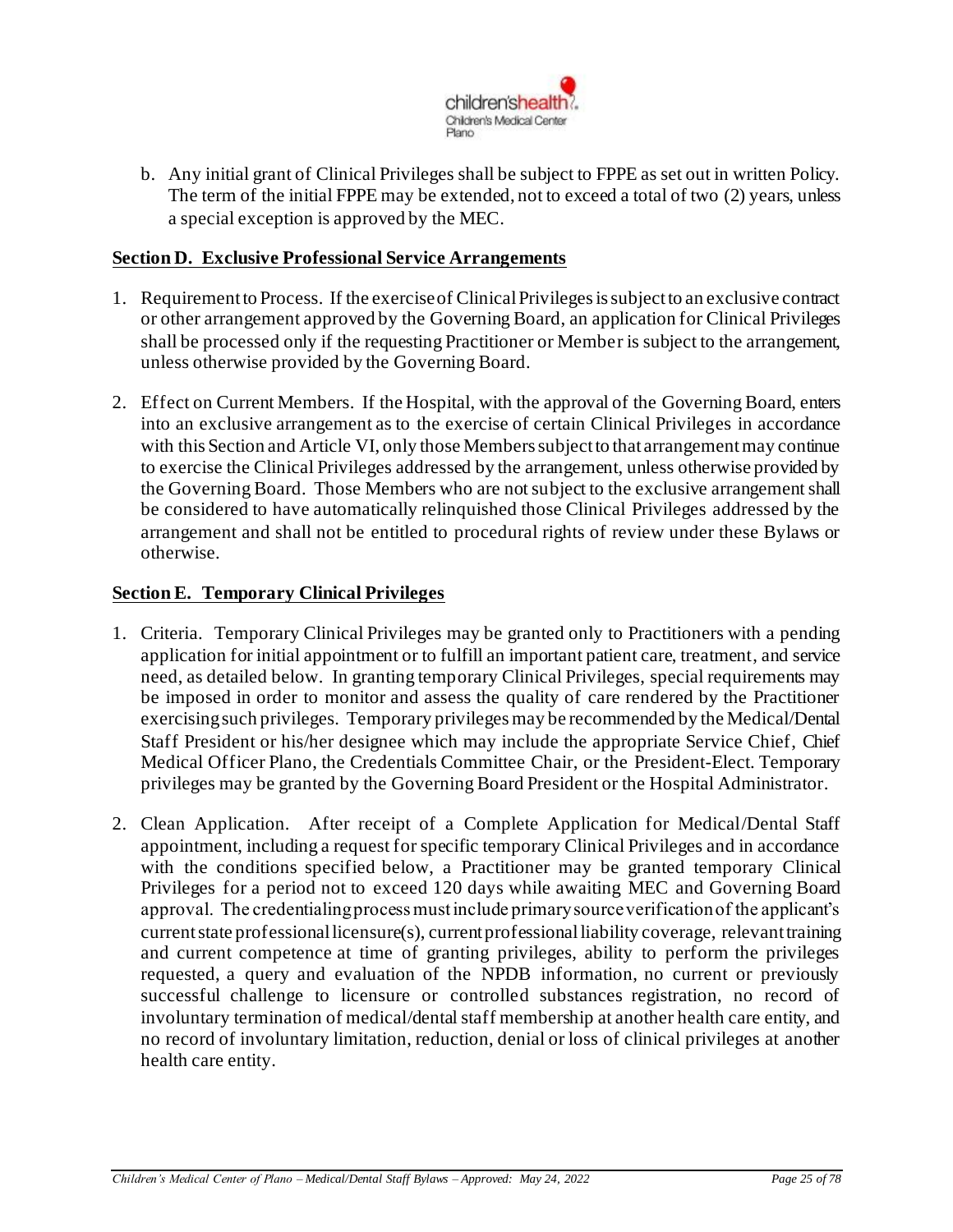

- 3. Important Patient Need.
	- a. After receipt of a written request and other required documentation, a Practitioner who is not an applicant for Medical/Dental Staff appointment may be granted temporary Clinical Privileges for the care of one or more specific patients as named in the request for purposes of an important patient care, treatment or service need.
	- b. All such patients shall be attended by a Member of the Active Staff with the Practitioner with temporary Clinical Privileges providing appropriate consultation.
	- c. Such Clinical Privileges shall be restricted to a 120 day period by any Practitioner, after which such Practitioner shall be required to apply for appointment to the Medical/Dental Staff before being allowed to attend additional patients.
- 4. Authority of Service Chief. Practitioners with temporary Clinical Privileges shall be subject to the authority of the Service Chief to which the Practitioner is assigned and special requirements of consultation and reporting may be imposed by that Chief.
- 5. Subject to Bylaws. Before temporary Clinical Privileges are granted, the Practitioner must acknowledge in writing that the Practitioner has received or been given access to and agrees to be bound by the terms of the Medical/DentalStaff Bylaws, Rules and Regulations, andrelevant Hospital policies, including all releases.
- 6. Termination of Temporary Clinical Privileges. The Hospital Administrator may, after consultation with the Medical/Dental Staff President or appropriate Service Chief, terminate any or all of a Practitioner's temporary Clinical Privileges. Temporary Clinical Privileges shall automatically terminate on issuance of an Adverse Recommendation or Action. They shall be automatically terminated on issuance of an unfavorable recommendation by the Credentials Committee or automatically modified to conform to a recommendation by the Credentials Committee that the Practitioner be granted Clinical Privileges which are different from the temporary Clinical Privileges. In the event of termination, the Practitioner's hospitalized patients shall be assisted to select another Practitioner by the Service Chief.
- 7. No Procedural Rights of Review. The granting of temporary Clinical Privileges is a courtesy on the part of the Hospital. A Practitioner is not entitled to any procedural rights afforded by these Bylaws or otherwise as a result of granting temporary Clinical Privileges, a failure to grant temporary Clinical Privileges or because of any termination or suspension of temporary Clinical Privileges.

#### <span id="page-25-0"></span>**Section F. Care in an Emergency**

1. Authorization. During an emergency, any qualified Member, to the degree permitted by the Member's professional license, shall be permitted and assisted to do everything appropriate in an effort to save the life of a patient or prevent serious harm, using every facility of the Hospital necessary, including the calling of any consultation necessary or desirable, even though some of the actions may be taken outside the scope of the Member's Clinical Privileges or Staff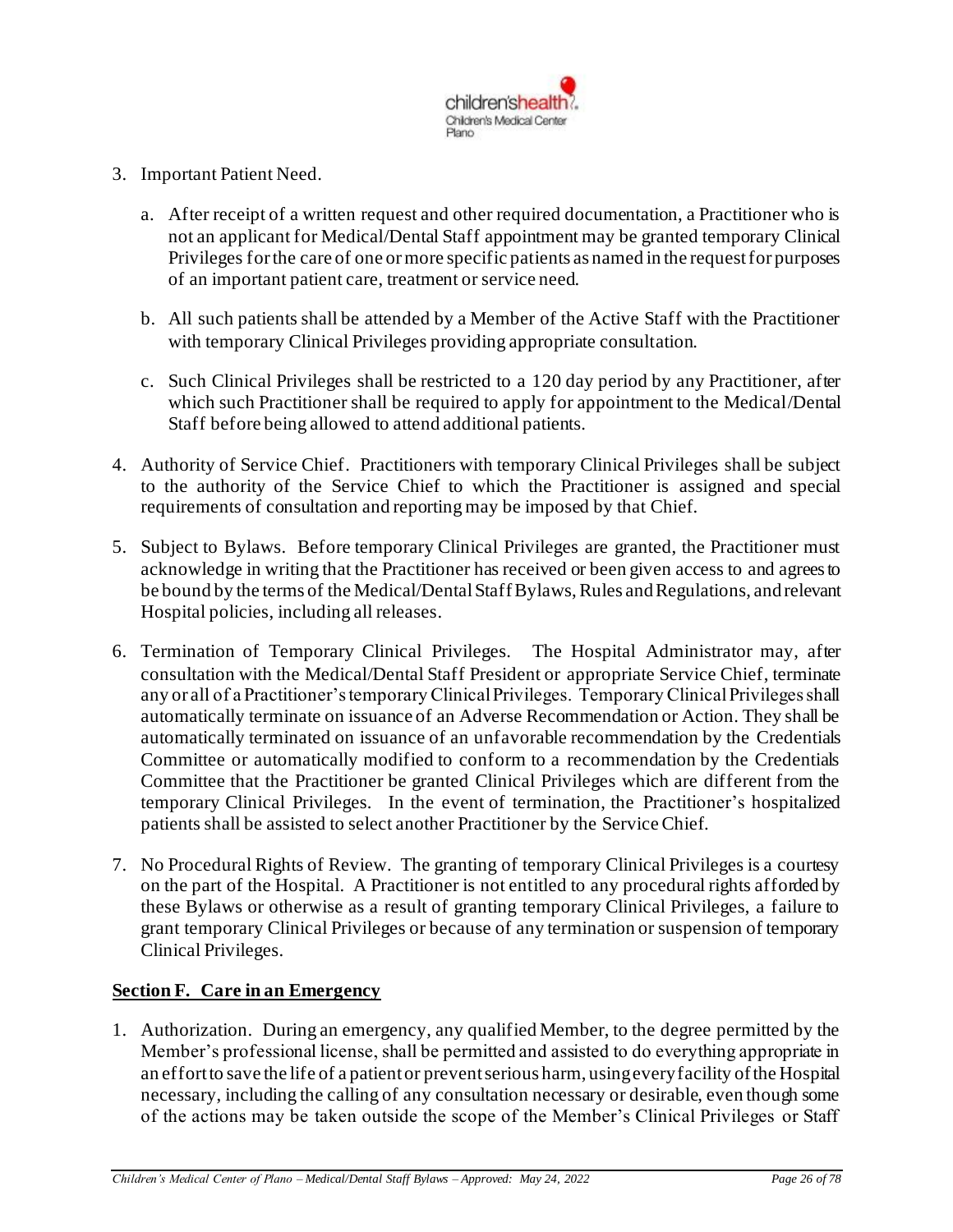

category. The Member shall promptly provide the Medical Executive Committee with a written statement setting out the circumstances giving rise to the care in an emergency under this Section.

2. Emergency Defined. For purposes of this Section, an emergency is defined as a condition in which serious or permanent harm would result to a patient or in which the life of a patient is in immediate danger and any delay in administering treatment would add to that danger.

## <span id="page-26-0"></span>**Section G. Privileges to Perform H&P**

- 1. General. Clinical Privileges for performing a medical history and physical examination shall be delineated. A history and physical examination must be completed and documented by a physician member of the Medical/Dental Staff with clinical privileges, or by a licensed individual approved for such privilege based on demonstrated competence. The prehospitalization medical history and physical examination must be performed by a Physician Member of the Medical/Dental Staff.
- 2. Time Requirements.
	- a. A history and physical must be completed and documented in the medical record of all inpatients within twenty-four (24) hours of admission, and for all elective surgical procedures and ambulatory (same-day) surgery patients at the time of admission and prior to the patient leaving the pre-procedural area, unless an emergency situation exists. Elective inpatient or outpatient surgery shall be canceled or delayed until a history and physical examination is completed and documented in the medical record. A complete Pre-Anesthetic Summary and /orSedation Assessmentshall be considered the historyand physical for outpatient non-invasive procedures.
	- b. A new history and physical must be completed if the original history and physical was performed and completed greater than thirty (30) days prior to admission, registration or a procedure. If the original history and physical was performed and completed within the past thirty (30) days (prior to admission, registration or a procedure), there must be evidence of an updated examination of the patient, including any changes in the patient's condition. This is called an interval note.
- 3. Dentists and Podiatrists.
	- a. Members who are Dentists and Podiatrists are responsible for that part of their patients' histories and physical examinations that relate, respectively, to dentistry and podiatry.
	- b. Dentists and Podiatrists are responsible to secure a Physician Member to manage and coordinate their patients' medical condition during hospitalization and meet any requirements in the Rules and Regulations.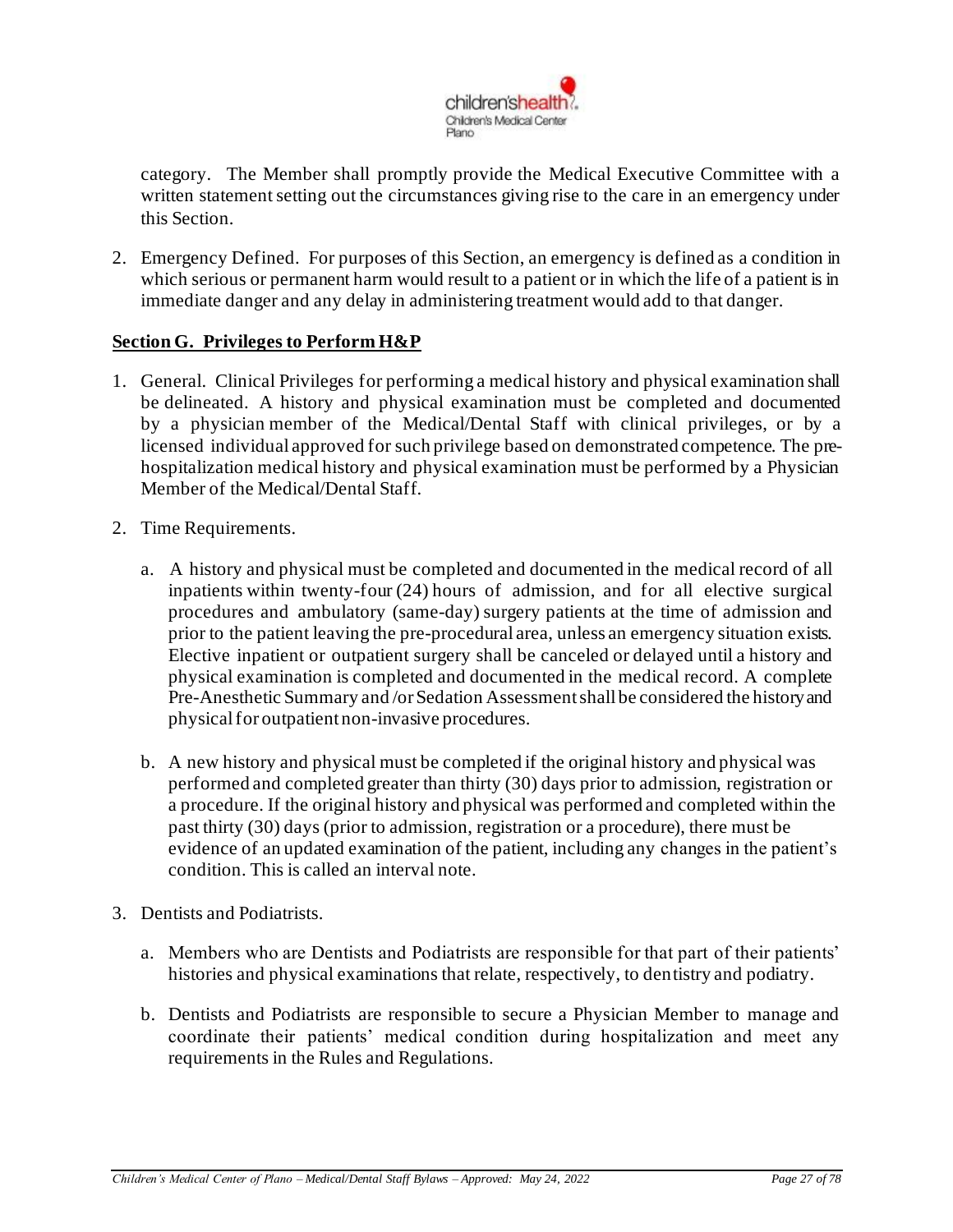

4. Residents and Other Approved Practitioners. When the history and physical examination is recorded by a resident, intern, or other approved practitioner, the supervising physician/dentist shall review such history and physical, make a separate entry, and countersign or authenticate it, according to Children's Plano policy, to indicate his/her approval and agreement with the contents.

The Medical/Dental Staff Rules and Regulations as well as the health information management policies and procedures outline specific requirements related to the content and other requirements for completion of histories and physicals.

## <span id="page-27-0"></span>**Section H. Telemedicine Clinical Privileges**

- 1. General. Practitioners who wish to provide telemedicine services in prescribing, rendering a diagnosis or otherwise providing clinical treatment to a Hospital patient shall be required to apply for and, except as provided below, be granted Clinical Privileges for these services as provided in these Bylaws and as required by Texas law.
- 2. Reliance on Distant Site Credentialing. The Governing Board, following consultation with the MEC, may authorize a written agreement with a distant site hospital or other entity, which agreement allows reliance on the credentialing and privileging decisions of that distant site; provided that, the process meets the applicable requirements of The Joint Commission and the Medicare Conditions of Participation and the criteria in these Bylaws for the applicable Telemedicine Clinical Privileges.
- 3. Scope of Telemedicine Services. Only those clinical services that are appropriately delivered through a telemedicine medium, according to commonly accepted quality standards, shall be recommended to the Governing Board by the MEC as appropriate for Telemedicine Clinical Privileges. This limited scope shall be documented in writing in Hospital policy. Consideration of appropriate utilization of telemedicine equipment by the Telemedicine Practitioner shall be encompassed in the Clinical Privileges delineation which is reviewed by the appropriate Service Chief and the recommendation is sent to the Credentials Committee, MEC, and the Governing Board for final approval.

## <span id="page-27-1"></span>**Section I. Temporary Disaster Privileges**

1. Authority. If the Hospital's Emergency Medical Plan has been activated, any Member or other health care provider with Clinical Privileges, to the degree permitted by his license, shall be permitted to and be assisted by Hospital personnel in doing everything possible to save the life of a patient or to save the patient from serious harm. Additionally, temporary disaster privileges may be granted to Practitioners and other health care providers who are not Members of the Staff by the Governing Board President or Medical/Dental Staff President, or their designees, as provided in Hospital policy.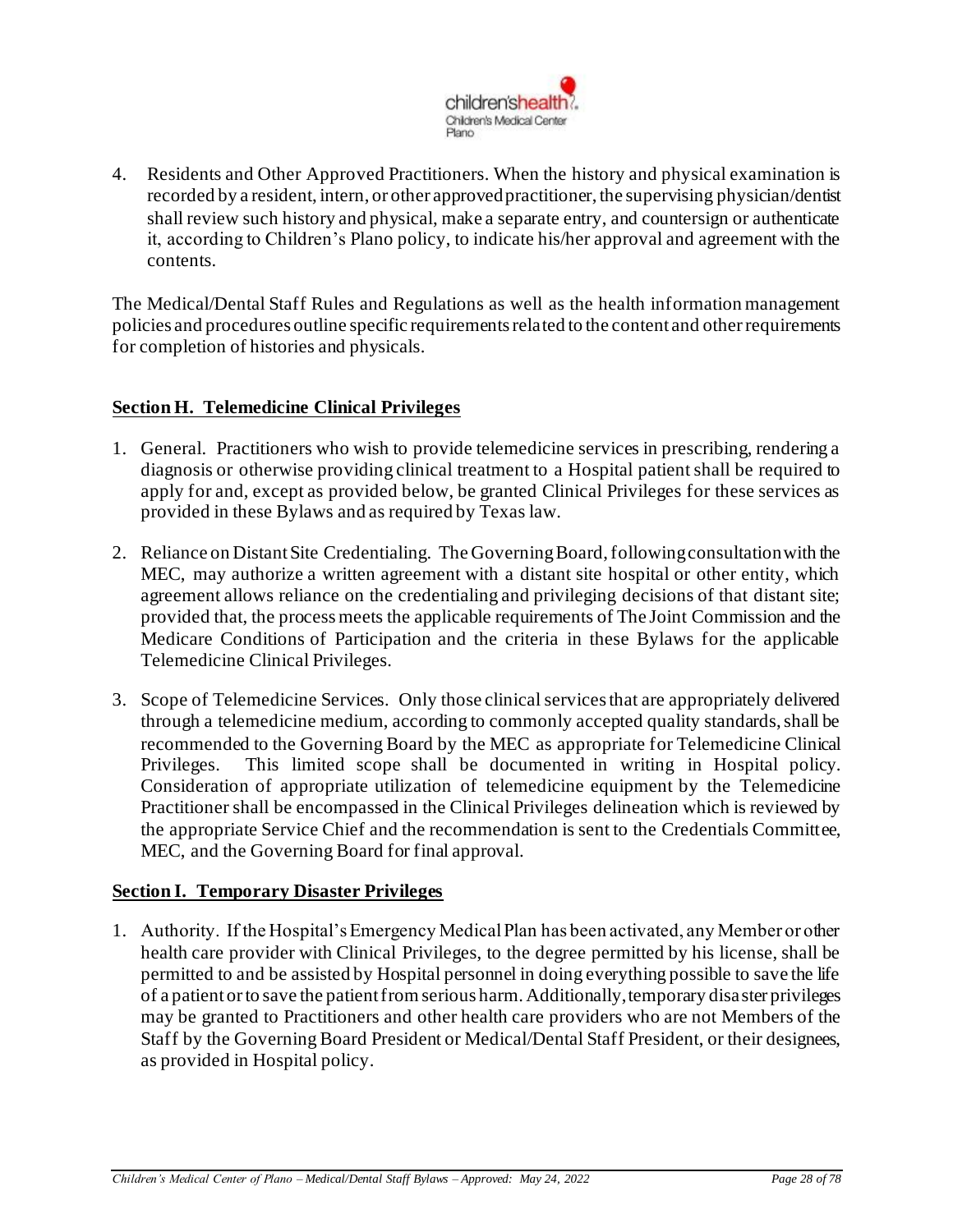

- 2. Process. The process for granting temporary disaster privileges shall include the basic steps of photo identification and direct observation, mentoring, and clinical record review of volunteer staff in accordance with legal and accreditation requirements.
- 3. Termination. Once the immediate situation has passed and such determination has been made consistent with the Hospital's Emergency Medical Plan, all temporary disaster privileges shall automatically terminate immediately. Any person identified in the Emergency Medical Plan or Hospital policy with the authority to grant temporary disaster privileges shall also have the authority to terminate such privileges. Such authority may be exercised in the sole discretion of the Hospital and will not give rise to any procedural rights of review under these Bylaws or otherwise.

## <span id="page-28-0"></span>**Section J. Advanced Practice and Allied Health Professionals (APPs/AHPs)**

- 1. General. Certain individuals may be granted Clinical Privileges to provide health care in the Hospital as APPs or AHPs. The process for reviewing applicants and granting Clinical Privileges to an APP or AHP shall be set out in Hospital policy. Any grant of Clinical Privileges shall be in accordance with the Medical/Dental Staff credentialing and privileging process, and shall be subject to any required Practitioner delegation, direction and/or supervision as set out in Hospital policy following consultation and recommendation by the Medical Executive Committee. APPs and AHPs are not eligible for Medical/Dental Staff membership or any of the procedural rights of review afforded to Practitioners under these Bylaws or otherwise. Any review rights shall be limited to those set out in the Hospital policy.
- 2. Supervising Practitioner. Except for those employed by the Hospital or APPs/AHPs that the Governing Board determine do not require a Supervising Practitioner, each APP/AHP must be engaged by a Member either as an employee or independent contractor of the Member or the Member's practice group. One Member shall be designated as the primary supervising Practitioner, and required to submit attestations as to the competence of the APP/AHP and the obligations of the supervising Practitioner as set forth in these Bylaws, Hospital and Medical/Dental Staff Policy and the Rules and Regulations on use of the APP/AHP. All other Members utilizing the services of the APP/AHP are considered alternate supervising Practitioners and subject to the same obligations. All supervising Practitioners are responsible to provide the required delegation, direction and/or supervision as set forth in Hospital policy and the APP/AHP's delineation of Clinical Privileges when using the services of the APP/AHP. Each supervising Practitioner retains full responsibility for the performance and care provided by the APP/AHP in the Hospital.
- 3. Improper Use. Use by a Practitioner of an APP/AHP, other health care provider authorized to provide health care in the Hospital, or Hospital employee in a manner not permitted by the individual's Clinical Privileges or other authorization may be grounds for Corrective Action against the Practitioner.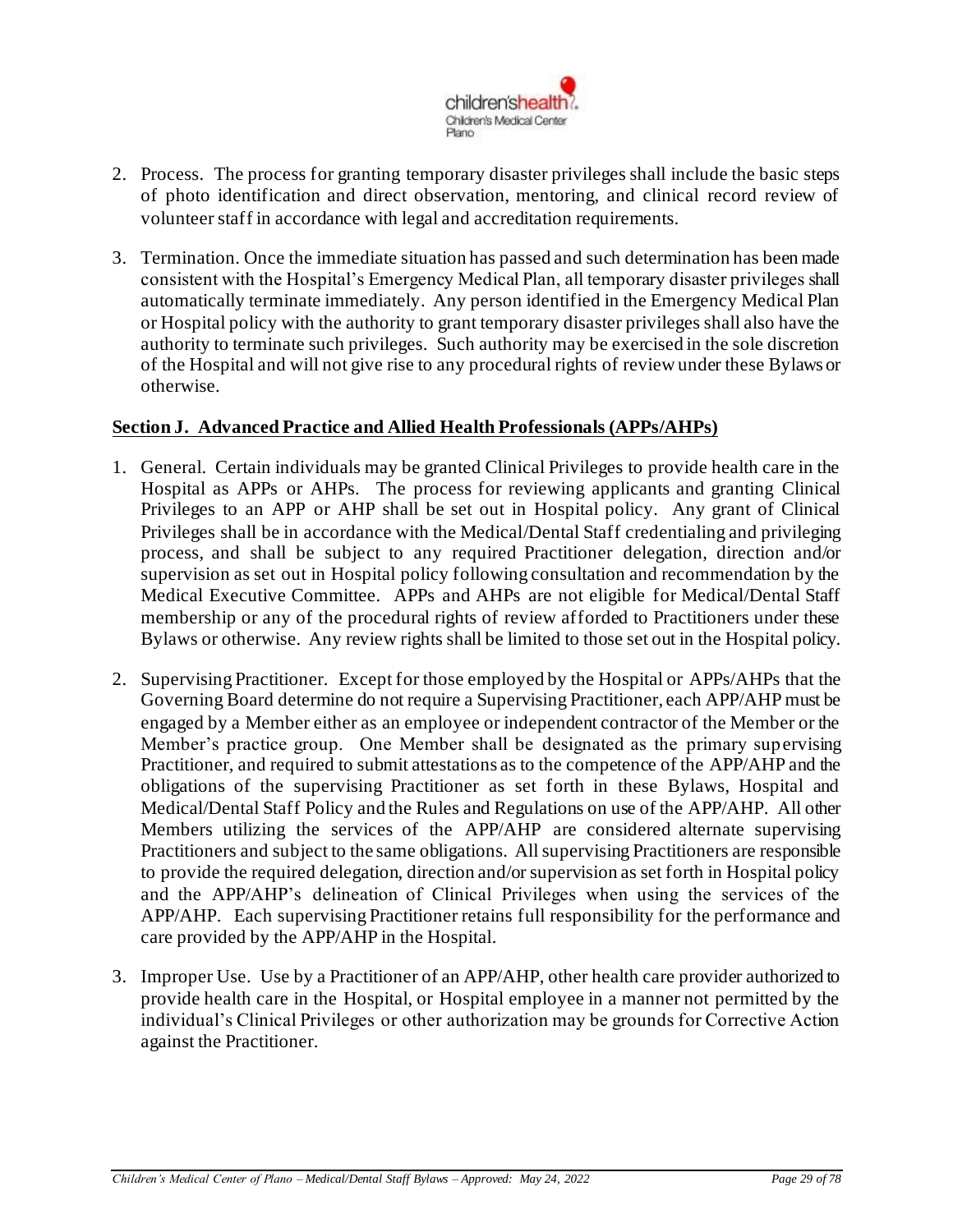

# <span id="page-29-0"></span>**ARTICLE IV. CATEGORIES OF THE MEDICAL/DENTAL STAFF**

The categories of Medical/Dental Staff membership are Active, Courtesy, Emeritus and Honorary. Each Member of the Medical/Dental Staff must be assigned to a specific Staff category as well as a Service.

#### **Section A. Active Staff**

- 1. Qualifications. The Active Staff shall consist of Practitioners who:
	- a. Meet the qualifications for Medical/Dental Staff membership in Article II or are appointed through the appropriate process as defined in the Bylaws or Medical/Dental Staff policies as the JPE Chief Medical Officer, Chief Medical Officer Plano, Service Chief, Medical or Surgical Director, or Training Program Director;
	- b. Provide patient care services to patients in the Hospital, with at least 12 Patient Contacts for each 12-month term of appointment (or at least a total of 24 Patient Contacts for a 24 month term of appointment) for those with Clinical Privileges; and
	- c. Support the Medical/Dental Staff and Hospital by participating in efforts to fulfill Medical/Dental Staff and Hospital functions as described below.
- 2. Rights and Prerogatives. The Members of the Active Staff shall be entitled to:
	- a. Exercise clinical privileges as granted by the Governing Board.
	- b. Vote on Medical/Dental Staff and Service matters;
	- c. Hold Medical/Dental Staff office and Service Chief if qualified;
	- d. Serve as a member and/or Chair of the MEC, Service Chief, Chair or member of any standing or other committee of the Medical/Dental Staff, including subcommittee, task forces, or workgroups thereof, or of a committee of the Hospital;
	- e. Attend meetings of the Medical/Dental Staff, including any educational programs.
- 3. Duties and Responsibilities. Each Member of the Active Staff shall be responsible to:
	- a. Provide emergency services call coverage as assigned by the MEC, subject to the approval of the Governing Board, and in accordance with the Rules and Regulations and Hospital policies;
	- b. Attend at least 50% of all committee meetings to which the Member is assigned and it is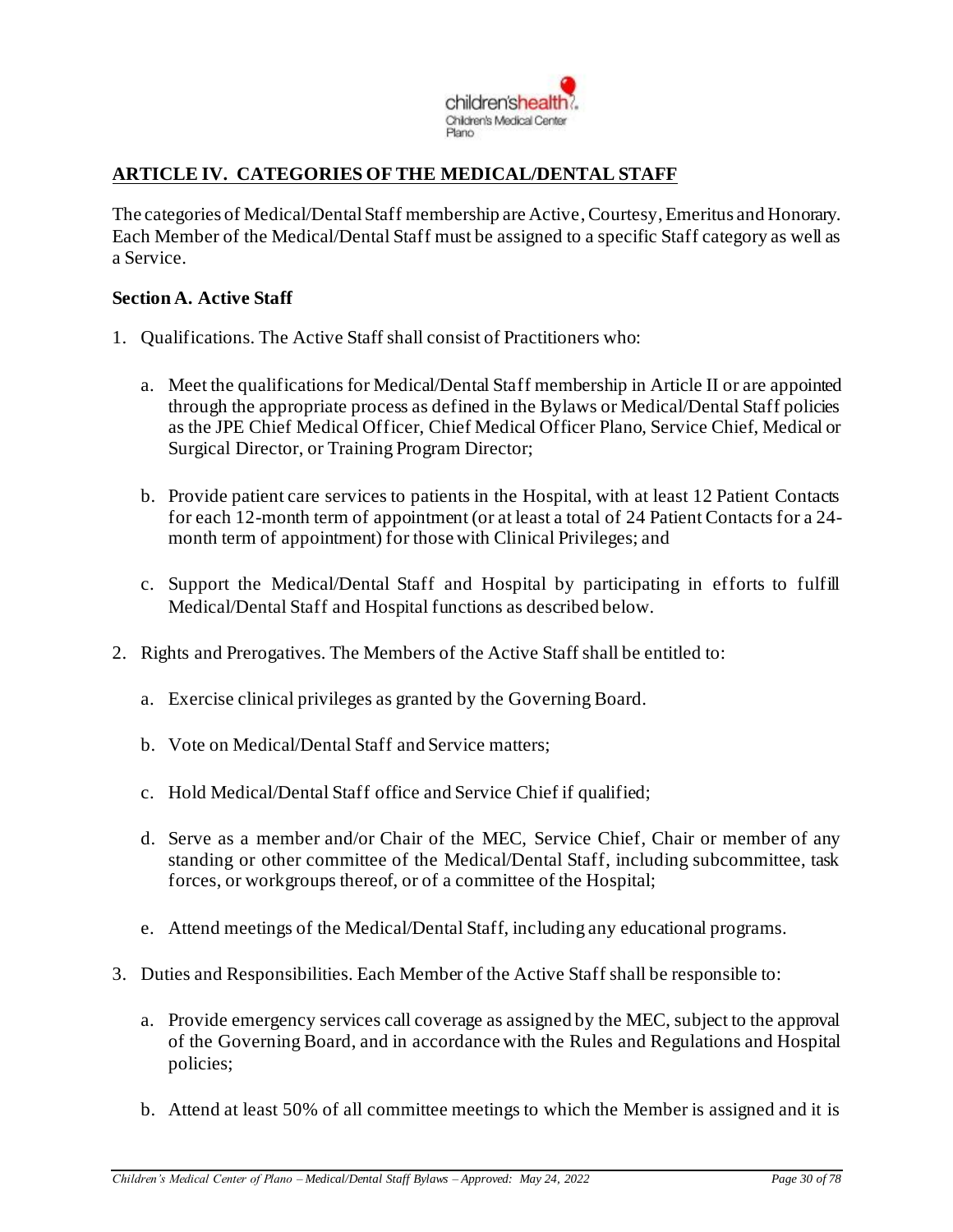

recommended that the Member also attend at least 50% of the Medical/Dental Staff meetings during each year;

- c. Provide consulting or direct patient care services in the care of patients requiring those services on request within the Member's specialty, capability and capacity, in accordance with the Rules and Regulations and Hospital policies.
- 4. Initial Term. The first Term following initial appointment shall be provisional pending satisfaction of the eligibility requirements for Active Staff.
- 5. Failure to meet eligibility requirements, including requisite Patient Contact requirements, for Active Staff at the expiration of the Initial Term of Appointment shall result in Member's reassignment to another applicable medical staff category under these Medical/Dental Staff Bylaws (if qualified), or expiration of medical staff membership. Neither expiration or reassignment of Medical Staff membership is an Adverse Recommendation or Action and shall not entitle the Member to any procedural rights of review under these Bylaws or otherwise.

#### **Section B. Courtesy Staff**

- 1. Qualifications. The Courtesy Staff shall consist of Practitioners who:
	- a. Meet the qualifications for Medical/Dental Staff membership in Article II;
	- b. Are currently members of the medical staff of a facility accredited by The Joint Commission, or an equivalent body approved by the MEC, which will provide Medical Peer Review data to the Hospital if requested for purposes of evaluating competence and professional conduct; and
	- c. Provide consultation for a specialty not available at the hospital, provide specialized services to fulfill a specific patient care need, or provide patient care services in the Hospital for less than the required patient contacts to be eligible for the Active Staff category as defined in Section A. above.
- 2. Rights and Prerogatives. Members of the Courtesy Staff shall be entitled to:
	- a. Exercise clinical privileges as granted by the Governing Board;
	- b. Attend Medical/Dental Staff and Service meetings, without vote, including educational programs; and
	- c. Attend committee meetings by invitation without vote.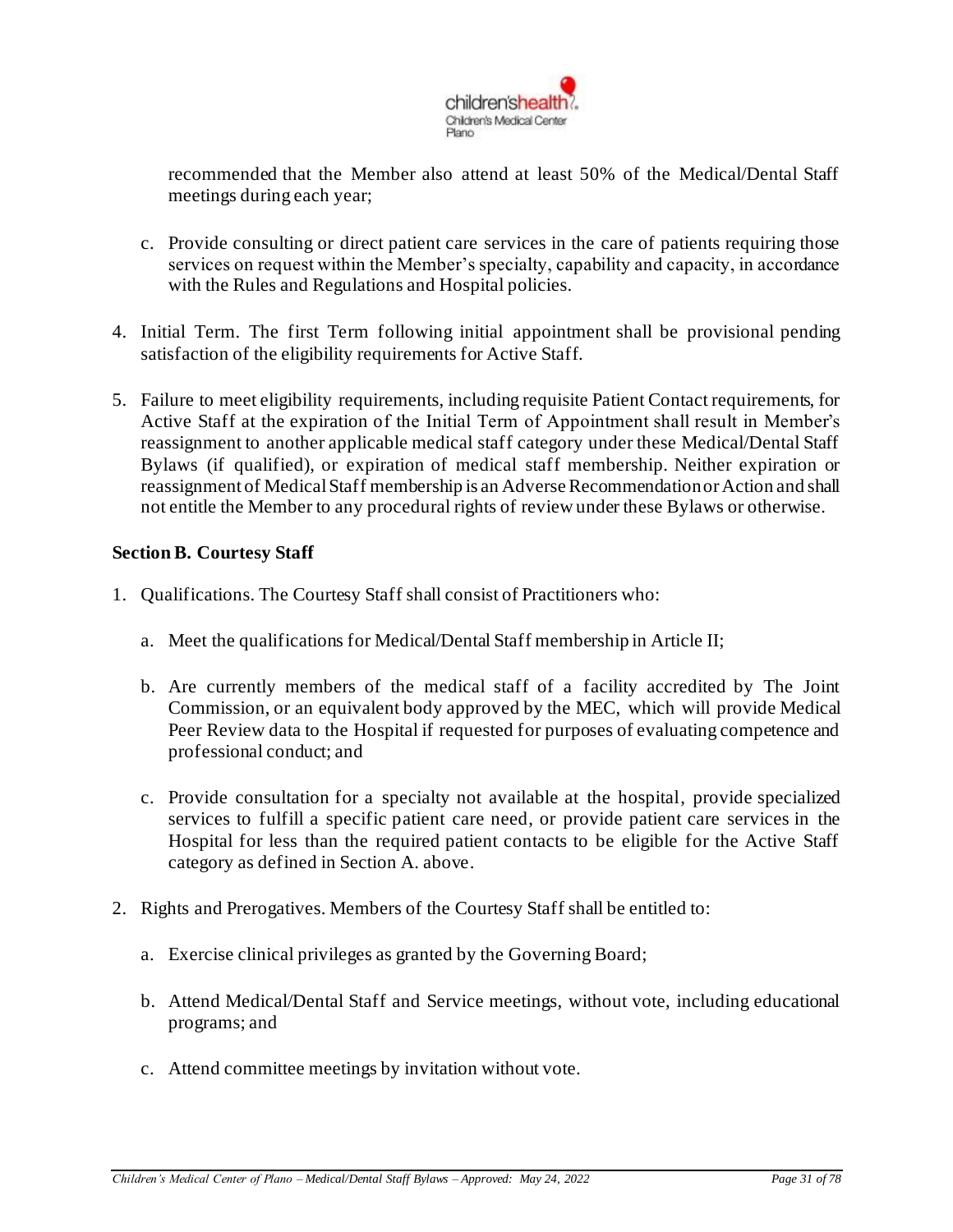

- 3. Duties and Responsibilities. Each Member of the Courtesy Staff must:
	- a. Provide consulting or direct patient care services in the care of patients requiring those services within the Member's specialty, capability and capacity, in accordance with the Rules and Regulations and Hospital policies; and
	- b. Must meet all competency and credentialing criteria as outlined in these Bylaws and the Medical/Dental Staff policies, including if requested by the MEC, complete written OPPE data from another facility accredited by The Joint Commission or its designee at least every twelve months if the Member does not have sufficient Patient Contacts at the Hospital for the performance of OPPE. Failure to provide requested OPPE data shall be grounds for automatic action as provided in Article XII.

#### <span id="page-31-0"></span>**Section C. Emeritus**

The Emeritus Staff category shall be restricted to Medical/Dental Staff Members who have made outstanding contributions to the field of medicine, the community or the Hospital whom the Medical/Dental Staff wish to honor. Emeritus Staff shall not be eligible to admit patients, vote or exercise clinical privileges at the Hospital. They may, however, attend Medical/Dental Staff meetings, teach, attend conferences and be privy to patient data for education purposes. They shall not be appointed or reappointed in the same manner as Active and Courtesy members of the Medical/Dental Staff, nor shall they be required to hold professional liability insurance coverage or licensure.

#### **Section D. Honorary Staff**

- 1. Qualifications. Honorary Staff membership is extended by invitation only. The Honorary Staff shall consist of Practitioners who are no longer engaged in professional practice, and who have retired from the Medical/Dental Staff in Good Standing. They are not required to meet the qualifications for Medical/Dental Staff appointment in Article II.
- 2. Rights and Prerogatives. Members of the Honorary Staff may attend Medical/Dental Staff meetings without vote and any educational programs of the Medical/Dental Staff. They are not eligible to admit patients or hold any other Clinical Privileges.
- 3. Duties and Responsibilities. The Members of the Honorary Staff must maintain a good reputation in the community served by the Hospital.

#### <span id="page-31-1"></span>**Section E. Changes in Staff Category**

Any request to change a Member's Staff category will be processed only if the Member documents compliance with the above qualifications. Processing will be handled using the procedures for appointment in Article II. At reappointment, a Member who does not meet the threshold eligibility requirements for continuing in the same Staff category may be reassigned to the appropriate category if the Member meets the threshold eligibility requirements for such category.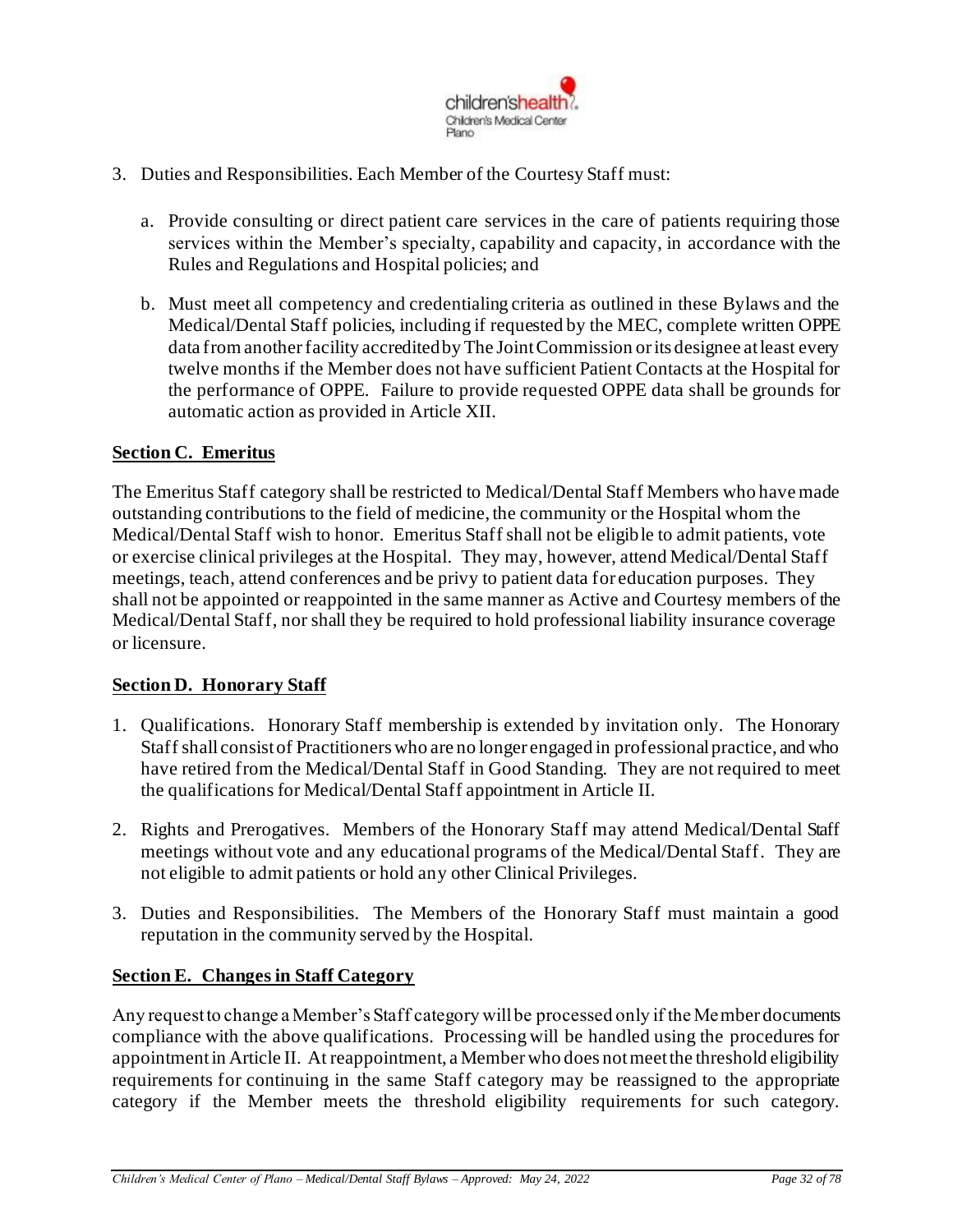

Reassignment is not an Adverse Recommendation or Action and does not entitle the Member to procedural rights of review under these Bylaws or otherwise.

## <span id="page-32-0"></span>**ARTICLE V. OFFICERS AND COMPOSITION OF THE MEDICAL/DENTAL STAFF**

#### <span id="page-32-1"></span>**Section A. Officers of the Medical/Dental Staff and Duties**

The responsibility for the organization and conduct of the business of the Medical/Dental Staff shall rest with a Physician/Dental Member who shall serve as the Medical/Dental Staff President and Chair of the MEC. The other officers of the Medical/Dental Staff shall be President-Elect, who shall succeed the President of the Medical/Dental Staff, and the Immediate Past President.

It is expected that all elected officers serve as a role model for all staff and his/her behavior represents Children's Plano and the care provided by Children's Plano in a positive light at all times this includes but is not limited to:

- Behave in a professional and ethical manner
- Maintain a positive relationship with staff, patients and families
- Represent Children's Plano in a positive manner
- Adhere to Medical/Dental Staff Bylaws and Rules and Regulations
- Comply with all hospital policies and the Code of Ethical Conduct
- Be a role model to all staff and leading by example
- 1. The Officers of the Medical/Dental Staff shall be:
	- a. Medical/Dental Staff President. The duties and responsibilities of the Medical/Dental Staff President shall include the following:
		- i. Represent and act as a spokesperson for the Medical/Dental Staff to Hospital management, the Governing Board and the community;
		- ii. Serve as a voting member of and Chair the MEC;
		- iii. Serve as an ex-officio member of the Governing Board;
		- iv. Serve as an ex-officio, non-voting member of all other standing committees of the Medical/Dental Staff, the Services and any Service committees, and all special and ad hoc committees or task forces of the Medical/Dental Staff or a Service;
		- v. Call, preside at and be responsible for the agenda of all regular and special meetings of the Medical/Dental Staff;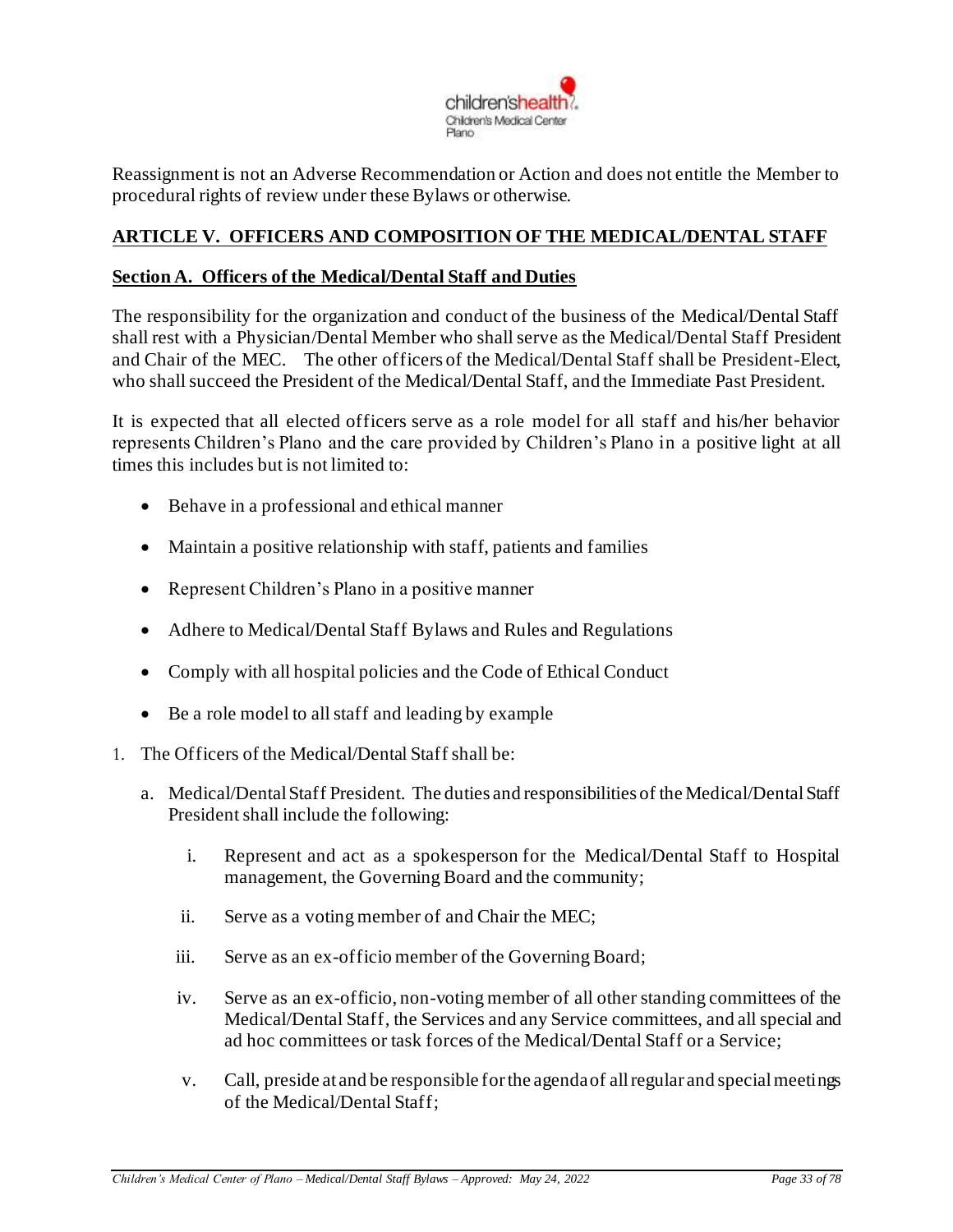

- vi. Enforce the Medical/Dental Staff Bylaws, Rules and Regulations, and Hospital policies applicable to Practitioners and other health care providers with Clinical Privileges, consistent with the procedural rights set forth therein;
- vii. Implement and interpret the policies of the Governing Board to the Medical/Dental Staff and report to the Governing Board regarding patient care, Medical Peer Review and other activities affecting the Medical/Dental Staff;
- viii. Interact with the Hospital Administrator, JPE Chief Medical Officer, Chief Medical Officer Plano, other members of Hospital administration, and the Governing Board on matters of mutual concern affecting the Hospital;
- ix. Appoint Members to all Medical/Dental Staff committees and task forces, unless otherwise specified in these Bylaws;
- x. Perform those duties specifically listed in these Bylaws or as may be delegated by the MEC or the Governing Board; and
- xi. Act in coordination and cooperation with all Medical/Dental Staff leaders and administrative leaders at Children's Plano on an as needed basis on issues that affect the practice of the Medical/Dental Staff at Children's Plano;
- b. President-Elect. The duties and responsibilities of the President-Elect shall include the following:
	- i. Perform duties to assist the Medical/Dental Staff President upon request;
	- ii. Serve as a voting member of the MEC;
	- iii. Serve as an ex-officio member of the Governing Board;
	- iv. Act in coordination and cooperation with all Medical/Dental Staff leaders and administrative leaders at Children's Plano on an as needed basis on issues that affect the practice of the Medical/Dental Staff at Children's Plano;
	- v. Participate in the quality and credentialing processes of the Medical/Dental Staff;
	- vi. Serve as a voting member of the Peer Review Committee, the Credentials Committee, the Medical Executive Committee, and other committees deemed appropriate by the MEC;
	- vii. Serve as Chair of the Executive Committee of the MEC:
	- viii. Lead or participate in ad hoc panels appointed to investigate physician practice concerns upon request; and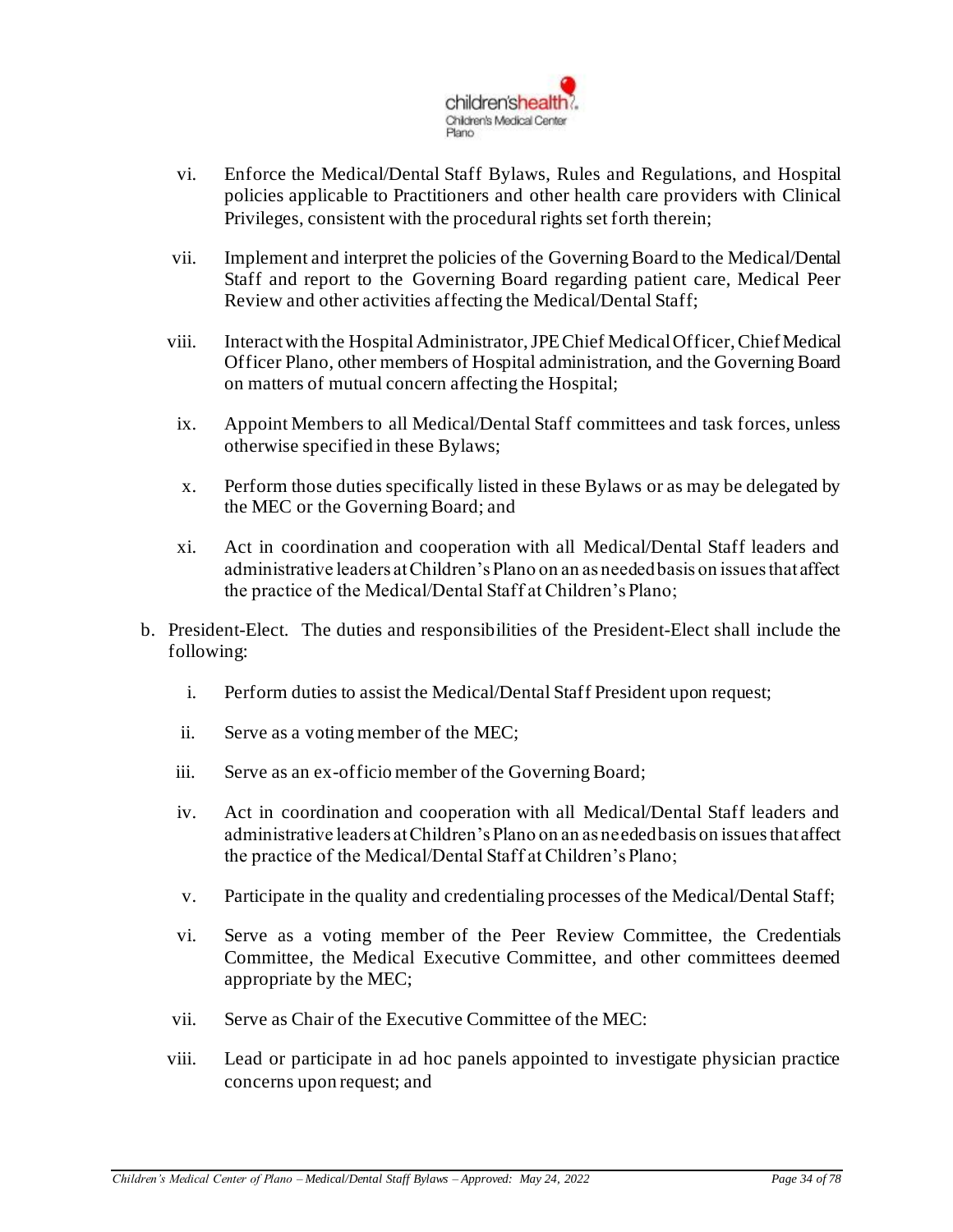

- ix. Perform any other duties set out in these Bylaws, the Rules and Regulations, any Hospital Policies, or as may be assigned to the President-Elect by the Medical/Dental Staff President, the MEC or the Governing Board.
- c. Immediate Past President. The duties and responsibilities of the Immediate Past President shall include the following:
	- i. Assume all duties of the Medical/Dental Staff President in his/her absence upon request or should the position be vacated;
	- ii. Participate in the quality and credentialing processes of the Medical/Dental Staff;
	- iii. Serve as the Chair of the Medical/Dental Staff Credentials Committee;
	- iv. Serve as the Chair of the Nominating Committee;
	- v. Serve as a voting member of the Peer Review Committee, MEC, the Executive Committee of the MEC, and other committees deemed appropriate by the MEC;
	- vi. Lead and/or participate in ad hoc panels appointed to investigate physician practice concerns upon request;
	- vii. Perform any other duties set out in these Bylaws, the Rules and Regulations, any Hospital Policies, or as may be assigned to the Immediate Past President by the Medical/Dental Staff President, the MEC or the Governing Board.

#### <span id="page-34-0"></span>**Section B. Qualifications of Officers**

- 1. Officers of the Medical/Dental Staff, Representatives-at-Large as well as the MEC must:
	- a. be members in good standing of the Active Staff and remain in good standing on the Active Staff during their term in office;
	- b. be actively involved in patient care at Children's Plano;
	- c. not have been subject to Corrective Action at this Hospital at any time;
	- d. not hold a similar position or a position on the Governing Board at another health care entity during their service in these positions;
	- e. have demonstrated an ability to work well with others; and
	- f. be in compliance with the professional conduct policies of Children's Plano.
- 2. The Nominating Committee will have discretion to determine if a staff member wishing to run for office meets the qualifying criteria.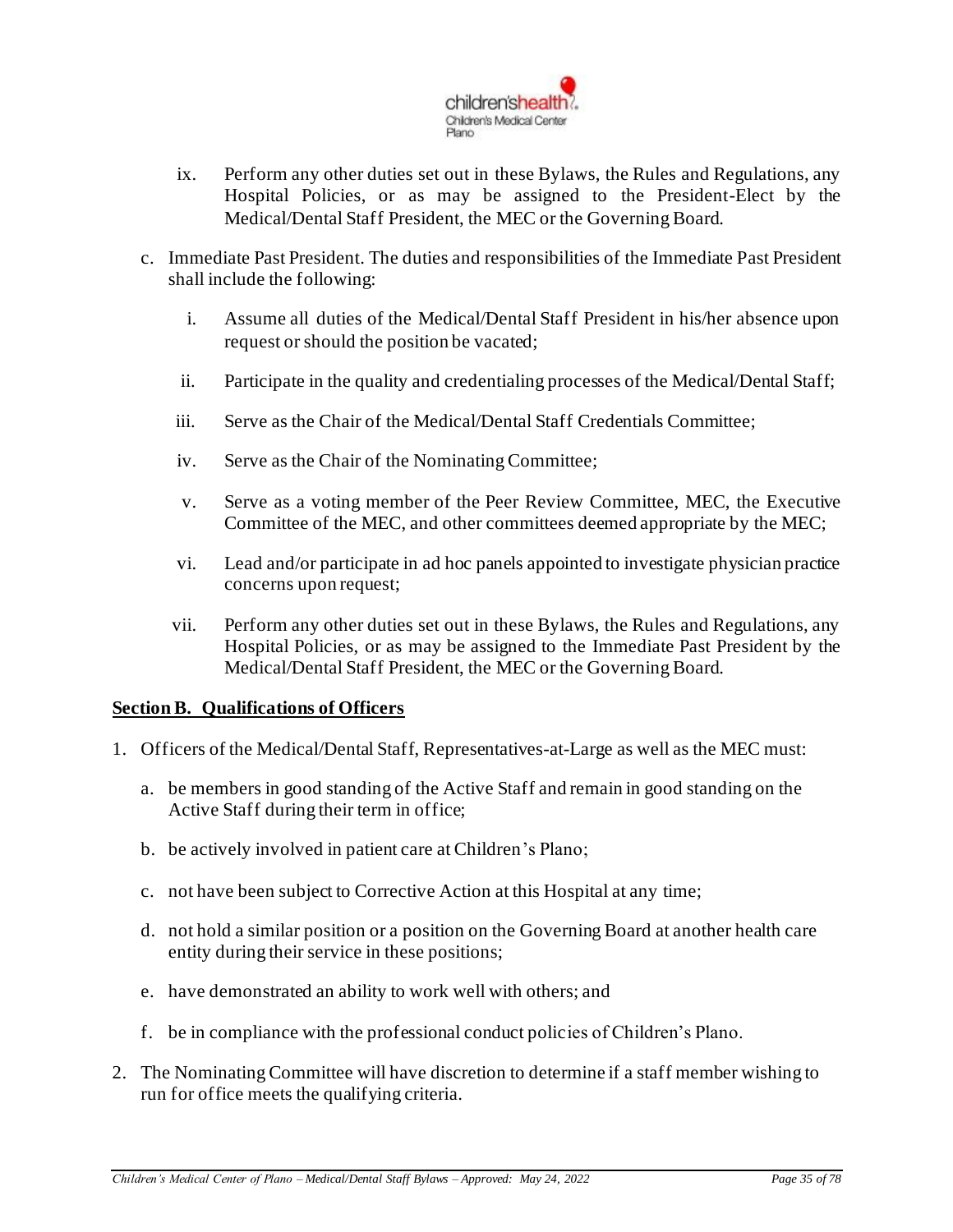

#### <span id="page-35-0"></span>**Section C. Nomination and Election of Officers**

- 1. A Nominating Committee shall be appointed yearly by the MEC as set out in Article VII and chaired by the Immediate Past President. This committee shall offer one or more nominees for President-Elect.
- 2. Nominations for President-Elect may also be made by a petition signed by at least ten percent (10%) of the members of the Active Medical/Dental Staff. Such a petition must be submitted to the Nominating Committee no later than the first day of October.
- 3. Only Active members of the Medical/Dental Staff shall be eligible to vote for officers. All candidates who have accepted the nominations shall be placed on a ballot. The ballot will be distributed to all Active Staff members and they shall have fourteen (14) calendar days to vote. The candidate for each office receiving the most votes cast shall be elected, subject to approval and confirmation by the Governing Board.

#### **Section D. Nomination and Election of Representatives-at-Large**

- 1. The candidates for Representatives-at-Large to the MEC may be nominated by members of the Active Medical/Dental Staff. To appear on the ballot, a candidate must receive at least ten (10) signed nominations. If no candidate for one of the offices has received ten (10) nominations by the date requested by the Nominating Committee, the duty to nominate for that office shall revert to the Nominating Committee.
- 2. Each Representative-at-Large member shall be elected for a two (2) year term. The candidates for the Representative-at-Large positions receiving the most votes cast shall be elected, subject to approval and confirmation by the Governing Board.

#### <span id="page-35-1"></span>**Section E. Terms of Office and Stipend**

- 1. All Officers and all Representatives-at-Large to the MEC shall take office on the first day of the calendar year.
- 2. The term of each Medical/Dental Staff officer shall be for three (3) years; one year in each of the leadership positions of Medical/Dental Staff President, President-Elect, and Immediate Past President.
- 3. Each Medical/Dental Staff officer may, in each year of the officer's term, receive an annual stipend established and approved by the GoverningBoard. Such stipend, if any, and associated documentation shall be made in accordance with Medical/Dental Staff policies and procedures and applicable law.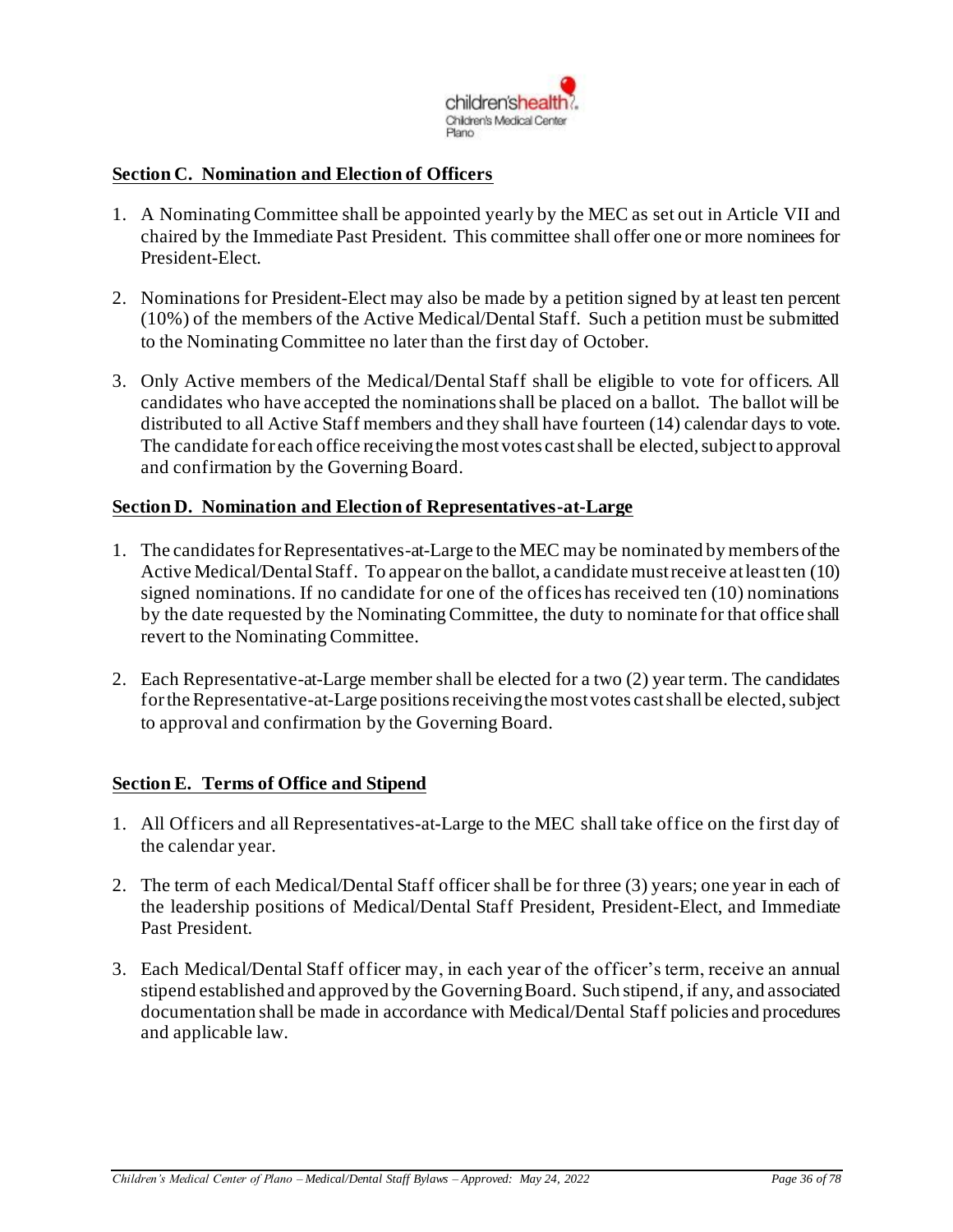

### **Section F. Vacancies in Office**

- 1. If there is a vacancy in the office of the Medical/Dental Staff President, the Immediate Past President shall serve the remainder of the term and the subsequent term to which he or she was elected.
- 2. If there is a vacancy in the office of the Immediate Past President, [the President] shall serve the remainder of the term and the subsequent term to which he or she was elected.
- 3. Vacancies in other offices (President-Elect, and Representatives at Large) shall be filled by a specially called election of the Medical/Dental Staff.

#### **Section G. Removal of an Officer**

- 1. The Governing Board may remove any Officer or Representative-at-Large if he or she meets one or more of the criteria outlined below for removal, but only after a consultation with representatives of the MEC. The affected individual will not participate in this consultation.
- 2. The Medical/Dental Staff may remove any Officer or Representative-at-Large by petition of twenty-five percent (25%) of the Active Medical/Dental Staff and a subsequent two-thirds (2/3) vote by ballot of the Active Medical/Dental Staff, if he or she meets one or more of the criteria outlined below for removal.
- 3. Each of the following conditions, in itself, may constitute grounds for removal of an Officer or Representative-at-Large from office by the MEC or if requested through one of the above processes:
	- a. Revocation of professional license by the authorizing state agency;
	- b. Suspension or resignation from the Medical/Dental Staff;
	- c. Failure to maintain professional liability insurance;
	- d. Failure to adhere to professional ethics;
	- e. Failure to comply with or support enforcement of the policies and procedures of Children's Plano and with the Bylaws, the Rules and Regulations, and the policies and procedures of the Medical/Dental Staff;
	- f. Failure to perform the required duties of the office; or
	- g. Failure to maintain Active Staff status.

This is not an all-inclusive list and other actions by an Officer or Representative-at-Large such as those involving moral turpitude may give rise to removal from office. Removal of an Officer or Representative-at-Large shall not be grounds for a hearing or appeal as set forth in Article XIII.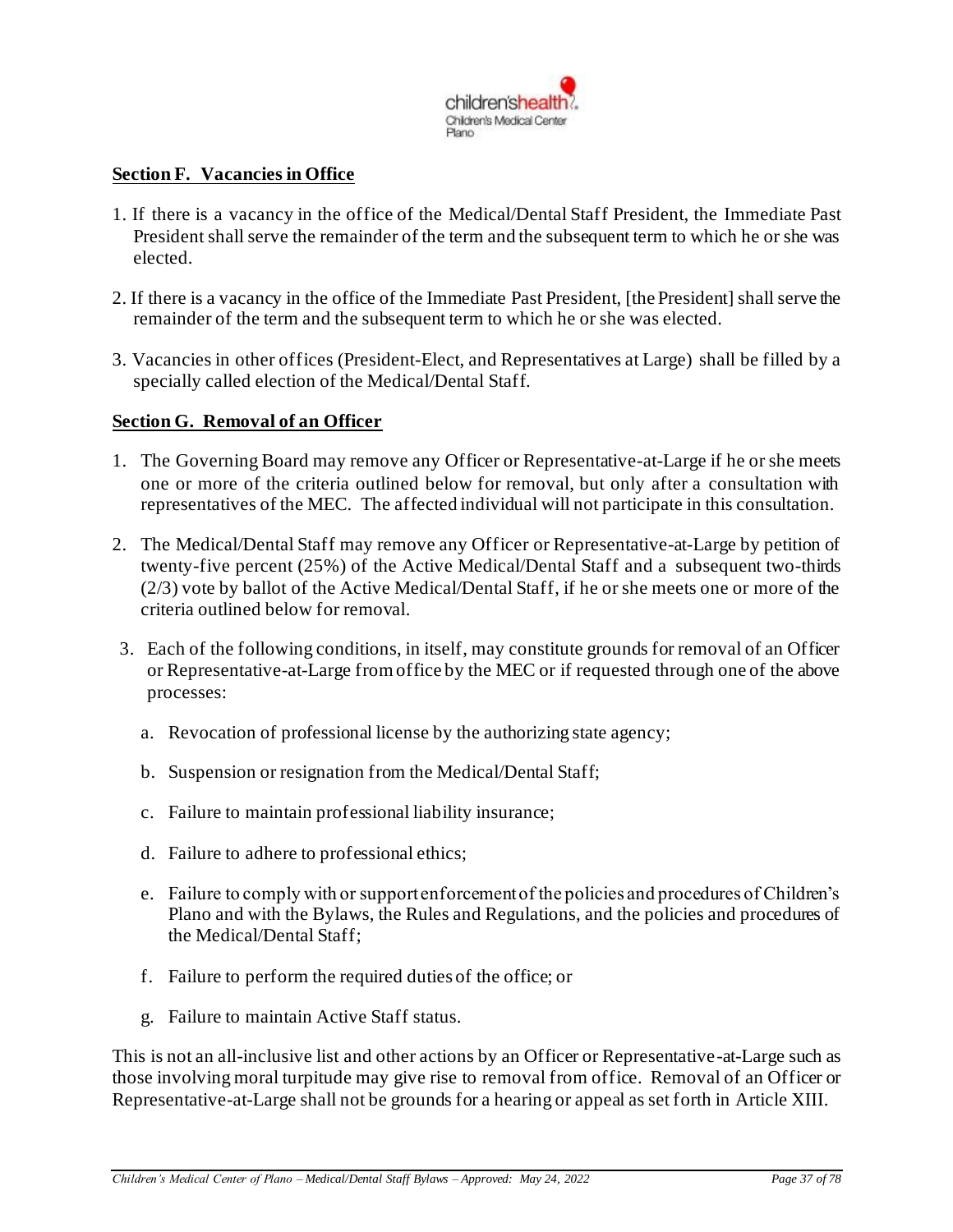

## **ARTICLE VI. ORGANIZATION OF MEDICAL/DENTAL STAFF BY CLINICAL SERVICES**

### **Section A. Clinical Services**

- 1. Services. The Medical/Dental Staff shall be organized into Clinical Services categorized by specialty or sub-specialty. The Services of the Medical/Dental Staff are: Anesthesiology, Emergency Medicine, Hematology/Oncology, Intensive Care and Inpatient Services, Orthopaedic Surgery, Otolaryngology, Medicine, Pathology, General and Thoracic Surgery, Psychiatry, Radiology, Surgery and Dentistry.
- 2. Service Chief. Each Service shall have a Service Chief who shall be appointed by the Governing Board, initially or in the event of a vacancy, upon the nomination by the JPE Chief Medical Officer and a Community Physician member of the MEC, with the concurrence of the Hospital Administrator and the MEC. After the initial appointment, the Service Chief will be appointed annually thereafter by the Governing Board. Each Service Chief shall have the appropriate board certification in his/her specialty or comparable competence affirmatively established in the credentialing process as described in Article III. The Service Chiefs will have overall responsibility for the supervision and satisfactory discharge of functions and identified roles and responsibilities which are set out in these Bylaws, shall report directly to the Medical/Dental Staff President*,* and will be responsible to the Governing Board, through the MEC. No Service Chief shall serve in excess of ten (10) consecutive years, unless specifically approved by the Governing Board upon the recommendation of the MEC.

#### **Section B. Medical and Surgical Directors**

The Service Chiefs may submit a request to appoint Medical or Surgical Directors to oversee specific programs or clinical areas within their Clinical Services. The request to appoint a Medical or Surgical Director, as well as the specific roles and responsibilities for the position, shall be reviewed and approved by the Hospital Administrator or JPE Chief Medical Officer, whichever is appropriate. In the absence of a Service Chief, the Chief Medical Officer Plano may independently appoint and approve a Medical or Surgical Director in collaboration and with approval of the Hospital Administrator. The Chief Medical Officer Plano shall approve positions as applicable and as outlined in the Medical/Dental Staff Policies.

#### **Section C. Changes to Clinical Services**

1. Additional Clinical Services may be established or re-organized by the MEC with approval by the Governing Board. Any requests for new or reorganization of existing Clinical Services shall be made in writing with justification to the MEC. The JPE Chief Medical Officer, in collaboration and with approval of the Chief Medical Officer Plano, Medical/Dental Staff President, and Hospital Administrator, may recommend the addition or reorganization of Clinical Services to the MEC. The MEC shall recommend the addition or reorganization of Clinical Services along with justification to the Governing Board for approval.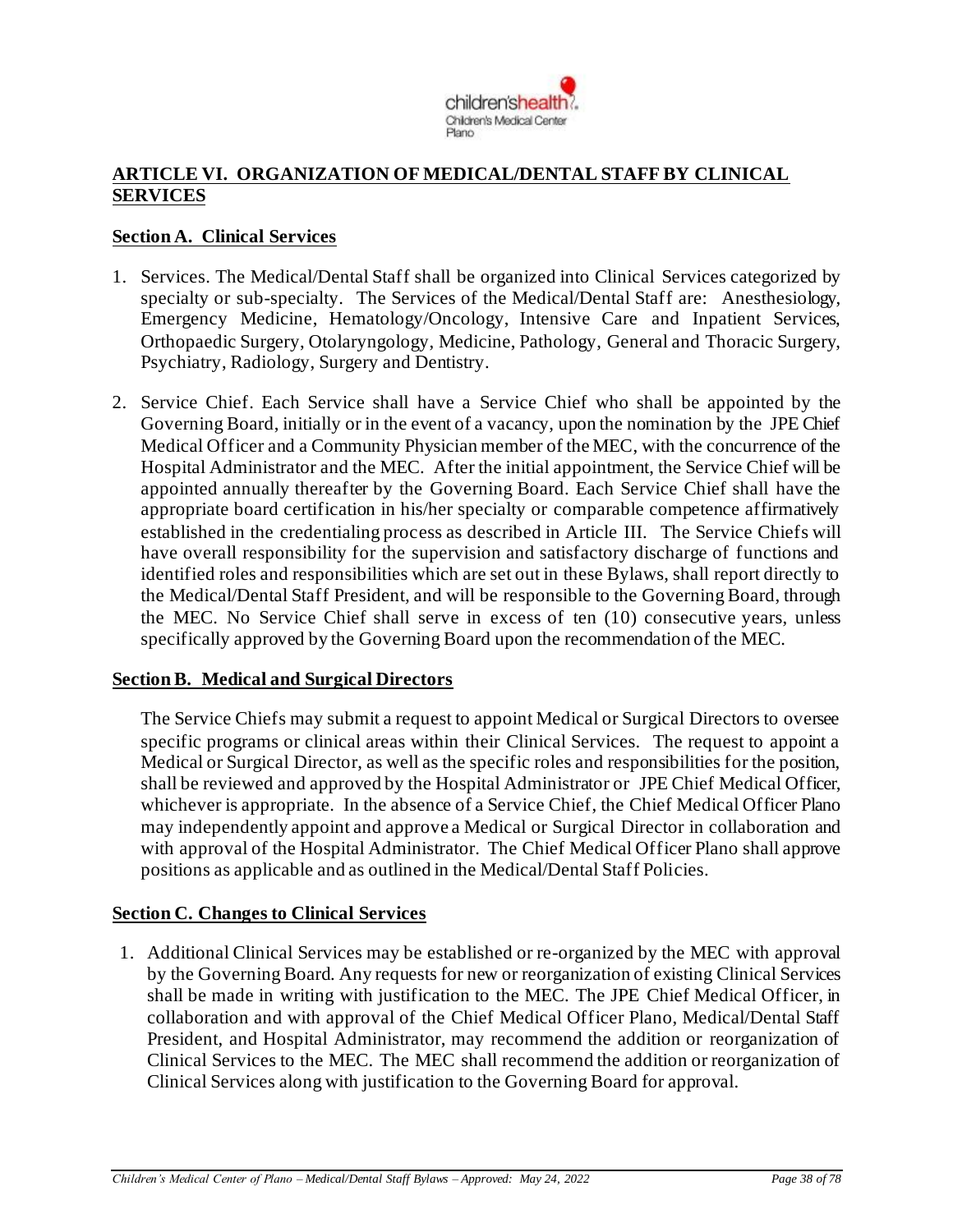

- 2. In the interests of efficiency, management, quality of patient care, education, and/or financial stewardship, the Governing Board may in its sole discretion determine that certain medical/dental Services, or subspecialties within a Service that are not otherwise exclusive or closed, shall be provided on an exclusive basis.
- 3. An individual whose application, reapplication, or request for extension of privileges is declined or not granted due to such exclusivity is not entitled to the hearing and appeal procedures as outlined in Article XIII.

#### **Section D. Meetings, Activities and Functions**

- 1. Meetings. Service Chiefs may require attendance at Service meeting and Morbidity and Mortality conferences. Attendance requirements must be approved by the MEC. Specially called meetings must be preceded by prior written notification of at least fourteen (14) calendar days for all of those expected to attend.
- 2. Activities and Functions. Each Service, among other activities, shall perform the following:
	- a. Implement and conduct Medical Peer Review of the delivery of patient care in the Service;
	- b. Monitor the competence and professional conduct of Members and others with Clinical Privileges assigned to the Service;
	- c. Consult with the MEC and Credentials Committee to establish criteria for Clinical Privileges in the Service, subject to approval of the Governing Board and subject to the applicable provisions of these Bylaws, the Rules and Regulations, and Hospital policies;
	- d. Monitor and report quality improvement activities including taking appropriate action to improve the quality and efficiency of the delivery of patient care in the Service;
	- e. Discuss and develop policies and procedures for the Service subject to applicable approvals;
	- f. Review specific issues at the request of the Medical/Dental Staff President, Chief Medical Officer Plano, or the MEC and develop recommendations for consideration by Medical/Dental Staff President, the Chief Medical Officer Plano, or the MEC; and
	- g. Establish a schedule providing adequate emergency services call coverage in the specialties represented in the Service to respond to requests from the Emergency Medicine Service, to requests for hospital-to-hospital transfers, and to requests for inpatient consultation outside the usual and customary referral process which Members may have with each other, such schedule shall be subject to the approval of the MEC and the Governing Board.

These functions shall be delegated to the Service Chief who shall have the right to call Service meetings as needed to accomplish these functions, if necessary.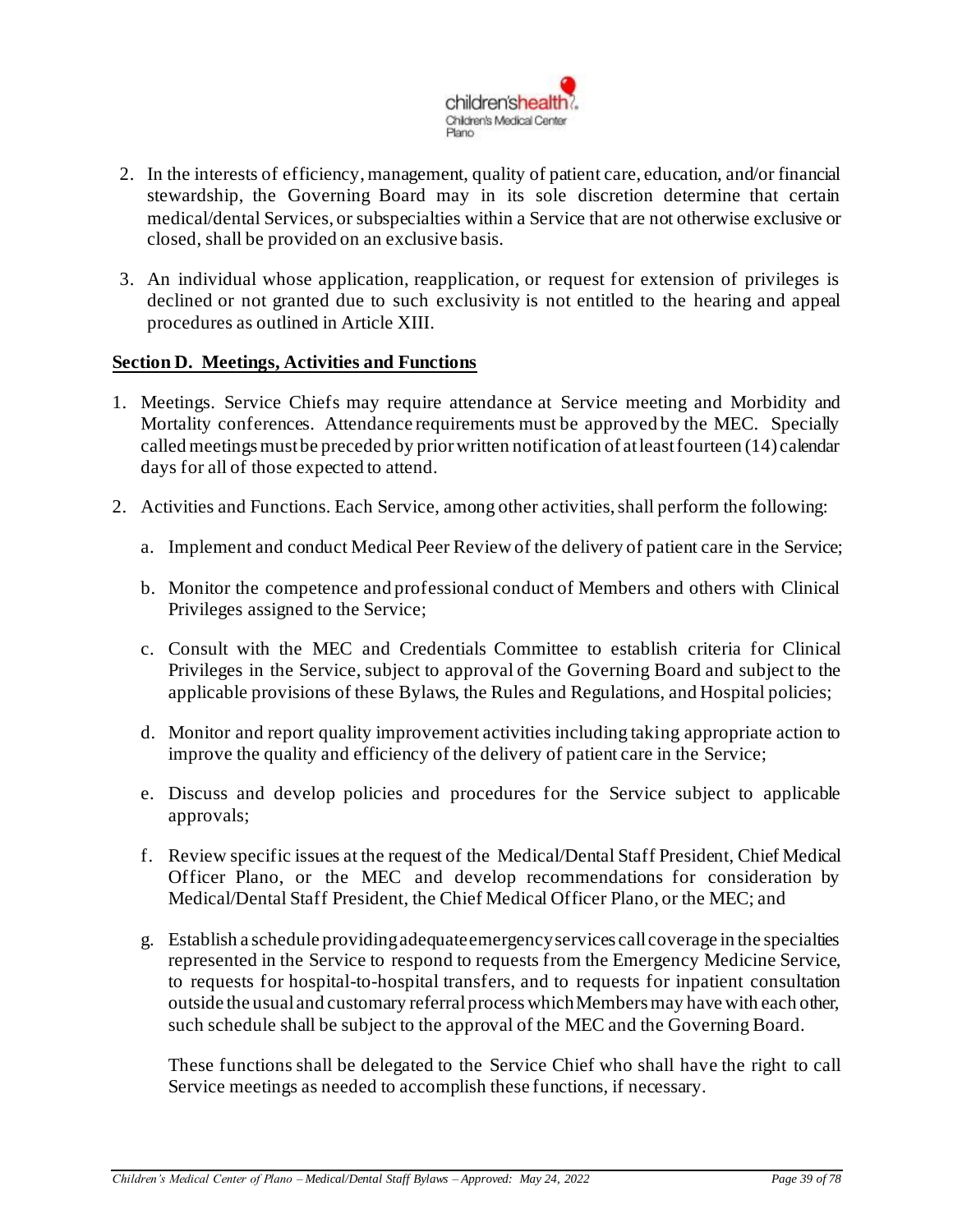

### **Section E. Service Committees**

- 1. Authority to Appoint. The Service Chief has the authority to appoint committees of the Service, whether standing or ad hoc, to accomplish the activities and functions of the Service. Any committee appointed, and its responsibilities and authorities shall be subject to the approval of the MEC.
- 2. Procedures. Each Service committee shall have a chair who must be a voting Member of the Service. Any action by the committee must be approved by the Service Chief.

#### **Section F. Qualifications and Tenure of Service Chiefs**

- 1. Each Service Chief shall be a Member of the Active Medical/Dental Staff, whose primary practice is at the Hospital, who is willing and able to fulfil the Roles and Responsibilities as set out in Section F below.
- 2. Each Service Chief shall be appointed by the Governing Board for a one (1) year term.
- 3. Any Service Chief may be removed by the Governing Board following the Governing Board's consultation with the Medical/Dental Staff President, Chief Medical Officer Plano, the MEC and the Hospital Administrator. The removal of a Service Chief from office shall not be grounds for a hearing and appeal as outlined in Article XIII.
- 4. If in the event the Service Chief is out of town or otherwise unavailable, he shall assign the administrative responsibilities (recommending privileges, call schedules, reviewing incident or quality reports, etc.) to a qualified designee in his Service, who has been approved by the Medical/Dental Staff President or the Chief Medical Officer Plano.

#### **Section G. Service Chief Roles and Responsibilities**

- 1. Each Service Chief shall be responsible for the following:
	- a. All clinically related activities of the Service, subject to the direction of the Chief Medical Officer Plano and the Hospital Administrator;
	- b. All administratively related activities of the Service, unless otherwise provided for by the Hospital;
	- c. The continuing oversight of the professional performance of all individuals in the Service who have delineated clinical privileges;
	- d. The recommendation to the Medical/Dental Staff of the criteria for clinical privileges that are relevant to the care provided in the Service;
	- e. The recommendation of clinical privileges for each Medical/Dental Staff Member of the Service;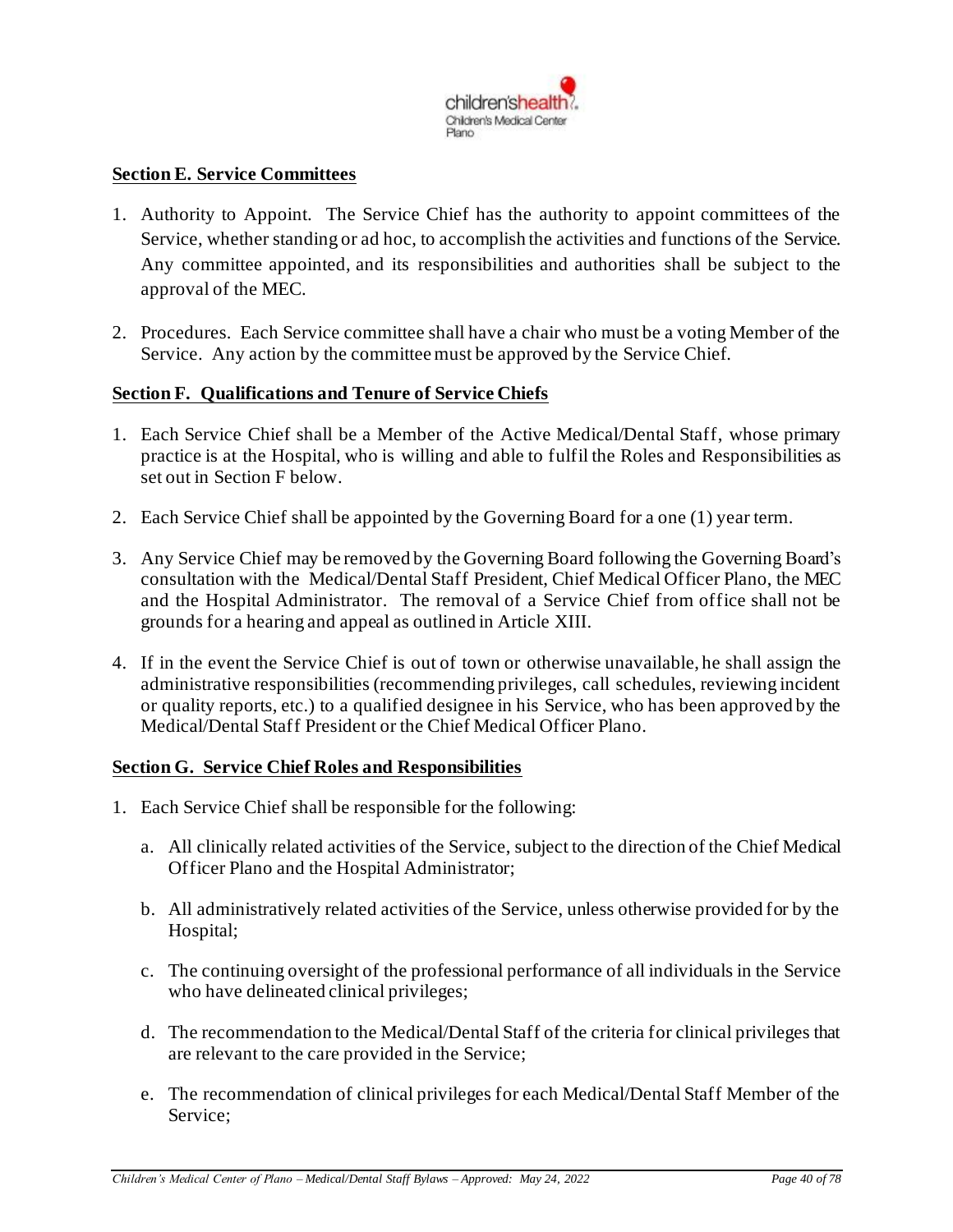

- f. The assessment and recommendation to Children's Plano administration of off-site sources for necessary patient care, treatment, and services not provided by the Service or the organization;
- g. The integration of the Service into the primary functions of the Medical/Dental Staff and the Hospital;
- h. The development and implementation of policies and procedures to guide and support the provision of care, treatment, and services;
- i. The recommendation of a sufficient number of qualified and competent persons to the Medical/Dental Staff as needed to provide care, treatment, and service to patients served by or through the Service;
- j. The determination of the qualifications and competence of individuals assigned to the Service who are not licensed independent physicians/dentists but who provide patient care, treatment and services;
- k. The continuous assessment and improvement of the quality and safety of care, treatment and service provided, including peer review and the analysis of aggregate data and performance improvement data, at all times including at each Member's reappointment.
- l. The maintenance of quality control programs, as appropriate;
- m. The orientation and continuing education of all physicians/dentists in the Service; and
- n. Recommendations for space and other resources needed by the Service.
- 2. Service Chiefs are responsible for quality and Medical Peer Review matters in their Service and will see that such matters are conducted in accordance with and completed within the time frame outlined in these Medical/Dental Bylaws and Medical/Dental Staff Rules and Regulations and Policies. This includes, but is not limited to, Service Morbidity and Mortality case reviews, individual practice evaluations, ongoing professional practice evaluations, focused professional practice evaluations and any quality matters, incident reports or educational needs brought to the Service Chief's attention.
- 3. Service Chiefs are responsible for distributing communication to Members within their Service regarding policy revisions that may affect the Service or an individual practice. This includes, but is not limited to, ensuring that all staff is educated on regulatory requirements with which they must comply while providing services at Children's Plano.
- 4. Service Chiefs will represent Members and/or concerns within their Service at Medical/Dental Staff leadership meetings and partner with the appropriate administrative leaders in efforts to resolve any conflicts which may arise.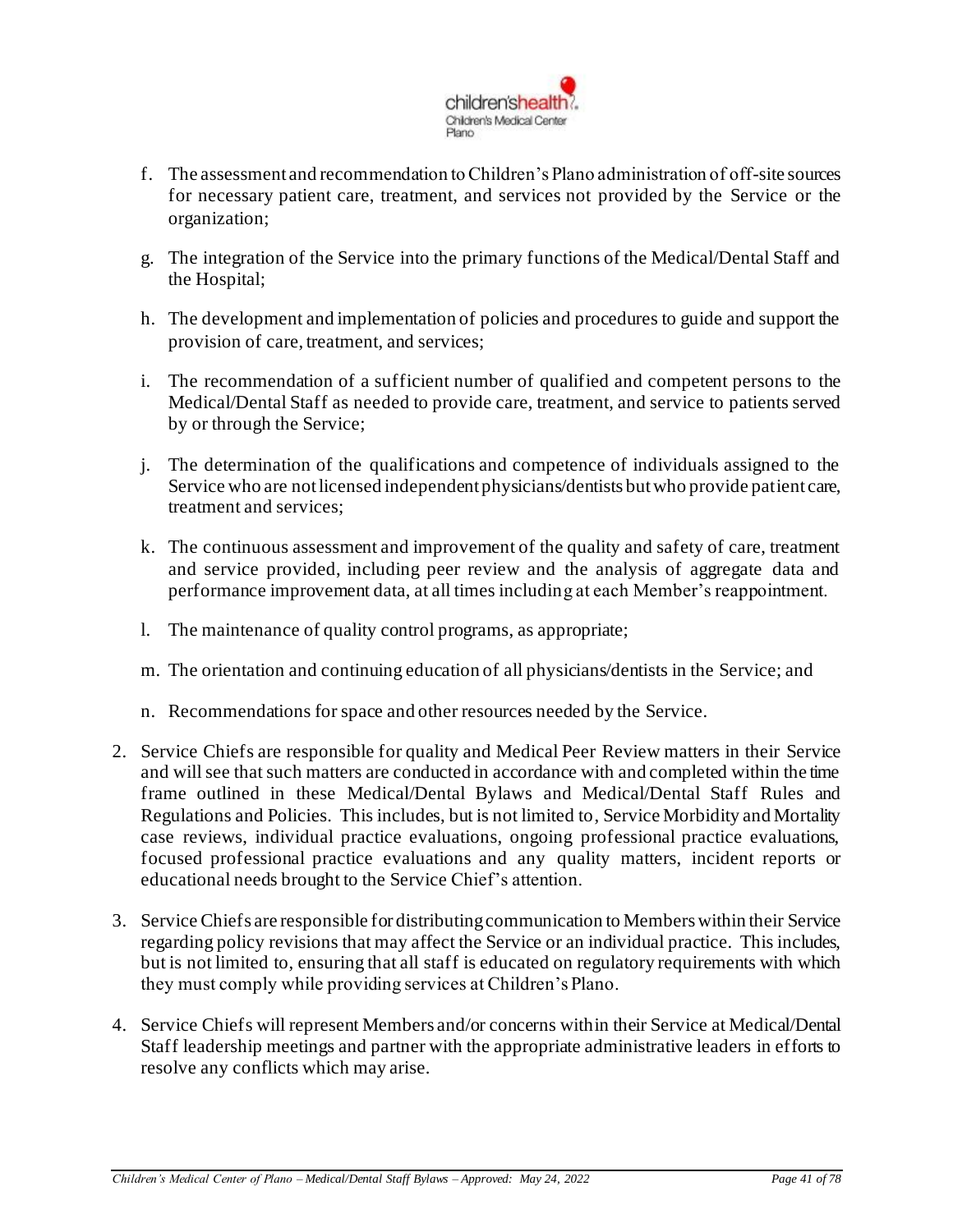

#### **Section H. Assignment to Clinical Services**

Each credentialed Medical/Dental Staff Member and other Practitioner and APP/AHP with Clinical Privileges will be assigned to the appropriate Clinical Service by the Governing Board upon the recommendation of the MEC and be accountable to the Chief of that Clinical Service, as well as to the MEC.

## **ARTICLE VII. COMMITTEES OF THE MEDICAL/DENTAL STAFF**

#### **Section A. General**

Committees of the Medical/Dental Staff shall include the following standing committees, as well as any subcommittees, ad hoc committees or any other additional committees, which may be established in accordance with these Bylaws:

Medical Executive Committee (MEC)

Credentials Committee

Nominating Committee

Physician Health and Rehabilitation Committee

Peer Review Committee

#### **Section B. Medical Executive Committee (MEC)**

General. The MEC shall serve as the executive committee of the Medical/Dental Staff. By approval of these Bylaws, the Medical/Dental Staff delegates and authorizes the MEC to represent and act on its behalf on all matters and in between meetings of the Medical/Dental Staff, subject to any limitations imposed by these Bylaws and in a manner consistent with these Bylaws. The MEC, whose composition and duties are set forth below, shall facilitate communication between all levels of governance of Children's Plano, including the Governing Board, the Clinical Services, and the members of the Medical/Dental Staff.

- 1. Composition.
	- a. The voting members of the MEC shall include:
		- i. Medical/Dental Staff President,
		- ii. President-Elect of the Medical/Dental Staff
		- iii. Immediate Past President of the Medical/Dental Staff
		- iv. Chief Medical Officer Plano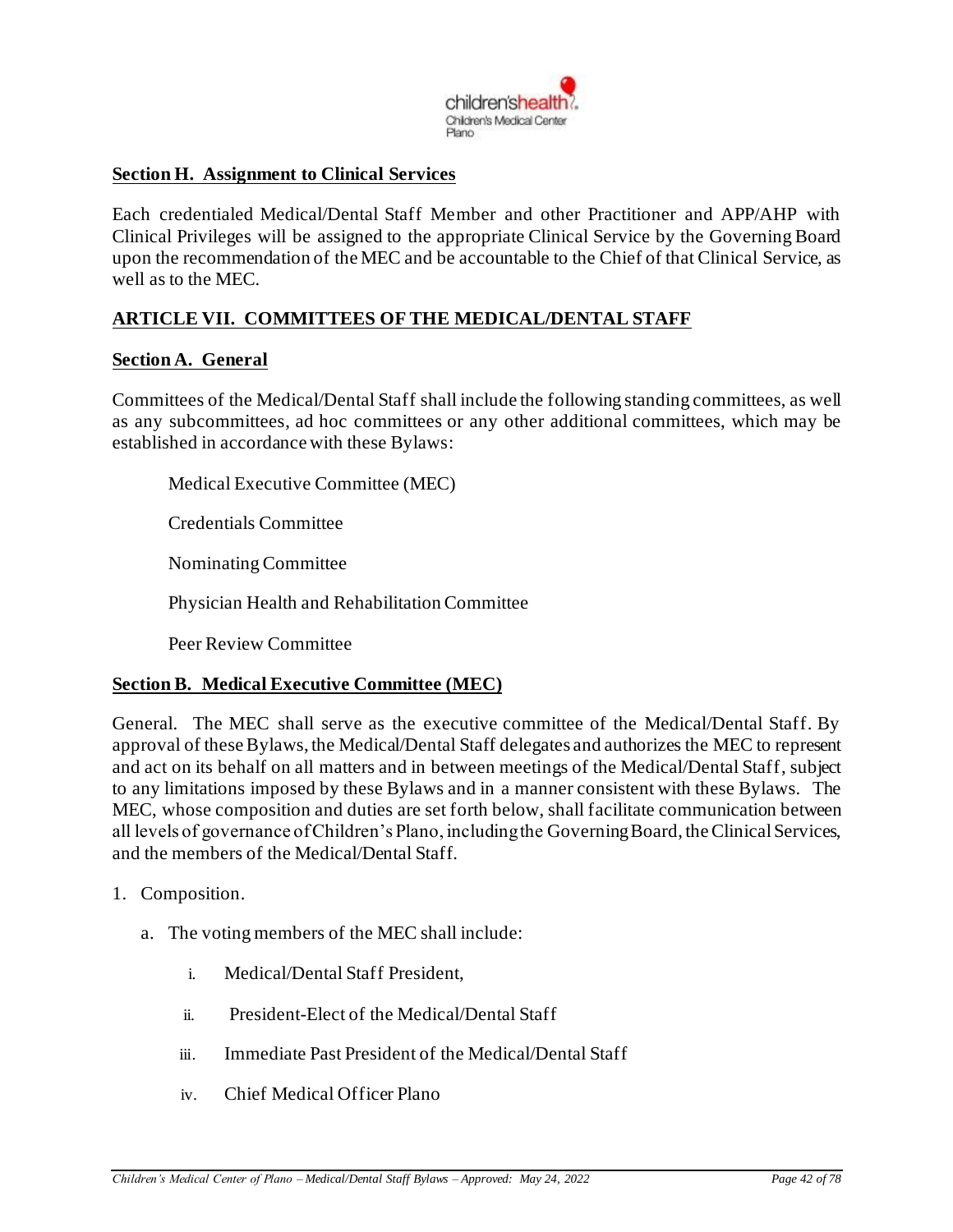

- v. Service Chiefs
- vi. Three (3) Representatives-at-Large from the Medical/Dental Staff, at least one of whom shall be a Community Physician.
- b. Ex-officio, voting members of the MEC shall include:
	- i. JPE Chief Medical Officer

Should any individual hold more than one (1) of these positions simultaneously, that individual shall be entitled to one (1) vote.

- c. Ex-officio, non-voting members of the MEC shall include:
	- i. Hospital Administrator
	- ii. System Chief Nursing Executive
	- iii. Chief Nursing Officer Plano
	- iv. Vice President of Quality and Safety
	- v. Associate General Counsel
	- vi. Chief Medical Information Officer
	- d. In the event there is a need for an executive session of the MEC, the following exofficio, non-voting members will be permitted to attend in addition to the voting members listed above:
		- Hospital Administrator
		- System Chief Nursing Executive
		- Associate General Counsel
- e. A member who serves on the MEC by virtue of his/her Hospital position will be removed from the MEC if he or she is removed by virtue of his or her Hospital position as outlined in Article V and XII. Members who are elected to the MEC can be removed based on vacating their existing position within the organization or by two-thirds (2/3) vote of the MEC with the approval of the Governing Board.
- 2. The Medical/Dental Staff President shall be the Chair of the MEC.
- 3. Duties. MEC serves as the primary group accountable to the Governing Board for ensuring fulfillment of Medical/Dental Staff functions of governance, leadership and performance improvement, as well as supporting the activities of quality, safety, and disease management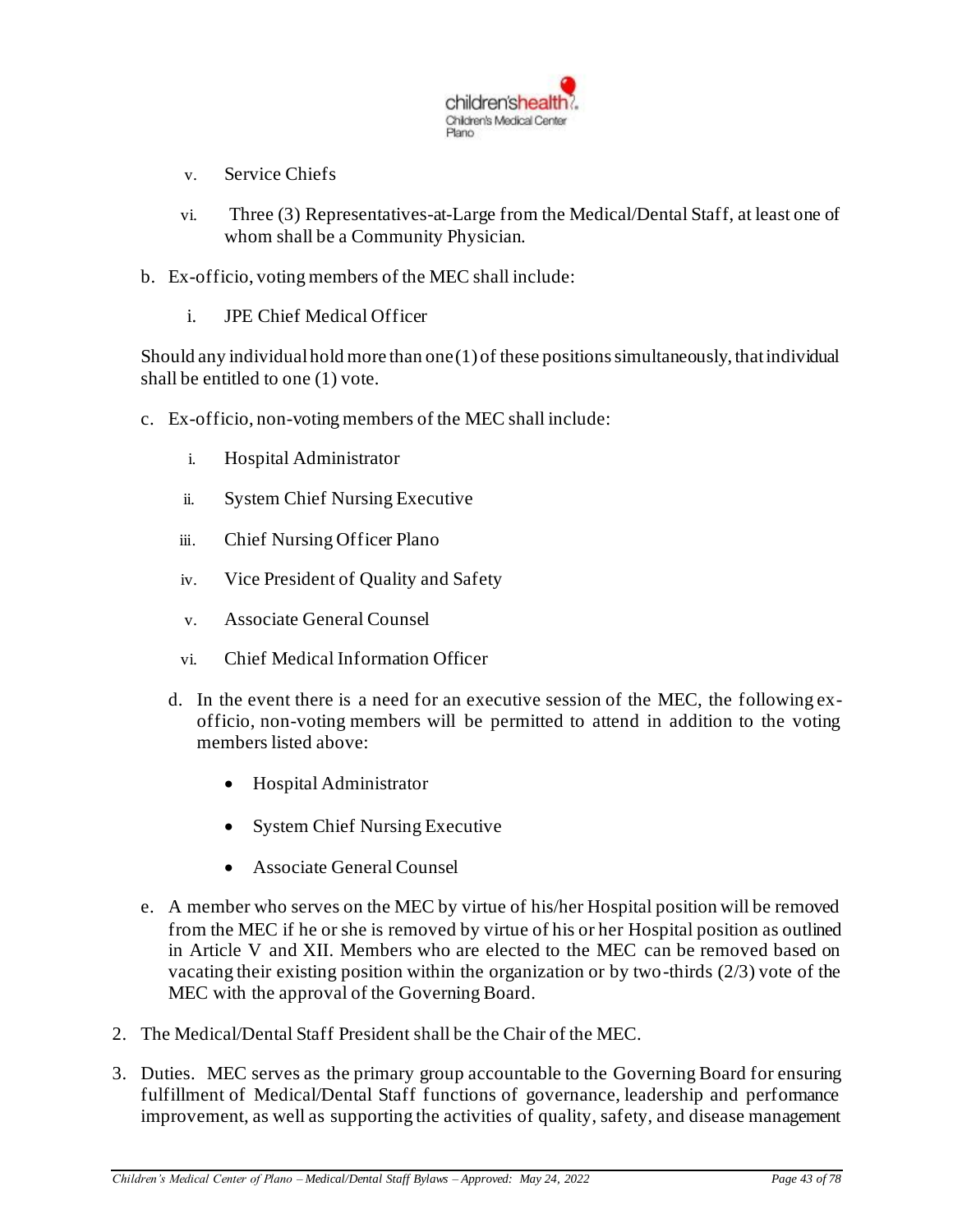

around patients who seek care across the Hospital continuum. The MEC is also accountable for activities relating to the growth and financial performance of the Hospital. Specific duties of the MEC shall include, but not be limited to:

- a. To represent and act on behalf of the Medical/Dental Staff between meetings of the organized Medical Staff. This authority is delegated to the MEC by approval of these Bylaws by the Active Staff and can be removed via the processes for Bylaws revisions as outlined in Article X.
- b. To be accountable on behalf of the Medical/Dental Staff to the Governing Board for the medical, surgical, and dental care of patients at Children's Plano and to make suggestions to the Governing Board on matters of hospital management and planning;
- c. To act as a liaison between the Medical/Dental Staff and the Hospital Administrator and to recommend action to the Hospital Administrator on medical administrative matters;
- d. To recommend to the Governing Board a set of Bylaws, a set of Medical/Dental Staff Rules and Regulations, and a set of policies and procedures as outlined in these Bylaws; to maintain compliance of the Medical/Dental Staff with these documents; and to periodically review and propose revision or amendment of the documents as it deems necessary or upon request by an individual member or committee of the Medical/Dental Staff:
- e. To recommend to the Governing B o a r d a Corrective Action and Due Process Procedure as outlined in Article XII of these Bylaws and to participate in the processes;
- f. To implement and coordinate the activities and general policies of the Medical/Dental Staff, as set forth in these Medical/Dental Staff Bylaws, Rules and Regulations, and associated policies and procedures.
- g. To designate committees to conduct the business of the Medical/Dental Staff and to receive and act upon committee reports;
- h. To recommend to the Governing Board a mechanism for reviewing the credentials of applicantsfor Medical/Dental Staff membership and for delineating individual clinical privileges and to periodically review and propose revisions to this process as necessary;
- i. To review the report of the Credentials Committee on all applicants and to make recommendations to the Governing Board for staff membership, including staff category, Service assignment, and delineation of ClinicalPrivileges;
- j. To take all reasonable steps to maintain and enforce professionally ethical conduct and competent clinical performance by all members of the Medical/Dental Staff,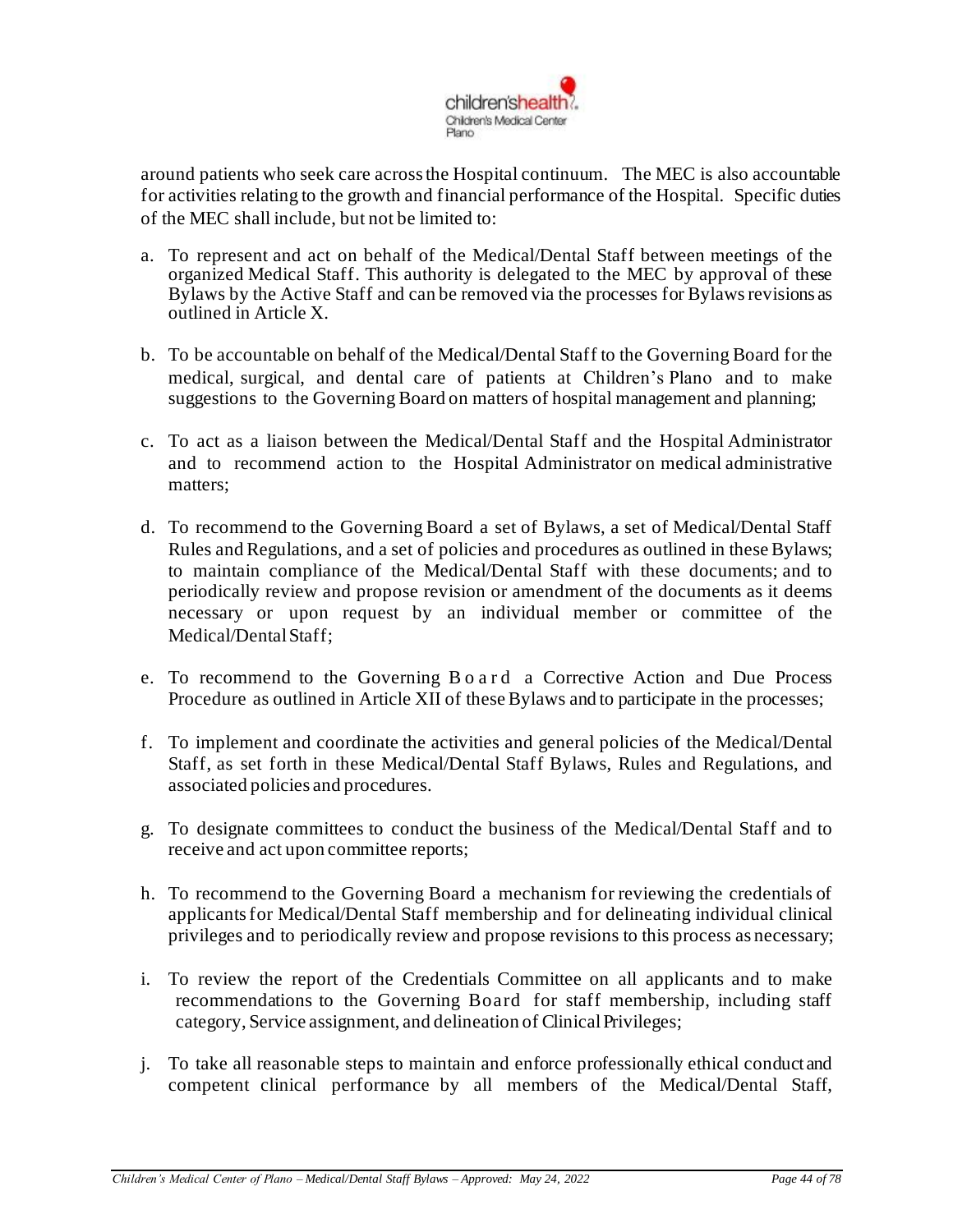

participants in graduate or post graduate medical education training programs, APPs and AHPs;

- k. To recommend to the Governing B o a r d a mechanism by which Medical/Dental Staff membership and/or clinical privileges may be terminated;
- l. To provide consultation to the Governing Board concerning removal of Officers or Representatives-at-Large of the Medical/Dental Staff, or Service Chiefs;
- m. To review and approve Service policies and procedures as necessary and to provide a liaison between the Service Chiefs and the members of the Medical/DentalStaff;
- n. To review and approve the requirements set by Service Chiefs for emergency services call and for coverage of clinicalservices, as applicable;
- o. To provide a designee who will meet upon request with any practitioner on the Medical/Dental Staff regarding an impending issue of importance not included in Article XII. Corrective Action and Due Process, and to resolve conflicts related to this issue;
- p. To provide recommendations to the Medical/Dental Staff concerning membership dues or application fees;
- q. To schedule special meetings of the Medical/Dental Staff when presented with a valid petition from members of the Active Medical/Dental Staff that requires a discussion and/or a vote by the Medical/Dental Staff;
- r. To establish a mechanism to organize, conduct, evaluate and revise the performanceimprovement activities of the Medical/Dental Staff; and to ensure the participation ofthe Medical/Dental Staff in the performance-improvement activities of the greater hospital organization;
- s. To coordinate activities related to the accreditation program of Children's Plano and to keep the Medical/Dental Staff informed of the requirements of the program and the accreditation status of Children's Plano;
- t. To conduct such other functions as are necessary for the effective operation of the Medical/DentalStaff; and
- u. To report on the activities of the MECand its subsidiary bodies and representativesat each meeting of the Medical/Dental Staff.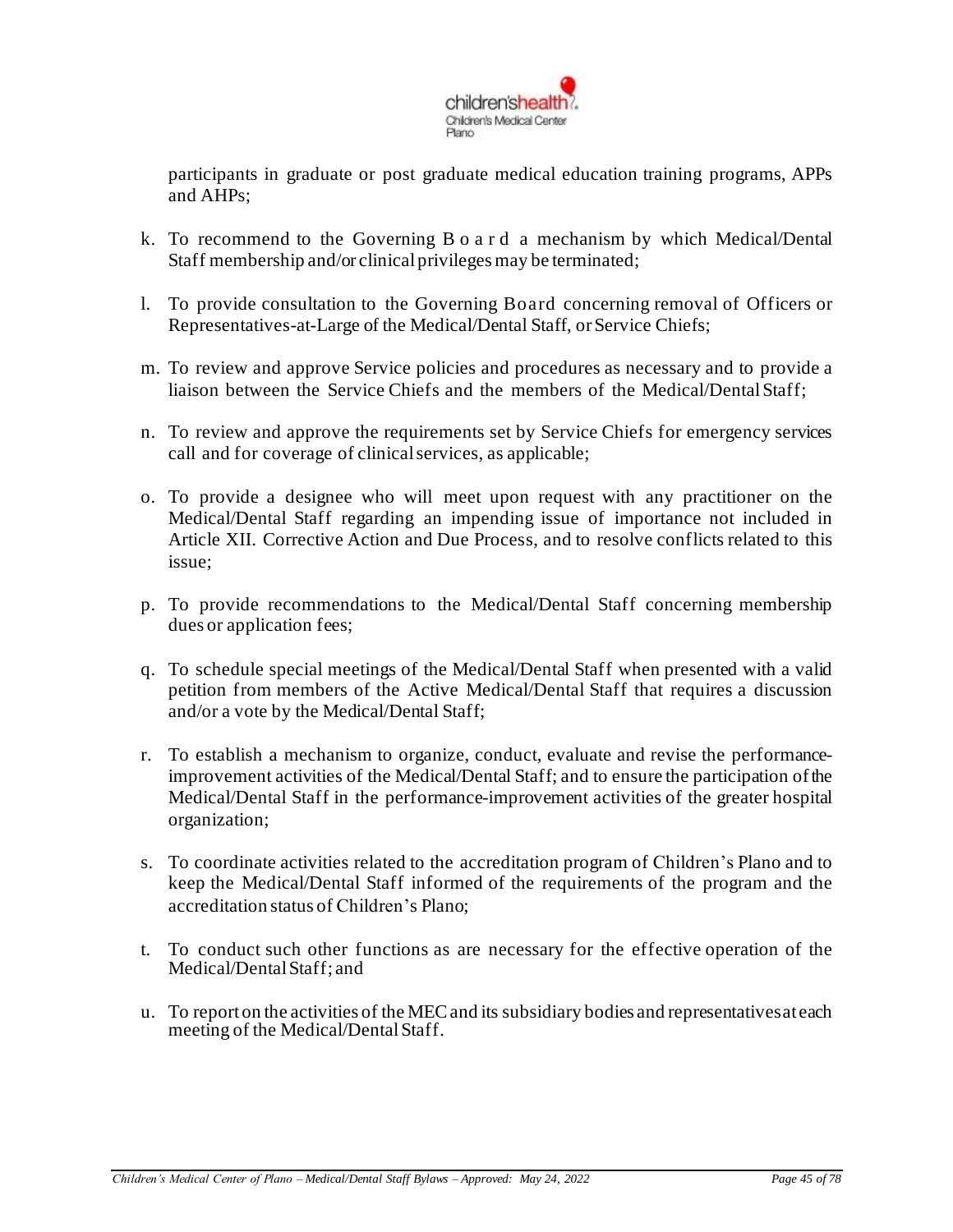

### 4. Meetings

- a. Frequency The MEC shall meet as often as necessary to fulfill its responsibility, but not less than quarterly. It shall maintain a permanent record of its proceedings and actions. Special meetings of the MEC may be called at any time by the Medical/Dental Staff President. Such special meetings must be preceded by prior written notification of at least seven (7) calendar days for all of those expected to attend.
- b. Quorum The quorum requirement for the MEC shall be fifty percent (50%) of the voting members of the Committee.
- c. Attendance Requirements Members of the MEC shall be required to attend at least seventy-five percent (75%) of the meetings in each calendar year. Failure to meet Attendance Requirements may result in removal from MEC membership.
- 5. Executive Committee of the MEC. The MEC shall form an executive subcommittee (hereinafter referred to as the Executive Committee of the MEC) to develop the agenda for regularly scheduled meetings of the MEC, be responsible for matters of professional conduct on the Medical/Dental Staff, be responsible for maintenance of the Medical/Dental Staff Bylaws and associated matters and such other duties as the MEC may request from time to time.
	- a. Duties.The Executive Committee of the MEC shall be responsible for:
		- i. Administrative functions to include for development of MEC agendas and recommending to the Chair of the MEC the need for any non-regularly scheduled MEC meetings.
		- ii. Professional Conduct to include evaluating reports of unprofessional conduct of a Member of the Medical/Dental Staff or other provider with Clinical Privileges and/or noncompliance in connection with the Medical/Dental Staff Bylaw, Rules and Regulations and policies and procedures and determining the appropriate disposition of any unprofessional conduct or noncompliance in accordance with the Medical/Dental Staff's Bylaws and policies. This Subcommittee will report its activities and findings involving unprofessional conduct and noncompliance on a quarterly basis to the MEC.
		- iii. Bylaws.
			- a. Maintaining the Medical/Dental Staff Bylaws, Rules and Regulations and Policies on an ongoing basis to reflect the current Medical/Dental Staff organization and function and compliance with regulatory and accrediting requirements;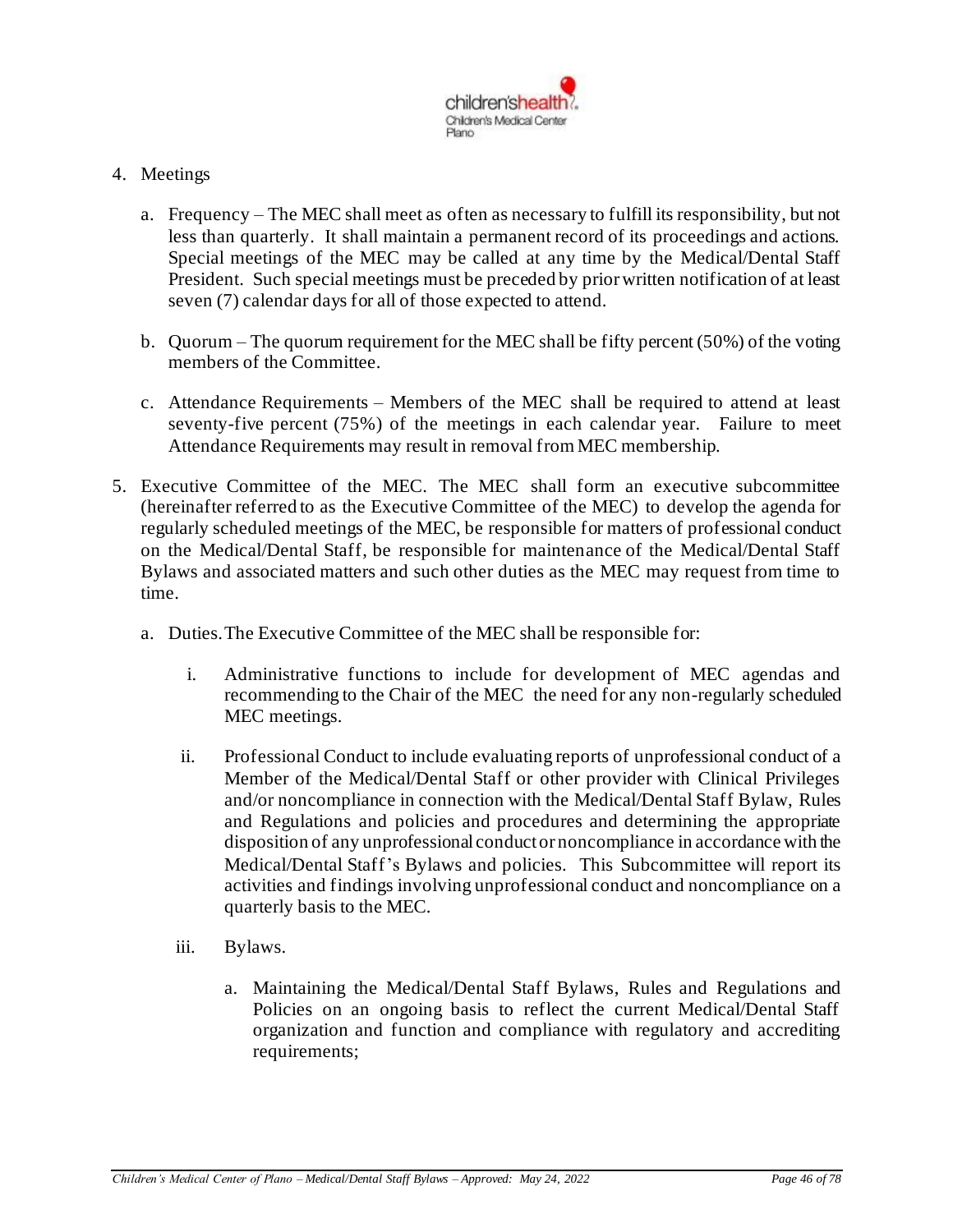

- b. Conducting a review of the Medical/Dental Staff Bylaws, Rules and Regulations and Policies at least yearly or more frequently as deemed necessary;
- c. Maintaining current knowledge of legal and regulatory requirements pertinent to the Bylaws and other governance documents, and referring questions to Hospital legal counsel; and
- d. Drafting revisions to the Medical/Dental Staff Bylaws and governance documents as necessary for submission to the MEC in accordance with the procedures in Article X.
- iv. Physical Health and Rehabilitation Committee (PHRC)
	- a. Providing assistance and support to Practitioners, APPs and AHPs on health issues, and coordinating the evaluation and intervention if indicated of reports of impairment, in accordance with Policy. The Policy shall provide for identifying and managing matters of Practitioner health which is separate from the Corrective Action process in Article XII.
	- b. The committee shall meet as needed.
- b. Composition:

The Executive Committee of the MEC shall be composed of the:

- a. Medical/Dental Staff President
- b. Immediate Past President of the Medical/Dental Staff
- c. President-Elect serving as Chair
- d. Chief Medical Officer Plano
- e. Two (2) other Members from the MEC, at least one of whom shall be a Community Physician
- c. Meetings. The Executive Committee of the MEC will meet as needed on the call of the Chair.

## **Section C. Credentials Committee**

- 1. Duties. The Credentials Committee shall:
	- a. Coordinate the credentialing and privileging process for Practitioners in accordance with the Bylaws;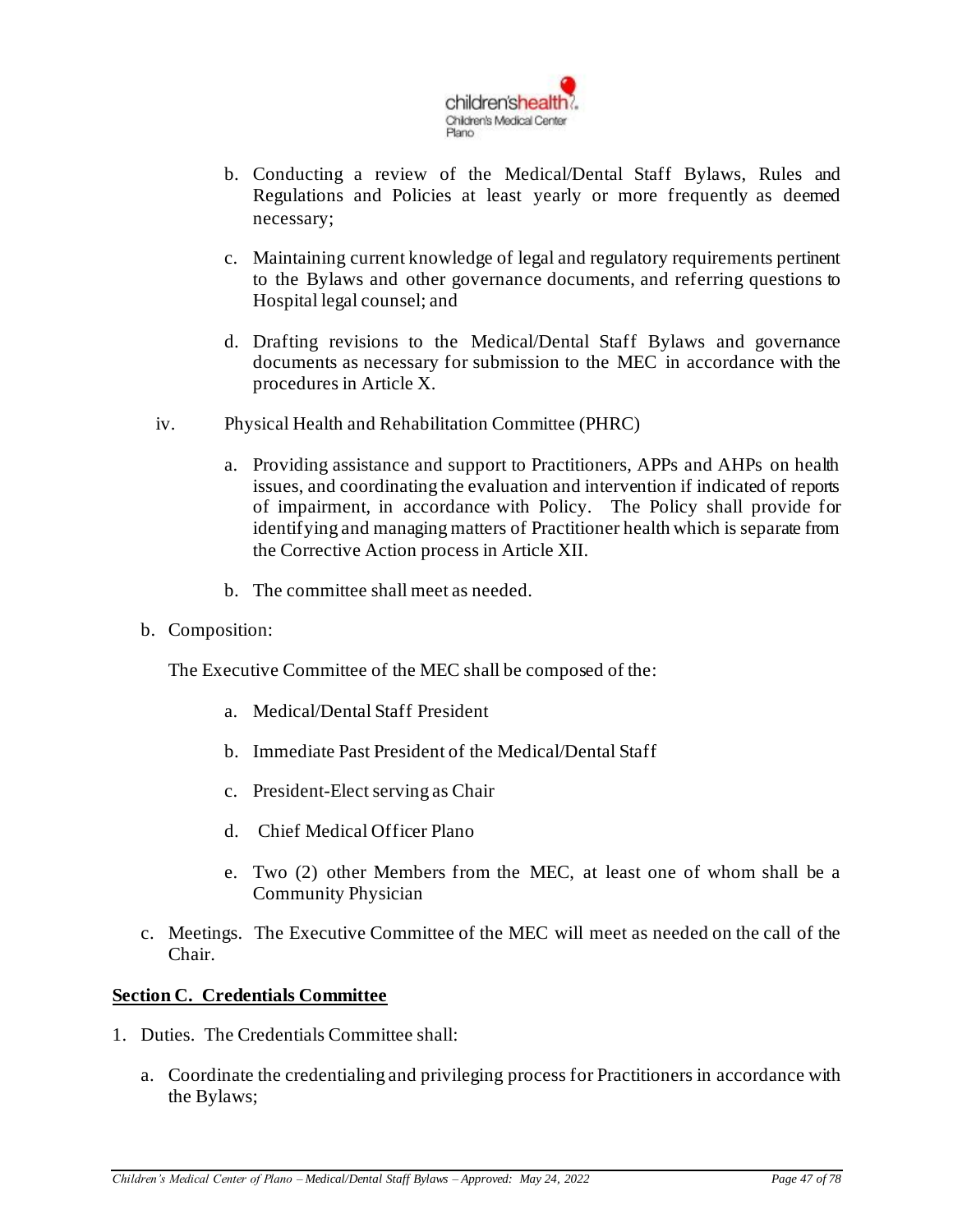

- b. Review the recommendations of the Service Chiefs regarding appointment, reappointment and/or Clinical Privileges;
- c. Make recommendations to the Medical Executive Committee regarding appointment, reappointment and/or Clinical Privileges, including Staff category and Service assignment; and
- d. Make recommendations to the Medical Executive Committee for criteria for Clinical Privileges, after consultation with the Service Chiefs.
- 2. Composition. The Credentials Committee shall be composed of at least 5 voting members to include the Immediate Past President as Chair, the Chief Medical Officer Plano, and two (2) members of the medical staff, at least one of whom is a Community Physician. The Hospital Administrator shall serve as a non-voting member.
- 3. Quorum. The quorum requirement for the Credentials Committee shall be fifty percent (50%) of the voting members of the Committee.
- 4. The Credentials Committee will meet as needed on the call of the Chair.

## **Section D. Nominating Committee**

- 1. Duties. The Nominating Committee shall solicit qualified and interested Members of the Medical/Dental staff as candidates for elected office, and review and document their qualifications and experience. If acceptable, the Nominating Committee shall nominate those Members for election as provided in the Bylaws.
- 2. Composition. The Nominating Committee shall be composed of the Immediate Past President as Chair, the Medical/Dental Staff President, the President-Elect, the Chief Medical Officer Plano, and an active member of the Medical/Dental Staff who is a Community Physician. All Committee members shall be voting members.
- 3. Meetings. The Nominating Committee shall meet as necessary to accomplish its duties.

## **Section E. Peer Review Committee**

- 1. Duties. The Peer Review Committee shall perform the duties in the Policies on Peer Review, including FPPE and OPPE.
- 2. Composition. The Peer Review Committee shall be composed of the Medical/Dental Staff President, President Elect, the Immediate Past President designated as Chair, the Chief Medical Officer Plano and two (2) other Members of the Active Medical Staff.
- 3. Reporting. In addition to reporting to the MEC, the Peer Review Committee shall also notify the appropriate Service Chief of any action taken as to a Member of the Service.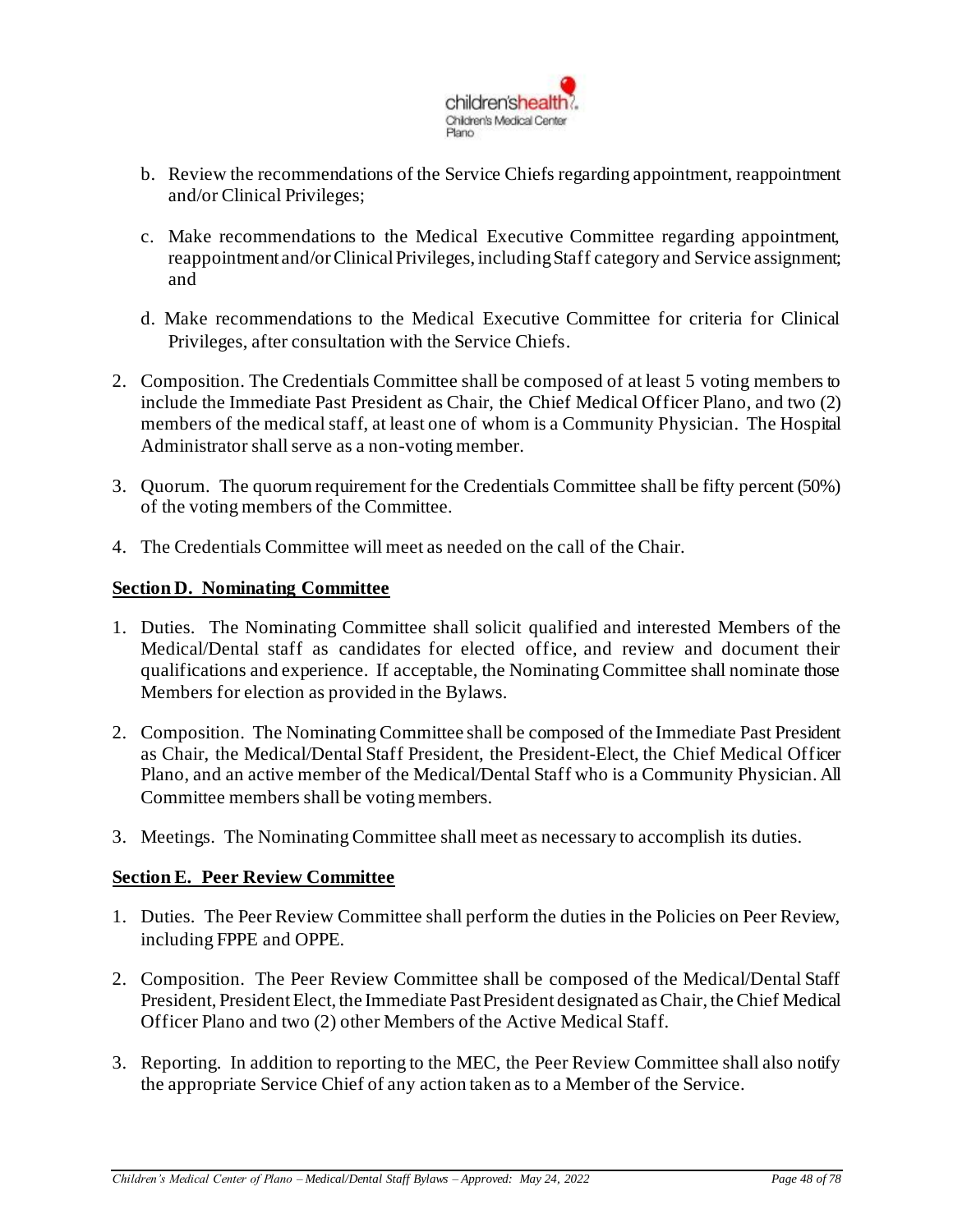

4. The Peer Review Committee will meet as needed on the call of the Chair.

### **Section F. Additional Committees and Responsibilities**

- 1. Standing. Other standing committees of the Medical/Dental Staff or of the Medical Executive Committee may be established in writing by the Medical Executive Committee, subject to the approval of the Governing Board, and shall not require amendment of these Bylaws.
- 2. Special and Ad Hoc. The Medical Executive Committee and/or its Chair have the authority to form special or ad hoc committees and task forces, including without limitation, a Joint Conference Committee as provided in Articles VII and X, to assist in the performance of authorized functions. Any such formation shall be reflected in writing with a statement of the purpose of the committee or task force and its duration and lines of reporting.
- 3. Reporting. Standing, special, and ad hoc committees shall report to the MEC unless otherwise provided in these Bylaws.
- 4. Attendance by Hospital Administrator and Chief Medical Officer Plano. The Hospital Administrator and Chief Medical Officer Plano may attend any MEC or other Medical/Dental Staff committee meeting, whether standing, ad hoc, orspecial, includinga meeting in executive session.

## **ARTICLE VIII. MEDICAL/DENTAL STAFF MEETINGS**

#### **Section A. Meetings of the full Medical/Dental Staff**

- 1. Regular. Regular Medical/Dental Staff meetings shall be held on call of the MEC, with at least one meeting held before the end of the Medical/Dental Staff Year to allow for the election of Medical/Dental Staff officers in accordance with Article V and reports from retiring officers and standing Medical/Dental Staff committee chairs. At least 20 days prior written notice of the date, time and place of any regular Medical/Dental Staff meeting shall be sent to the voting Members of the Medical/Dental Staff**.** The agenda for the meeting shall be determined by the Medical/Dental Staff President, subject to any requirements in these Bylaws.
- 2. Special. Special called meetings of the Medical/Dental Staff shall be convened at the date, time and place designated by the MEC. Special called meetings shall also be convened within 20 calendar days of the request of the Medical/Dental Staff President or the Hospital Administrator or the written request of 25% of the voting Members of the Medical/Dental Staff. At least 7 days prior written notice of a special called meeting shall be given to the voting Members of the Medical/Dental Staff Members. The Medical/Dental Staff President shall preside at the meeting and the only business conducted at a special meeting is that stated in the notice for the meeting.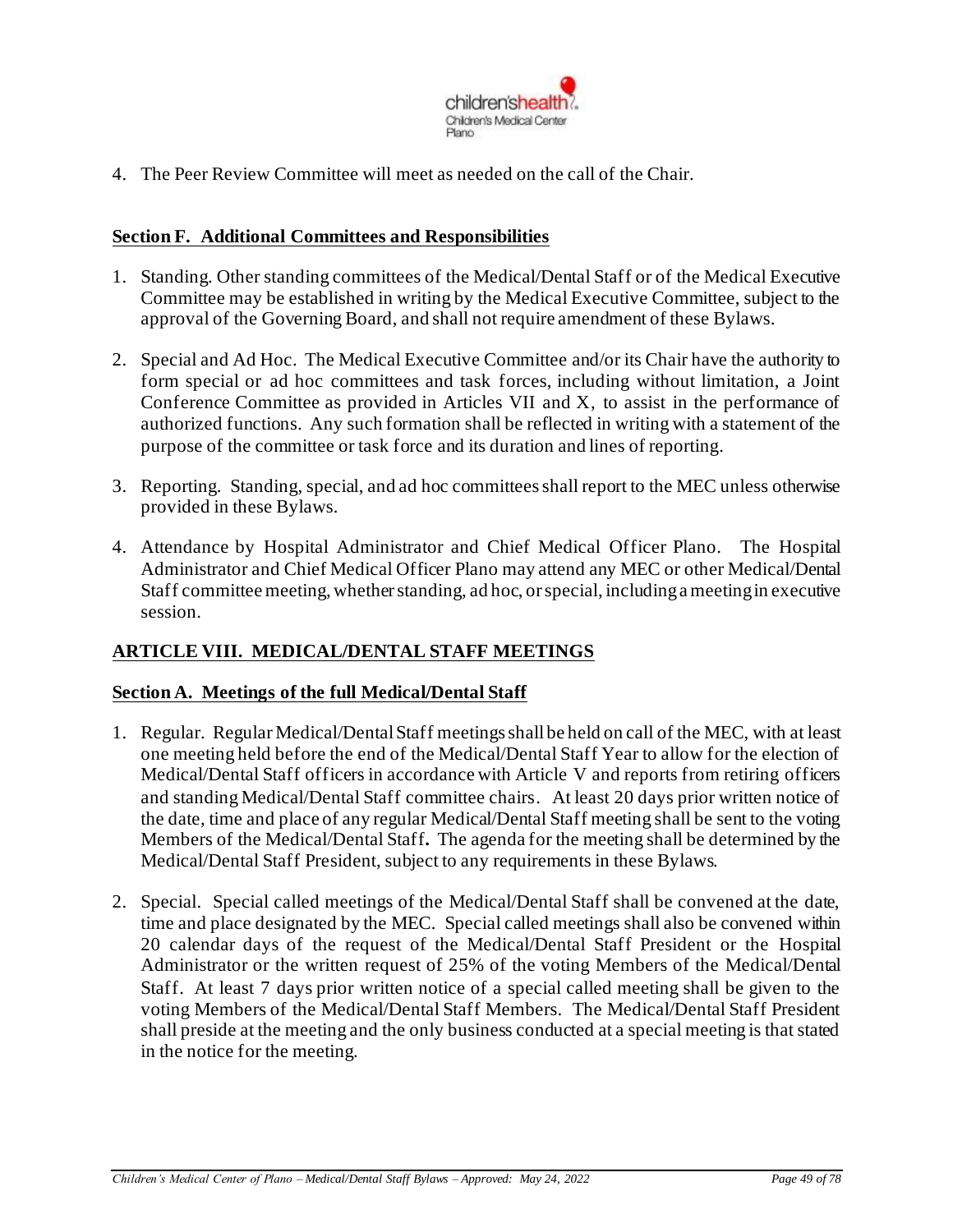

3. Committees

Standing committees of the Medical/Dental Staff shall meet on a quarterly basis unless otherwise provided in Article VII. Ad hoc or special committees and task forces shall meet on call of the Chair of the committee.

- 4. Attendance Requirements
	- a. Medical/Dental Staff. There shall be no attendance requirements for regular or special called Medical/Dental Staff meetings. However, Members are encouraged to attend at least 50% of the meetings. Pertinent information discussed at the Medical/Dental Staff meetings will be distributed to all Members via memorandum, newsletter, electronic transmission, or equivalent written format.
	- b. Committee. Active Staff Members are required to attend 50% of the meetings of committees of which they are a voting member.
- 5. Notice of Meetings

Notice of regular or special meetings shall be deemed delivered to the Practitioner on: (i) deposit with the U.S. mail, (ii) on facsimile, or (iii) on electronic transmission of the notice to the most current address on file with Medical/Dental Staff Services.

- 6. Quorum and Voting
	- a. Quorum. Unless these Bylaws provide otherwise, the personal presence of at least 25% of the voting Members shall constitute a quorum for all Service or Committee meetings.
	- b. Affirmative Vote. The affirmative vote of a majority of the Members present and voting at a meeting at which a quorum is present shall be required to take action, except as provided elsewhere in these Bylaws. Each Member present and eligible to vote shall be entitled to cast only one vote.
	- c. No Proxy or Absentee Ballots. If a Member is unable to attend a meeting, the Member may not send another person to attend and vote in the Member's place, nor may the Member vote by proxy. Absentee ballots are not permitted.
- 7. Mail/Electronic Ballots
	- a. General. Unless otherwise provided by the MEC or these Bylaws, any business of the Medical/Dental Staff, a Service, or a committee may be conducted by mail or electronic ballot. The mail/electronic ballot setting out the issue or matter requiring action shall be presented to the voting Members of the Medical/Dental Staff, Service, or committee as provided below.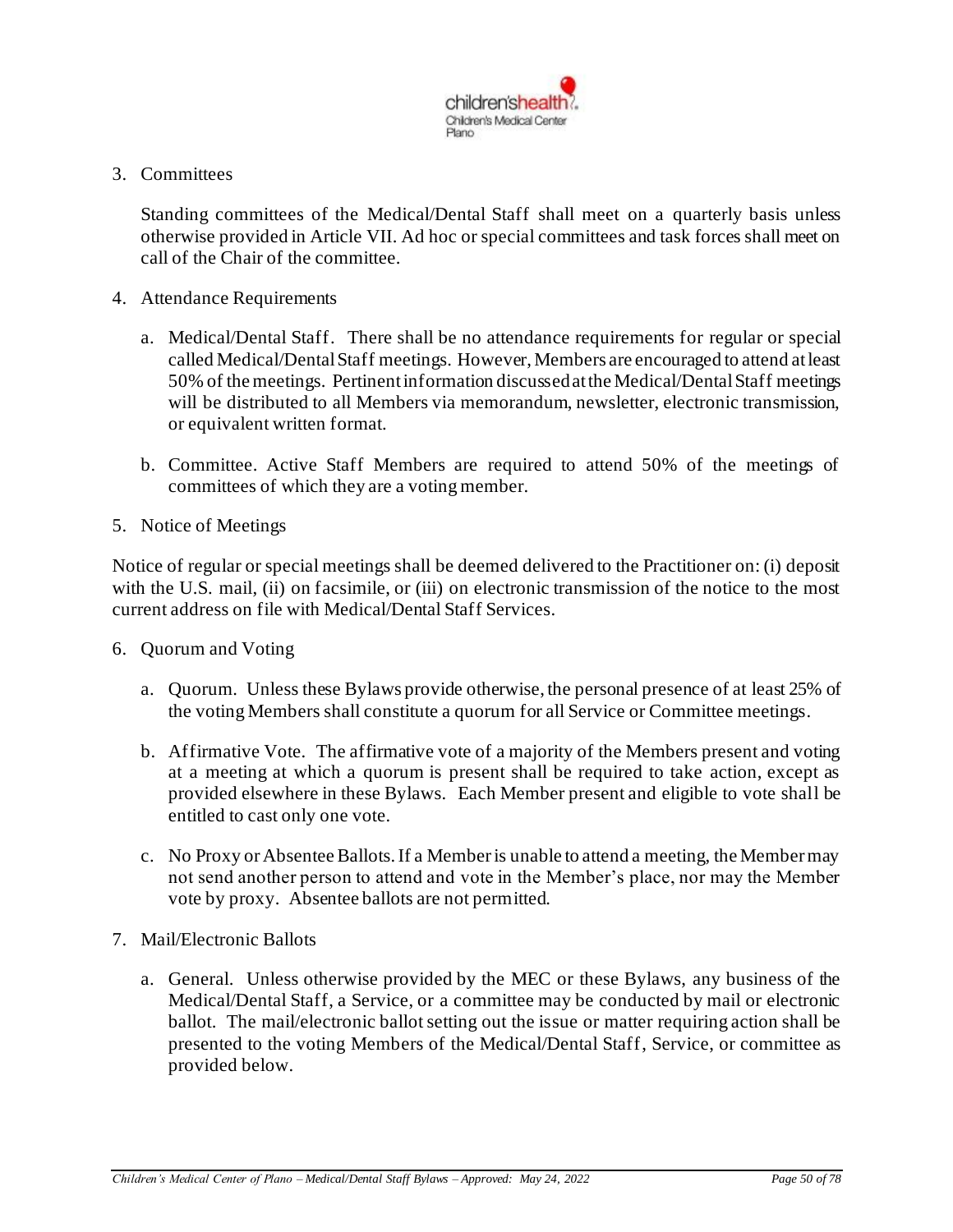

- b. Delivery. The mail/electronic ballot shall be deemed delivered on: (i) deposit in the U.S. mail, (ii) on facsimile, or (iii) on electronic transmission to the most current address on file with Medical/Dental Staff Services. Different forms of transmission may be used for the same mail/electronic ballot (i.e., some ballots sent by mail, some by electronic transmission).
- c. Return. Mail/electronic ballots shall allow at least 20 days from the date of delivery for return. Affirmative action shall require the majority vote of those ballots returned. Return may be by mail, facsimile, electronic transmission, or hand delivery by the required date. Unless otherwise provided in these Bylaws, a mail/electronic ballot vote requires voting by at least 50% of the Members who are sent a ballot.

## **Section B. Minutes**

Minutes of each regular or special meeting of the Medical/Dental Staff or a committee or Clinical Service shall be prepared and shall include a record of the attendance of members and the vote taken on each matter. All Service and committee minutes are privileged and confidential Medical Peer Review Committees.

## **ARTICLE IX. MEDICAL/DENTAL STAFF MEMBER RIGHTS**

### **Section A. Right to Meet with the MEC**

Each practitioner on the Medical/Dental Staff shall have the right to meet with the MEC or its designee regarding an impending issue of importance that cannot be resolved at the appropriate Service level. In this circumstance, the practitioner may, upon presentation of a written request, meet with the MEC or its designee to review the issue and to refer the issue to the MEC for resolution. This section does not pertain to issues involving disciplinary action, denial of a request for appointment or clinical privileges, or any other matter relating to individual "credentialing" actions. Article XII Professional Evaluation and Corrective Action and Article XIII Procedural Rights of Review provide recourse in such matters.

## **Section B. Right to Initiate a Recall Election of a Medical/Dental Staff Officer or Representative-at-Large**

Any practitioner on the Active Medical/Dental Staff shall have the right to initiate, by petition, a recall election of a Medical/Dental Staff Officer. Upon presentation to the Chair of the MEC of a valid petition signed by at least twenty-five percent (25%) of the members of the Active Medical/Dental Staff, the MEC shall schedule a special Medical/Dental Staff meeting for purposes of discussing the issue and holding a recall election.

#### **Section C. Right to Initiate the Scheduling of a Meeting of the Medical/Dental Staff**

Any practitioner on the Active Medical/Dental Staff shall have the right to initiate, by petition, the scheduling of a meeting of the Medical/Dental Staff. Upon presentation to the MEC of a valid petition signed by at least twenty-five percent (25%) of the members of the Active Medical/Dental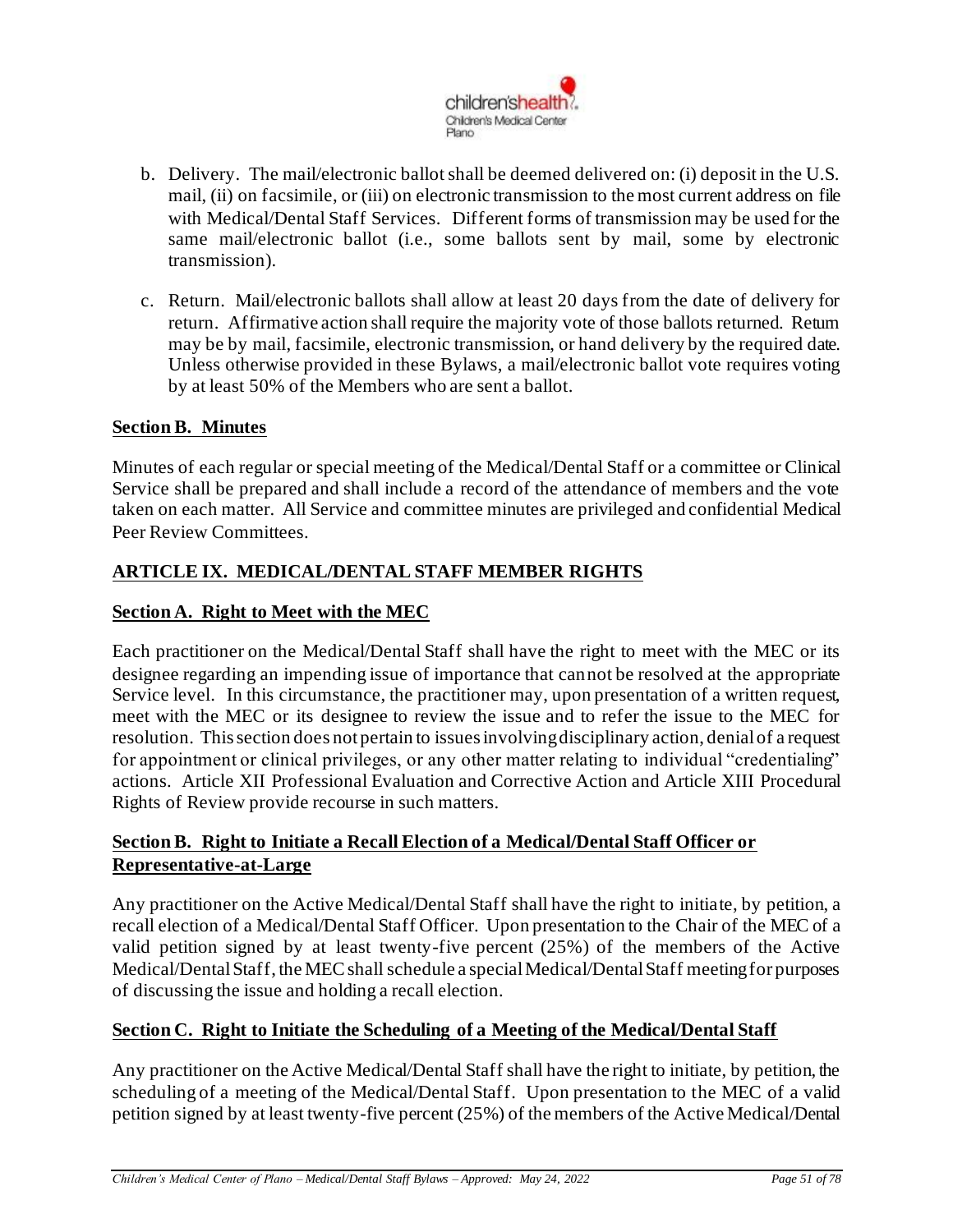

Staff, the MEC shall schedule a meeting of the Medical/Dental Staff for the specific purpose addressed by the petition. No business other than that in the petition may be transacted.

### **Section D. Right to Due Process**

Any practitioner on or applying for membership on the Medical/Dental Staff, except for the Honorary Staff category,shall have the rights as set out in these Bylaws to a hearing, appeal and mediation as outlined in Article XIII of these Bylaws.

### **ARTICLE X. REVIEW, REVISION, ADOPTION, AND AMENDMENT OF THE MEDICAL/DENTAL STAFF BYLAWS, RULES AND REGULATIONS AND ASSOCIATED POLICIES**

#### **Section A. Medical/Dental Staff Responsibility**

- 1. The Medical/Dental Staff shall have the responsibility, acting in concert with the Executive Committee of the MEC as discussed herein, to formulate, review at least biennially, and recommend to the Governing Board, any amendments to these Bylaws. The Bylaws and any amendments thereto shall become effective when approved by the Governing Board. The Medical/Dental Staff must exercise this responsibility regarding Bylaws by direct vote of its Active Staff members. Neither the Medical/Dental Staff nor the Governing Board may unilaterally amend these Bylaws.
- 2. The Medical/Dental Staff may exercise its responsibility to formulate, review at least biennially, and recommend to the Governing Board the Rules and Regulations, any associated policies and procedures, and any amendments thereto, through the MEC. The MEC will exercise, either directly or through the Executive Committee of the MEC, this responsibility in good faith and in a reasonable, responsible, and timely manner.

#### **Section B. Methods of Adoption and Amendment**

- 1. Technical Amendments. Amendments that are strictly limited to correcting typographical or inadvertent errors or updating references in the Medical/Dental Staff Bylaws, such as titles of positions or names of policies, that do not involve a substantive change may be made by Medical/Dental Staff Services, with the approval of the Medical/Dental Staff President and the Hospital Administrator, without the necessity of compliance with the procedures in this Article.
- 2. Substantive Amendments.
	- a. Proposed amendments to the Medical/Dental Staff Bylaws may be originated by the MEC on its own initiative, by the MEC following recommendation of the Executive Committee of the MEC, or by a petition signed by twenty-five percent (25%) of the voting members of the Medical/Dental Staff. When amendments are proposed by the MEC, there will be communication to the organized Medical/Dental Staff and the amendments shall be submitted to the Active Staff for vote via the process outlined in Section E below before they are voted upon by the MEC. When revisions are proposed via a petition signed by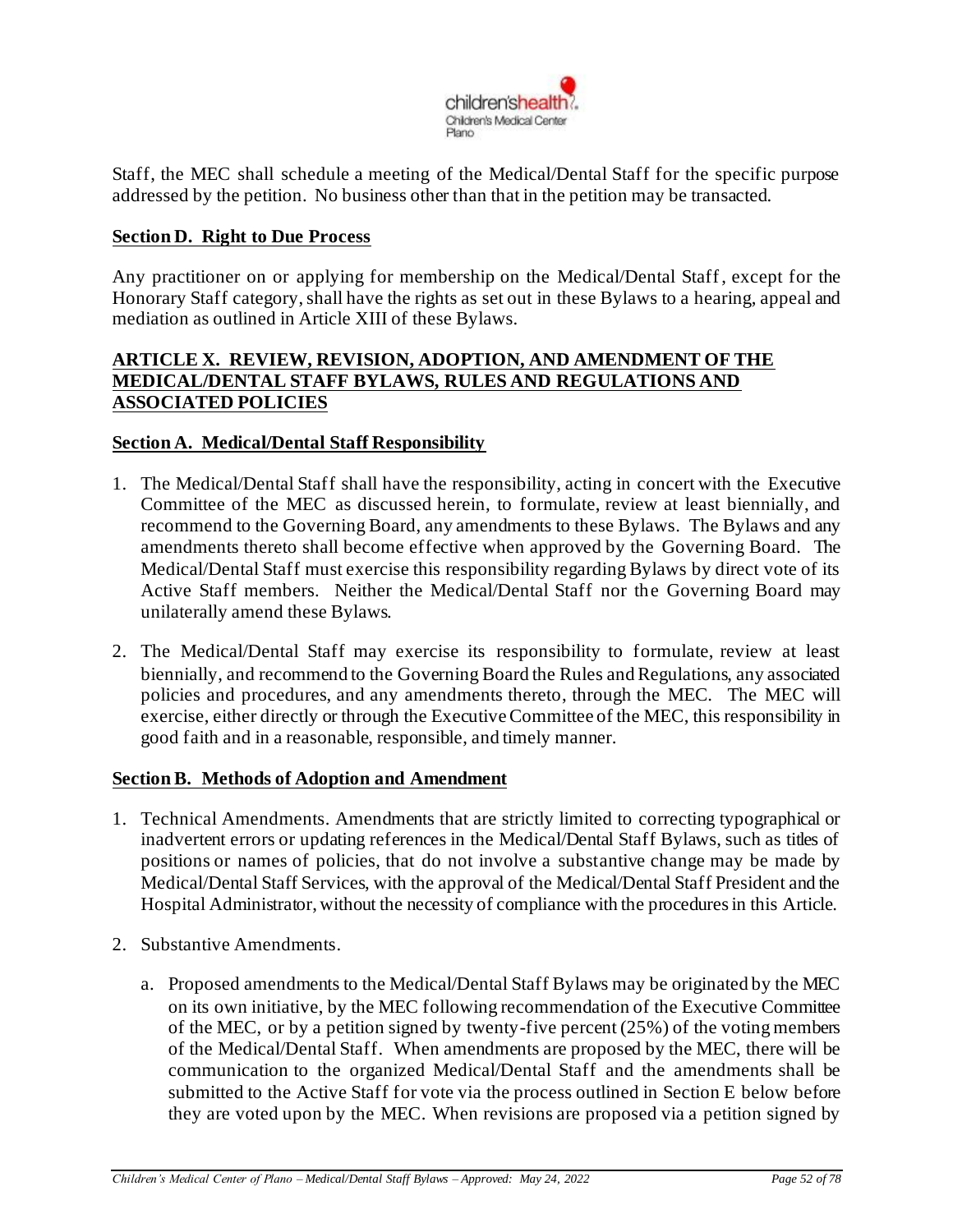

twenty-five percent (25%) of the voting members of the Medical/Dental Staff, there will be communication of the proposed amendment to the MEC before they are voted upon by the voting members of the Medical/Dental Staff. If no amendments are proposed in any biennial period, the MEC shall certify to the Governing Board that neither it, nor the Medical/Dental Staff, nor the Executive Committee of the MEC have proposed any such amendments during such period, notwithstanding the Executive Committee of the MEC's annual review of the Bylaws and consideration of possible appropriate amendments.

- b. Proposed amendments to the Medical/Dental Staff Rules and Regulations may be originated by the MEC or by a petition signed by twenty-five percent (25%) of the voting members of the Medical/Dental Staff.
- c. When amendments to the Rules and Regulations are proposed by the MEC, they will be communicated to the Medical/Dental Staff before they are voted upon by the MEC. If there are no concerns or conflicts expressed by the voting members of the Medical/Dental Staff within fourteen (14) calendar days following the communication, the proposed amendments will be presented to the Governing Board for final approval. If there are conflicts or concerns expressed regarding the proposed amendments by the voting members of the Medical/Dental Staff during this period, the conflict resolution process outlined in this Article will be carried out. In cases of a documented need for an urgent amendment to the Rules and Regulations necessary to comply with law or regulation, the amendment process outlined in Section C below shall be applied.
- d. When amendments to these Rules and Regulations are proposed by twenty-five percent (25%) of the voting members of the Medical/Dental Staff, they will be communicated to the MEC before they are presented to the Governing Board for final approval. The MEC shall review the proposed amendments at their next regularly scheduled meeting and consider the proposal. If there are conflicts or concerns expressed by the MEC the conflict resolution process outlined in this Article will be carried out.
- e. Any proposed amendments to these Bylaws, Rules and Regulations that are submitted to the voting members of the Medical/Dental Staff shall be distributed in writing, and voting members shall have a minimum of fourteen (14) calendar days to respond. Those who fail to respond are presumed to have cast an affirmative vote. At least 50% affirmative vote from the voting members of the Medical/Dental Staff is required before a proposal can be presented to the Governing Board for final approval.
- f. Acceptance of the amendment by the voting members of the Medical/Dental Staff shall constitute a recommendation of the amendment to the. The amendment shall become effective when approved by the Governing Board and all proposed amendments to the Bylaws, Rules and Regulations and associated policies and procedures shall be communicated to all members of the Medical/Dental Staff.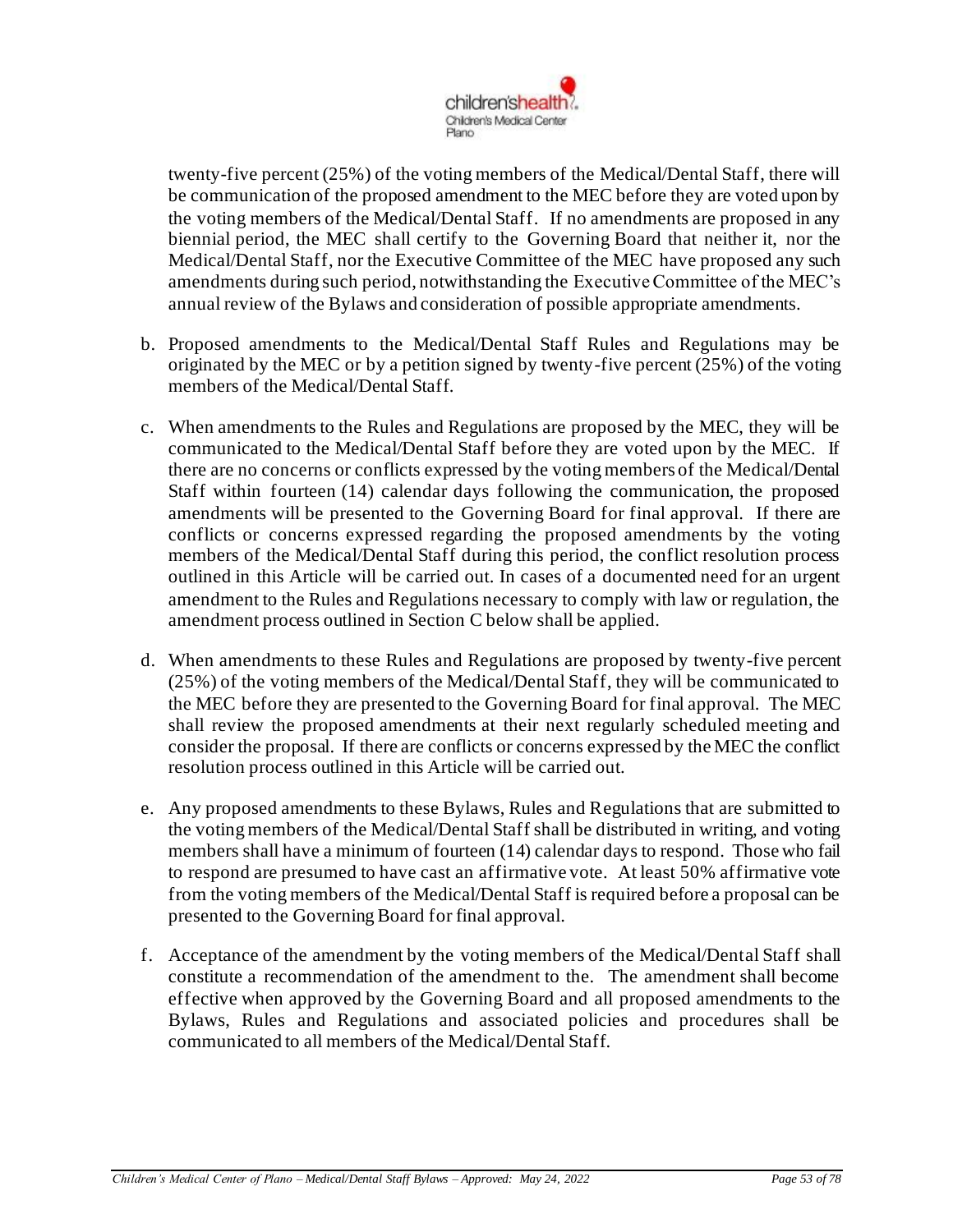

- 3. Urgent Amendments.
	- a. In the event that the Hospital becomes aware of the need to amend the Bylaws and Rules and Regulations in order to comply with law or regulation, as delegated by the voting members to do so, the MEC shall have the authority to provisionally adopt, and the Governing Board may provisionally approve the urgent amendments without prior communication to the Medical/Dental Staff.
	- b. In such case, the MEC shall immediately notify the Medical/Dental Staff of such amendment.
	- c. The voting members of the Medical/Dental Staff shall have a minimum of fourteen (14) days to retrospectively review and comment on the provisional amendment.
	- d. If there is no conflict between the voting members of the Medical/Dental staff and the MEC, the provisional amendment will remain in effect. If there is conflict regarding the provisional amendment, the process for resolving conflict as outlined in this Article will be applied.

#### **Section C. Conflict Management**

A conflict management process will be initiated to address any disagreement or conflict between the Governing Board and the MEC or between the Medical/Dental Staff and the MEC relating to the Medical/Dental Staff governing documents or functions, including, but not limited to, a proposal to adopt or amend the Medical/Dental Staff Bylaws, Rules and Regulations, and/or policies, or a proposal to remove some authority delegated to the Medical Executive Committee by the Medical/Dental Staff under these Bylaws (by amending the Bylaws) using the mechanisms noted below:

- 1. A member of the Medical/Dental Staff that is eligible to vote may express concerns regarding a bylaw, rule or policy established by the MEC or the authority delegated to the MEC through the following process:
	- a. Submission of a written notification or inquiry to the President of the Medical/Dental Staff of the concern including any recommended changes to the bylaws, rule, policy or delegated authority.
	- b. The concern shall be reviewed and discussed at the next regularly scheduled MEC meeting to determine if any changes will be made to the bylaw, rule, policy or delegated authority. The MEC has the option to appoint an ad hoc committee if needed to review the inquiry and recommend options to address the concerns.
	- c. The Medical/Dental Staff member submitting the concern may be asked by the MEC or the appointed ad-hoc committee to appear before the committee and/or submit additional written statements for consideration.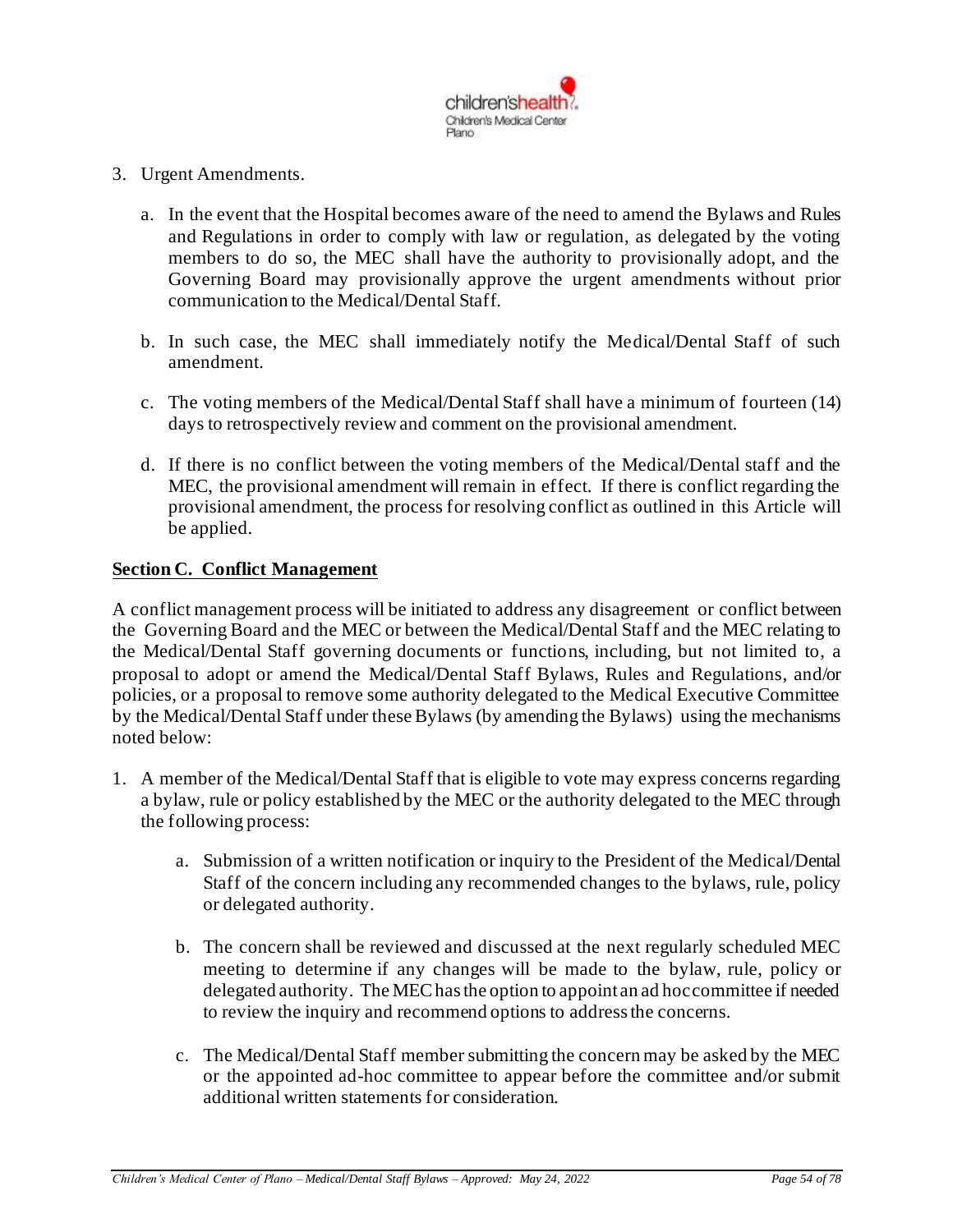

- d. If revisions are made based on the concerns, the revision will be communicated back to the Medical/Dental Staff member who submitted the inquiry and he or she will have until the next regularly scheduled MEC meeting to respond to the proposed revisions.
- e. Once the MEC has taken final action in response to the inquiry, the communication and adoption process as outlined in Article X. – Section B above, will be followed.
- f. Not Applicable to Individual Peer Review. This provision shall not apply to Medical Peer Review decisions regarding individual Practitioners, including but not limited to those pertaining to appointment, reappointment, Clinical Privileges, or Corrective Action.
- 2. If twenty-five percent (25%) of the voting members of the Medical/Dental Staff recommend directly to the Governing Board an amendment to the Bylaws, Rules and Regulations, or associated policies and procedures or a change to the authority delegated to the MEC that is different from what has been recommended by the MEC, the following conflict resolution process shall be followed:
	- a. The MEC shall have the option of appointing an ad hoc committee to review the differing recommendations of the MEC and the voting members of the Medical/Dental Staff and recommend language or change to the authority delegated to the MEC that is agreeable to both the voting members of the Medical/Dental Staff and the MEC.
	- b. Whether or not the MEC adopts modified language, the voting members of the Medical/Dental Staff shall still have the opportunity to recommend alternative language directly to the Governing Board.
	- c. If the Governing Board receives differing recommended proposals from the MEC and the voting members of the Medical/Dental Staff, the Governing Board will have the option of appointing a task force of the Governing Board and/or using external resources to study the basis of the differing recommendations and to recommend appropriate Governing Board action.
	- d. The Governing Board has the final authority to resolve the differences between the Medical/Dental staff and the MEC, subject to the requirement that both the Governing Board and the Medical/Dental Staff must approve any amendments to these Bylaws.

## **Section D. Medical/Dental Staff Governance Documents**

- 1. Authority; Medical/Dental Staff Bylaws Control.
	- a. General. The Medical/Dental Staff shall adopt, using the procedures below, Rules and Regulations and Policies as may be necessary to implement the processes and requirements set out in these Bylaws. The Rules and Regulations and Policies shall be reviewed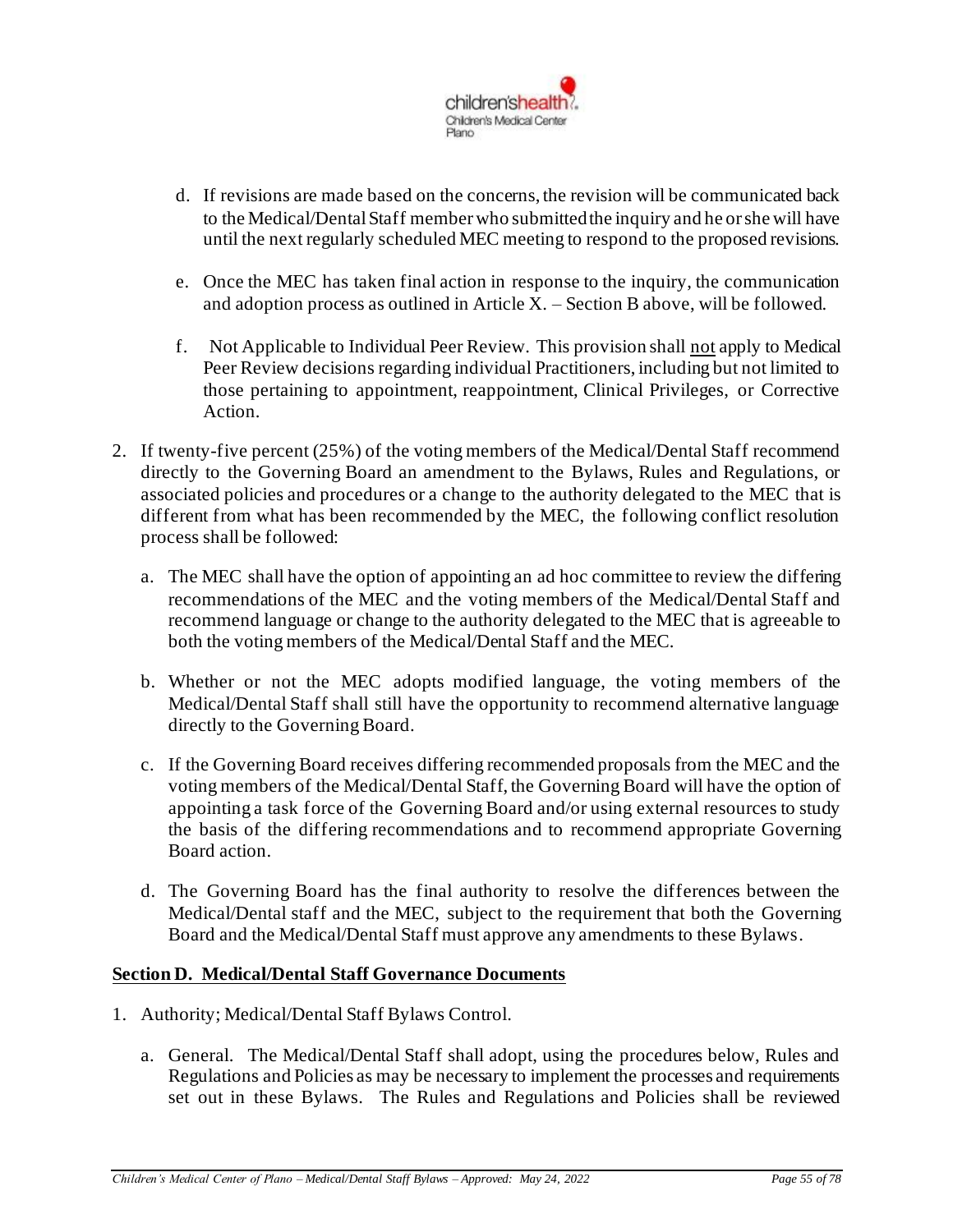

periodically to ensure compliance with legal and accreditation requirements and current Medical/Dental Staff practice.

- b. Bylaws Control. Any documents adopted pursuant to this Article shall be subject to and governed by these Bylaws. The definitions in these Bylaws shall be applicable to the Rules and Regulations, and Policies although such documents may include additional definitions. In the event of a conflict between the Rules and Regulations and/or Policies and the Medical/Dental Staff Bylaws, these Bylaws shall control.
- 2. Adoption and Amendment of Medical/Dental Staff Policies.
	- a. Adoption or amendment of a Medical/Dental Staff Policy may be accomplished:
		- i. On the affirmative vote of a majority of the members of the MEC at a regular or special meeting of the MEC at which a quorum is present; or
		- ii. By the Medical/Dental Staff using the procedures in Section B above.
	- b. On approval or adoption of a Policy by the MEC, notice of the Policy shall be provided to the Medical/Dental Staff. The conflict management process in Section E shall be implemented on submission of a written petition, disagreeing with the policy, signed by at least 25% of the voting Members of the Medical/Dental Staff within 10 days of the provision of notice of the Policy to the Medical/Dental Staff.
- 3. Approval by Governing Board.

The Rules and Regulations and any amendments thereto, shall be effective only on approval by the Governing Board. Policies shall be effective on approval by the Medical/Dental Staff or the MEC in accordance with the procedures in Section B; provided that, Policies dealing with Medical Peer Review activities shall require approval by the Governing Board and not be effective until so approved.

- 4. Noticesto Medical/DentalStaff. Any notices to the Medical/Dental Staff required by this Article X shall be deemed delivered to the Practitioner on: (i) deposit with the U.S. mail, (ii) on facsimile, or (iii) on electronic transmission of the notice to the most current address on file with Medical/Dental Staff Services.
- 5. Prohibition on Unilateral Amendment. Except as noted under Section B for certain Medical/Dental Staff Policies, neither the Medical/Dental Staff, the Medical Executive Committee, nor the Governing Board may unilaterally adopt or amend the Rules and Regulations.
- 6. Adoption and Effective Date.

These Bylaws and any amendments pursuant to this Article shall become effective only upon the date of approval by the Governing Board. The Bylaws and any amendments shall replace and supersede all previous Medical/Dental Staff bylaws and be upheld by the Governing Board. The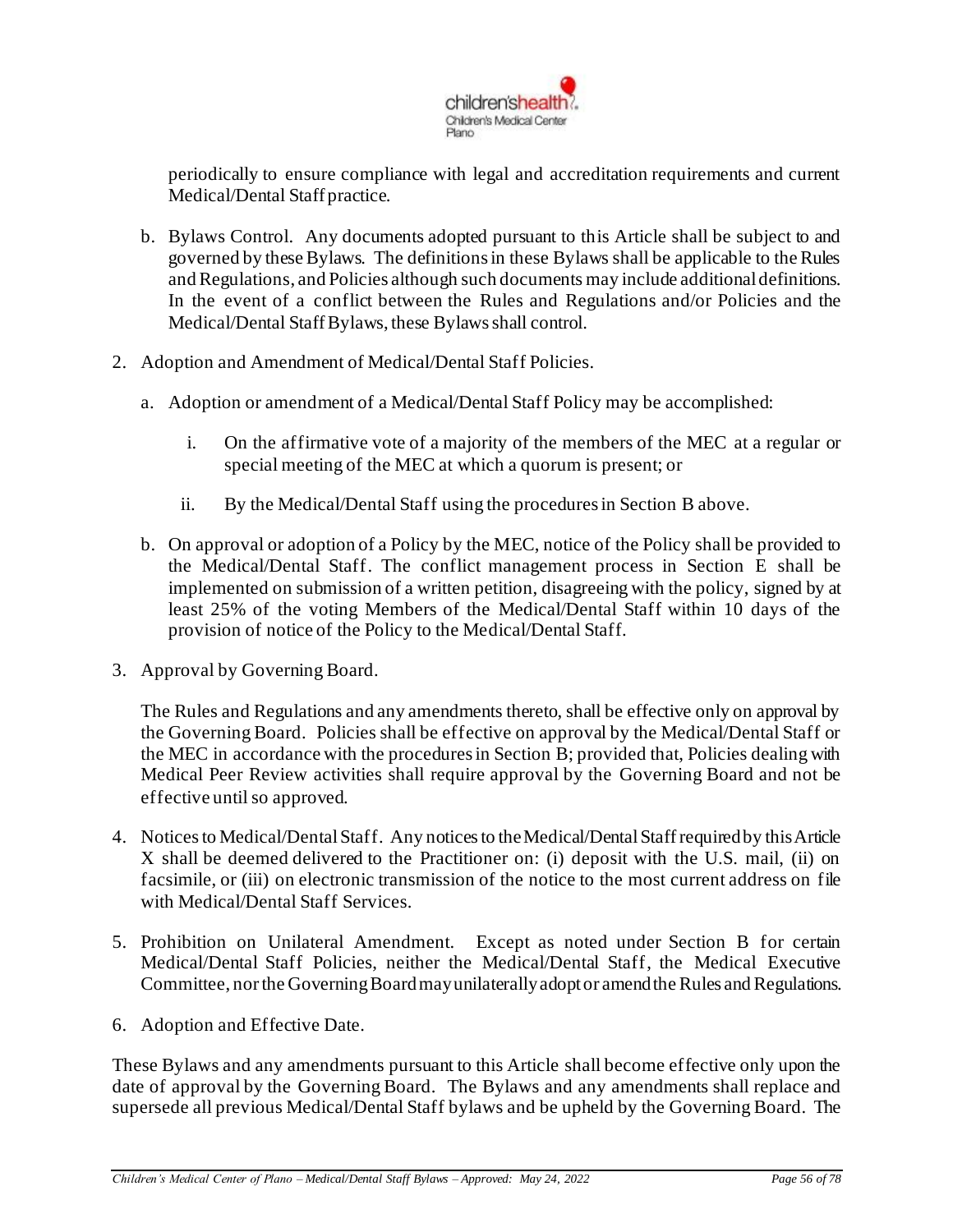

Medical/Dental Staff, individual Members of the Medical/Dental Staff, and applicants for Medical/Dental Staff membership and/or Clinical Privileges shall comply with and enforce the Medical/Dental Staff Bylaws, which shall be distributed to or made available to Members and applicants.

## **ARTICLE XI. CONFIDENTIALITY AND MEDICAL PEER REVIEW, IMMUNITY AND CONFLICT OF INTEREST**

- 1. Confidentiality and Medical Peer Review.
	- a. Authorization. Each committee (whether Medical/Dental Staff, Service, standing, special, subcommittee, or joint) and each Service, as well as the Medical/Dental Staff when meeting as a whole, shall be established and operate as a "medical peer review committee," "medical committee," and "professional review body," as such terms are defined by state and federal law, and is authorized by the Governing Board through these bylaws to engage in medical peer review. Specific policies and procedures for the accomplishment of its charge may be developed and established by a committee or Service, subject to the approval of the MEC and the Governing Board.
	- b. Privilege and Confidentiality. All records and proceedings of the Medical/Dental Staff, the MEC, the Services, and any committees (whether standing, special, ad hoc, subcommittees, joint committees, or task forces, including a Hearing Committee or Appellate Review Panel under Articles VII and/or XII) thereof, and the Governing Board, including but not limited to any minutes of meetings, disclosures, discussion, statements, actions, or recommendations in the course of medical peer review, shall be privileged and confidential. They shall be subject to disclosure only in accordance with written Hospital policies, unless otherwise required by Texas and/or federal law, and shall be privileged to the fullest extent permitted by Texas and federal law.
	- c. Obligation to Maintain Confidentiality. All Staff Members and other providers holding Clinical Privileges, as well as those applying for such status, and all other individuals participating in, providing information to, or attending meetings of a medical peer review committee are required to maintain the records and proceedings related to any medical peer review activities as confidential, subject to disclosure only in accordance with Hospital policies, unless otherwise required by Texas and/or federal law.
	- d. Waiver. Waiver of the privilege of confidentiality as to the records and proceedings of those listed in this Article shall require the written consent of the Chair of the committee, Service, or Medical/Dental Staff President and the Hospital Administrator.
	- e. Minutes. Minutes of all meetings of those listed in this Article, except for the Governing Board, shall include a record of attendance and the vote taken on each matter. Copies of such minutes shall be signed by the presiding officer of the meeting and forwarded to the MEC.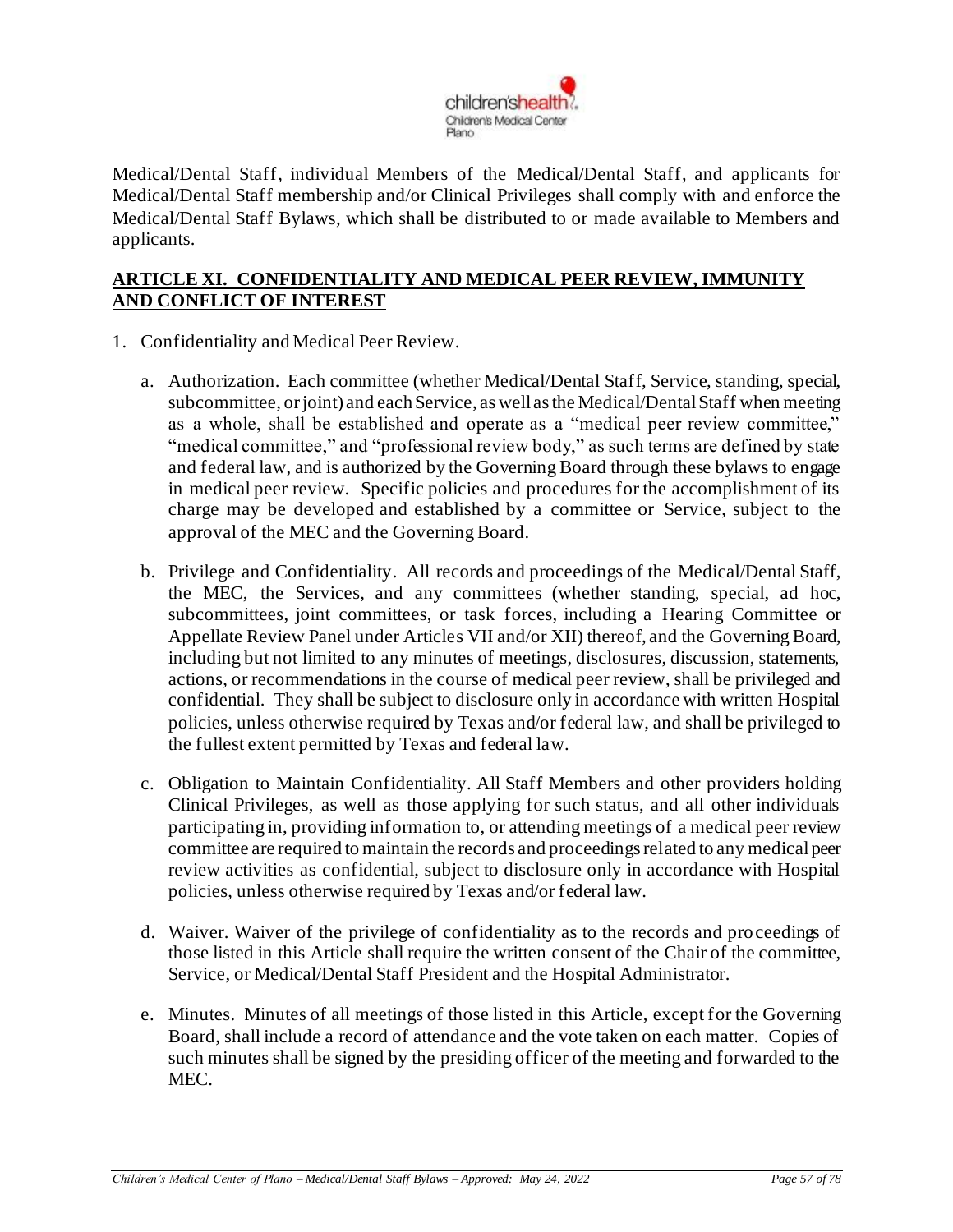

- f. Maintenance and Access. All minutes subject to this Article will be maintained by the Hospital as records and proceedings of a "medical peer review committee," "medical committee," and "professional review body," as such terms are defined under Texas and/or federal law, in a confidential manner to provide maximum protection under the law. They are the property of the Hospital and, except for Governing Board minutes, are maintained by Medical/Dental Staff Services.
	- i. They will be available for inspection by the MEC, the Hospital Administrator, JPE Chief Medical Officer,Chief Medical Officer Plano, the Governing Board, and any employees and agents of the Hospital whose authorized functions necessitate access.
	- ii. A Service Chief, and committee members, may also inspect the records and proceedings of their committee, which were generated during their service as members, as long as the member is currently a Member of the Medical/Dental Staff.
	- iii. Access is also permitted pursuant to Hospital policy and as required by Texas and/or federal law, accreditation requirements, or third party contract of the Hospital.
	- iv. Access of a Practitioner to records and proceedings shall be only as required by law, written Policy, or as approved by the Hospital Administrator.
- 2. Immunity from Liability.
	- a. Immunity. The Medical/Dental Staff and its Members, the Governing Board, the Hospital, and any committees, representatives, agents, employees, or members thereof, and third parties as defined below, will have immunity to the fullest extent permitted by Texas and/or federal law and shall include any immunity for any permissive and mandatory reporting provided for by Texas and/or federal law.
	- b. Third Parties. The reference above to third parties shall mean all individuals and entities, including without limitation their representatives, Medical/Dental Staff, directors, officers, and employees, who provide information, whether orally or in writing, to the Hospital and/or the Medical/Dental Staff, concerning any matter that might directly or indirectly affect a Member, Practitioner or provider's exercise of Clinical Privileges or Medical/Dental Staff membership, or relating to the Member, Practitioner or provider's qualifications for appointment or reappointment to the Medical/Dental Staff or practice at the Hospital.
	- c. Authorization and Release of Liability. All applicants for appointment to the Medical/Dental Staff, reappointment, and/or Clinical Privileges shall execute a release of liability consistent with the immunity and release of liability provisions in these Bylaws and an authorization for the Hospital, the Medical/Dental Staff, and third parties to disclose confidential information as necessary for Medical Peer Review in the course of application and at all times thereafter. The effectiveness of the immunity provisions of these Bylaws, however, is not contingent on execution of these authorizations and releases. The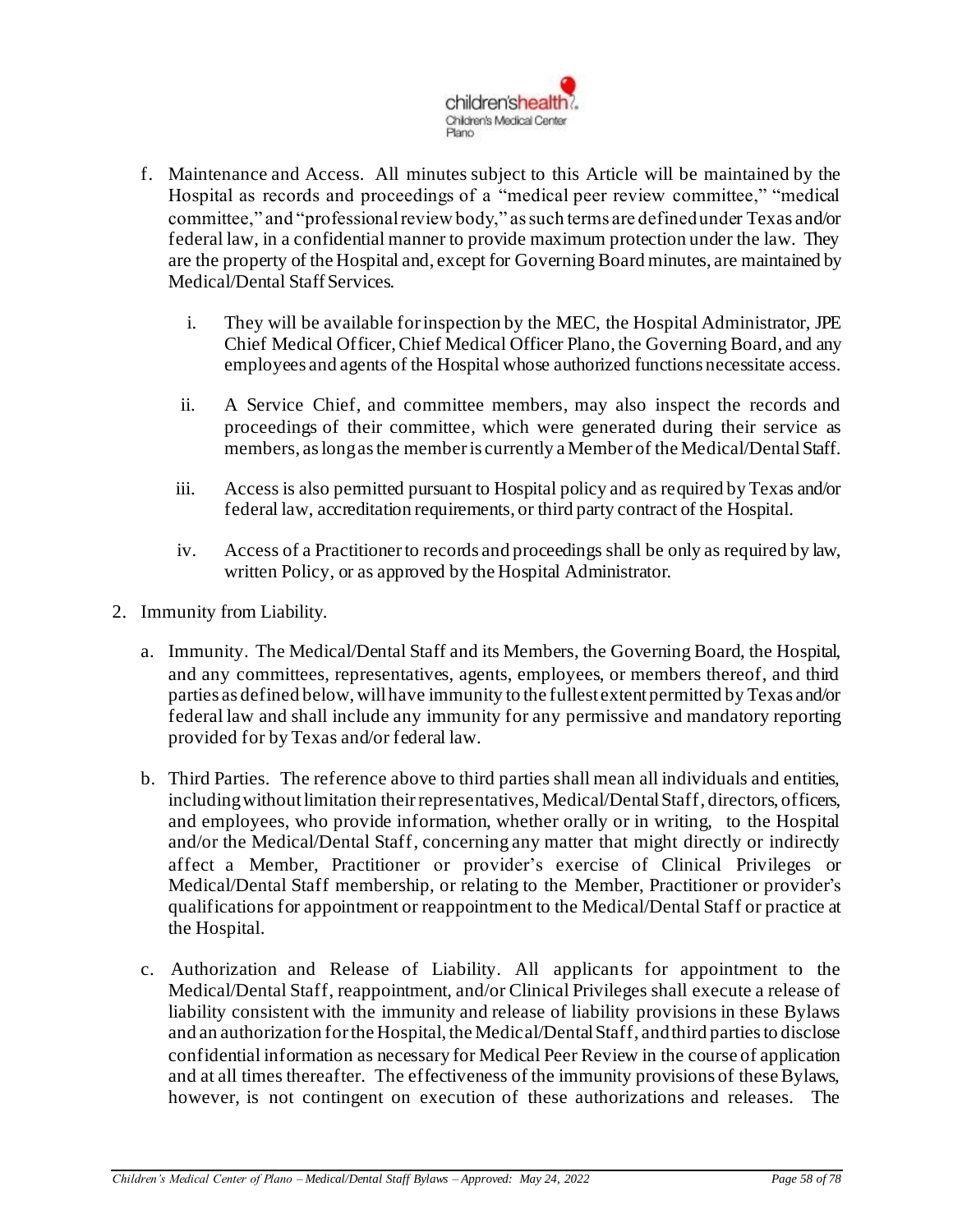

immunity provisions in these Bylaws and any releases of liability shall be in addition to and not in limitation of any immunity afforded by Texas and/or federal law.

3. Mandatory Reporting and Investigation.

Duty. The Hospital Administrator, in consultation with the Medical/Dental Staff President and the Chief Medical Officer Plano, shall be responsible to comply with any mandatory reporting requirements of the Hospital under Texas and/or federal law pertaining to Medical/Dental Staff membership and/or Clinical Privileges, and under Articles III and XIII of the Bylaws. Nothing in this section or the other provisions of the Bylaws shall prevent an individual Member or member of the Governing Board from making any other report to Texas and/or federal agencies as permitted or required by law.

- 4. Conflict of Interest.
	- a. Disclosure. Whenever a Practitioner is participating in Medical Peer Review and/or performing a function for the Medical/Dental Staff, the MEC or a Service, or a committee thereof, or the Hospital, and the Practitioner's personal or professional interests could be reasonably interpreted as being in conflict with the interests of the Medical/Dental Staff, MEC, Service, or other committee, Hospital, or individual under review, the Practitioner shall disclose those interests and the potential for conflict to the appropriate decision makers prior to such participation. The Service Chief or applicable committee Chair may require the Practitioner to refrain from any participation in decisions that may be affected by or affect the Practitioner's interests.
	- b. Individual Peer Review. A Practitioner shall not be eligible to participate in, or be present during, any meeting, discussion, or deliberation of the MEC, a Service, or committee or task force of which he is a member regarding his Clinical Privileges or Medical/Dental Staff membership or any other Medical Peer Review activity involving the Practitioner, except to the extent specifically provided for in these Bylaws, Rules and Regulations, or Policy, or when invited by the Service Chief or applicable committee Chair.
	- c. Involvement of Family or Business Partners. Any family members or business partners of a Practitioner shall not be eligible to participate in, or be present during, any meeting, discussion, or deliberation of the MEC, a Service, or committee or task force regarding the Practitioner's Clinical Privileges or Medical/Dental Staff membership or any other medical peer review activity involving the Practitioner. "Family member" shall mean a Practitioner's: (i) parents or stepparents, including spouses of the same, (ii) ancestors, (iii) spouse, (iv) child or stepchild, grandchild, or great grandchildren, (v) siblings, whether related by whole or half blood, or (vi) the spouse of an individual described in clause (iv) or clause (v), and shall include adoptive relationships of the above.
	- d. Hospital. These provisions shall be in addition to any requirements of the Hospital's conflict of interest policies.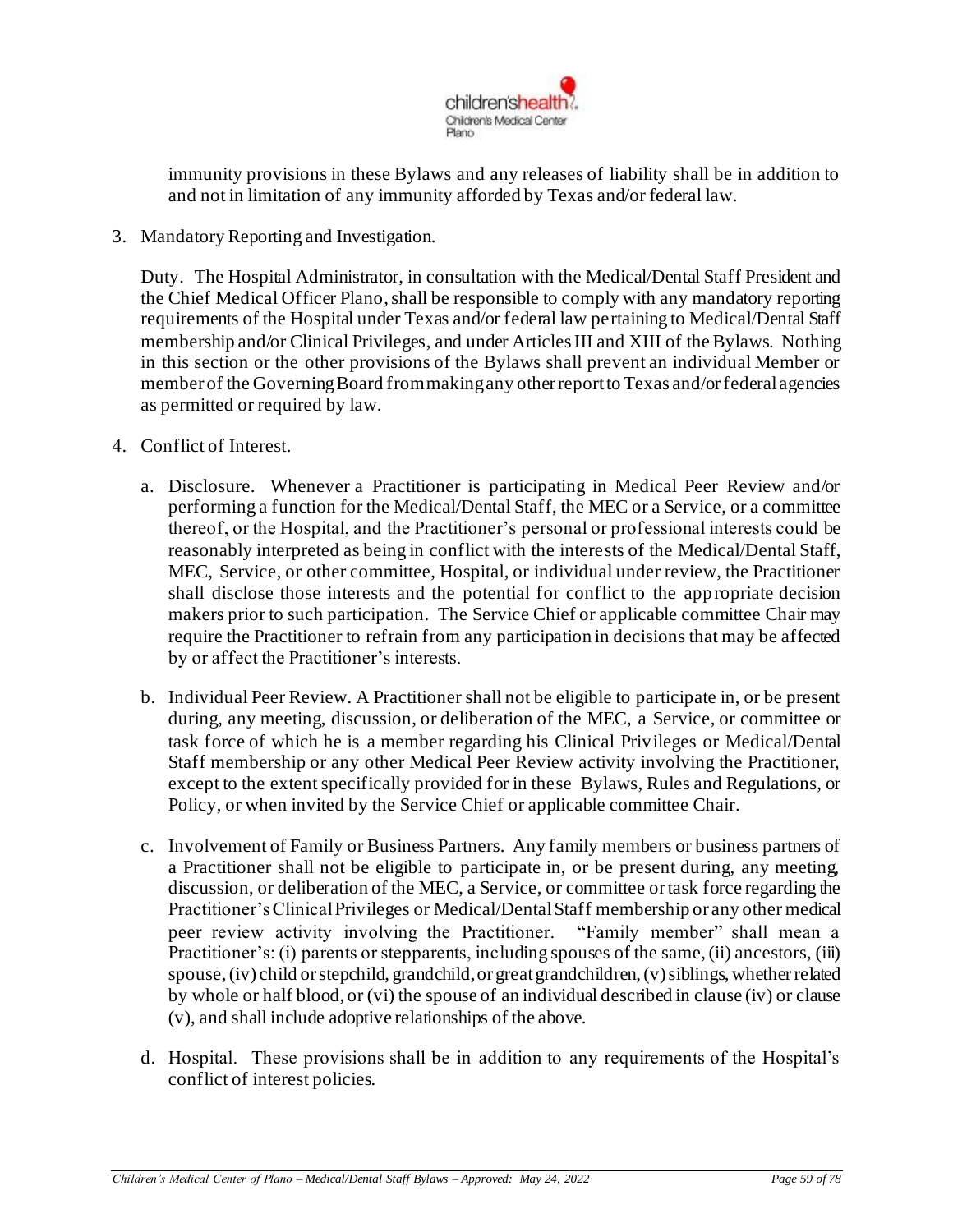

# **ARTICLE XII. PROFESSIONAL PRACTICE EVALUATION AND CORRECTIVE ACTION**

### **Section A. Professional Practice Evaluation**

- 1. Professional practice evaluation, as a part of Peer Review, specifically to include but not be limited to medical peer review and professional review activity, is conducted on an ongoing basis in accordance with written Medical/Dental Staff policy, with primary responsibility for implementation of Children's Plano quality and patient safety program and plan pertinent to the Medical/Dental Staff and others with clinical privileges placed on the MEC, ServiceChiefs, and appropriate Medical/Dental Staff Committees. In addition to ongoing professional practice evaluation (OPPE), verification of competence for initially granted clinical privileges and reported concerns regarding the professional competence or conduct of a Practitioner are evaluated through focused professional practice evaluation (FPPE) in accordance written Medical/Dental Staff policy.
- 2. Focused professional practice evaluation and performance improvement programs for an individual Practitioner with existing clinical privileges are intended to be implemented on a voluntary and collegial basis to the fullest extent possible. If necessary, changes cannot be implemented on a voluntary and collegial basis, matters may be referred for corrective action as set forth below.
- 3. Information generated pursuant to the ongoing and focused professional practice evaluation processes is also used in the reappointment process.

## **Section B. Corrective Action**

- 1. Grounds Initiation: Whenever a Practitioner's action or f ailure to act: (i) is in violation of accepted standards of professional practice, (ii) is disruptive or unprofessional, (iii) is in violation of these Bylaws, the Rules and Regulations, or policies of the Medical/Dental Staff or the Hospital, or (iv) is in any manner disruptive to the Hospital or to the care of patients, any Member of the Medical/Dental Staff, the Hospital Administrator, or the chairman of the Governing Board may request corrective action. All requests for corrective action shall be in writing, submitted to the MEC and shall specify the conduct constituting the basis for the request.
- 2. Investigation:
	- a. Within thirty (30) calendar days of receipt of a request for corrective action, the MEC shall determine whether to: (i) initiate a corrective action investigation, (ii) refer the request for handling in another manner, or (iii) dismiss the request. If the MEC decides to conduct a corrective action investigation, it shall be so noted in the MEC minutes. The MEC may conduct the investigation itself or through an ad hoc committee or subcommittee of the MEC, or delegate this responsibility to an appropriate standing committee, as it deems necessary ("Investigating Committee").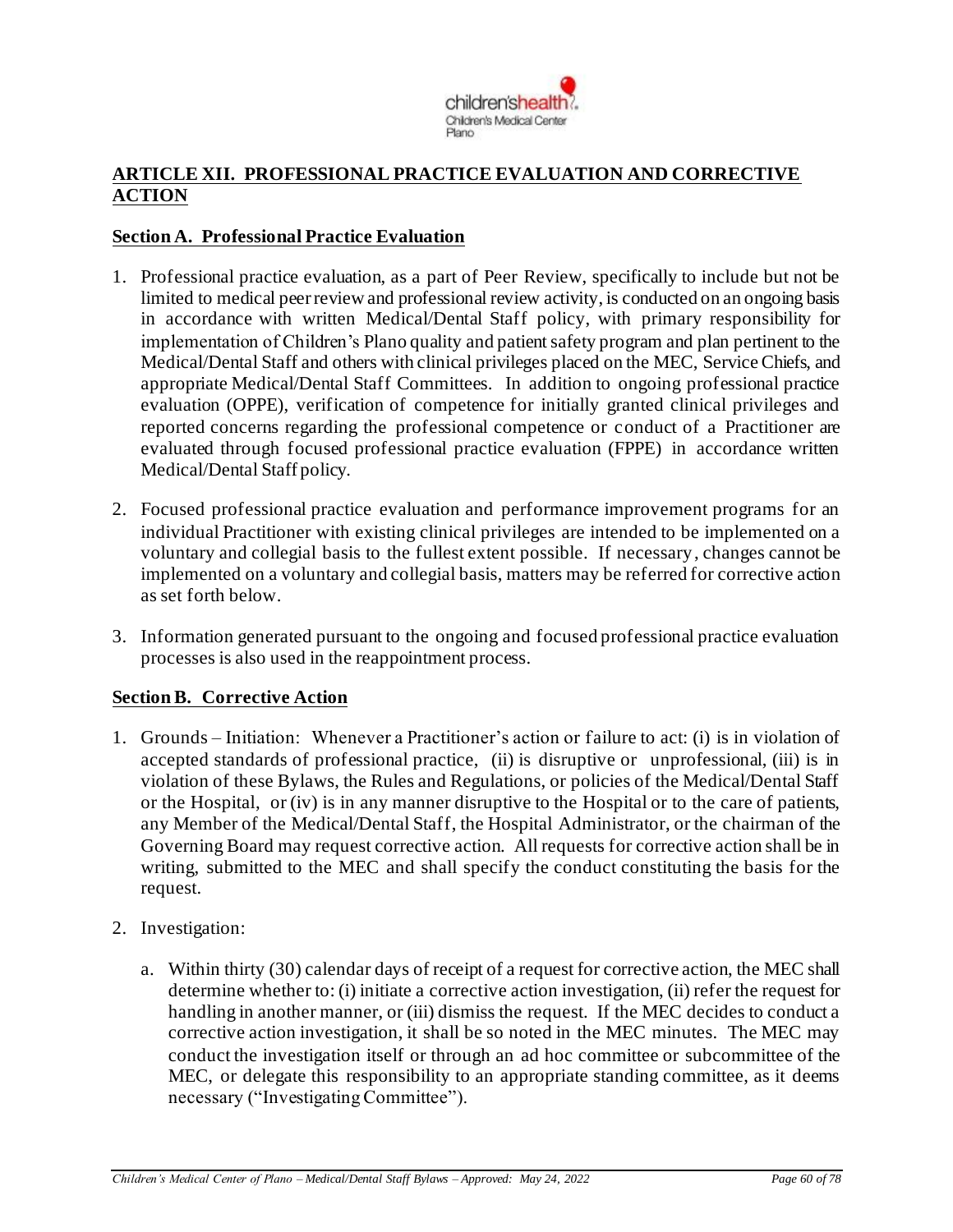

- b. The investigation may include interviews with the requester, the affected Practitioner, or other persons. Such review may include, at the Investigating Committee's discretion, a review of pertinent medical records, policies and procedures, Peer Review records, clinical literature and practice guidelines, or any other documents. If it deems necessary, the Investigating Committee may, subject to the approval of the Hospital Administrator, utilize individuals not employed by or on the Medical/Dental Staff to assist in the investigation including, but not limited to, an external consultant. The Investigating Committee may also require the Practitioner under review to undergo a physical and/or mental examination, to the extent permitted by law, and may require access to the results of such exams to assist in its deliberation.
- c. During an investigation, the Practitioner under review shall be granted the opportunity to meet with the Investigating Committee. The Investigating Committee shall determine the date(s), frequency, and duration of any such meeting(s).
- d. If the request for corrective action is the result of a review of essentially the same acts or omissions by a standing committee, which review afforded the Practitioner an opportunity to meet with the committee and address the issues, the MEC may decide that the results of the review may be used as the investigation under this section and that no further investigation is required.
- e. Neither the investigation nor any other activities of the Investigating Committee, including any meeting(s) with the affected Practitioner or any other person, in acting upon a request for corrective action, shall constitute a hearing and none of the procedural rights of review in this Article shall apply.
- f. If the investigation is delegated to a committee other than the MEC, such committee shall proceed with the investigation in a prompt manner and shall forward a written report of its findings, conclusions, and recommendations to the MEC as soon as possible.
- g. The Practitioner under review shall be notified, in writing by hand delivery or certified mail, return receipt requested by the MEC, that an investigation for purposes of possible corrective action has been initiated within five (5) calendar days of such action, and shall be given an opportunity to provide information in a manner and upon such terms as the Investigating Committee deems appropriate. The Practitioner shall not have the right to be represented by legal counsel before the Investigating Committee nor to compel the Medical/Dental Staff to engage external consultation.
- h. Despite the status of any investigation, at all times the MEC shall retain authority and discretion to take whatever action may be warranted by the circumstances, and permitted under these Bylaws, including suspension, termination of the investigative process, or other action.
- 3. Time for Taking Action Notice: Within thirty (30) calendar days of completion of the investigation, or within such reasonable additional time as the MEC deems necessary, the MEC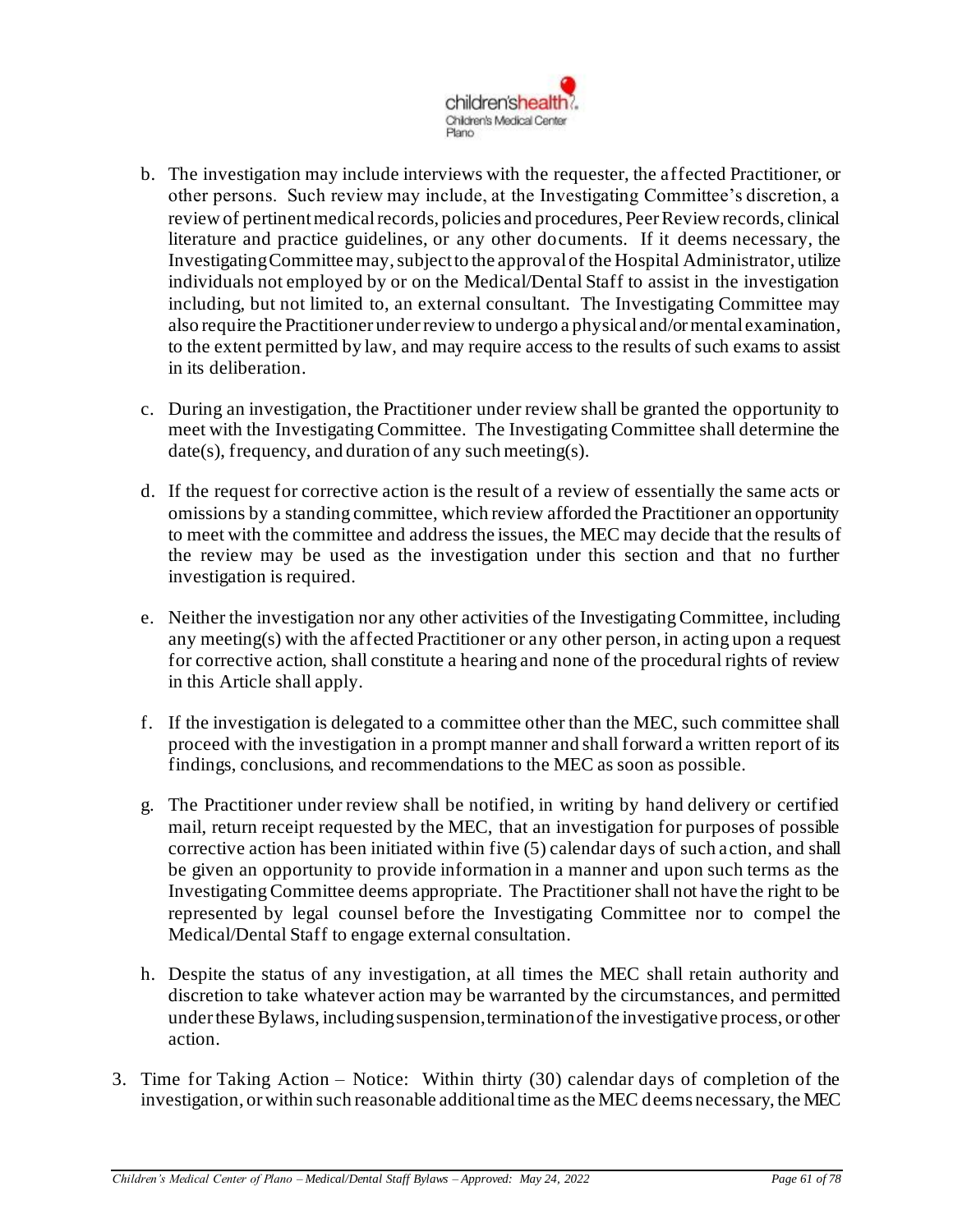

shall take action upon the request for Corrective Action. Within five (5) calendar days after taking such action, the MEC shall give written notice to the affected Practitioner stating the actions the MEC has taken or recommended.

- 4. Possible Actions: The action of the MEC on a request for corrective action may be to reject the request, recommend a voluntary performance improvement plan or other collegial intervention, or recommend any of the following corrective actions:
	- a. A letter of warning or reprimand;
	- b. Additional education or training;
	- c. Probation;
	- d. Proctoring, including observation, use of a physician first assistant, co-admitting requirements, or consultation;
	- e. Reduction, suspension, or revocation of clinical privileges;
	- f. Termination, modification or affirmation of an already imposed summary suspension or restriction of clinical privileges;
	- g. Suspension or revocation of the Practitioner's Medical/Dental Staff membership; or
	- h. Other corrective actions deemed appropriate by the MEC.
- 5. If the action of the MEC is an Adverse Action, all further procedures shall be as set forth in Article XIII, Procedural Rights of Review. In no event shall a Practitioner be entitled to the procedural rights of review in Article XIII unless the action taken by the MEC is an action defined as a ground for mediation or hearing under Article XIII. Any MEC recommendation or action that does not give the Practitioner procedural rights of review under Article XII may be implemented by the MEC and shall be effective as of the date and time determined by the MEC. The MEC's recommendation or action will be forwarded to the Governing Board for review at its next regularly scheduled meeting.
	- a. If the Governing Board affirms the action or recommendation of the MEC, it shall be the final decision and the Hospital Administrator shall provide the Practitioner with notice of the final decision, including a statement of the basis for the decision, within twenty (20) days of the decision. The notice shall be in writing and sent by hand delivery or certified mail, return receipt requested.
	- b. If the Governing Board modifies or reverses the MEC's recommendation or action which results in an Adverse Action, the Practitioner shall be entitled to the procedural rights of review under Article XIII, and any further procedures shall be as set forth in Article XIII.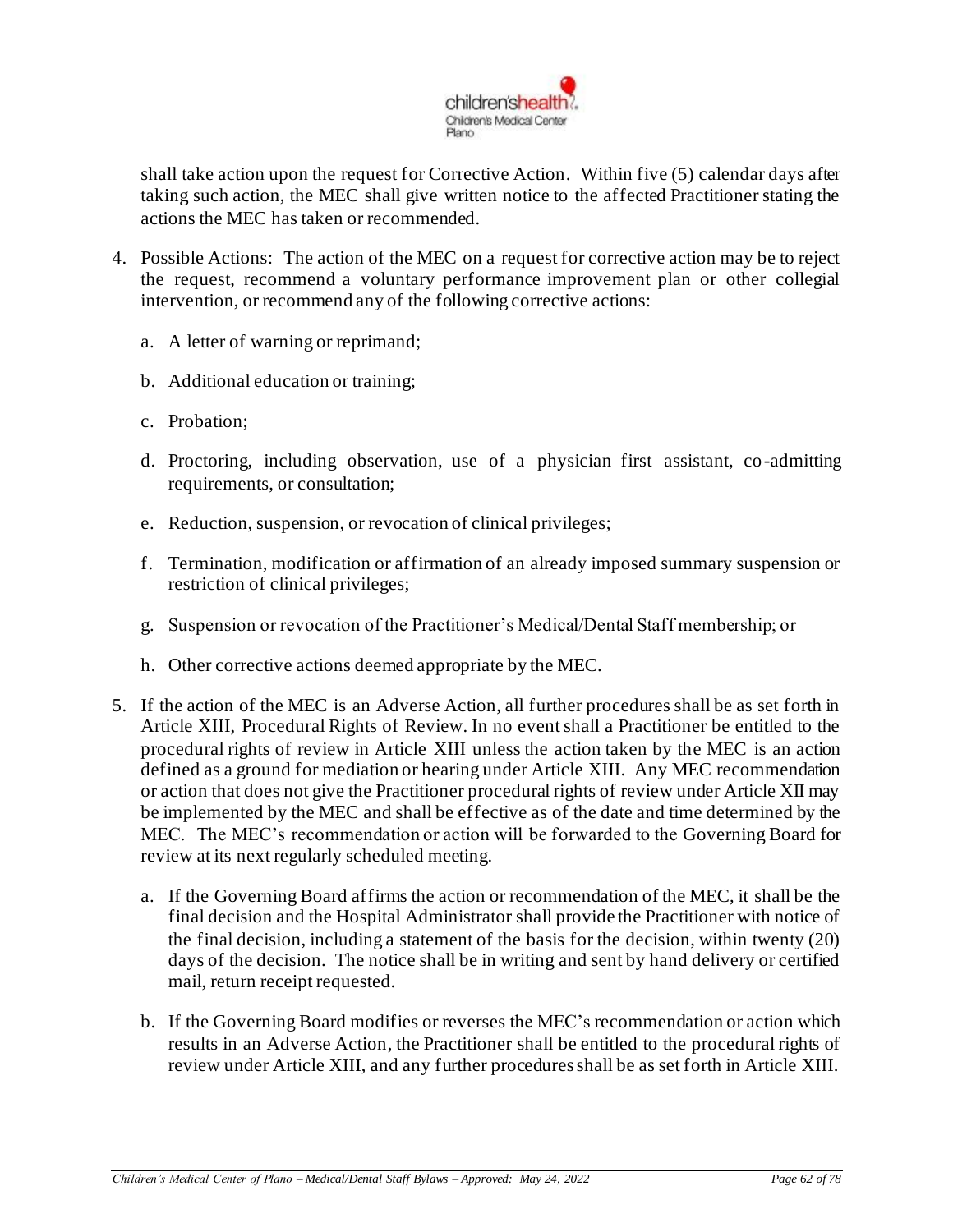

- 6. The affected Practitioner may submit a written response to any action taken by the MEC in addition to any procedural rights to which the Practitioner may be entitled under Article XIII, which response shall be maintained in the Practitioner's file.
- 7. Notice to the Hospital Administrator: The Chair of the MEC shall immediately notify the Hospital Administratorin writing of each request for corrective action and shall keep him fully informed of all actions in connection with each request.

### **Section C. Summary Suspension or Restriction**

- 1. Grounds Authority. All or any portion of a Practitioner's clinical privileges may be summarily suspended or restricted if failure to take such an action may result in an imminent danger to the health and/or safety of any individual. Each of the following persons have the authority to summarily suspend or restrict a Practitioner's clinical privileges:
	- a. Medical/Dental Staff President
	- b. Chief Medical Officer Plano
	- c. Hospital Administrator.
- 2. Summary action pursuant to this Section shall be reported immediately to the MEC and shall be temporary and effective only until further action is taken by the MEC. The individual imposing the summary action shall promptly give oral notice of action taken, including the reason for the action, to the affected Practitioner, and each of the other individuals listed under Article XII. The Hospital Administrator shall give the Practitioner written notice of the summary action, with a statement of the reason for the action, within twenty-four (24) hours of imposition, by Special Notice.
- 3. The MEC, before taking further action, shall conduct such investigation as it deems necessary or delegate this responsibility to an appropriate standing or ad hoc committee, which may include an interview with the suspending party. The affected Practitioner shall be afforded an opportunity to meet with the MEC or committee conducting the investigation. Such investigation may include chart reviews, if applicable, and interviews with other reports from other persons or relevant divisions or committees. Neither the investigation nor any other activities of the MEC in taking its further action shall constitute a hearing, nor shall the procedural rights of review provided in Article XIII and process with respect to hearings, appeals and mediation apply.
- 4. The MEC must review the summary action and the results of any investigation within ten (10) calendar days of imposition of the summary action and recommend modification, continuance, or termination of the terms of the summary action. If, as a result of such investigation, the MEC does not recommend the termination of the summary action and the action is an Adverse Action under Section B of Article XIII, the Practitioner shall be entitled to the procedural rights of review in accordance with Article XIII and all further procedures shall be as set forth in Article XIII. Additionally, the terms of the summary action as sustained or as modified by the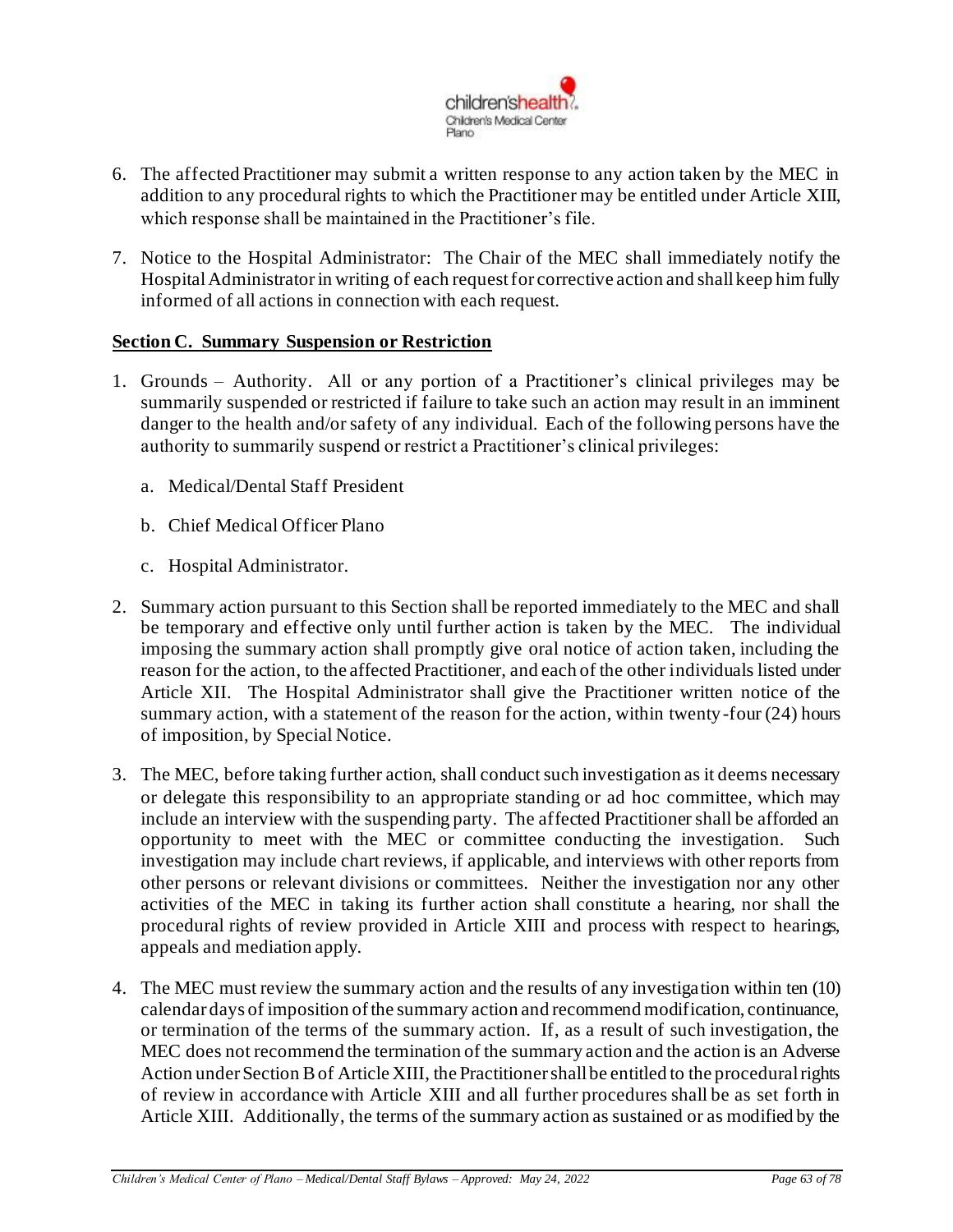

MEC shall remain in effect pending a final decision thereon by the Governing Board. For purposes of mandatory reporting under the federal Health Care Quality Improvement Act, a summary action, although taken in the course of Peer Review, is considered a "professional review action" when affirmed by the MEC.

5. Immediately upon the imposition of a summary action, the Chair of the MEC or the appropriate Service Chief shall have authority to assist the Practitioner's patients in the hospital at the time of the summary action to secure alternative medical coverage.

### **Section D. Temporary Suspension or Restriction**

- 1. The same individuals who are authorized to impose a summary action under Section C above may impose a temporary suspension or restriction of a Practitioner's clinical privileges for a period not to exceed fourteen (14) calendar days, during which an investigation is being conducted to determine the need for corrective action.
- 2. Temporary action pursuant to this Section shall be reported immediately to the MEC and shall be temporary and effective only until further action is taken by the MEC or expiration of the fourteen (14) calendar days, whichever occurs first. The individual imposing the temporary action shall promptly give oral notice of the action taken to the affected Practitioner, and each of the other individuals authorized to take the action. The Hospital Administrator shall give the Practitioner written notice of the temporary action, with a statement of the reason for the action, within twenty-four (24) hours of imposition by hand delivery or certified mail, return receipt requested.
- 3. Temporary action under this Section is taken in the course of Peer Review but is not considered corrective action and does not entitle the Practitioner to any procedural rights of review under Article XIII, the Bylaws or otherwise.

#### **Section E. Voluntary Agreement**

A Practitioner may voluntarily agree not to exercise any or all of his clinical privileges at Children's Plano, or to a condition on those privileges, for a specified or unlimited period of time pending a review, an investigation, or the exercise of procedural rights of review under Article XIII. While taken in the course of Peer Review, a voluntary agreement shall not constitute a surrender of clinical privileges or corrective action. The agreement shall be in writing and shall allow the Practitioner to terminate the agreement on written prior notice to the Hospital Administrator under the terms set out in the agreement.

#### **Section F. Automatic Action**

1. No Hearing. Automatic Action imposed under this Section, while taken in the course of medical peer review and professional review activity, is not considered corrective action and does not entitle the Practitioner to the procedural rights of review under Article XIII.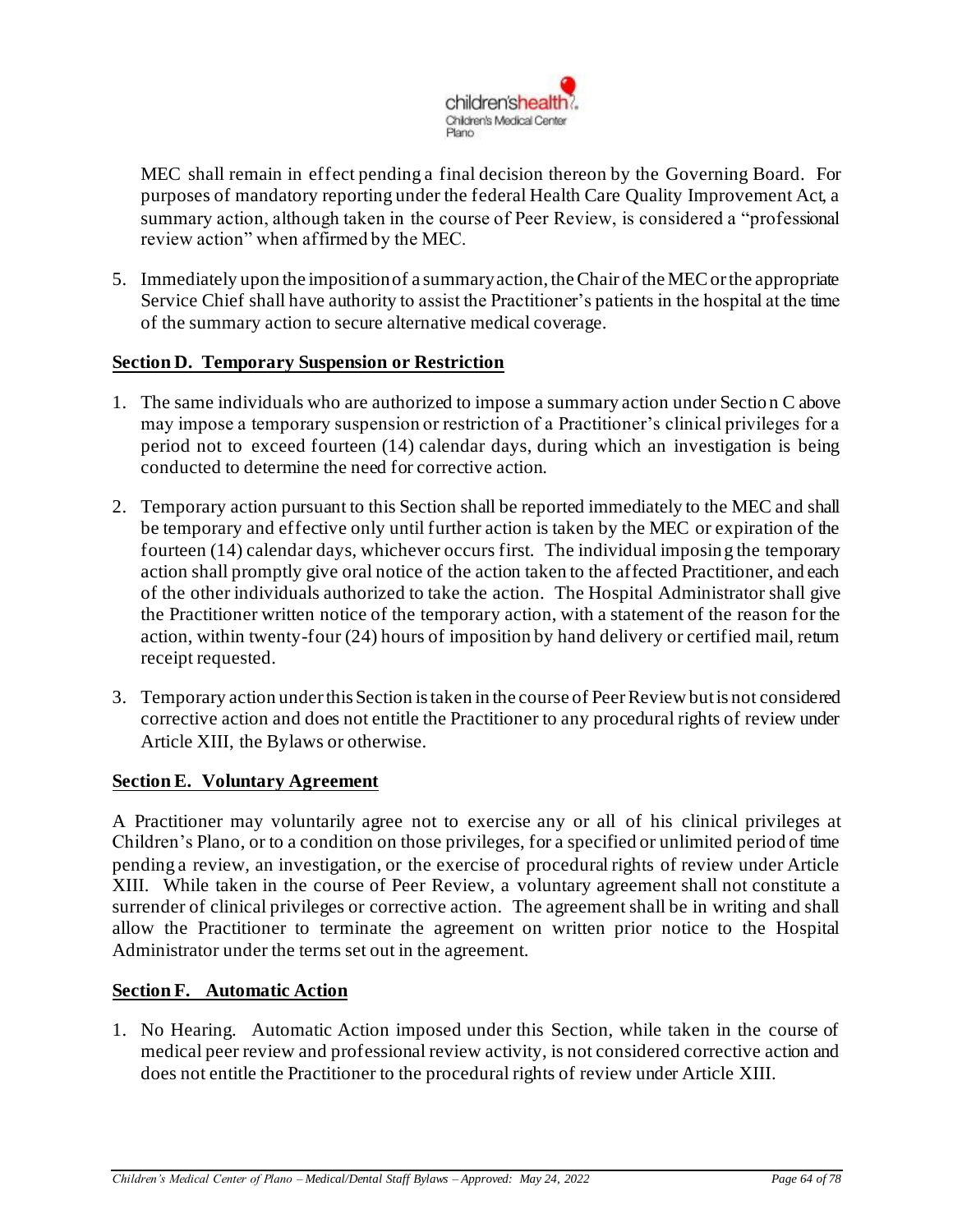

- 2. Grounds. Appointment to the Medical/Dental Staff and/or all clinical privileges shall be automatically suspended, terminated or relinquished, as outlined specifically within each section below, upon the occurrence of any of the following events:
	- a. Licensure. Upon receipt by Children's Plano of notice that a Practitioner's license to practice in Texas is revoked, not renewed, restricted, suspended, or voluntarily relinquished to the licensing agency, the Practitioner's Staff membership and clinical privileges at Children's Plano shall automatically terminate. If a Practitioner's license to practice in Texas is made subject to probationary terms by the licensing agency, the Practitioner's Staff membership and clinical privileges shall automatically become subject to the terms of probation.
	- b. Drugs/Medication. An automatic suspension of a Practitioner's privileges to prescribe, administer, or obtain controlled substances and/or other medications at or through Children's Plano shall be immediately imposed upon receipt by Children's Plano of notice that such Practitioner's right or license to prescribe or obtain controlled substances or medications has been suspended, revoked, or otherwise restricted by the applicable governmental agency. Such automatic suspension shall include only those controlled substances or medications suspended or revoked by the governmental agency and shall be effective until the governmental agency reinstates the Practitioner's right or license in question. If a Practitioner's right or license to prescribe or obtain controlled substances or medications is subject to an order of probation, the Practitioner's privileges to prescribe or obtain controlled substances or other medications at or through Children's Plano shall automatically become subject to the terms of the probation effective upon and for at least the term of the probation. A Practitioner shall not be permitted to prescribe medications under Children's Plano DEA number.
	- c. Loss of Professional Liability Insurance. If a Practitioner fails to maintain professional liability insurance coverage as required by the Bylaws or fails to provide evidence of such coverage, the Practitioner's Staff membership and clinical privileges, shall be automatically suspended and shall remain so until the Practitioner provides evidence to the Medical/Dental Staff Office that he/she has secured the required professional liability coverage**,** to include coverage for any period of lapse in coverage. Failure to provide such evidence within ninety (90) calendar days after the date the automatic suspension became effective shall be deemed a voluntary relinquishment of Medical/Dental Staff membership and clinical privileges.
	- d. Immunizations. A Practitioner who fails to submit the required immunization documentation within the time frame set forth in the Medical/Dental Staff credentialing policies shall have his/her clinical privileges automatically suspended. With the exception of seasonal influenza vaccinations, failure to submit the required immunization documentation within ninety (90) calendar days after the date the automatic suspension became effective shall be deemed a voluntary relinquishment of Medical/Dental Staff membership and clinical privileges.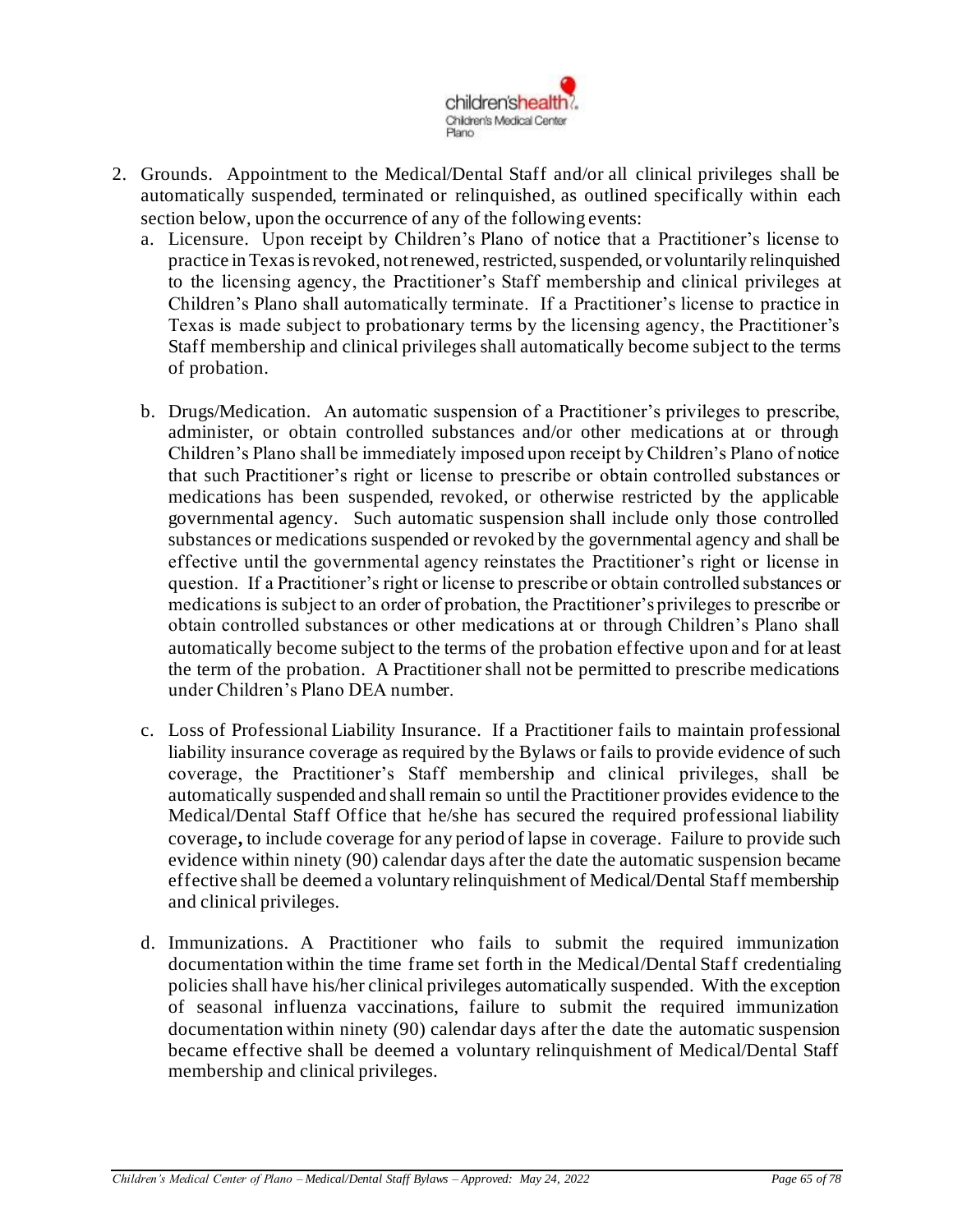

- e. Medical Records. A Practitioner who is delinquent in completing medical records shall have his/her clinical privileges automatically suspended, until the deficiency is cured. Such suspension shall be in accordance with the Rules and Regulations of the Medical/Dental Staff. Failure to complete delinquent records within ninety (90) calendar days after the date the automatic suspension became effective shall be deemed a voluntary relinquishment of Medical/Dental Staff membership and clinical privileges.
- f. Required Education Documentation. When an educational training requirement is implemented as a requirement for all Medical/Dental Staff members or all members in a certain specialty or subspecialty, Practitioners who fail to comply after the expiration of the time specified in the written notice shall have their clinical privileges automatically suspended on expiration of the time period. Failure to provide documentation of compliance with the requirement within ninety (90) calendar days after the date the automatic suspension became effective shall be deemed a voluntary relinquishment of Medical/Dental Staff membership and clinical privileges.
- g. Omission, Misstatement or Misrepresentation on Application. Failure to provide accurate and complete information on an application or documentation supporting an application for Medical/Dental Staff membership and/or clinical privileges, resulting in a material omission, misstatement or misrepresentation the Practitioner, including but not limited to credentialing documentation, or other hospital related communications, will result in the Practitioner's Medical/Dental Staff membership and clinical privileges being automatically terminated or, if the application is pending, automatic withdrawal from further processing.
- 3. The imposition of automatic action does not preclude the imposition of corrective action on the same or similar grounds.

## **ARTICLE XIII. Procedural Rights of Review**

## **Section A. General**

A Practitioner is entitled to the procedural rights of review as set out in this Article whenever the MEC takes an Adverse Action or the Governing Board takes an Adverse Action following a recommendation by the MEC that was not an Adverse Action.

## **Section B. Adverse Action Defined and Notice to Practitioner**

- 1. Adverse Action. Only the following actions or recommendations, when taken by the MEC, or by the Governing Board following a recommendation by the MEC that was not an Adverse Action, constitute an Adverse Action and entitle a Practitioner to the procedural rights of review in this Article:
	- a. Denial of Medical/Dental Staff appointment or reappointment;
	- b. Revocation or termination of Medical/Dental Staff appointment;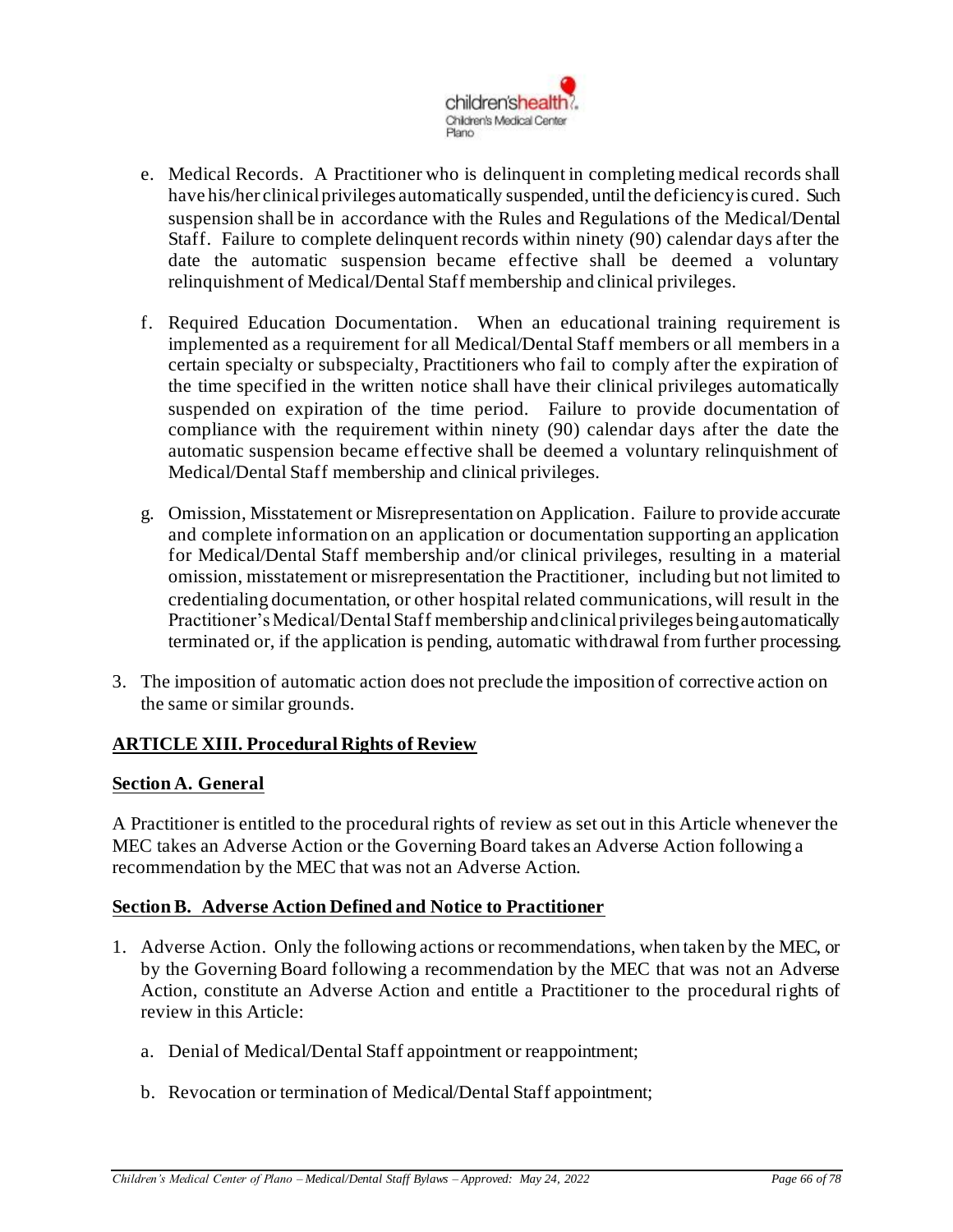

- c. Denial of requested Clinical Privileges;
- d. Revocation or termination of Clinical Privileges;
- e. Requirement and assignment of a proctor or supervisor based on an assessment of the Practitioner's professional competence or conduct in which the proctor's or supervisor's approval is required for the Practitioner to exercise clinical privileges;
- f. Suspension of Medical/Dental Staff appointment or clinical privileges, other than a temporary action pursuant to Article XII;
- g. Requirement to have a concurring consultation prior to exercising clinical privileges; or
- h. Requirement to obtain education, training, or counseling prior to exercising clinical privileges.
- i. Any other restriction or limitation of Clinical Privileges based on competence or professional conduct if such action, when final, would be reportable to the National Practitioner Data Bank.
- 2. Not Grounds for Procedural Rights of Review. The following are not considered an Adverse Action, nor any other actions or recommendations so specified in these Bylaws, and do not entitle the Practitioner to the procedural rights of review set forth in these Bylaws:
	- a. Issuance of a letter of guidance, warning, or reprimand, placement under a FPPE, or probation;
	- b. Resignation of Staff membership or clinical privileges;
	- c. Determination that an application will not be processed due to a misrepresentation, misstatement or omission; or
	- d. A determination by the Governing Board that certain professional services shall be provided on an exclusive basis in accordance with written agreements between Children's Plano and qualified practitioners, limiting the availability of clinical privileges in those areas.
	- e. A voluntary performance improvement plan or placement on probation that is not accompanied by any limitation or restriction on the Practitioner's Clinical Privileges;
	- f. Imposition of proctoring, monitoring or any other performance improvement requirements in the course of FPPE on an initial grant of Clinical Privileges;
	- g. Any limitation or restriction of Clinical Privileges imposed equally on all Practitioners with the same or similar Clinical Privileges;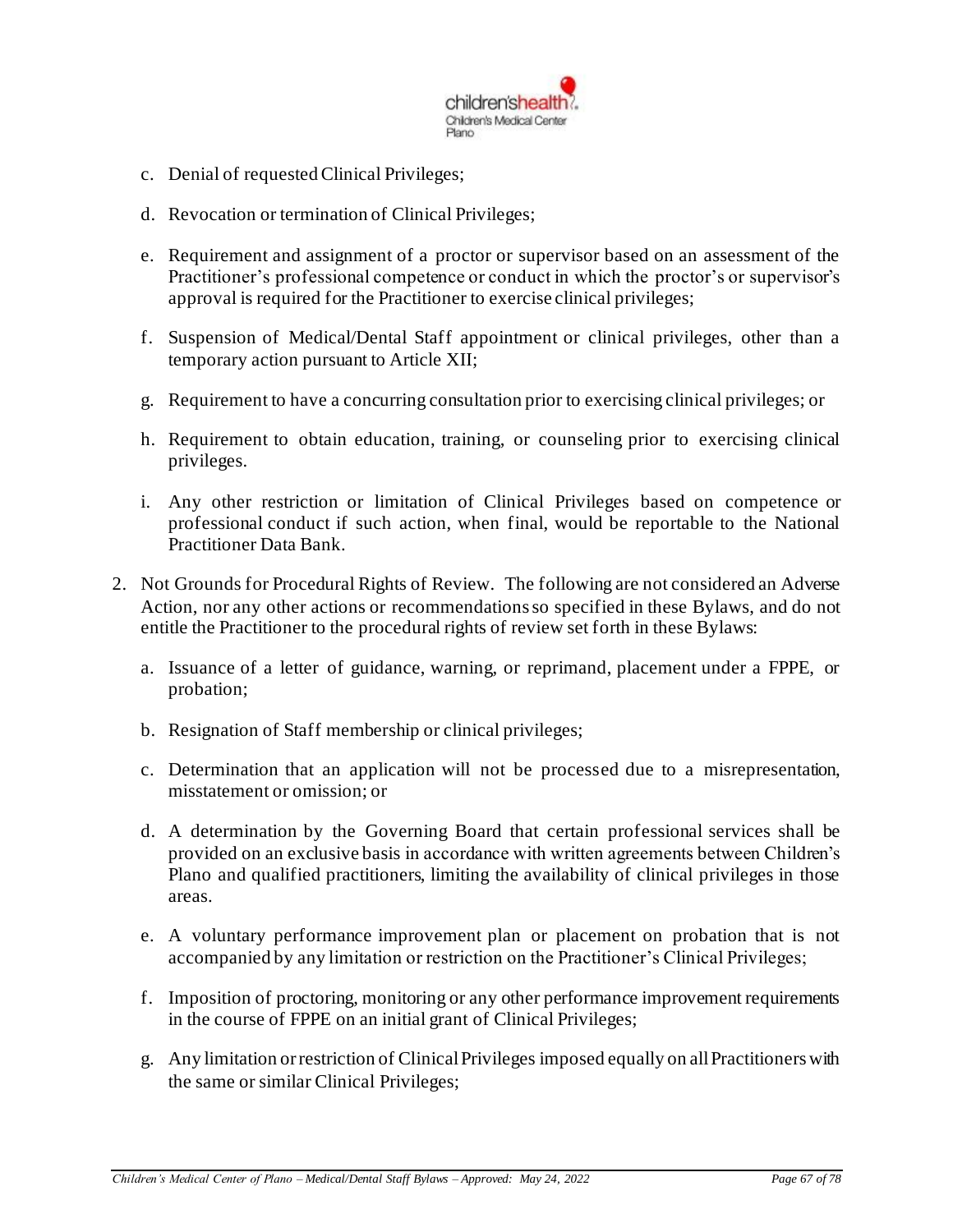

- h. Imposition of conditions, monitoring or a consultation requirement that the Practitioner must comply with, but that does not require any approval or concurrence prior to the Practitioner's exercise of Clinical Privileges;
- i. Imposition of a requirement to verify required health status through requested assessment or testing, or for treatment or counseling that may be satisfied while the Practitioner continues to exercise Clinical Privileges;
- j. Retrospective chart review, conducting a review or Investigation into any matter, or a requirement to appear for a special meeting under the provisions of these Bylaws;
- k. Any automatic action under Article XII, automatic relinquishment of Clinical Privileges, or automatic resignation from the Medical/Dental Staff provided for in these Bylaws;
- l. Imposition of a temporary action under Article XII;
- m. Imposition of a summary Corrective Action except as provided in Article XII;
- n. Denial of a request for leave of absence or for an extension of a leave of absence;
- o. A voluntary surrender or relinquishment of Clinical Privileges by the Practitioner, including voluntary acceptance of a limitation on Clinical Privileges, while under an Investigation or to avoid such an Investigation or a professional review action;
- p. Failure to process an application for Medical/Dental Staff appointment and/or Clinical Privileges due to a determination (i) that the application is not a Complete Application, or (ii) that the Practitioner is not eligible due to a failure to meet minimum or threshold criteria or requirements, a lack of need or resources, closure of a specialty, or because of an exclusive professional services arrangement;
- q. Denial of a requested change in Staff category or reassignment of Staff category at the time of reappointment due to failure to meet threshold eligibility requirements as provided in Article III;
- r. Failure to grant, termination or limitation of temporary Clinical Privileges;
- s. Removal or limitation of emergency services call coverage obligations; and
- t. Denial of appointment or reappointment to the Honorary Staff.
- 3. Notice of Recommendation. When an Adverse Action is taken or recommended by the MEC, or by the Governing Board following a recommendation or action by the MEC which was not an Adverse Action, the Practitioner shall be entitled to request a hearing and the other procedural rights of review in this Article prior to a final decision of the Governing Board. The affected Practitioner shall be given Special Notice by the Hospital Administrator within five (5) calendar days of issuance of the Adverse Action. This notice shall contain: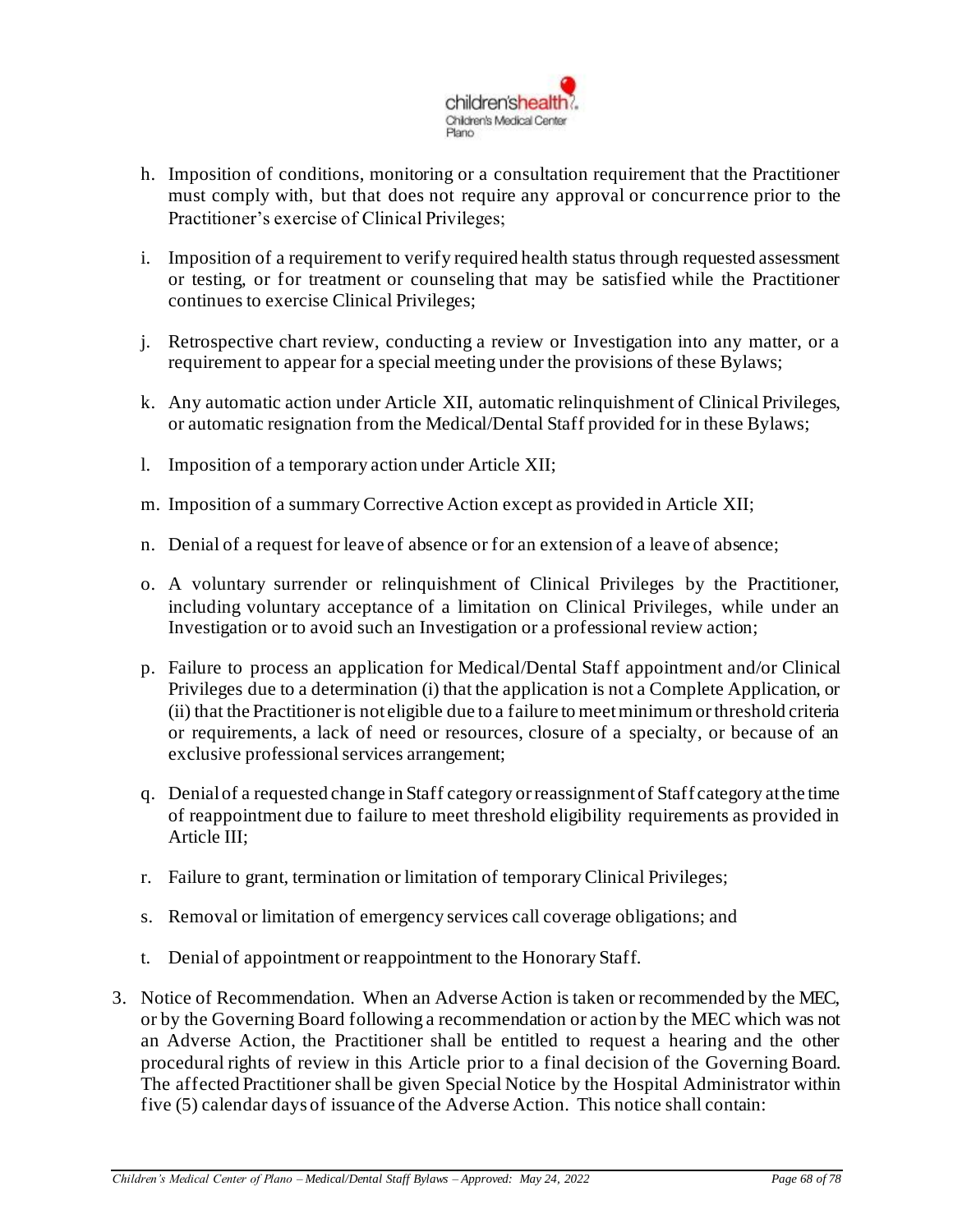

- a. A statement of the nature of and reasons for the Adverse Action, including a statement of the alleged acts or omissions and subject matter forming the basis of the action with a list, if applicable, of specific patient records;
- b. A notice that the Practitioner has the right to request a hearing on the Adverse Action within thirty (30) calendar days of receipt of such notice;
- c. Notice that failure to request a hearing within the time frame and in the manner required shall result in a waiver of the right to a hearing and any other procedural rights of review under these Bylaws or otherwise; and
- d. A copy of this Article and a summary of the Practitioner's rights during the hearing.

### **Section C. Request for Hearing and Waiver**

- 1. The request for a hearing shall be made in writing, by hand delivery or certified mail, return receipt requested, to the Hospital Administrator within thirty (30) calendar days of the Practitioner's receipt of notice of the Adverse Action.
- 2. In the event the Practitioner does not request a hearing within the timeframe and in the manner required by this Article, the Practitioner shall be deemed to have waived the right to such hearing and any other procedural rights of review under these Bylaws and otherwise, and to have accepted the Adverse Action. Such Adverse Action, if taken by the MEC, shall become effective immediately pending a final decision by the Governing Board. The Hospital Administrator shall provide the Practitioner with Special Notice of the Governing Board final decision within twenty (20) calendar days of the final decision.
- 3. Notice of Hearing and Statement of Reasons. If a hearing is properly requested, the Hospital Administrator shall schedule the hearing and shall give Special Notice to the Practitioner who requested the hearing. The notice shall include:
	- a. The time, place, and date of the hearing;
	- b. A proposed list of witnesses who will give testimony or evidence in support of the Ad verse Action at the hearing, to include the witnesses' titles/positions and a brief summary of the nature of the expected testimony);
	- c. The names of the Hearing Panel members and chair;
	- d. A list of patient records and/or information supporting the Adverse Action (this list of supporting patient record numbers and other supporting information may be amended or added to at any time, even during the hearing so long as the additional material is relevant to the Adverse Action, and the Practitioner has sufficient time to study this additional information and rebut it);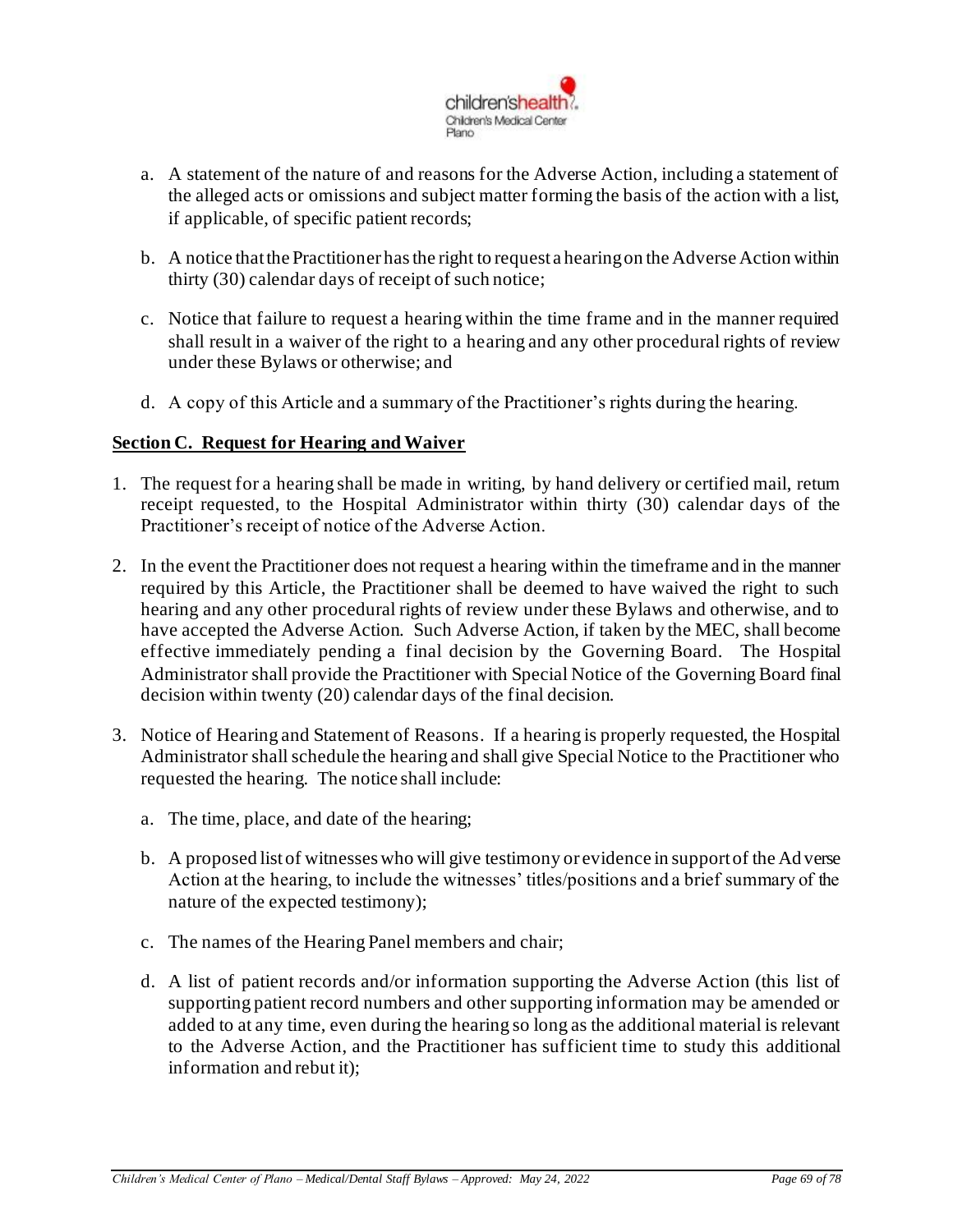

- e. Notice to the Practitioner of the obligation to provide a list of witnesses and exchange hearing documents as provided below; and
- f. The hearing shall begin as soon as practicable, but no sooner than thirty (30) calendar days after the notice of hearing to the Practitioner unless an earlier hearing date has been specifically agreed to in writing by the parties. Once commenced, the hearing must be completed within sixty (60) calendar days, unless rescheduled upon written agreement of the parties or upon a showing of good cause, as determined by the Presiding Officer/Hearing Panel chair of the hearing.
- 4. Witness List. At least fifteen (15) calendar days before the hearing, the Practitioner requesting the hearing shall provide a written list of the witnesses that the Practitioner intends to present, as well as the titles/positions of the witnesses and a brief summary of the nature of the anticipated testimony.
- 5. Supplementation of Witness List. The witness list of either party may, in the discretion of the Presiding Officer/Hearing Panel chair, be supplemented or amended at any time prior to or during the course of the hearing, provided that written notice of the change is given to the other party and the other party is afforded time to prepare for the additional witness. The Presiding Officer/Hearing Panel chair shall have the authority to limit the number of witnesses.
- 6. The MEC or Governing Board, whichever issued the Adverse Action, shall appoint one or more individuals to represent it at the hearing. The Hospital Administrator may appoint legal counsel to accompany that individual or individuals in the hearing, which may be legal counsel for the Hospital.

## **Section D. Hearing Panel and Presiding Officer**

- 1. Hearing Panel
	- a. When a hearing is requested, the Hospital Administrator, after considering the recommendations of the Medical/Dental Staff President (and that of the chair of the Governing Board, if the hearing is occasioned by a Governing Board determination), shall appoint a Hearing Panel that shall be composed of not less than three (3) members, one of whom shall be designated as the chair. No individual appointed to the Hearing Panel shall have actively participated in the consideration of the matter involved at any previous level. Individuals who are not on the Medical/Dental Staff may be members of the Hearing Panel. Knowledge of the matter involved shall not preclude any individual from serv ing as a member of the Hearing Panel. The Hospital Administrator shall provide the affected Practitioner with written notice of the identity and specialty of the Hearing Panel members at least thirty (30) calendar days prior to the date of the hearing.
	- b. The Hearing Panel shall not include any individual who is in direct economic competition with the affected Practitioner or any individual who is professionally associated with or related to the affected Practitioner.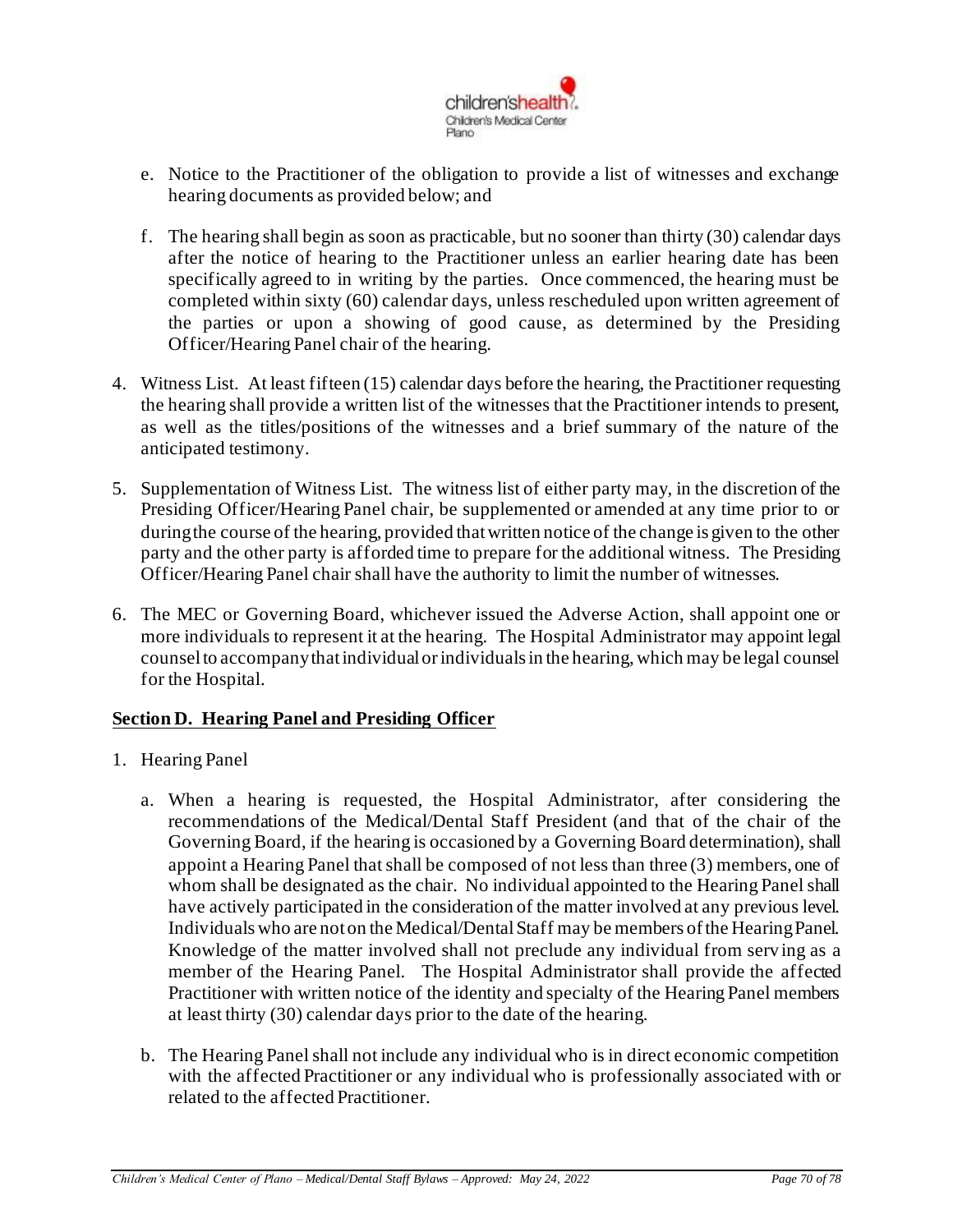

- c. Any objection to any member of the Hearing Panel shall be made in writing within ten (10) calendar days of issuance of notice of same. Such written objection shall be delivered to the Hospital Administrator who shall resolve the objection in his/her sole discretion, unless delegated to the Presiding Officer appointed under Section 2 below.
- 2. Presiding Officer
	- a. The Hospital Administrator may appoint an attorney as Presiding Officer. Such Presiding Officer will not act as a prosecuting officer or as an advocate for either side at the hearing. The Presiding Officer may participate in the private deliberations of the Hearing Panel and is a legal advisor to it but shall not be entitled to vote on its recommendations. The Hospital Administrator shall provide the Practitioner with Special Notice of the identity of the Presiding Officer at least twenty (20) calendar days prior to the date of the hearing. Any objection to the Presiding Officer shall be made in writing within ten (10) calendar days of issuance of notice of same. Such written objection shall be delivered to the Hospital Administrator who shall resolve the objection in his/her sole discretion.
	- b. If no Presiding Officer has been appointed, the chair of the Hearing Panel shall serve as the Presiding Officer but shall be allowed to vote.
	- c. The Presiding Officer shall:
		- i. Require that all participants in the hearing have a reasonable opportunity to be heard and to present oral and documentary evidence subject to reasonable limits on the number of witnesses and duration of direct and cross examination, applicable to both sides, as may be necessary to avoid cumulative or irrelevant testimony or to prevent abuse of the hearing process;
		- ii. Prohibit conduct or presentation of evidence that is cumulative, excessive, irrelevant, or abusive or that causes undue delay;
		- iii. Maintain decorum throughout the hearing;
		- iv. Determine the order of procedure throughout the hearing;
		- v. Have the authority and discretion, in accordance with this policy, to make rulings on all questions that pertain to matters of procedure and to the admissibility of evidence prior to the hearing and during the hearing, unless otherwise provided in this Article;
		- vi. Act in such a way that all information reasonably relevant to the continued appointment or clinical privileges of the Practitioner requesting the hearing is considered by the Hearing Panel in formulating its recommendations; and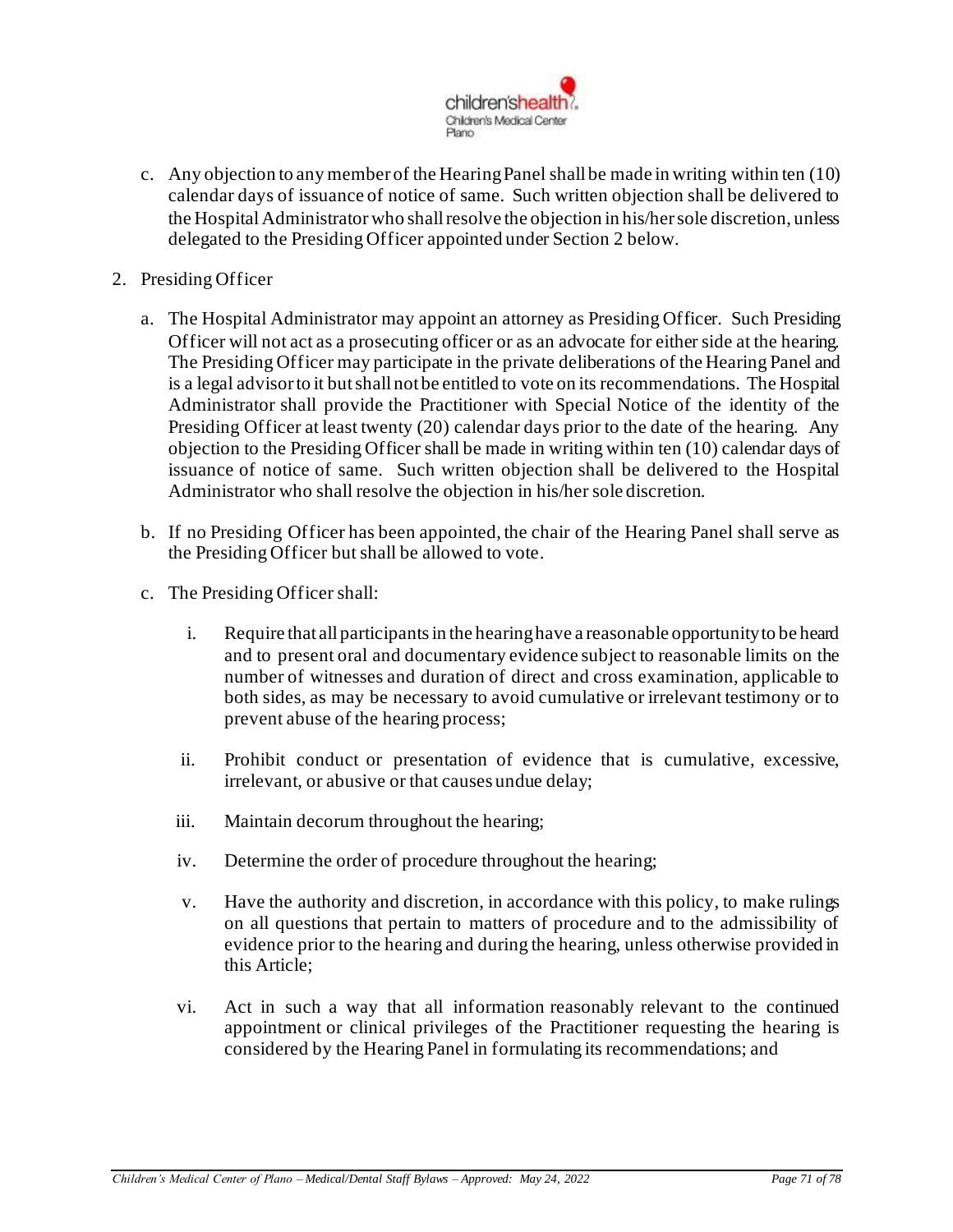

vii. Conduct prehearing conferences and argument by counsel on procedural points outside the presence of the Hearing Panel to the extent practical unless the Panel wishes to be present.

### **Section E. Pre-Hearing and Hearing Procedure**

- 1. Provision of Relevant Information: There is no right to formal "discovery" in connection with the hearing except as specifically provided herein. The Practitioner requesting the hearing shall be entitled, upon specific, written request, to the following at least thirty (30) calendar days prior to the hearing, subject to a stipulation signed by the Practitioner and counsel if applicable that such documents shall be maintained as confidential and shall not be disclosed or used for any purpose outside of the hearing:
	- a. Copies of, or reasonable access to, all patient medical records or other documents referred to in the notice of statement of reasons under Sections A and Babove, at his or her expense; and
	- b. Reports of experts relied upon by the MEC or Governing Board in issuing the Adverse Action.
	- c. No information regarding other Practitioners shall be requested, provided or considered, nor is the Practitioner entitled to access minutes of Medical/Dental Staff committees, Services or other medical peer review committees unless those minutes will be presented in the hearing.
- 2. Evidence unrelated to the reasons for the recommendations or to the Practitioner's qualifications for appointment or the relevant clinical privileges shall be excluded.
- 3. If either party will be represented by an attorney or other individual in the hearing, the party must notify the other party in writing of the name of such attorney or other individual at least ten (10) calendar days prior to the date of the hearing.
- 4. At least fourteen (14) calendar days prior to the hearing, each party shall provide the other party with a list of and copies of all proposed exhibits unless previously provided. All objections to documents or witnesses to the extent then reasonably known shall be submitted in writing at least seven (7) calendar days prior to the hearing and shall be ruled on by the Presiding Officer. The Presiding Officer shall not entertain subsequent objections unless the party offering the objection demonstrates good cause for not raising the objection within the required time frame.
- 5. If any expert is to be presented as a witness by either party, when the expert is identified as a witness as provided above in Section D above, the other party must be provided with the following:
	- a. a copy of the expert's curriculum vitae;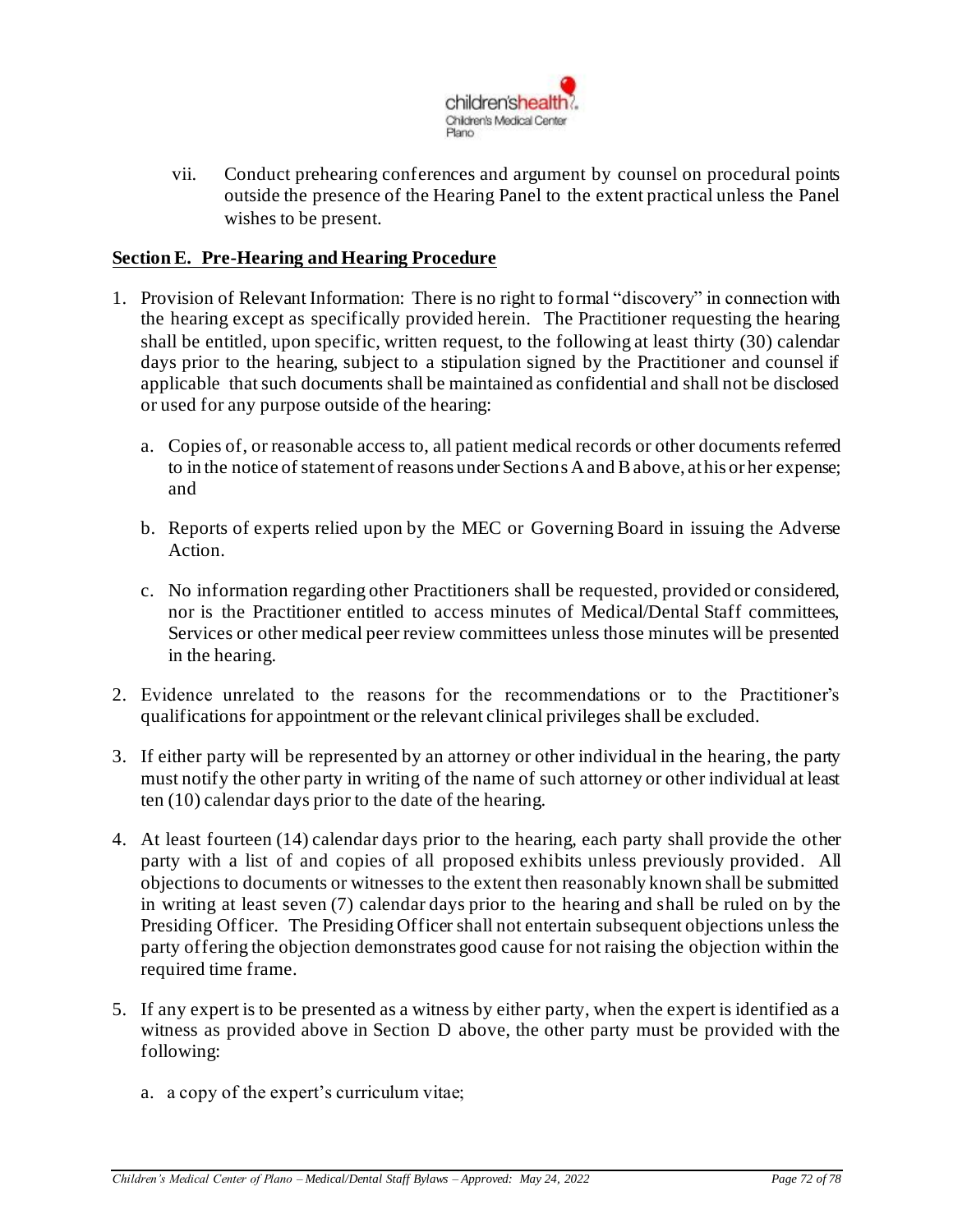

- b. a written report from the expert setting forth the substance of the expert's testimony, opinions, and grounds for the opinions;
- c. a copy of any literature or references relied upon by the expert in reaching the opinions; and
- d. a copy of all documents or other information provided by the party to the expert for review or a list of those documents and information if previously provided to the other party.

No expert witness may be called by a party, nor testimony, opinions, or documents submitted for consideration in the hearing, unless disclosed in accordance with this section or the Presiding Officer determines that the failure to disclose was unavoidable.

- 6. There shall be no contact by the Practitioner with Hospital employees concerning the subject matter of the hearing, unless arranged with Hospital counsel.
- 7. Failure to Appear. Failure, without good cause, of the Practitioner to appear and proceed at such a hearing shall be deemed a waiver by the Practitioner of his/her right to a hearing and to any other procedural right of review under these Bylaws or otherwise, and voluntary acceptance of the Adverse Action, which shall then be forwarded to the Governing Board for final decision as provided in Section C above.
- 8. Record of Hearing. The Hospital Administrator shall arrange for a court reporter to create a record of the hearing. The cost of such reporter shall be borne by Children's Plano, but copies of the transcript shall be provided by the court reporter to the Practitioner requesting the hearing at the Practitioner's expense. The Presiding Officer may, but shall not be required to, order that oral evidence shall be taken only on oath or affirmation administered by any person designated by such body and entitled to notarize documents in the State of Texas.

## **Section F. Rights of Both Parties**

- 1. At a hearing, both parties shall have the following rights, subject to reasonable limits determined by the Presiding Officer and any limitations in this Article:
	- a. To call, examine and cross-examine witnesses;
	- b. To present evidence determined to be relevant by the Presiding Officer, regardless of its admissibility in a court of law;
	- c. To have a record made of the proceedings, copies of which may be obtained on payment of any reasonable preparation costs;
	- d. To representation by an attorney or other person, who may call, examine, and crossexamine witnesses and present the case;
	- e. To submit a written statement at the close of the hearing; and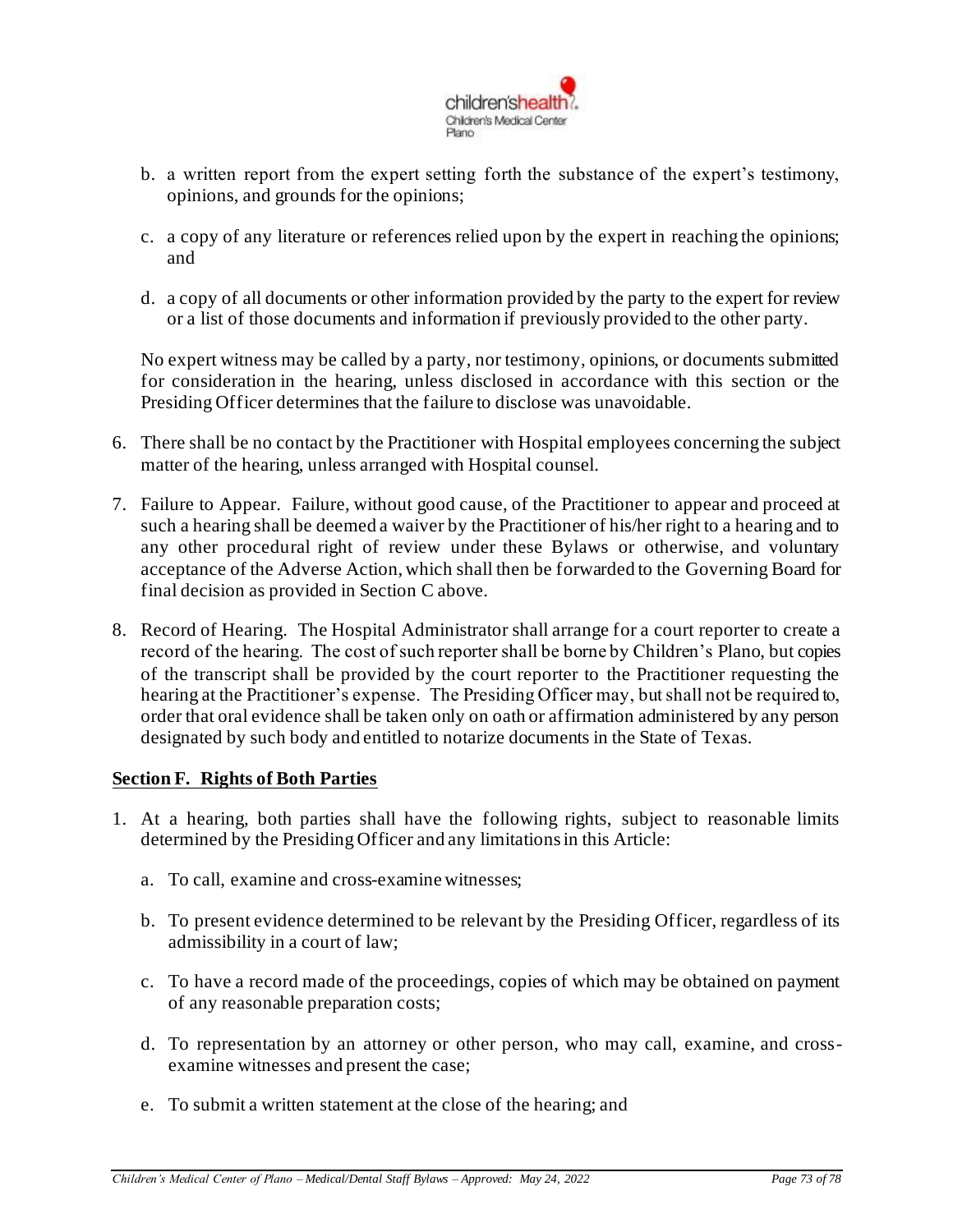

- f. To receive the written recommendation of the Hearing Panel, including a statement of the basis for the recommendation, as well as to receive the written final decision of the Governing Board, including a statement of the basis for the decision.
- 2. Testimony of Practitioner. The Practitioner requesting the hearing who does not testify on his or her own behalf may be called and cross-examined by the MEC or Governing Board. The Hearing Panel and the Presiding Officer may question any parties and witnesses, request that additional witnesses be called, or request the presentation of additional documentary evidence.
- 3. Admissibility of Evidence. The hearing shall not be conducted according to rules of evidence. Hearsay evidence shall not be excluded merely because it may constitute hearsay. Any relevant evidence shall be admitted if it is the sort of evidence on which responsible persons are accustomed to rely in the conduct of serious affairs, regardless of the admissibility of such evidence in a court of law.
- 4. Official Notice. The Presiding Officer shall have the discretion to take official notice of any matters, either technical or scientific, relating to the issues under consideration. Participants in the hearing shall be informed of the matters to be officially noticed and such matters shall be noted in the record of the hearing. Either party shall have the opportunity to request that a matter be officially noticed or to refute the noticed matter by evidence or by written or oral presentation of authority. Reasonable additional time shall be granted, if requested by either party, to present written rebuttal of any evidence admitted on official notice. The Hearing Panel may also require submission of written statements on any relevant matter, including objections.
- 5. Postponements and Extensions. Postponements and extensions of time beyond any time limit set forth in this Article may be requested by either party but shall be permitted only by the Presiding Officer or the Hospital Administrator on a showing of good cause.
- 6. Persons to be Present. Attendance at the hearing shall be restricted to the Hearing Panel, Presiding Officer, court reporter, parties, attorneys, and witnesses when testifying. Administrative personnel may be present as requested by the Hospital Administrator or the Medical/Dental Staff President. All attendees must agree to maintain the confidentiality of the proceedings consistent with the requirements applicable to records and proceedings of medical peer review committees.
- 7. Order of Presentation. The MEC or Governing Board, whichever issued the Adverse Action prompting the hearing, shall first present evidence in support of the Adverse Action. Thereafter, the Practitioner who requested the hearing may present evidence. Opening statements and closing arguments are permitted.
- 8. Burden of Proof. Consistent with the requirement for the Practitioner to demonstrate that he or she satisfies, on a continuing basis, all criteria for initial appointment, re-appointment, and clinical privileges, the Practitioner who requested the hearing has the burden of proving by clear and convincing evidence that: (i) he/she meets the standards for appointment/re-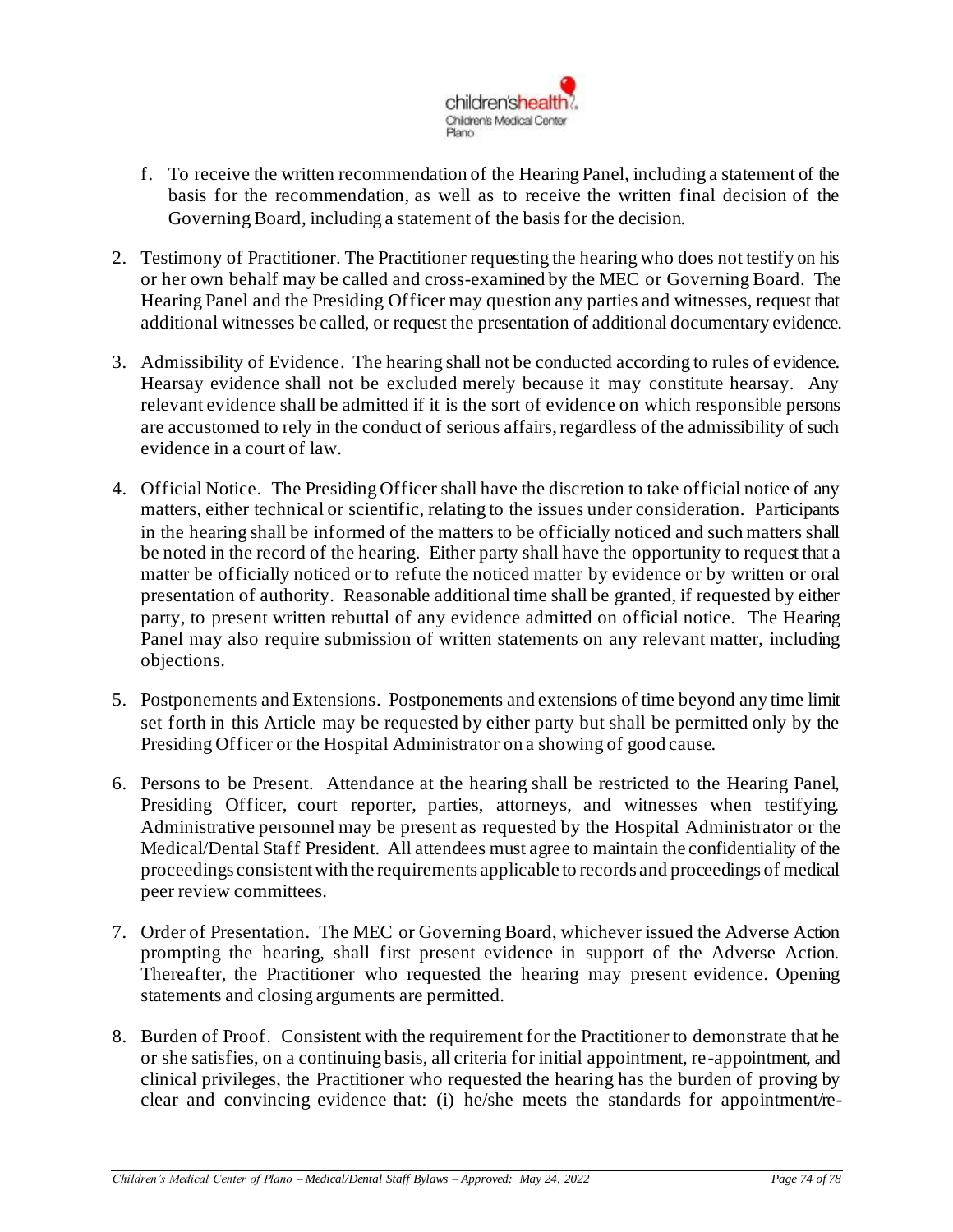

appointment or for the granting of clinical privileges requested or the Medical/Dental Staff category requested, and (ii) the Adverse Action that prompted the hearing was arbitrary or capricious or there is not substantial evidence to support the Adverse Action.

- 9. Adjournment and Conclusion. The Presiding Officer may adjourn the hearing and reconvene the same at the convenience of the Hearing Panel. Upon conclusion of the presentation of evidence by the parties, including submission of any written statements, and questions by the Hearing Panel, the hearing shall be closed.
- 10. Deliberations and Recommendation of the Hearing Panel. Within twenty (20) calendar days after closing the hearing, the Hearing Panel shall conduct its deliberations outside the presence of any other person (except the Presiding Officer) and shall render a recommendation set out in a written report, which shall contain a concise statement of the reasons for the recommendation. On completion of its report, the hearing is considered adjourned. The Hearing Panel may deliberate prior to issuance of the court reporter's transcript of the hearing.
- 11. Disposition of the Hearing Panel Report. The Presiding Officer shall deliver its report to the Hospital Administrator who shall forward it to the MEC or Governing Board, whichever issued the Adverse Action, and by Special Notice to the Practitioner. The MEC or Governing Board, as applicable, shall review the Hearing Panel's report within twenty (20) days and determine whether to affirm, modify or reverse the original Adverse Action. The MEC or Governing Board shall issue a written report of its decision with a statement of the basis for its decision.
	- a. If the reconsidered decision is still an Adverse Action, the Practitioner shall be notified of his or her right to an appeal by the Hospital Administrator. The notice of right to appeal shall be sent by Special Notice within ten (10) calendar days, and all further procedures shall be as set forth in Section G. below.
	- b. If the reconsidered decision is not an Adverse Action, it shall be forwarded to the Governing Board for a final decision; provided that, if the Governing Board's decision is an Adverse Action, the Practitioner shall be notified of his or her right to an appeal by the Hospital Administrator before the decision is final. The notice of the right to appeal shall be sent by Special Notice within ten (10) calendar days, and all further procedures shall be as set forth in Section G below.

## **Section G. Appeal to the Governing Board**

1. Time for Appeal. Within twenty (20) calendar days after the Practitioner's receipt of the notice of the right to appeal under Section F above, the Practitioner may request appellate review of the recommendation. The request for appellate review, including a brief statement of the reasons for appeal and the specific facts or circumstances which justify further review, shall be in writing, and shall be delivered to the Hospital Administrator either by hand delivery or by certified mail, return receipt requested. If such appellate review is not requested within the required time frame and in the manner required, the Practitioner shall be deemed to have accepted the Adverse Action, which shall be forwarded to the Governing Board for final action.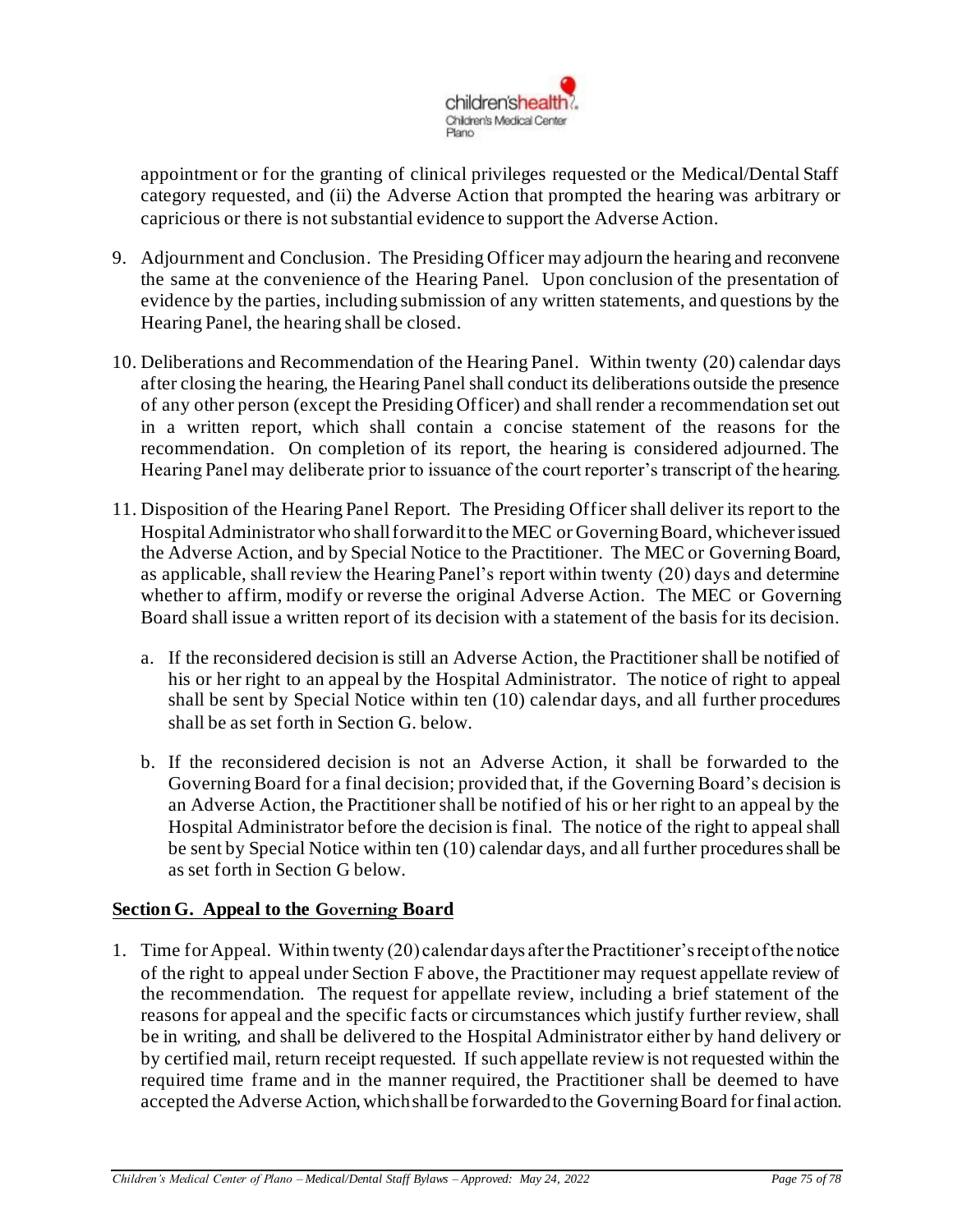

- 2. Grounds for Appeal. The grounds for appeal shall be limited to whether:
	- a. There was substantial failure to comply with the procedures set forth in these Bylaws;
	- b. The recommendation of the Hearing Panel was made arbitrarily or capriciously; or
	- c. The recommendation of the Hearing Panel was not supported by credible evidence, based upon the hearing record.
- 3. Time, Place and Notice. When an appeal is requested as set forth in the preceding sections, the Chair of the Governing Board shall schedule and arrange for an appellate review as soon as arrangements can reasonably be made. The Chair of the Governing Board may take into account the schedules of all individuals involved but in no event shall the appellate review be scheduled later than forty-five (45) calendar days from the receipt of the Practitioner's request unless the Chair of the Governing Board extends the time for good cause. The Practitioner shall be given at least thirty (30) calendar days prior notice of the time, place and date of the appellate review.
- 4. Nature of Appellate Review
	- a. The Chair of the Governing Board shall appoint a Review Panel composed of not less than three (3) members of the Governing Board to conduct the appellate review.
	- b. In its sole discretion, the Review Panel may accept additional oral or written evidence subject to the same right of cross-examination or confrontation provided at the Hearing Panel proceedings. Such additional evidence shall be accepted only if the party seeking to admit it can demonstrate that it was not available at the time of the hearing.
	- c. The Practitioner shall be required to present a written statement in support of his or her position on appeal at least fifteen (15) calendar days prior to the appeal which statement must set out the specific grounds and support for the appeal with reference to the three (3) grounds in Section F above. The Review Panel shall provide a copy of the statement to the MEC or Governing Board, which may submit a written response at least five (5) calendar days prior to the appeal. A copy of the response, if any, shall be provided to the Practitioner as well as the Review Panel.
	- d. In its sole discretion, the Review Panel may allow each party or its attorney or other representative to appear personally and make a time-limited thirty (30) minute argument. If oral arguments are permitted, the parties shall answer any questions presented by the Review Panel. The Review Panel shall issue written findings on the grounds for appeal in Section F above to the Governing Board within twenty (20) calendar days of completion of the appeal.
- 5. Final Decision of the Governing Board. Within thirty (30) calendar days after receipt of the Review Panel's written findings or upon expiration of the time frame allowed for the affected Practitioner to appeal and the Practitioner's failure to exercise the right to appeal, the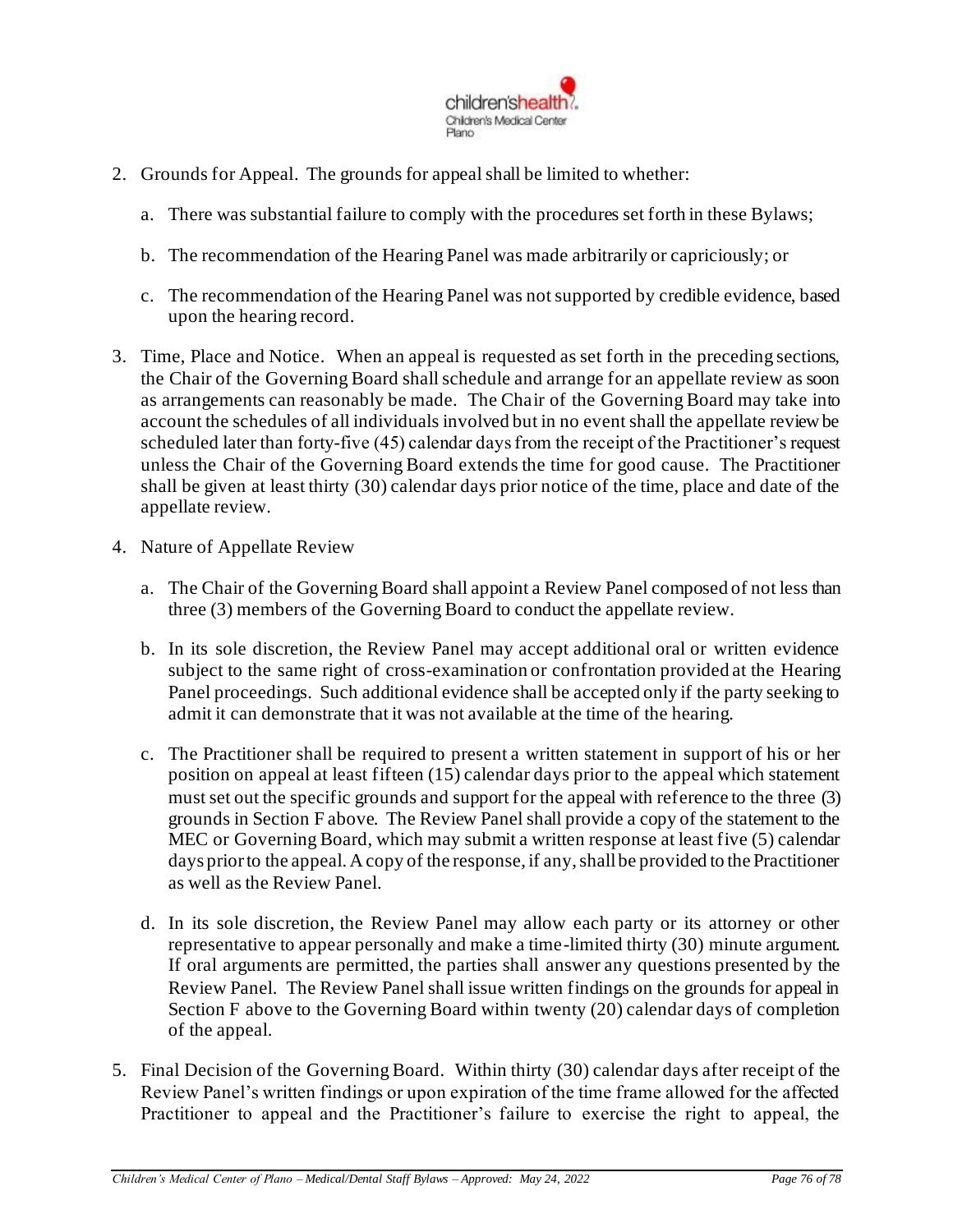

Governing Board shall render a final decision in writing, including the results of the appeal, if any, and the specific reasons for its final decision. The final decision shall be delivered to the chairpersons of the Credentials Committee and the MEC, and by Special Notice to the affected Practitioner within twenty (20) calendar days of the decision. The Governing Board may affirm, modify, or reverse the Adverse Action, or in its discretion, refer the matter for further review and recommendation based upon the Governing Board's ultimate legal responsibility for granting appointment and clinical privileges.

- 6. Further Review. Except where the matter is referred for further action and recommendation, the final decision of the Governing Board following the appeal (or waiver of the right to appeal) shall be effective immediately and shall not be subject to further review. However, if the matter is referred for further action and recommendation, such recommendation shall be promptly made to the Governing Board in accordance with the instructions given by the Governing Board. Such further review process and the report back to the Governing Board shall in no event exceed thirty (30) calendar days in duration, except as the Governing Board may otherwise stipulate.
- 7. Right to One Hearing and Appeal Only. No Practitioner shall be entitled as a matter of right to more than one (1) hearing or appellate review on any single matter which may be the subject of procedural rights of review under this Article.
- 8. Re-application to the Medical/Dental Staff. In the event that the Governing Board issues a final Adverse Action to deny Medical/Dental Staff appointment or re-appointment or clinical privileges, or to revoke or terminate Medical/Dental Staff appointment or clinical privileges, the affected Practitioner is not eligible to reapply within five (5) years for Medical/Dental Staff appointment or those clinical privileges, unless the Governing Board provides otherwise.

## **Section H. Initiation and Notice of Mediation**

- 1. Right to Mediation. A Practitioner may require Children's Plano to participate in mediation under Chapter 154 of the Texas Civil Practice and Remedies Code, if:
	- a. The Credentialing Committee has failed to take action on a completed application or re application for Medical/Dental Staff membership or clinical privileges within the time frame required by law; or
	- b. The Practitioner is subject to an Adverse Action as defined in Section B; provided that, the request for mediation must be made prior to, at the same time as or in lieu of the request for hearing.
- 2. Request for Mediation. When a Practitioner is entitled to request mediation as provided above, the Practitioner shall have fifteen (15) calendar days following the date the application became complete or the date of the issuance of notice of an Adverse Action within which to request mediation. The request shall be made in writing to the Hospital Administrator by hand delivery